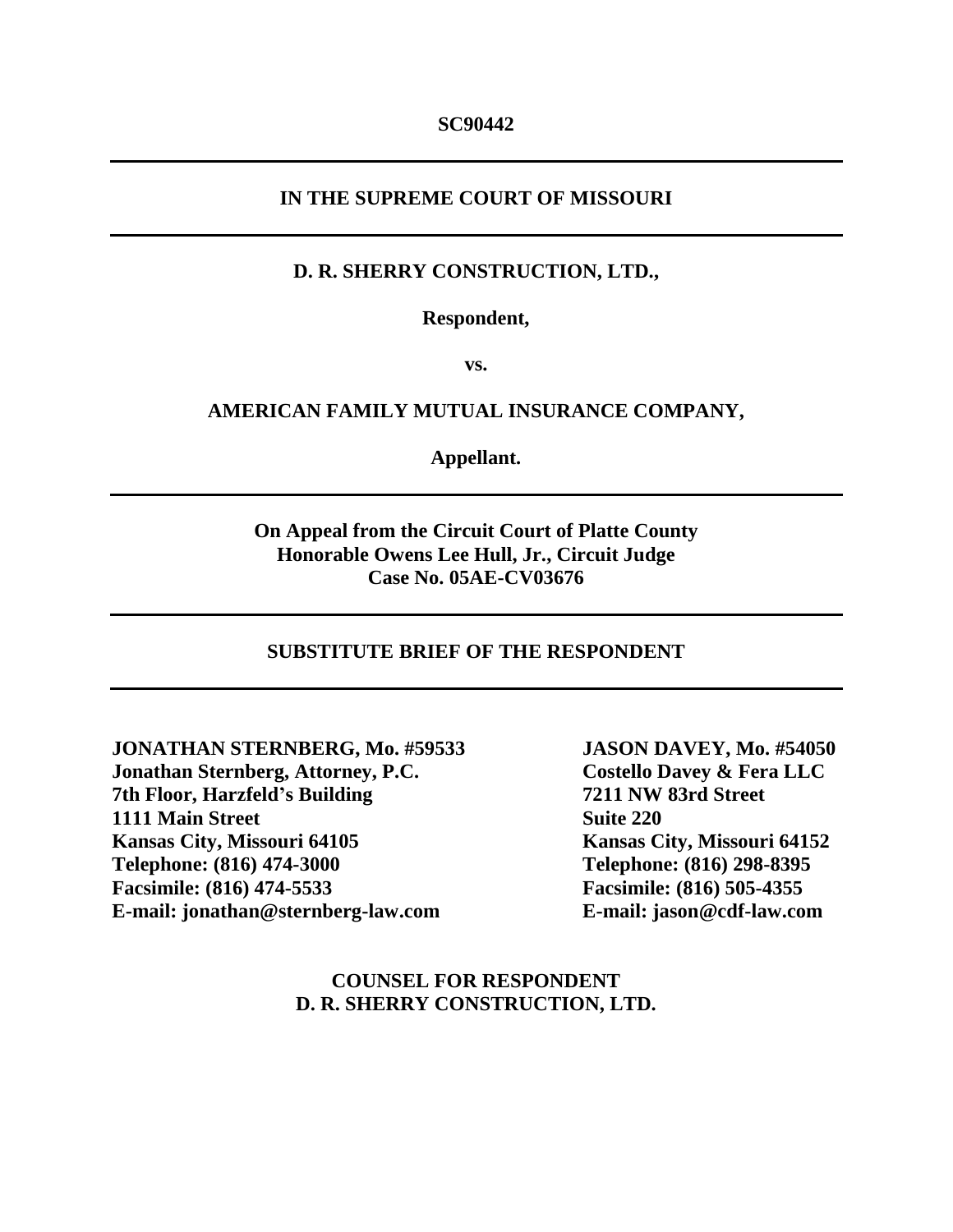| A. When the coverage terms of an insurance contract are susceptible of        |
|-------------------------------------------------------------------------------|
| different meanings such that a trial court cannot determine the parties'      |
| intent as to what losses are to be covered, that intent becomes a question of |
|                                                                               |
| B. The trial court implicitly found that the coverage terms of the insurance  |
|                                                                               |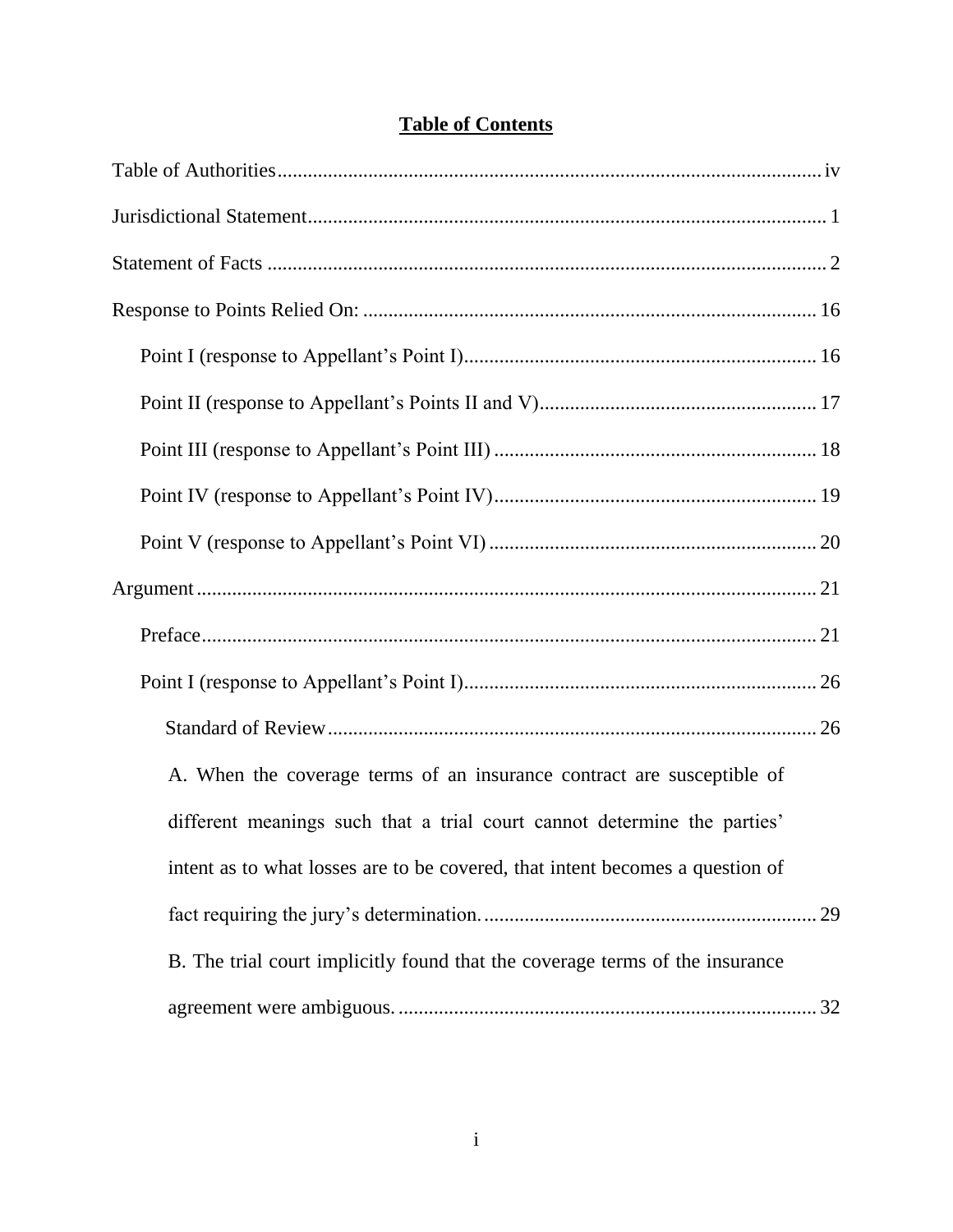| C. The insurance instruments between American Family and Sherry are           |  |
|-------------------------------------------------------------------------------|--|
| patently and latently ambiguous as to which losses the parties intended their |  |
|                                                                               |  |
| 1. The various insurance agreement documents are patently ambiguous           |  |
|                                                                               |  |
| 2. The various insurance agreement documents are latently ambiguous           |  |
|                                                                               |  |
|                                                                               |  |
| D. American Family's "four responses" to Sherry's arguments that the          |  |
| insurance agreement was ambiguous as to coverage intent are untenable 42      |  |
| E. Sherry presented a submissible case on its breach of contract claim  49    |  |
|                                                                               |  |
|                                                                               |  |
| A. Sherry presented evidence that the damage to the home was an               |  |
| "occurrence" within meaning of the supposed "policy" on which American        |  |
|                                                                               |  |
| B. Sherry presented evidence that it was "legally obligated" to the           |  |
|                                                                               |  |
| C. Sherry presented evidence that that the loss occurred during the           |  |
|                                                                               |  |
|                                                                               |  |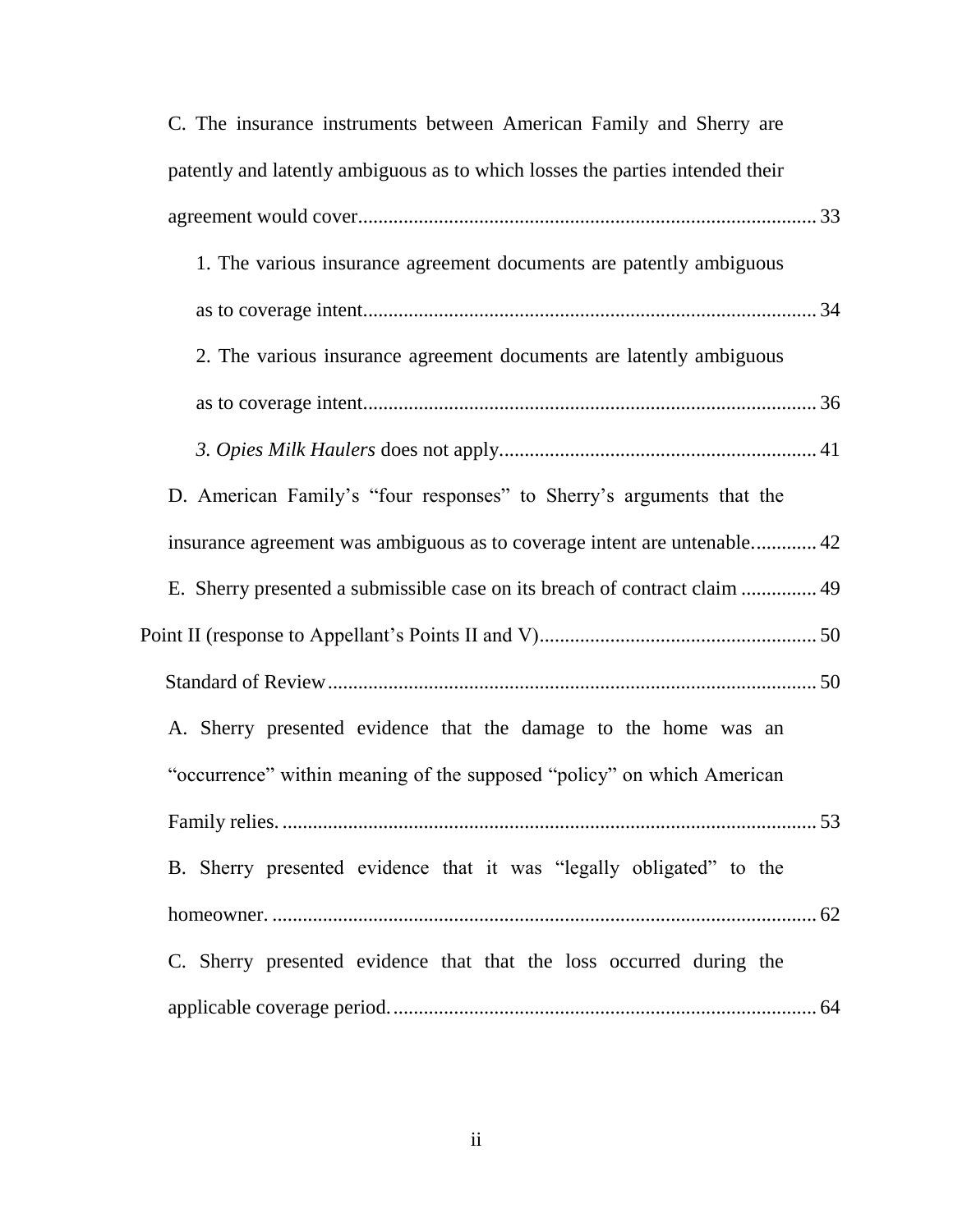| D. Because the house's out-of-level condition was progressive damage to       |
|-------------------------------------------------------------------------------|
| property, rather than a personal injury that happened at a specific time, the |
| fact that the damage may not have been discovered until after the coverage    |
|                                                                               |
|                                                                               |
|                                                                               |
| A. American Family has not preserved its third Point Relied On for appeal 75  |
| B. The instruction followed MAI 26.06, and the insurer does not rebut the     |
| presumption that the approved instruction was proper; the failure to define   |
|                                                                               |
|                                                                               |
|                                                                               |
|                                                                               |
|                                                                               |
|                                                                               |
|                                                                               |
|                                                                               |
|                                                                               |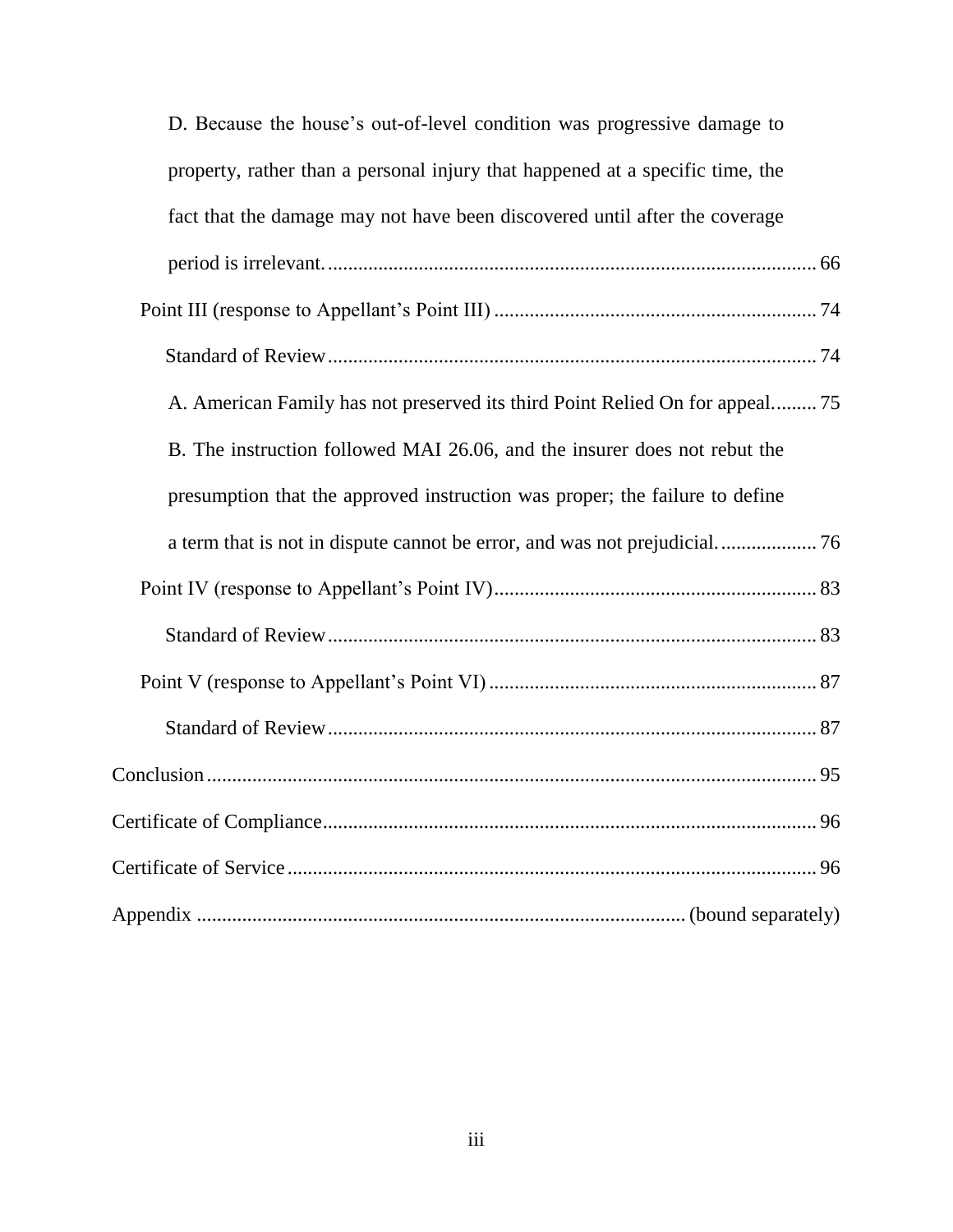# **Table of Authorities**

| <b>Cases</b>                                              |
|-----------------------------------------------------------|
| Am. Family Mut. Ins. Co. v. Am. Girl,                     |
|                                                           |
| Auto Owners Mut. Ins. Co. v. Wieners,                     |
|                                                           |
| Bach v. Winfield-Foley Fire Prot. Dist.,                  |
|                                                           |
| Biehle v. Frazier,                                        |
|                                                           |
| Brizendine v. Conrad,                                     |
|                                                           |
| Brugioni v. Maryland Cas. Co.,                            |
|                                                           |
| Busch & Latta Painting Corp. v. State Hwy. Comm'n of Mo., |
|                                                           |
| Business Men's Assur. Co. of Am. v. Graham,               |
|                                                           |
| Citizens for Ground Water Prot. v. Porter,                |
|                                                           |
| Columbia Mut. Ins. Co. v. Epstein,                        |
|                                                           |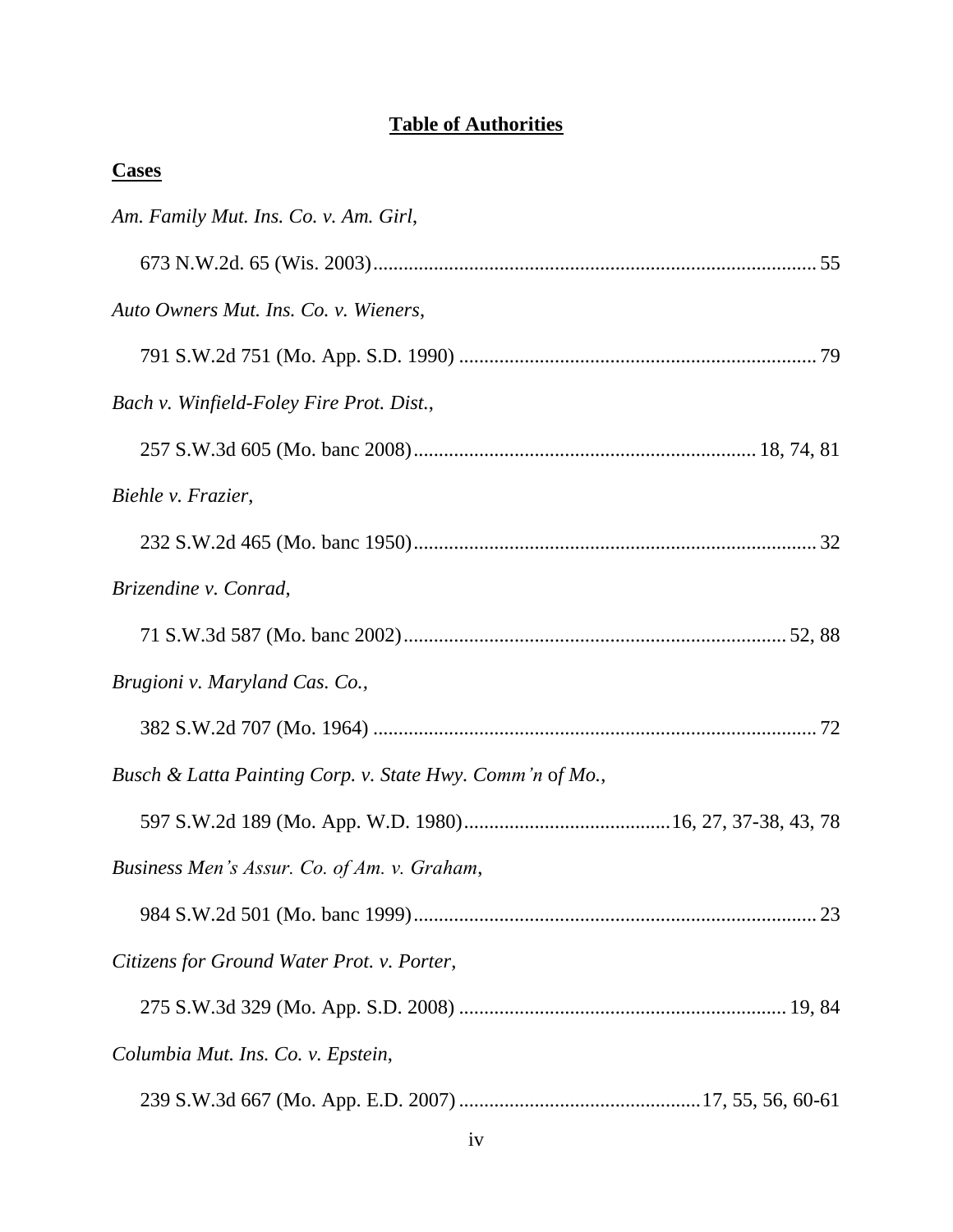| Creech v. MBNA Am. Bank, N.A.,         |
|----------------------------------------|
|                                        |
| Daniel v. Indiana Mills & Mfg., Inc.,  |
|                                        |
| Dhyne v. State Farm Fire & Cas. Co.,   |
|                                        |
| Dierker Assocs., D.C., P.C. v. Gillis, |
|                                        |
| Doe v. Alpha Therapeudic Corp.,        |
|                                        |
| Doty v. Am. Nat'l Ins. Co.,            |
|                                        |
| Edgewater Health Care v. Health Sys.,  |
|                                        |
| Elliott v. State,                      |
|                                        |
| Entwistle v. Mo. Youth Soccer Ass'n,   |
|                                        |
| Ferrell v. W. Bend Mut. Ins. Co.,      |
|                                        |
| Georgescu v. K-Mart Corp.,             |
|                                        |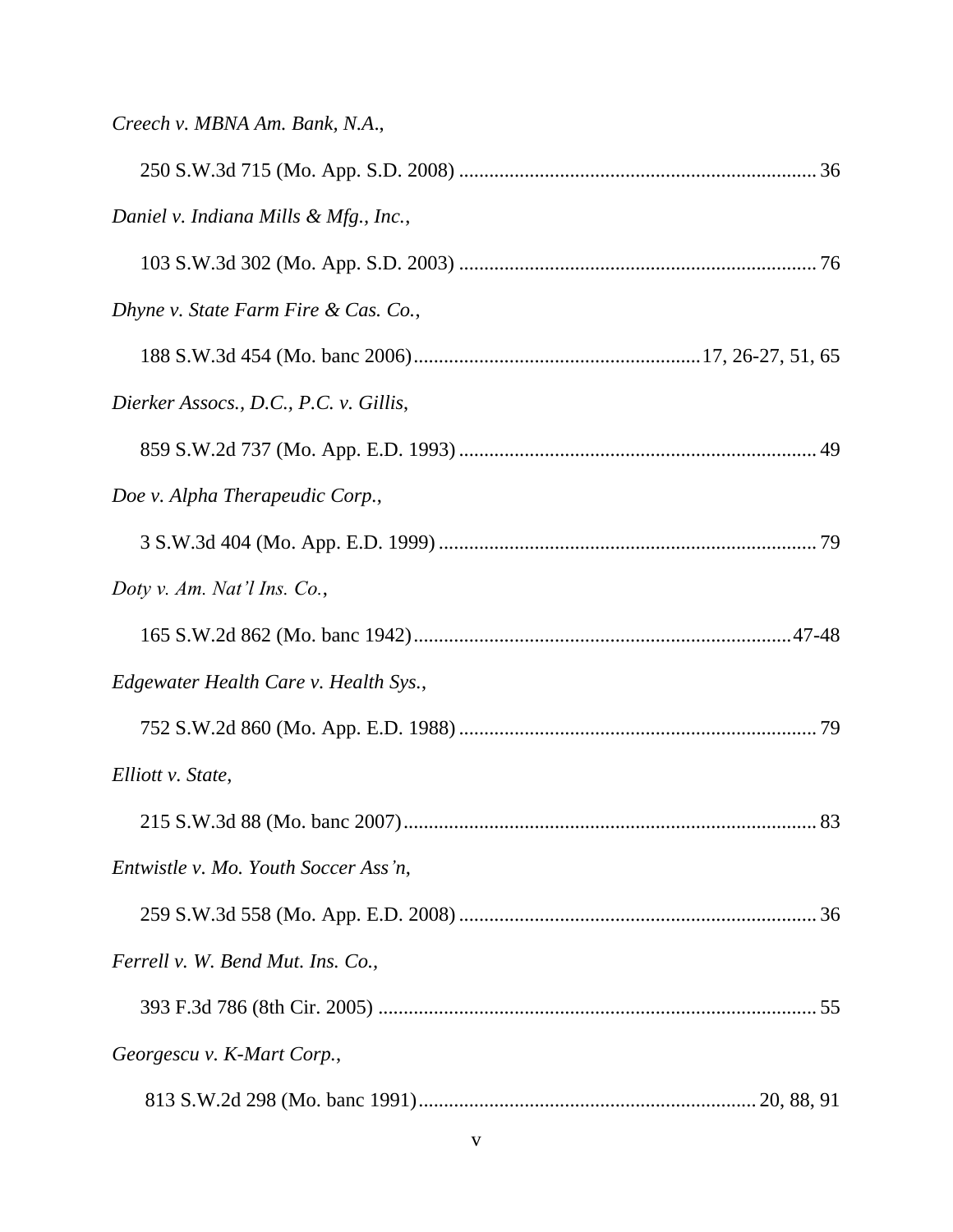| Giddens v. Kan. City S. Ry. Co.,                            |
|-------------------------------------------------------------|
|                                                             |
| Graham v. Goodman,                                          |
|                                                             |
| Harrison v. Tomes,                                          |
|                                                             |
| Hawkeye-Security Ins. Co. v. Davis,                         |
|                                                             |
| Howe v. ALD Servs., Inc.,                                   |
|                                                             |
| Jerry Bennett Masonry, Inc. v. Crossland Constr. Co., Inc., |
|                                                             |
| Kirchner v. Hartford Accident & Indem. Co.,                 |
|                                                             |
| Krombach v. Mayflower Ins. Co.,                             |
|                                                             |
| Kyte v. Am. Family Mut. Ins. Co.,                           |
|                                                             |
| Lane v. Lensmeyer,                                          |
|                                                             |
| Lasky v. Union Elec. Co.,                                   |
|                                                             |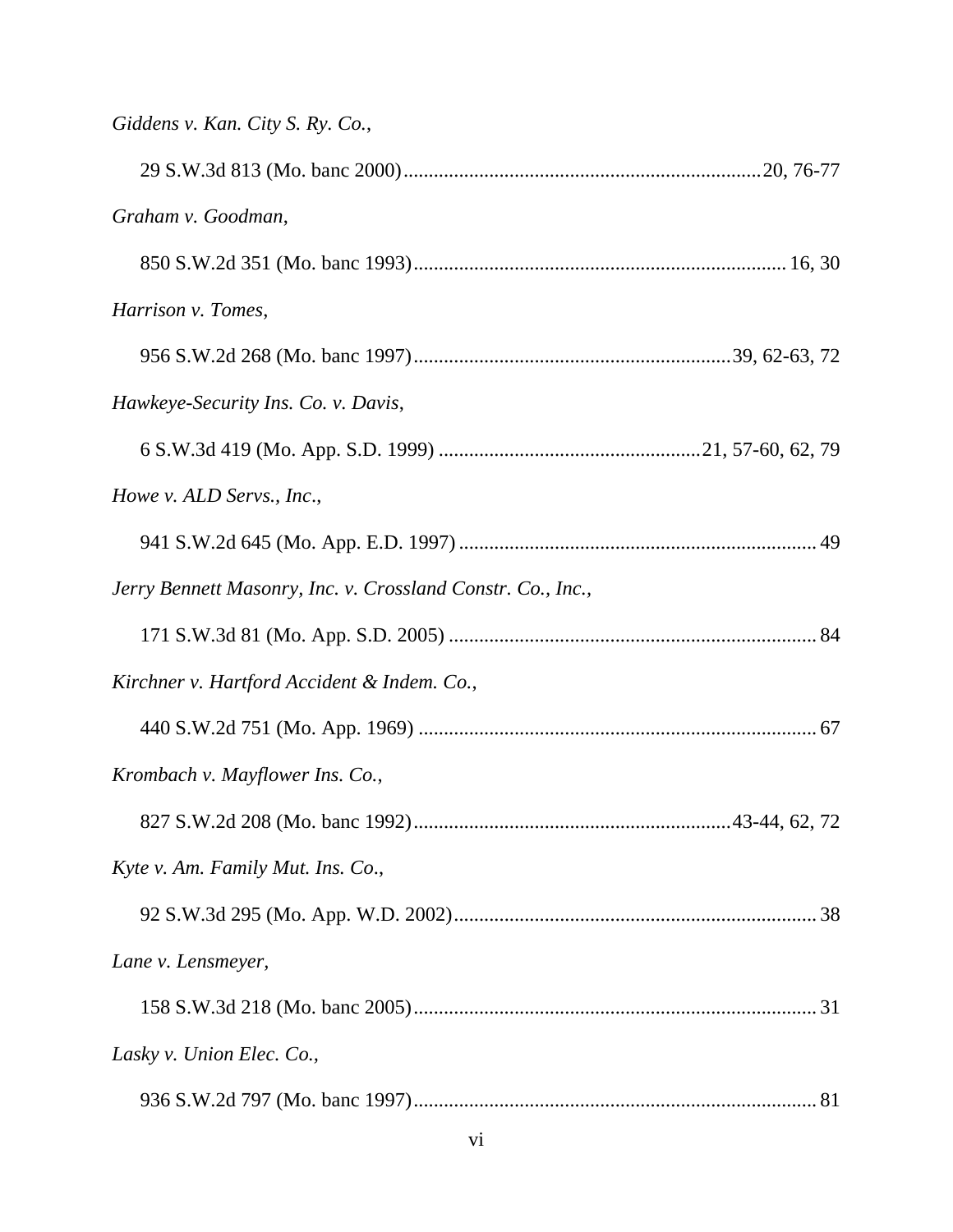| Marti v. Economy Fire & Casualty Co.,                |
|------------------------------------------------------|
|                                                      |
| Meyers v. So. Builders, Inc.,                        |
|                                                      |
| Nationwide Ins. Co. v. Cent. Mo. Elec. Coop., Inc.,  |
|                                                      |
| Norfolk & W. Ry. Co. v. Train Dispatchers,           |
|                                                      |
| Oldaker v. Peters,                                   |
|                                                      |
| Opies Milk Haulers, Inc. v. Twin City Fire Ins. Co., |
|                                                      |
| Penn-America Ins. Co. v. The Bar, Inc.,              |
|                                                      |
| Peters v. Employers Mut. Cas. Co.,                   |
|                                                      |
| Peterson v. Continental Boiler Works, Inc.,          |
|                                                      |
| R & J Rhodes, LLC v. Finney,                         |
|                                                      |
| Rice v. Fire Ins. Exch.,                             |
|                                                      |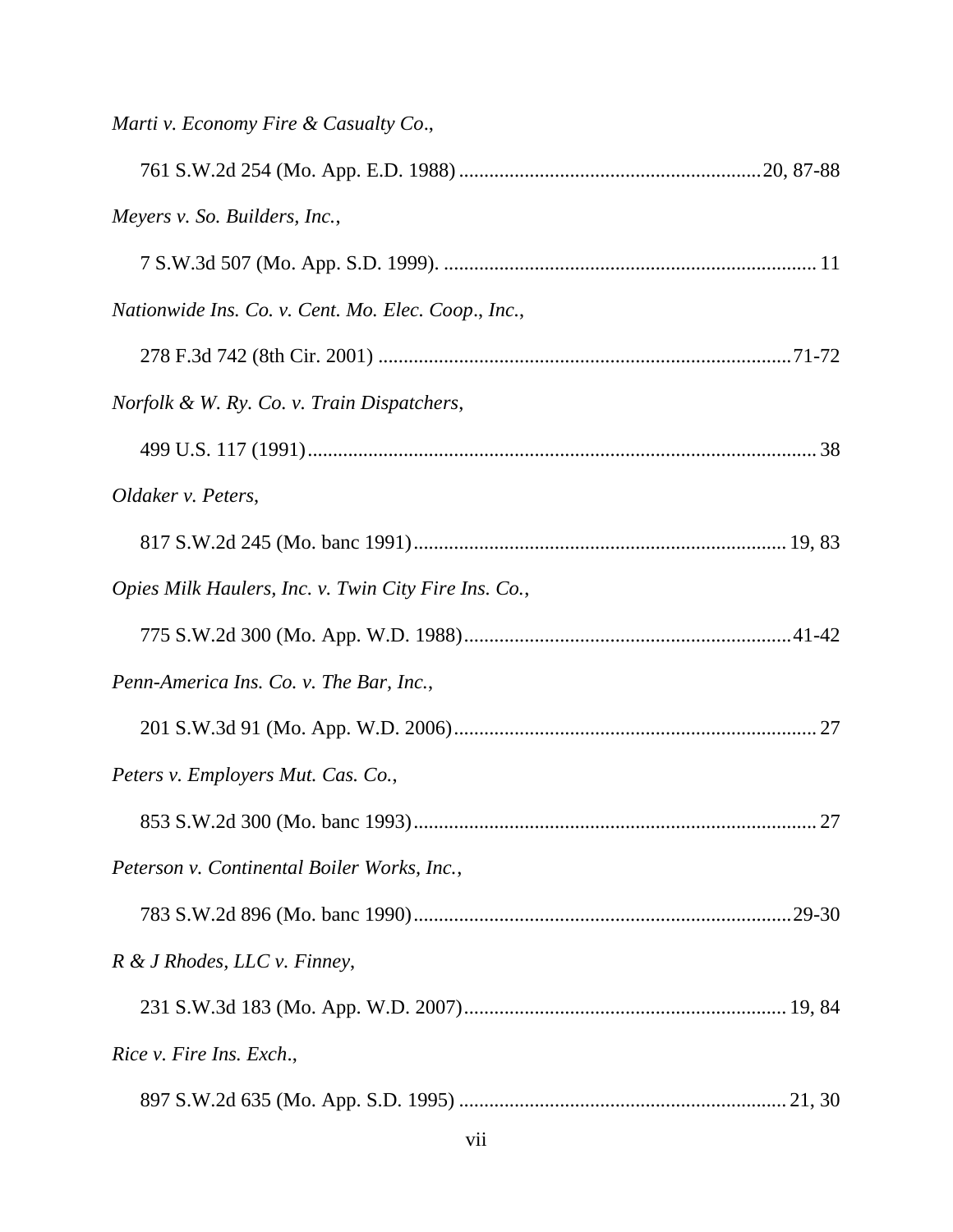| Robin v. Blue Cross Hosp. Serv., Inc.,                  |
|---------------------------------------------------------|
|                                                         |
| Royal Banks of Mo. v. Fridkin,                          |
|                                                         |
| Scottsdale v. Ratliff,                                  |
|                                                         |
| Shaver v. Ins. Co. of N. Am.                            |
|                                                         |
| Sheehan v. N.W. Mut. Life Ins. Co.,                     |
|                                                         |
| Sherrod v. Dir. of Revenue,                             |
|                                                         |
| Spartan Petroleum Co., Inc. v. Federated Mut. Ins. Co., |
|                                                         |
| Stark Liquidation Co. v. Florists' Mut. Ins. Co.,       |
|                                                         |
| State ex rel. Wyeth v. Grady,                           |
|                                                         |
| State Farm Mut. Auto Ins. Co. v. Ballmer,               |
|                                                         |
| State v. Oxford,                                        |
|                                                         |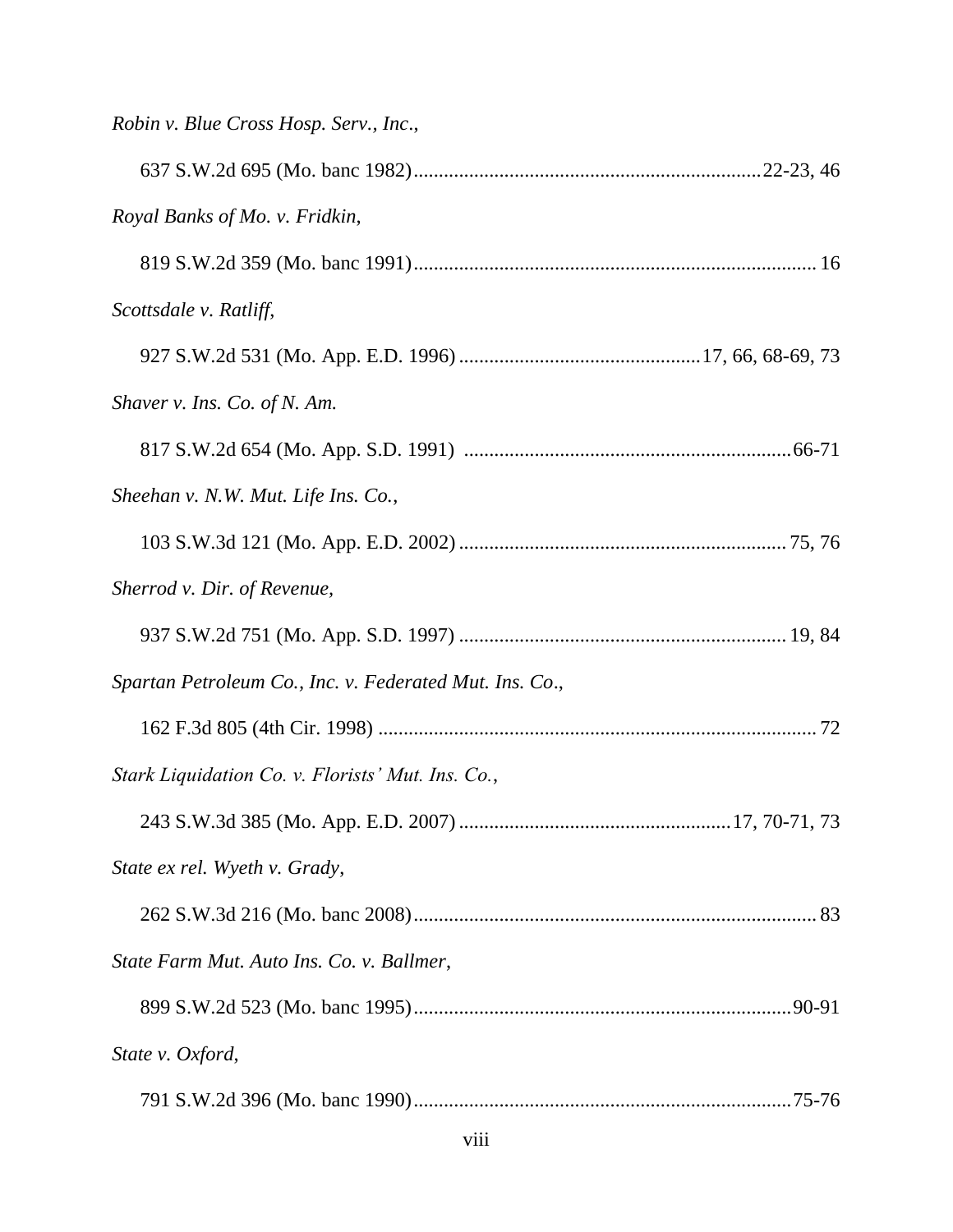| State v. Zink,                            |  |
|-------------------------------------------|--|
|                                           |  |
| Teets v. Am. Family Mut. Ins. Co.,        |  |
|                                           |  |
| Truck Ins. Exch. v. Prairie Framing,      |  |
|                                           |  |
| Univ. City v. Home Fire & Marine Ins. Co. |  |
|                                           |  |
| Weathers v. Royal Indem. Co.,             |  |
|                                           |  |
| Weisman v. Herschend Enters., Inc.,       |  |
|                                           |  |
| Welch v. Hyatt,                           |  |
|                                           |  |
| Williams v. Daus,                         |  |
|                                           |  |
| Yaeger v. Olympic Marine Co.,             |  |
|                                           |  |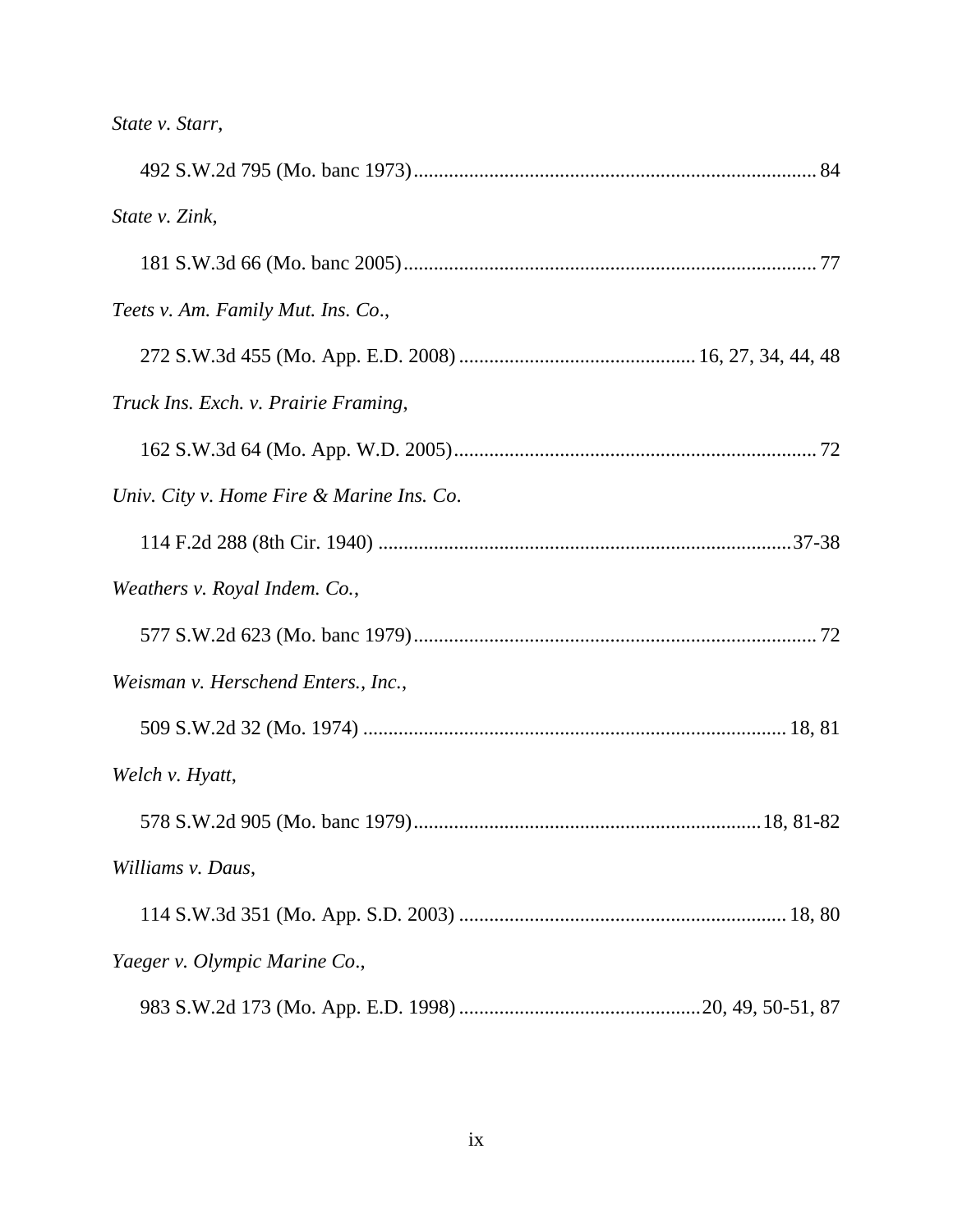# **Constitution of Missouri**

| <b>Revised Statutes of Missouri</b> |  |
|-------------------------------------|--|
|                                     |  |
|                                     |  |
|                                     |  |
| <b>Missouri Supreme Court Rules</b> |  |
|                                     |  |
|                                     |  |
|                                     |  |
|                                     |  |
| <b>Other Authorities</b>            |  |
|                                     |  |
|                                     |  |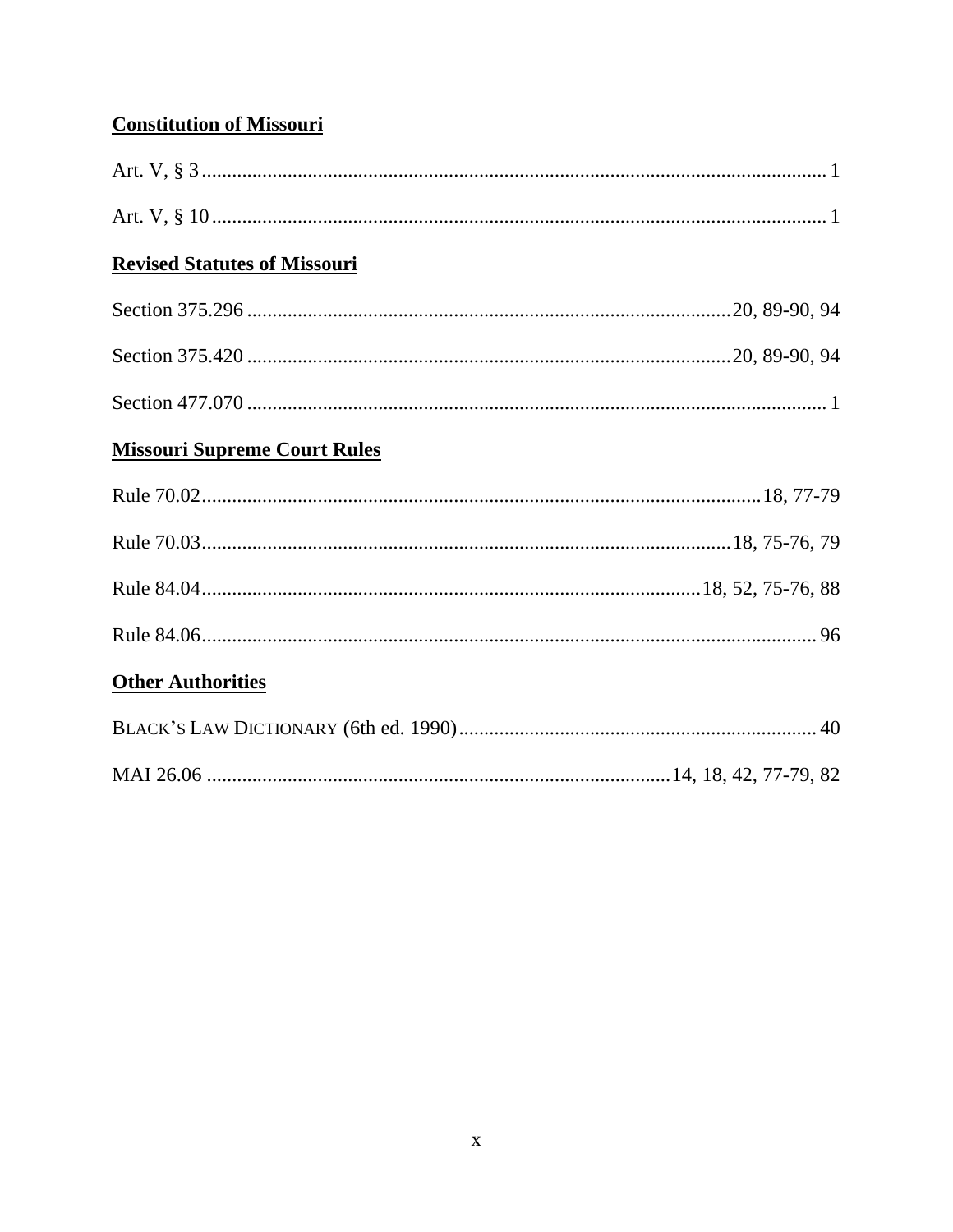#### **Jurisdictional Statement**

This is an appeal from a judgment entered against Appellant, an insurer, in the Circuit Court of Platte County, finding Appellant liable for breach of contract and vexatious refusal to pay, and awarding Respondent damages, interest, and attorney fees.

This case does not fall within the exclusive jurisdiction of this Court, pursuant to Mo. Const. Art. V, § 3. As such, Appellant filed a timely notice of appeal to the Missouri Court of Appeals, Western District. This case arose in Platte County. Pursuant to § 477.070, R.S.Mo., venue lay within that district of the Court of Appeals. The case was designated as Case No. WD69631.

On August 4, 2009, the Court of Appeals issued an opinion reversing the judgment below. Respondent filed a Motion for Rehearing and an Application for Transfer, both of which the Court of Appeals denied. Thereafter, Respondent filed a timely Application for Transfer in this Court pursuant to Supreme Court Rule 83.04. On November 17, 2009, this Court sustained the application and transferred the case.

Therefore, pursuant to Mo. Const. Art. V, § 10, which gives this Court authority to transfer a case from the Court of Appeals "before or after opinion because of the general interest or importance of a question involved in the case, or for the purpose of reexamining the existing law, or pursuant to supreme court rule," jurisdiction lies in this Court.

1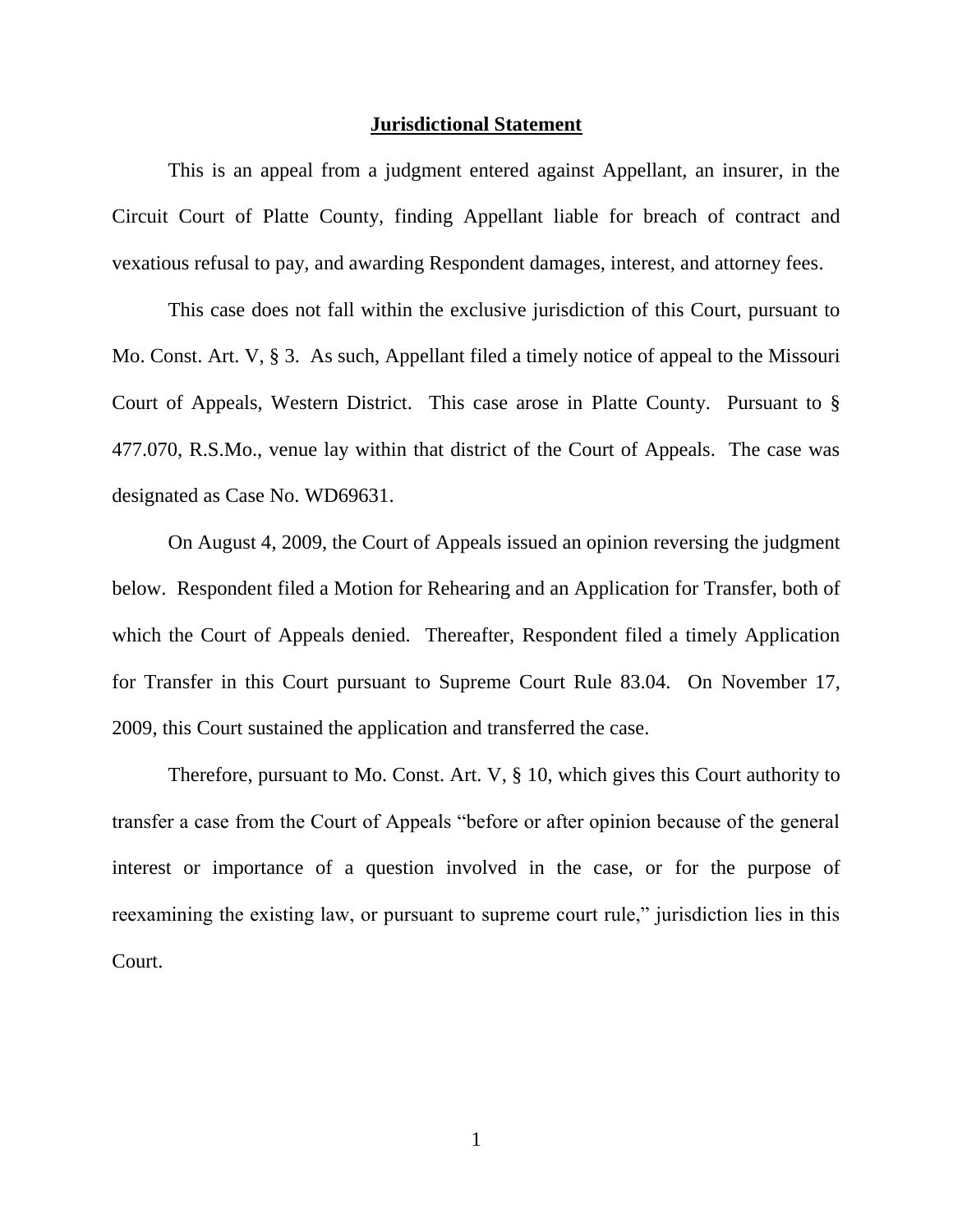#### **Statement of Facts**

This case stems from an insurance contract between Respondent D. R. Sherry Construction, Ltd., and Appellant American Family Mutual Insurance Company. (Legal File 2; Transcript 293). Sherry is a Missouri corporation that develops and sells single family homes. (Tr. 67). Darrin Sherry is its president and sole shareholder. (Tr. 279).

Sherry had purchased a commercial general liability insurance policy from American Family. (Tr. 293). In 2003, the corporation employed a subcontractor to construct a foundation for a house in Platte County, Missouri. (Tr. 105). After the house was completed and sold, its new owners complained that their home was out of level and its walls were cracking. (Exhibit 16; Tr. 129). Engineers concluded that the foundation was as much as eight inches out of level because it had been built on bad soil at the time of construction. (Ex. 1, 28; Tr. 212, 213, 255-56, 607).

In 2004, Sherry filed a claim for this loss under its commercial general liability policy with American Family. (Tr. 247). The insurance company had made no decision by mid-2005. (Tr. 170). In the meantime, facing a lawsuit by the homeowners, Sherry repurchased the home. (Ex. 17; Tr. 172, 231). Eventually, the insurer reserved the right to disclaim coverage (Ex. 18; Tr. 161, 162), and Sherry filed an action against it for breach of contract and vexatious refusal to pay. (L.F. 2, 4). After a trial, a jury found for Sherry and awarded it \$388, 958.25 in damages, interest, and attorney fees (L.F. 46), and the trial court entered judgment in Sherry"s favor and against American Family for that amount. (L.F. 48). American Family appeals. (L.F. 136).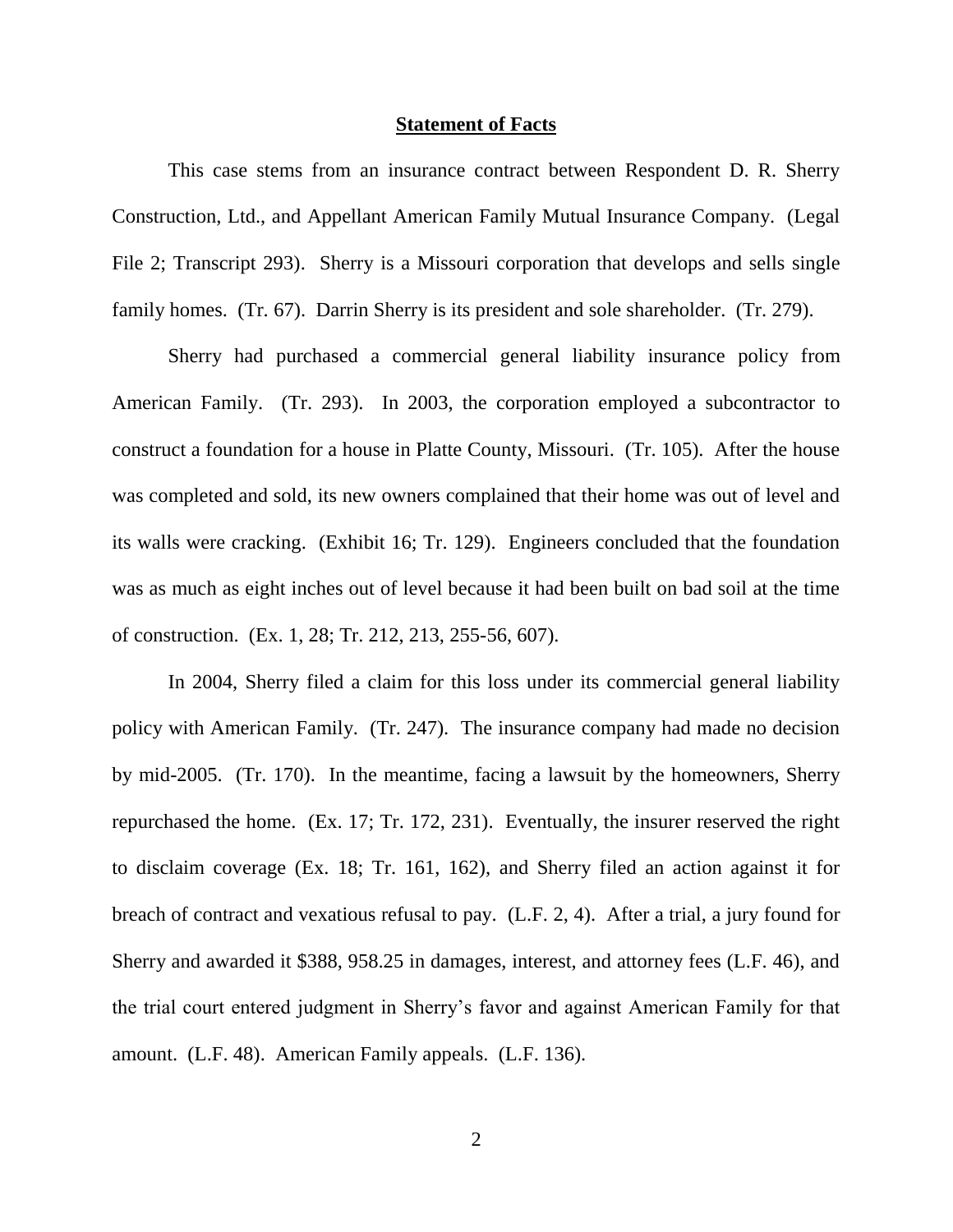### **A. The Policy**

Between 1991 and 2003, Sherry purchased insurance policies from American Family, including a commercial general liability insurance policy. (Tr. 293).

American Family states that Mr. Sherry admitted at trial to having received a copy of "the insurance policy in question" during that period (Brief of Appellant 11), but this is untrue. He testified that he received documents he was led to *believe* were complete copies of the policy – Plaintiff's Exhibit 37 (Appendix A16-A57) – but which he later learned were not. (Tr. 314). He testified that June 2005 was the first time he had received a document as "thick" as Exhibit 41 or 48A, a "policy" containing the coverage language on which American Family seems to rely (a similar version of which the insurer introduced as its Exhibit A). (Tr. 314, 558). But none of these documents actually contains all the endorsements and exclusions to which it refers. (Exhibit 37, 41, 48A; Tr. 150, 168, 170, 295, 314, 522, 558-62). Sherry was not given a complete copy when it purchased insurance or paid premiums. (Tr. 314). It did not have one when the homeowners first demanded it repurchase the house. (Tr. 314). It did not have one when it agreed to repurchase the home. (Tr. 314).

There was no evidence that American Family ever even attempted to deliver a complete copy of either Exhibits 41 or 48A to Sherry. On their face, these documents were generated some three years after their purported effective dates. (Ex. 41, 48A). Only Exhibit 37 was generated during its coverage period. (*Cf.* Ex. 37, 41, and 48A).

As soon as the homeowners had notified Sherry of the damage to their house in August 2003, Mr. Sherry began repeatedly requesting a copy of the commercial general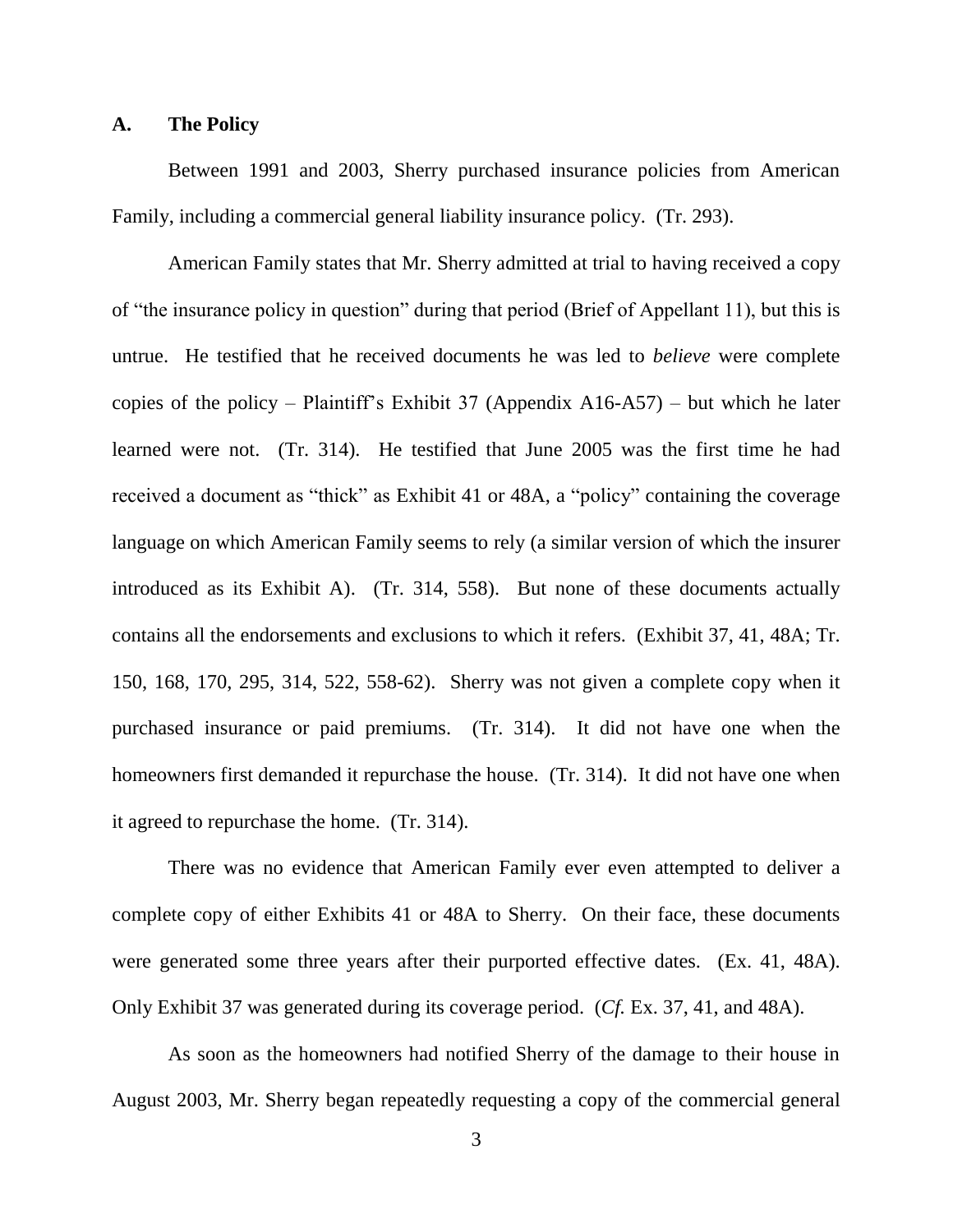liability policy. (Tr. 151, 314). In response, he eventually received several documents, including Exhibits 36, 37, 41, 48, and 48A. The documents display conflicting terms over their coverage dates and their premiums, as follows:

| Exhibit | Policy No.   | <b>Coverage Dates</b> | Premium     | Date Created |
|---------|--------------|-----------------------|-------------|--------------|
| 36      | 24 x35041-16 | September 18, 2002 -  | \$8,106.00  | 7/03/2002    |
|         |              | September 18, 2003    |             |              |
| 36      | 24 x35041-16 | September 18, 2001 -  | \$5,634.00  | 9/20/2001    |
|         |              | September 18, 2002    |             |              |
| 48A     | 24 x35041-16 | September 18, 2001 -  | N/A         | 5/27/2005    |
|         |              | December 5, 2002      |             |              |
| 48      | 24 x35041-16 | September 18, 2001 -  | \$5,634.00  | 5/11/2005    |
|         |              | September 18, 2002    |             |              |
| 48      | 24 x35041-16 | September 18, 2002 -  | \$8,106.00  | 5/11/2005    |
|         |              | September 18, 2003    |             |              |
| 37      | 24 x35041-17 | December 5, 2002 -    | \$14,112.00 | 3/30/2005    |
|         |              | December 5, 2003      |             |              |
| 41      | 24 x35041-17 | December 5, 2002 -    | N/A         | 5/27/2005    |
|         |              | September 18, 2003    |             |              |
| 41      | 24 x35041-17 | December 5, 2002 -    | \$14,112.00 | 5/11/2005    |
|         |              | December 5, 2003      |             |              |
| 47      | 24x2-9051-01 | N/A                   | N/A         | N/A          |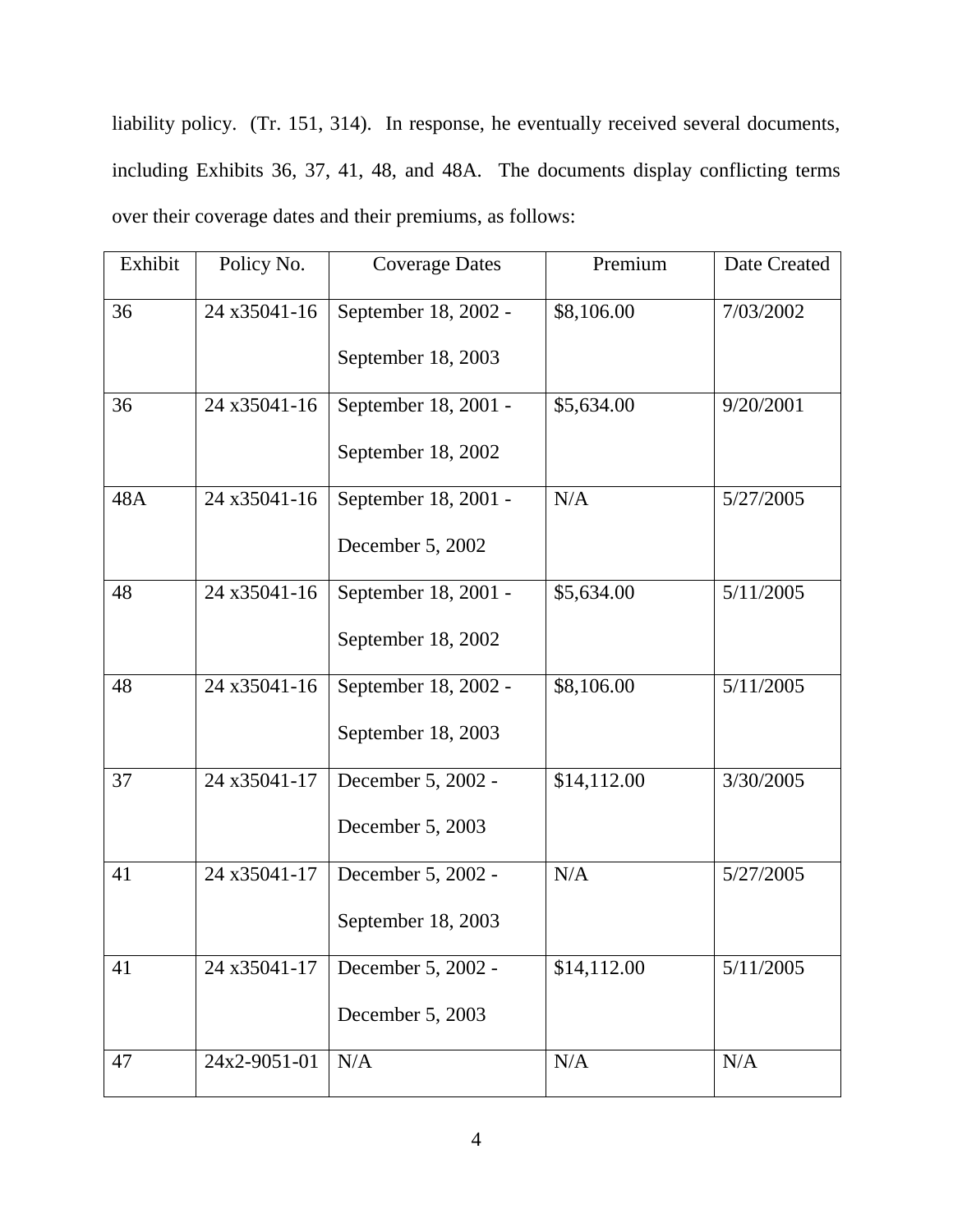At trial, the American Family claims adjuster assigned to Sherry"s case, Dean Barnhart, explained that the suffixes "-01," -16," and "-17" denote "record numbers" and not separate policies. (Tr. 495-96). As Mr. Barnhart explained, the "record numbers" represent successive versions of a policy that renews from year to year and further indicate a change in coverage terms, not simply the renewal period. (Tr. 495-96).

Both throughout the litigation and even now in its brief, American Family fails to identify which trial exhibit it believes is "the policy." Indeed, American Family only mentions the word "exhibit" ten times in its brief, and all in reference to Exhibit 1, an engineering expert's report it complains should have been excluded from evidence. (Br. of Appellant 49-51). The supposed "policies" the insurer provided to Sherry before and during this litigation contained overlapping coverage dates, conflicting endorsements, missing coverage endorsements, and charged premiums for coverage to damage to real property while only agreeing to pay for damages to "tangible property." (Tr. 558-67).

Exhibit 36 is a two-page document containing declarations pages for Policy No. 24x35041-16. Exhibit 37 is what Sherry received from American Family in response to a request for a complete copy of the insurance policy. (Appx. A16-A57). Exhibits 41 and 48A are affidavits and copies of insurance policies that Sherry received in response to Exhibit 38, a letter requesting an explanation of the numeric codes listed in Exhibit 37. (Appx. A58-A298). American Family later provided Exhibits 41 and 48A as addenda to its reservation of rights letter. (Tr. 157). On the front of both Exhibits 41 and 48A is an affidavit swearing they are "a true and correct copy of the contents of the policy." (Appx. A58, A168).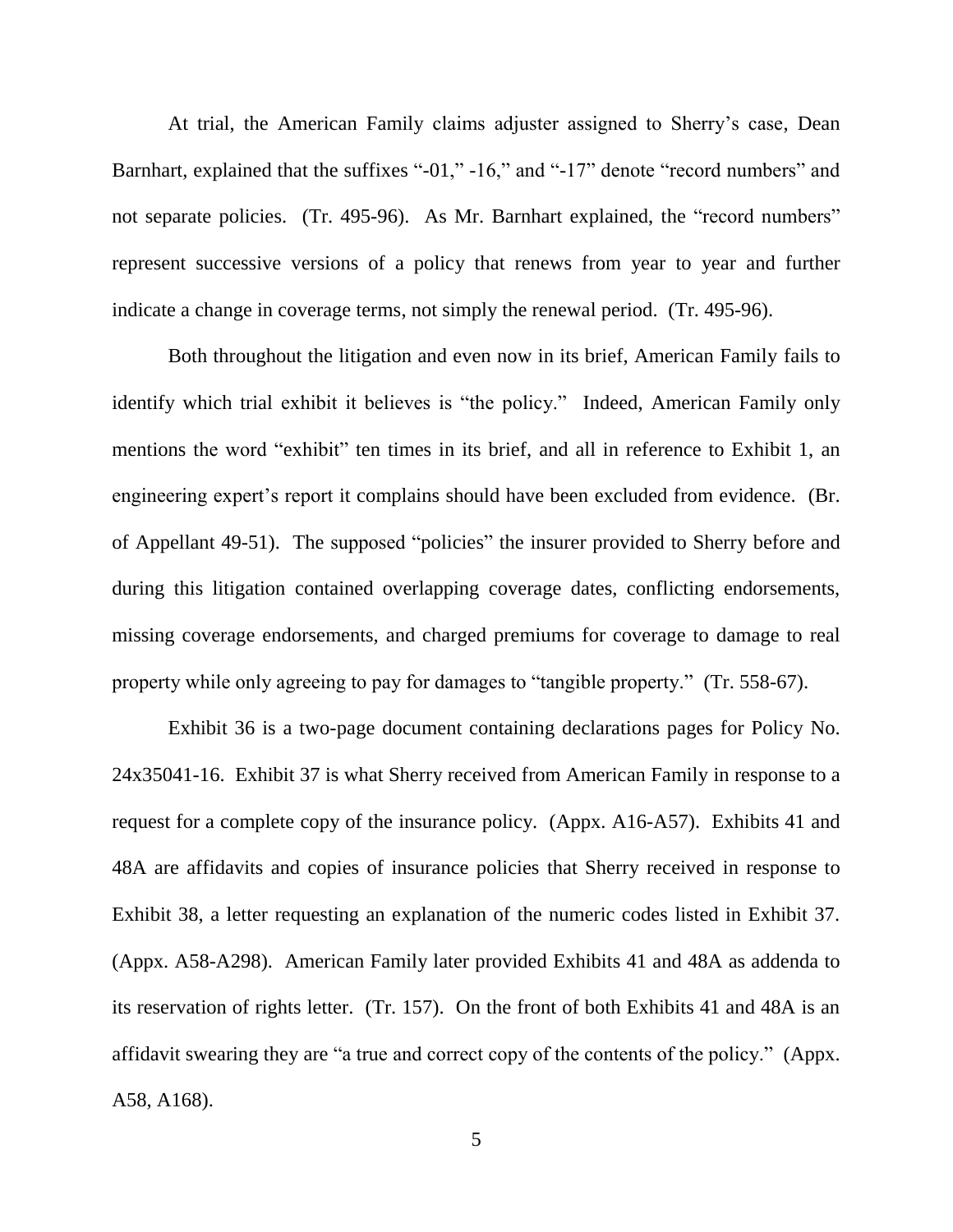But these copies, as provided, facially were not "true and correct copies." (Tr. 558-62). They reference additional alphanumeric codes relating to endorsements and other sections that purport to affect or change the insurance agreement but were actually omitted from the copies of the "policies" provided. (Tr. 558-62). American Family admitted that it failed to include parts of the insurance agreement, but then concluded that the missing sections of the policy simply do not apply. (Tr. 575-76). For example, Exhibit 41 alone is missing sections IM 7016 Ed. 1.0, IM-7005 Ed. 1.0, IL00171198, IL 71240292, and IM5102 Ed. 1.0, to which it plainly refers.

Likewise, though Exhibits 48A (the "-16" policy) and 41 (the "-17" policy) purport to be "true and correct copies" covering the same dates, they display a great number of conflicting endorsements. The following endorsements are contained in Exhibit 41 but missing from Exhibit 48A: IM 5402 Ed 1.0, IM 7500 Ed 1.0, IM 5103 Ed 1.1, IM 1272 Ed 1.0. The following endorsements are contained in Exhibit 48A but missing from Exhibit 41: IM 70012 01, IM 70160799, IM 5508 06020, IM 70250899, IM 70341099, IM 55040901, IM 550109001, IM 51030901. These two "policies" cover the same dates, but contain different terms. (*Cf.* Appx. A58-A167 and A168-A298).

Exhibit 37, which is what American Family gave Mr. Sherry as his "policy" while he was paying premiums (Tr. 314), states the following as to what it would cover: "Our obligation under the Bodily Injury Liability and Property Damage Liability Coverages to pay damages on your behalf applies only to the amount of damages in excess of any deductible amounts stated in the Schedule above as applicable to such coverages." (Appx. A22, A51).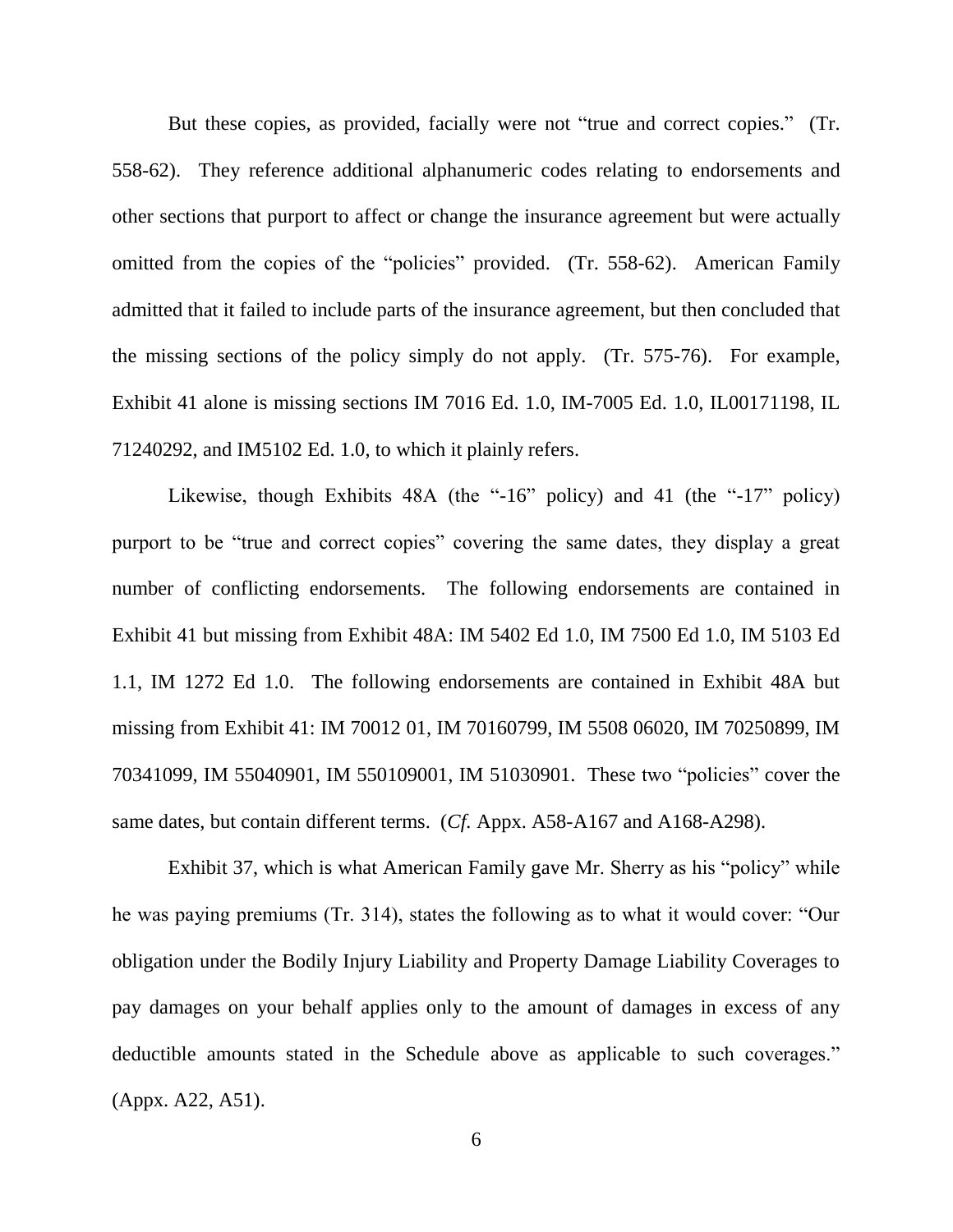Mr. Sherry testified that he understood his corporation"s policy with American Family would cover the loss at issue in this case. (Tr. 276-77). American Family had required Sherry to provide supplemental information regarding each house he built while it was paying premiums. (Tr. 314-15). Mr. Sherry also testified, "[E]very time I started a new house I had to call [American Family agent Gary Weaver] to secure coverage on that exact residence because he would need the lot number and whatever pertinent information on that home." (Tr. 315). He had spoken with Mr. Weaver "hundreds" of times about his insurance needs and coverage. (Tr. 317). Mr. Weaver had assured Mr. Sherry that "he was getting me coverage to cover myself, my business, my personal home, everything." (Tr. 317).

At trial, American Family"s counsel identified Mr. Weaver as "the American Family agent that sold insurance policies to Darrin Sherry and his company." (Tr. 64). Counsel told the jury, "You will hear Mr. Weaver testify. He's going to tell you about his dealings with Darrin Sherry." (Tr. 65-66). But Mr. Weaver did not testify.

## **B. The Home and the Homeowners**

In February or March 2003, Sherry employed a subcontractor to construct a foundation for a house at 13395 Sycamore Drive, in the Timber Park subdivision, immediately south of Platte City in Platte County, Missouri. (L.F. 3, Tr. 105). Sherry completed the home in August 2003 and sold it to third party homeowners. (Tr. 107). In 2004, Sherry received complaints from the homeowners that the home was out of level and that there were cracks in the walls. (Tr. 129). Their letter is Exhibit 16.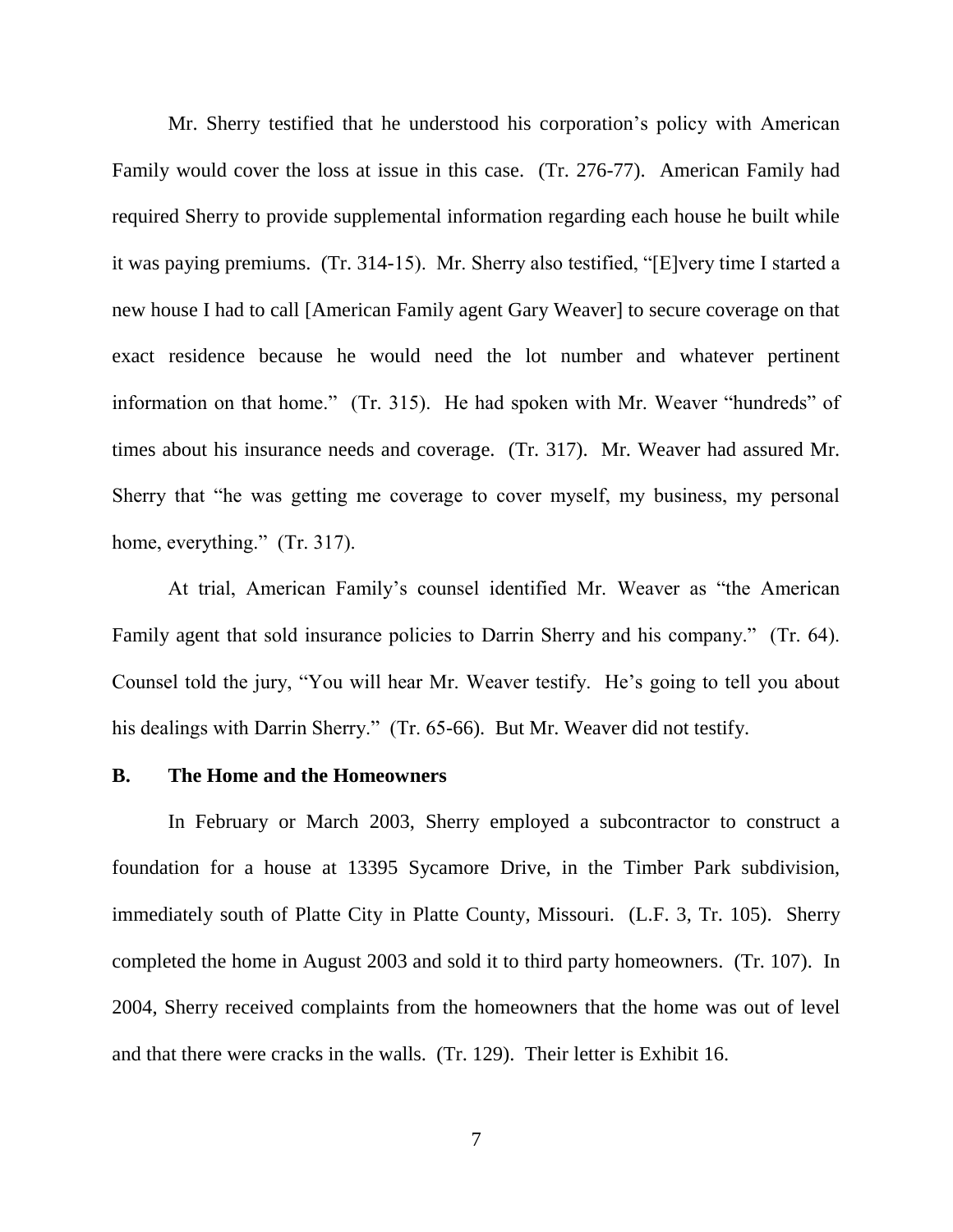Engineering reports conducted in 2004 showed that the house was dramatically out of level – as much as eight inches. (Ex. 1, 6; Tr. 30). The parties do not dispute this fact: American Family"s counsel told the trial court, "[T]he parties stipulated that the house is 8 inches or more out of whack. That's not the dispute." (Tr. 30). American Family readmits this in its brief. (Br. of Appellant 23). Later reports showed that the out-of-level condition was due to the movement of the home. (Ex. 1, 6, 7, 28; Tr. 216, 220). Experts concluded that the movement of the home was due, at least in part, to bad soil or poor soil conditions. (Ex. 1, 28; Tr. 607). These soil conditions existed at the time of construction. (Ex. 1; Tr. 212, 213, 255-56). One expert later testified that the repeated exposure to soil conditions over time led to the movement of the home, which in turn caused its damage. (Ex. 28 at 61-63; Tr. 229).

The homeowners hired attorneys, demanded that Sherry repurchase the home, and threatened it with a lawsuit. (Ex. 16, 35; Tr. 137). In July 2004, Mr. Sherry contacted American Family for assistance under his policy. (Tr. 131-34, 247, 251, 267). In response, Mr. Barnhart, whose job title at American Family is "quality assurance specialist," instructed Mr. Sherry to tell the homeowners to "put up or shut up." (Tr. 134-35). Thereafter, Sherry hired an attorney. (Tr. 132, 134). Through counsel, it made repeated requests to American Family for a copy of its commercial general liability insurance policy, but the insurer failed provide one. (Ex. 38; Tr. 166-67, 170). In March 2005, with no copy of the insurance policy and facing a lawsuit, Sherry entered into a contract with the homeowners to repurchase the home for \$265,000.00, and then repurchased the home. (Ex. 17; Tr. 172, 231). The contract also contained both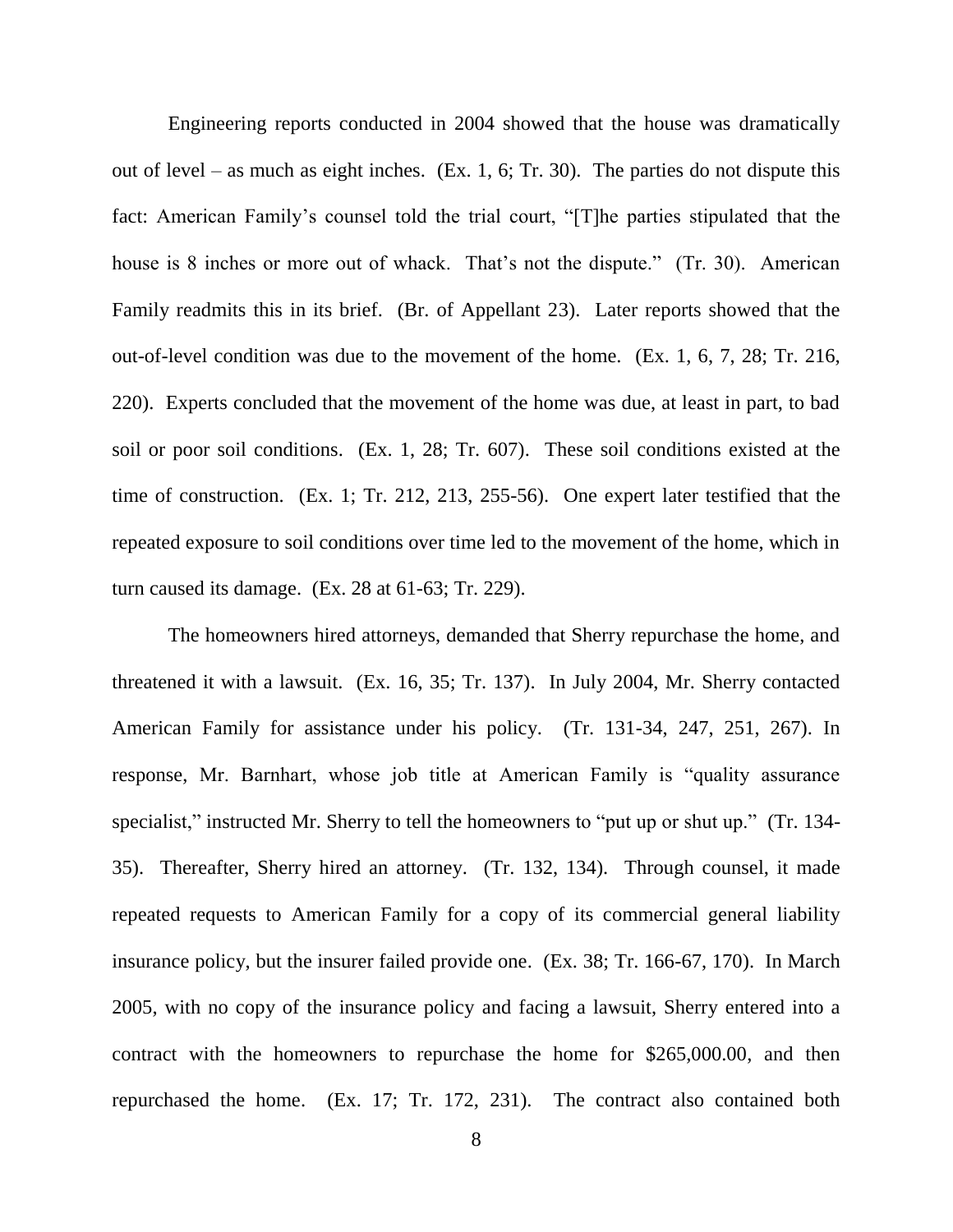subrogation rights and a confidentiality agreement. (Ex. 112; Tr. 590). In its out-of-level condition, however, the home would be unsellable. (Tr. 271). An expert report stated that the cost to repair the home exceeded its resale value. (Ex. 1; Tr. 214).

Examination of Platte County records indicated that a portion of the home was built on "fill dirt." (Tr. 407). Additional records show that concrete piers were installed under the home. (Tr. 258). These piers passed an inspection by Platte County officials. (Ex. 42; Tr. 354). There was no evidence that the piers were inadequate or that they failed to perform.

### **C. Sherry's Commercial General Liability Claim**

Sherry first notified American Family of its claim in July 2004. (Tr. 247, 251). In December 2004, as it had been doing for months, it requested a copy of its insurance contract. (Ex. 36; Tr. 140). This time, American Family responded, but only provided Sherry with declarations pages. (Ex. 36; Tr. 140). American Family admits that Sherry contacted it on January 25, 2005, but maintains that this was the first date on which it was advised of the claim. (Br. of Appellant 10). Mr. Barnhart admitted he failed to record some conversations with Sherry or its attorney in American Family's file. (Tr. 553-54). He also admitted that he had no recollection as to when many of those conversations took place. (Tr. 552). Between July 2004 and April 2005, Sherry repeatedly demanded that American Family provide it with a copy of its policy. (Tr. 143-46, 150-51).

In April 2005, American Family finally provided Sherry with a 42-page document, Exhibit 37. (Tr. 151; Appx. A16). This document was similar to the one that America Family provided Sherry as the complete copy of his insurance policy when it sold Sherry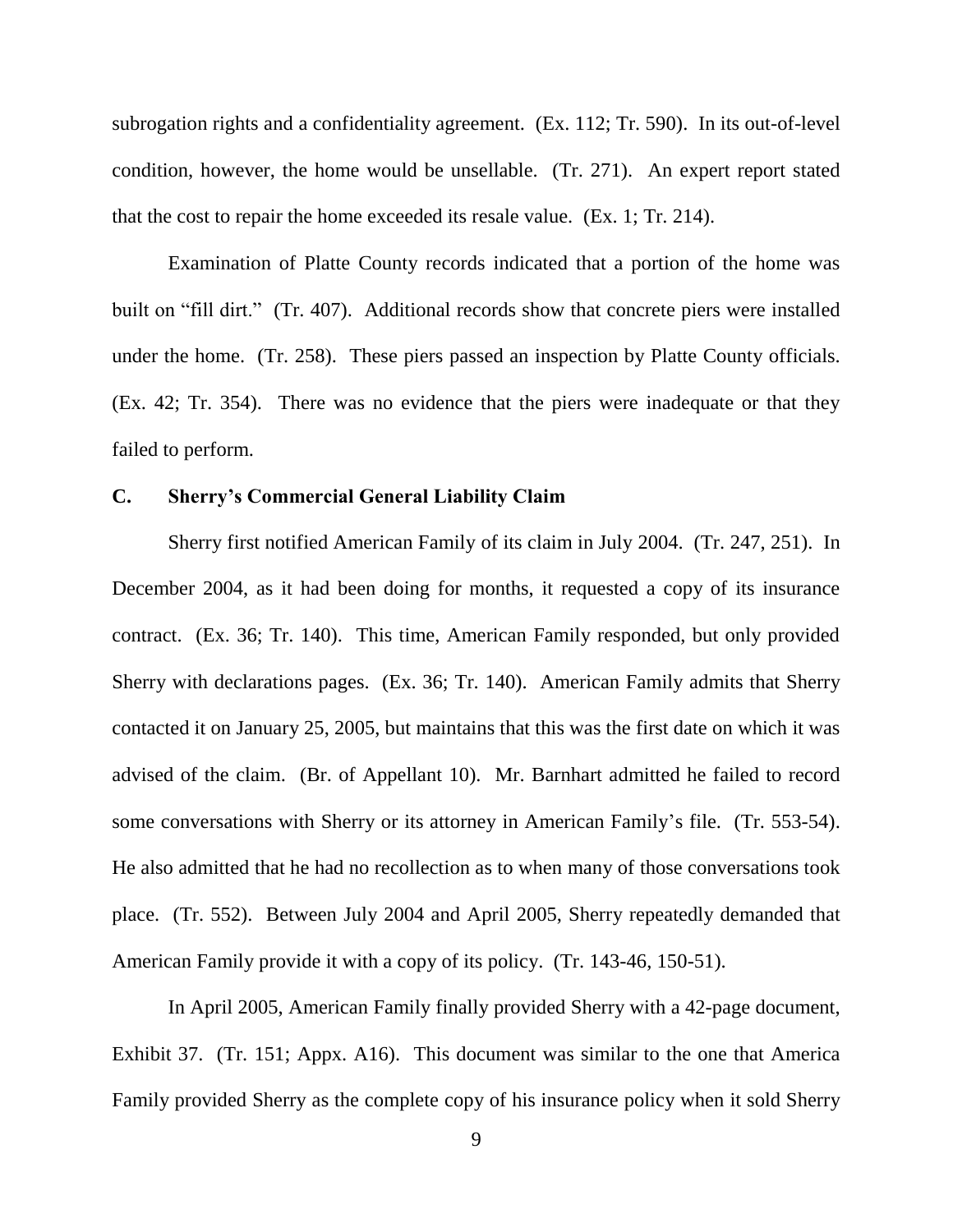insurance. (Tr. 314). But none of the coverage language upon which American Family relies in its brief is contained within this policy. (*cf.* Appellant"s Brief pp. 11-12 and Appx. A16-A57). The document referenced other numerous documents by alphanumeric codes. (Ex. 37; Appx. A16-A57).

Sherry immediately demanded explanations or copies of the documents to which these codes refer, but American Family did not provide any. (Ex. 38; Tr. 170). Instead, in June 2005, American Family sent Sherry a "reservation of rights" letter, together with affidavits and three versions of a policy number 24-x35041. (Ex. 18; Tr. 161, 162). Two of the versions, Exhibits 36 and 48A (Appx. A168), bear the two-digit "record number" suffix "-16," while the third version, Exhibit 41, bears the suffix "-17." (Appx., A58)

On July 29, 2005, Sherry replied rejecting the reservation of rights and demanding payment on its claim. (Ex. 46; Tr. 173). American Family then attempted to contact the homeowners, but they refused to talk due to the confidentiality agreement in the repurchase contract. (Tr. 551-52). On September 20, 2005, Mr. Barnhart notified Sherry"s attorney of this situation, and the attorney provided a waiver of confidentiality to American Family two days later, along with additional documentation that American Family had requested. (Ex. 39; Tr. 173-74). After receipt of the waiver and documents, American Family took no further action. (Tr. 556-57). It never requested access to the house or make any attempt to investigate the claim. (Tr. 165). Mr. Barnhart testified that though American Family never specifically denied Sherry"s claim, it never approved the claim, either. (Tr. 562-63).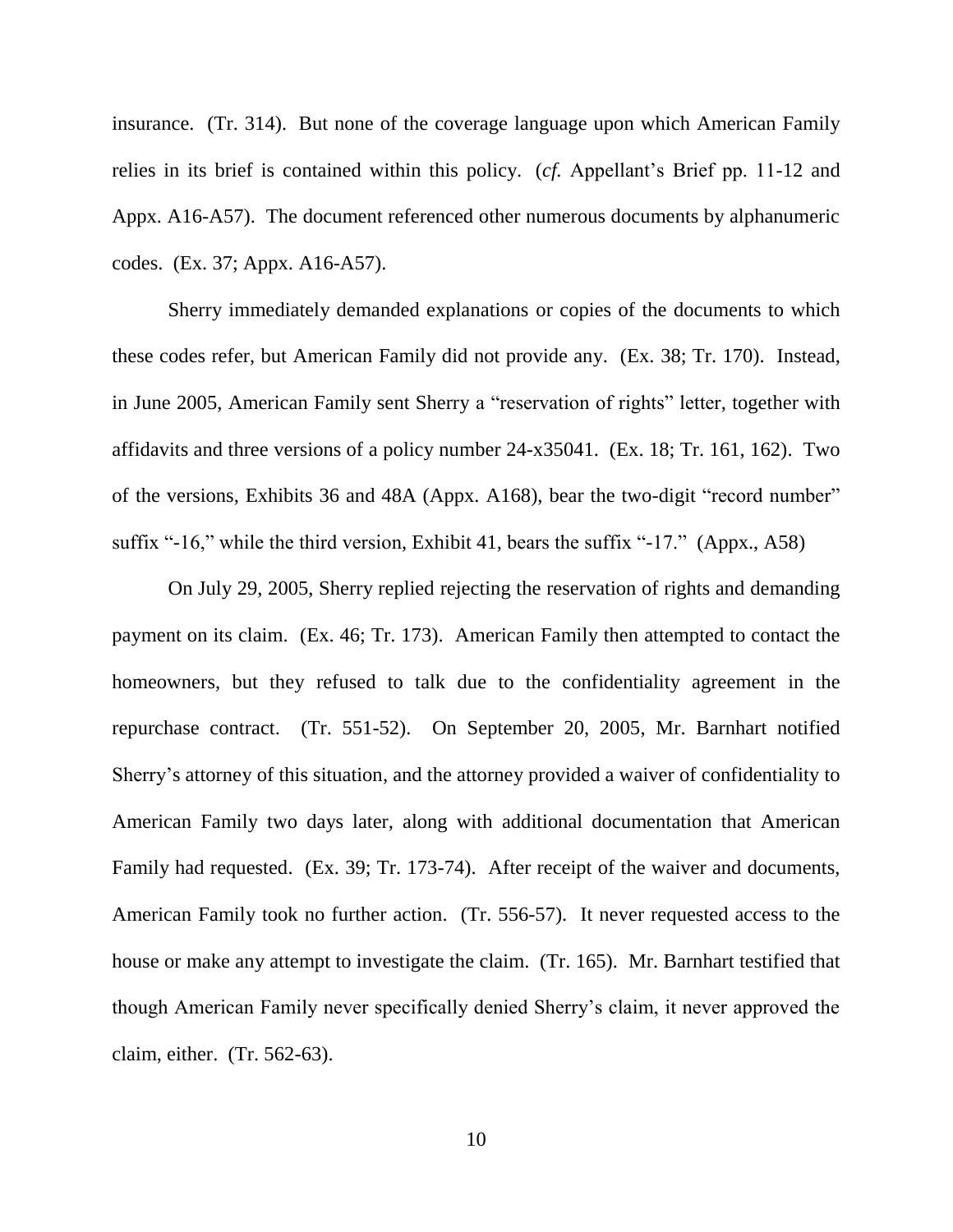#### **D. Proceedings Below**

 $\overline{a}$ 

On November 29, 2005, with no further contact from American Family, Sherry filed an action against American Family in the Circuit Court of Platte County for breach of contract and vexatious refusal to pay. (L.F. 2, 4). Sherry also included a claim for negligent misrepresentation against Gary Weaver, the insurance agent through whom he purchased his American Family commercial general liability policy, (L.F. 6).

Thereafter, in October 2006, both parties filed motions for summary judgment, which were denied.  $(L.F. 145)^1$  In December 2007, nearly two years after filing its answer, American Family asked for leave to amend its answer and assert a counterclaim for declaratory judgment. (L.F. 13). The trial court denied the motion, and the case went to a jury trial. (L.F. 149).

At trial, American Family introduced as its Exhibit A a copy of what it contended was its commercial general liability policy with Sherry. (Tr. 504). This document is the same as Plaintiff"s Exhibit 41 (Tr. 558), one of the documents American Family provided to Sherry along with its reservation of rights letter. American Family contended that the following paragraph in that document details the coverage it actually extended to Sherry:

<sup>&</sup>lt;sup>1</sup> While American Family discusses the summary judgment proceedings in its brief (Br. of Appellant 8, 9, 24), it fails to include any relevant pleadings in the Legal File, and only includes Sherry"s response in its Appendix. "Documents attached to a party"s brief but not contained in the legal file are not part of the record and will not be considered on appeal." *Meyers v. So. Builders, Inc.*, 7 S.W.3d 507, 512 (Mo. App. S.D. 1999).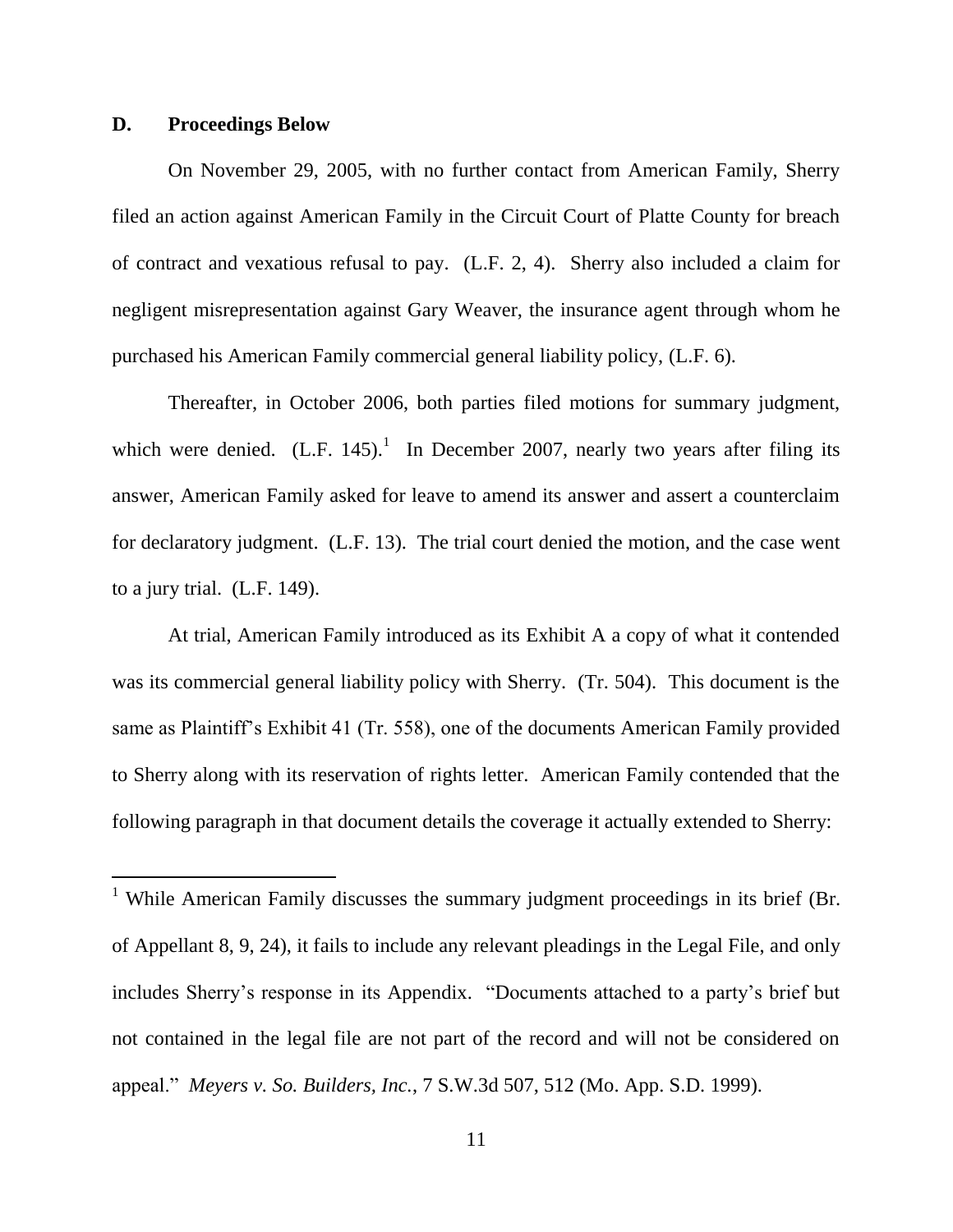We will pay those sums that the insured becomes legally obligated to pay as damages because of bodily injury or property damage to which this insurance applies. This insurance applies to bodily injury and property damage only if the bodily injury or property damage is caused by an occurrence that takes place in the coverage territory, and the bodily injury or property damage occurs during the policy period.

(Tr. 505; Appendix of Appellant A-22).

American Family originally had recorded Sherry"s date of loss as August 15, 2003. (Tr. 537). It did so in Exhibit 47, "First Notice of Loss," which says it was created on January 25, 2005. At trial, Mr. Barnhart confessed that on May 9, 2005, while American Family believed that the coverage period expired on September 18, 2003, he manipulated the insurer's internal documents to state that Sherry's date of loss was October 1, 2003. (Ex. 47; Tr. 535-39). Mr. Barnhart admitted that his alteration of the date of loss was not based on any investigation or correspondence. (Tr. 552).

He testified as follows:

Q: [Mr. Davey] So the date of loss that you picked, without any investigation, is October 1st of 2003; and lo and behold, we get an affidavit back that says no coverage as of October 1st of 2003. Isn"t that the sequence of events? Do I have that down correctly?

A: [Mr. Barnhart] Yes.

…

12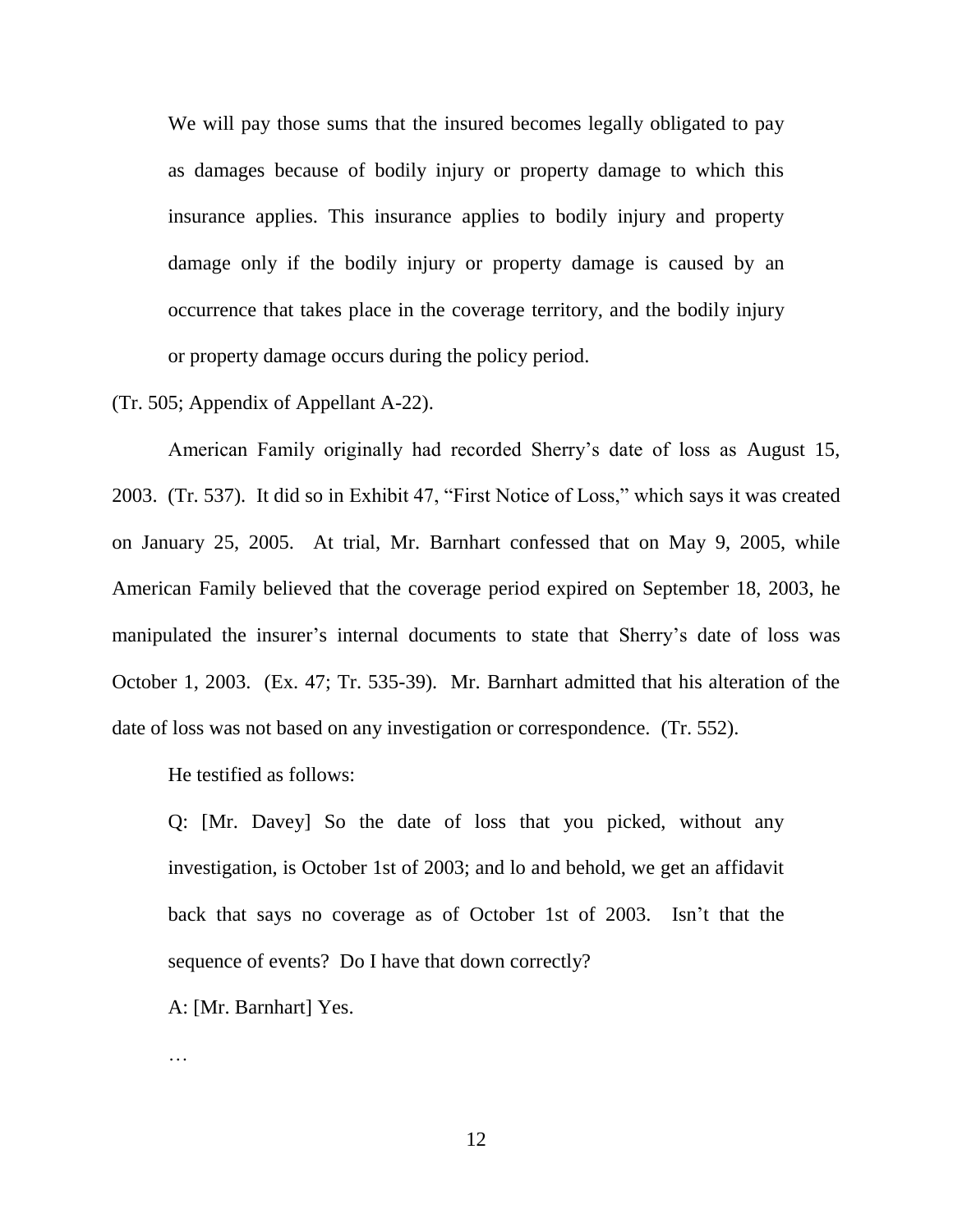Q: And somewhere in there you decide, without any investigation, that October 1st was the date of loss; it just happened to be about 13 days after American Family terminated the policy. Isn't that correct?

A: That is correct.

(Tr. 539, 552).

Sherry offered into evidence the expert report of Ken Sidorowicz, an engineer Sherry hired to investigate shortly after the homeowners first complained of the damage to their home, as Exhibit 1. (Tr. 212). American Family"s counsel responded, "I have no objection, Your Honor," and the trial court admitted the exhibit. (Tr. 211). American Family's counsel later read portions of Mr. Sidorowicz's testimony into evidence (Tr. 437-41, 441-2). He also stated that he did not "have any quarrel" with Mr. Sidorowicz"s expertise. (Tr. 435).

The insurer stipulated to the trial court that there was an insurance agreement between the parties, that Sherry"s obligation under that agreement was to make premium payments, and that Sherry met that obligation. (Tr. 234). Much of the testimony concerned what certain words meant in Exhibits 41 and 48A. One of the words was "occurrence." The parties agreed that "occurrence" meant "accident:"

Q: [Mr. Cary] Accidents happen when somebody runs a stoplight or runs a stop sign, and there"s an accident. This house failed and it failed badly, as you"ve said, because it was built out of level and because you built on fill without adequate supports to keep it from sinking in the ground. That ain't an accident. It's --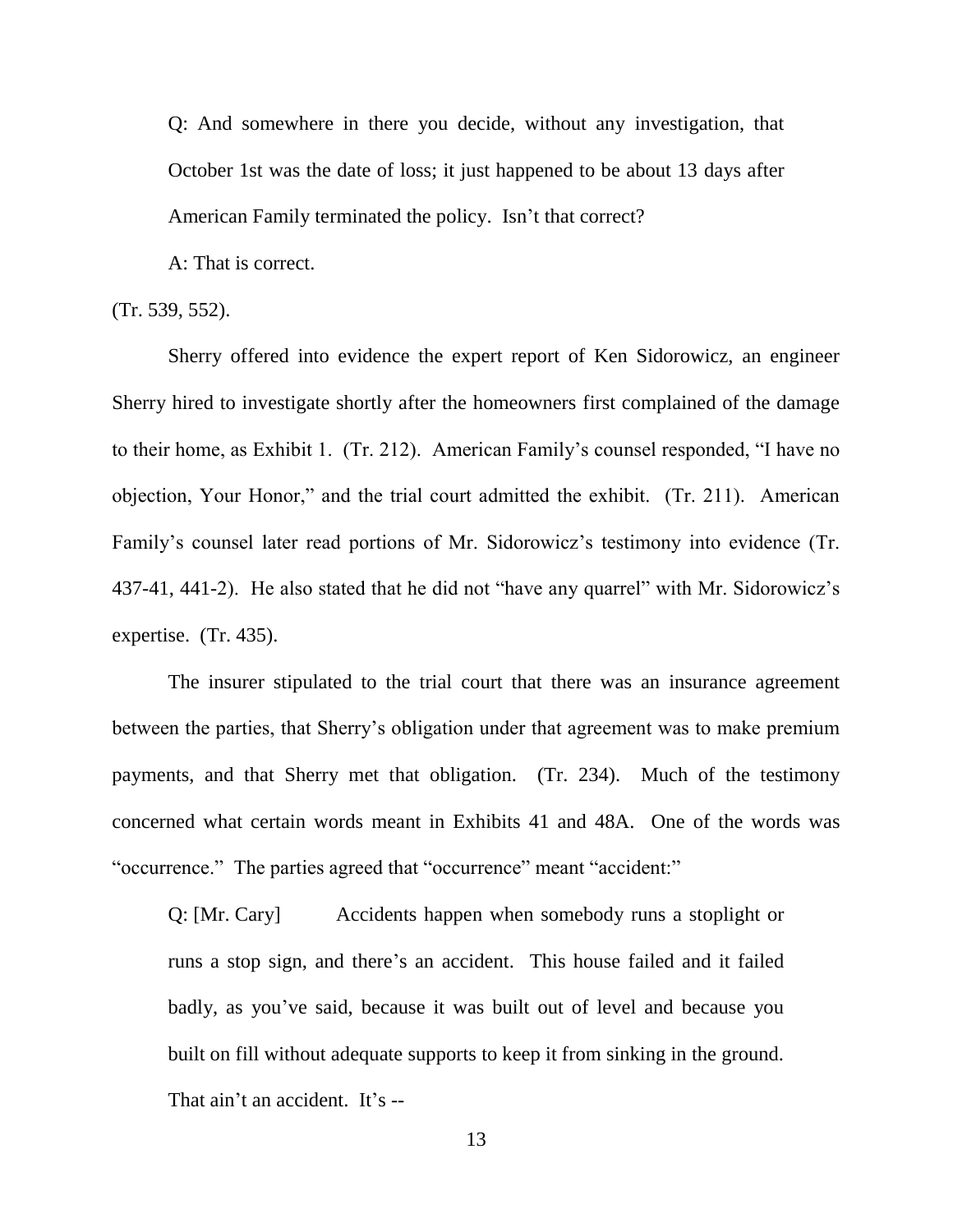A: [Mr. Sherry] Sure. It's the same thing. The guys didn't do it on purpose. That -- that shows every other home in the neighborhood was done fine. Every other home that had piers is to date, to my knowledge, is fine. This one here went bad. That is an accident. If every home that had piers underneath of it failed, yes, I would tend to agree with you. But no, sir, this one home failed. The rest of them on each side, across the street, up the street, down the street are okay.

(Tr. 278). American Family admitted before trial that its policy required it to cover losses incurred in an "occurrence" or an "accident." (L.F. 23).

Another term at issue was "legally obligated." Mr. Barnhart testified that one possible meaning of "legally obligated" was entering into a contract:

Q. [Mr. Davey] If you enter a contract with somebody, would you agree with me that you're legally obligated to that person?

A. [Mr. Barnhart] I would say yes.

(Tr. 583).

At the close of the Sherry"s evidence, American Family moved for a directed verdict on all of Sherry"s claims. (Tr. 443-44). The trial court denied the motion as to the breach of contract and vexatious refusal claims, but dismissed the negligent misrepresentation claim against Mr. Weaver with prejudice. (Tr. 454-55).

At the jury instruction conference, the trial court proposed a verdict director modeled on MAI 26.06 (1981). (L.F. 39). When the court asked if the parties had any objections, American Family"s counsel stated that "an adequate verdict directing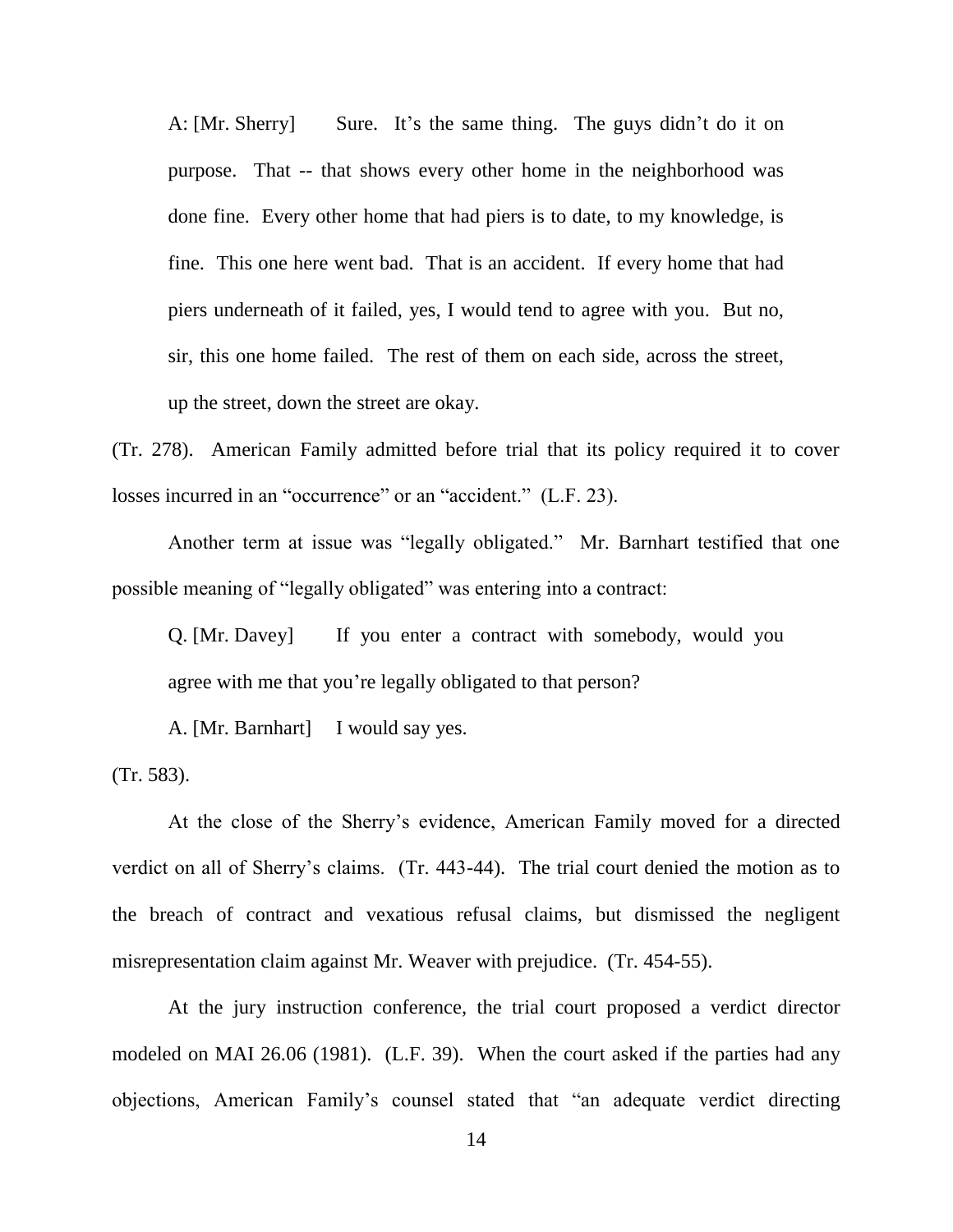instruction could never be crafted" in this case. (Tr. 662-63). Counsel added, "The verdict director would somehow have to incorporate the law that"s contained in the *Hawkeye* opinion that addresses the coverage issue in this case." (Tr. 662-63). He also stated, "I don"t think this particular instruction adequately advised the jury about the applicable law regarding plaintiff"s claim." (Tr. 662-63). He elaborated:

So if … a verdict directing instruction were to be crafted, it would have to include, for instance, the "Mathis" decision which indicates that an occurrence is an accident. That"s not contained in the verdict director that the Court gave in this case.

(Tr. 663). The trial court disagreed (Tr. 664), and submitted its proposed instruction to the jury as Instruction No. 6. (L.F. 38-39).

On January 31, 2008, the jury entered a verdict in Sherry"s favor. (L.F. 46). It awarded Sherry \$268,859.57 on its policy with American Family, \$5,932.08 in interest, and \$114,166.63 in attorney fees. (L.F. 46). Accordingly, the trial court entered judgment for Sherry in the amount of \$388,958.28. (L.F. 48).

After judgment, American Family filed motions for judgment notwithstanding the verdict, a new trial, and remittitur. (L.F. 50, 78). The court denied all of them, and American Family appealed. (L.F. 135-36). On November 17, 2009, this Court transferred the appeal after opinion by the Missouri Court of Appeals, Western District.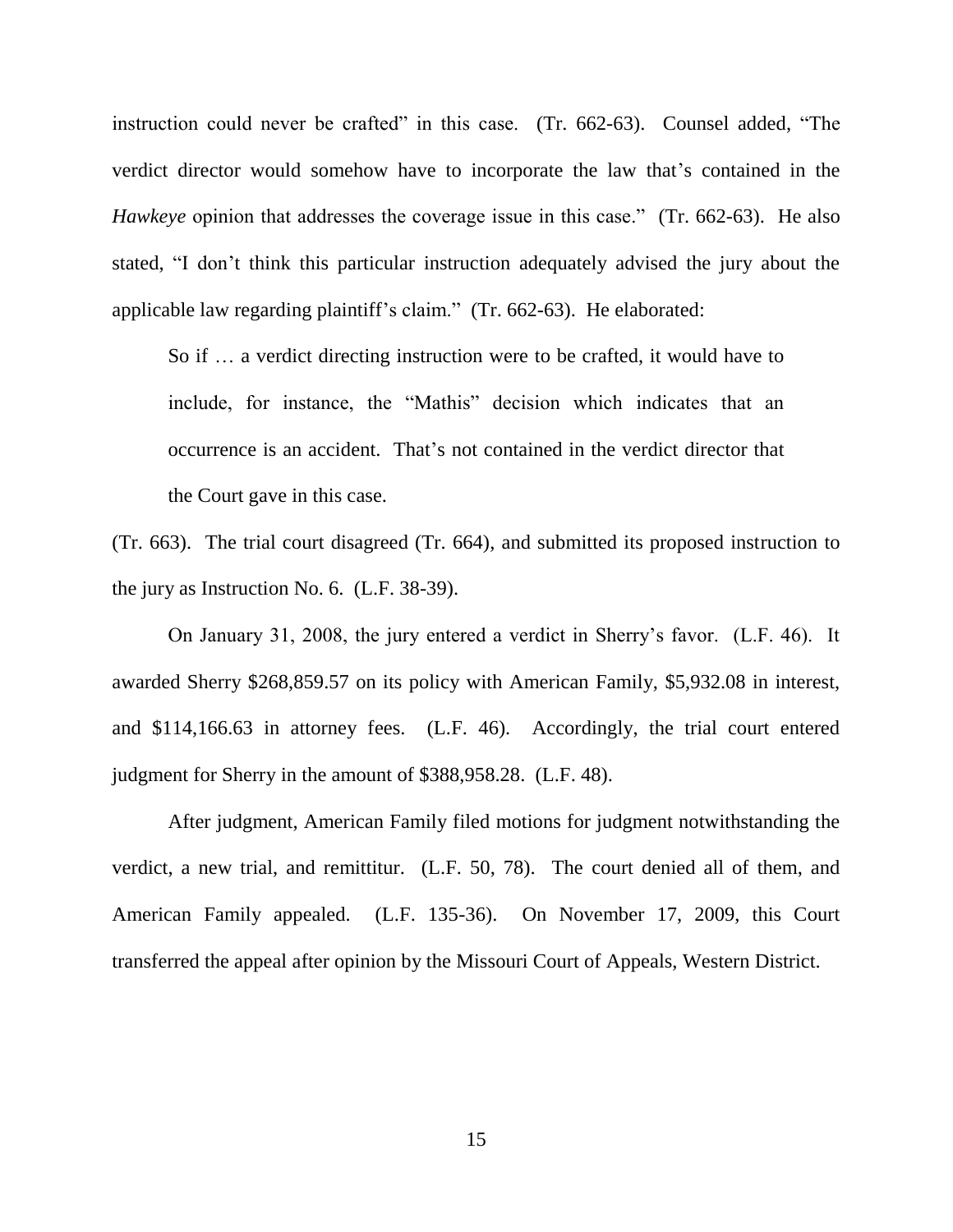#### **Response to Points Relied On**

I. The trial court did not err in overruling American Family"s motion for a directed verdict on Sherry"s breach of contract claim, submitting Sherry"s breach of contract claim to the jury, and overruling American Family"s motion for judgment notwithstanding the verdict *because* when a contract is ambiguous on its face, its construction– while usually an issue of law for the trial court to decide – becomes a question of fact to be resolved by the jury, *in that* American Family failed to provide Sherry with a single insurance policy at any time, the various "policy" documents it did provide both during the periods of coverage and after – as well as the various "policy" documents it proffered at trial – varied so substantially as to coverage that they were incapable of constituting a complete and unambiguous written account of the parties' intent, and the parties' evidence of their intent was in dispute.

## **(Response to Appellant's Point Relied On I)**

*Teets v. Am. Family Mut. Ins. Co*., 272 S.W.3d 455 (Mo. App. E.D. 2008)

*Busch & Latta Painting Corp. v. State Hwy. Comm'n* o*f Mo.*, 597 S.W.2d 189 (Mo. App. W.D. 1980)

*Graham v. Goodman*, 850 S.W.2d 351 (Mo. banc 1993) *Royal Banks of Mo. v. Fridkin*, 819 S.W.2d 359 (Mo. banc 1991)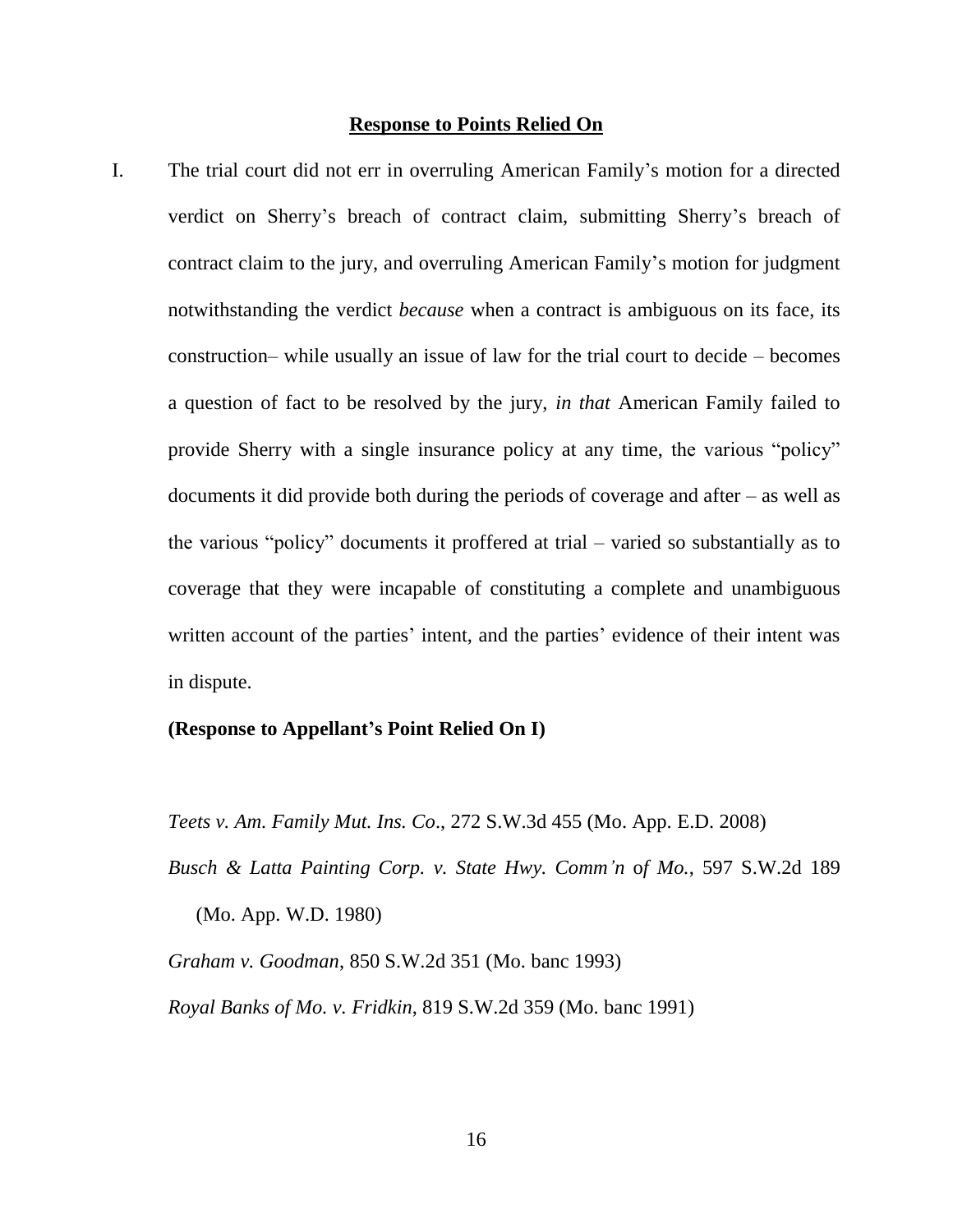II. The trial court did not err in denying American Family"s motion for directed verdict at the close of all the evidence and overruling American Family"s motion for judgment notwithstanding the verdict or for a new trial *because* sufficient evidence supported the jury"s verdict that American Family breached its insurance contract with Sherry *in that* evidence was introduced that (1) continuous exposure of the house to harmful soil conditions caused the damage to the home; (2) the damage occurred during the relevant coverage periods; (3) the damage resulted from an unforeseeable accident attributable to mistake; and (4) Sherry was legally obligated to the homeowner for that damage.

### **(Response to Appellant's Points Relied On II and V)**

*Columbia Mut. Ins. Co. v. Epstein*, 239 S.W.3d 667 (Mo. App. E.D. 2007) *Scottsdale v. Ratliff*, 927 S.W.2d 531 (Mo. App. E.D. 1996)

*Stark Liquidation Co. v. Florists' Mut. Ins. Co.*, 243 S.W.3d 385 (Mo. App. E.D. 2007)

*Dhyne v. State Farm Fire & Cas. Co.*, 188 S.W.3d 454 (Mo. banc 2006)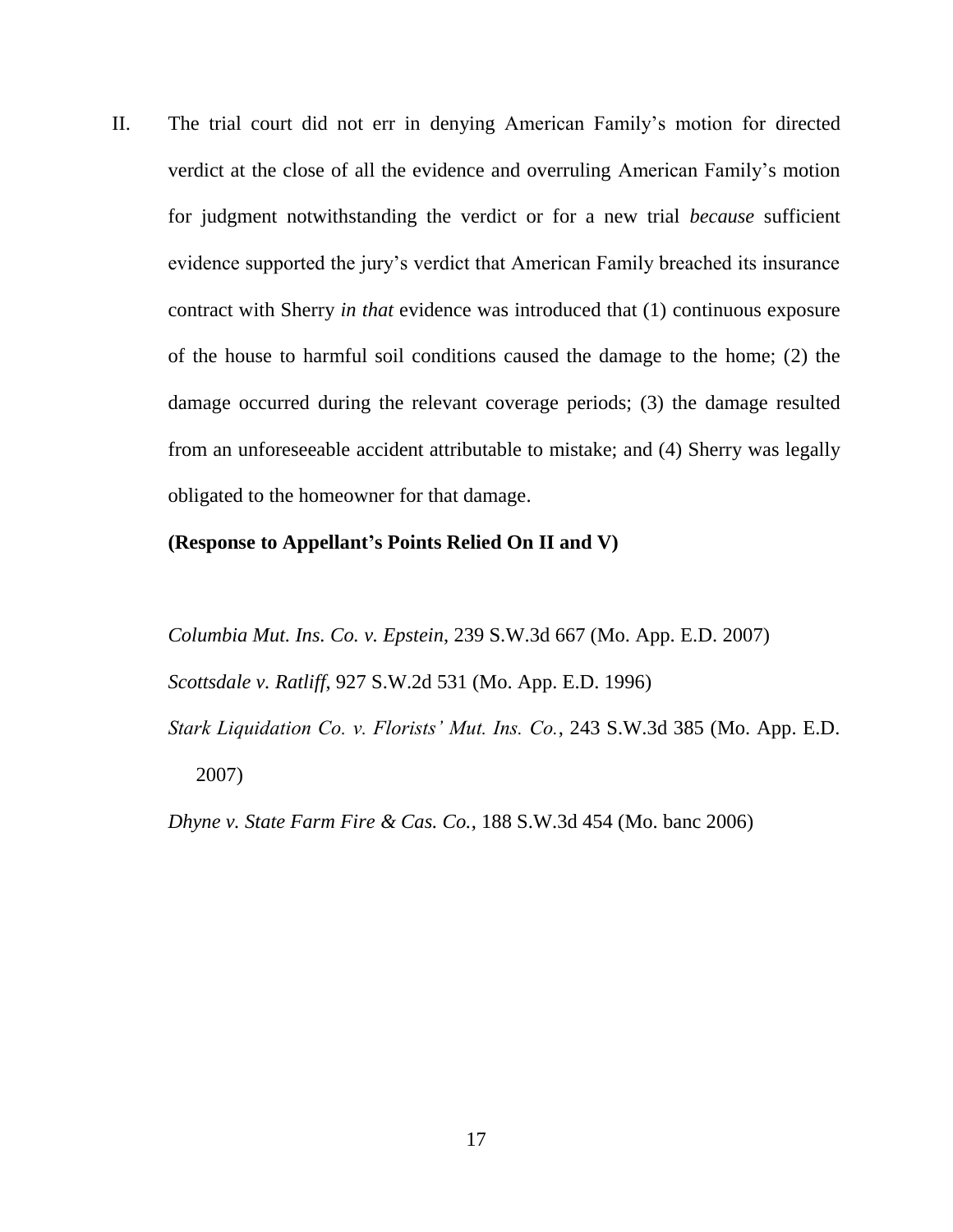III. The trial court did not err in submitting its verdict-directing instruction to the jury *because* the instruction hypothesized the disputed facts that required determination by the jury *in that* (1) the instruction required the jury to determine whether (A) there had been damage to the residence Sherry sold, (B) the cause of that damage was covered by the insurance policy American Family sold to Sherry, (C) Sherry had performed its obligations under the agreement, (D) American Family had failed to perform its obligations, and (E) Sherry was thereby damaged; and (2) American Family was not prejudiced as the only "omission" to which it objected was a fact that was not in dispute.

## **(Response to Appellant's Point Relied On III)**

*Williams v. Daus*, 114 S.W.3d 351 (Mo. App. S.D. 2003)

*Weisman v. Herschend Enters., Inc.*, 509 S.W.2d 32 (Mo. 1974)

*Welch v. Hyatt*, 578 S.W.2d 905 (Mo. banc 1979)

*Bach v. Winfield-Foley Fire Prot. Dist.*, 257 S.W.3d 605 (Mo. banc 2008)

Rule 70.02

Rule 70.03

Rule 84.04

MAI 26.06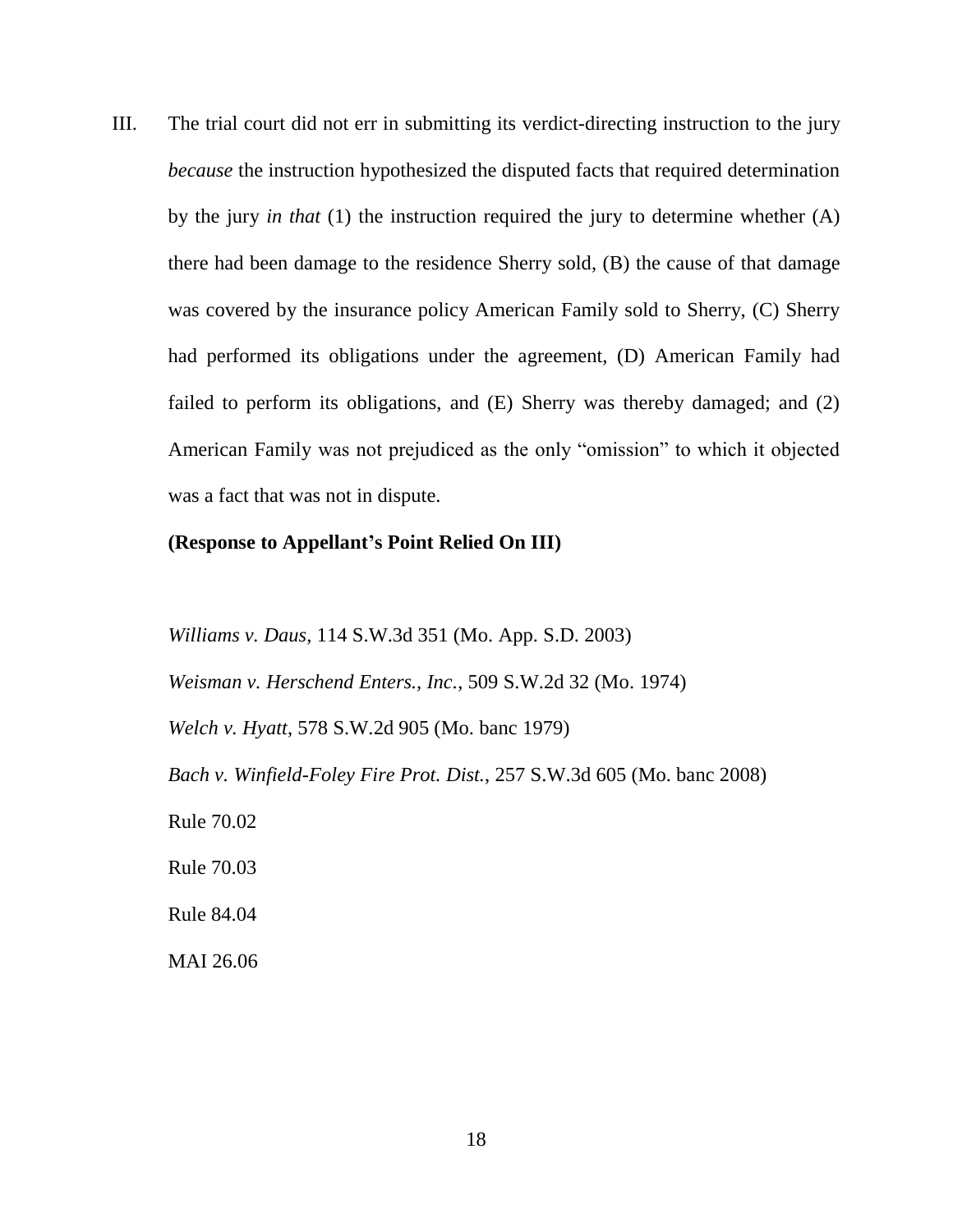IV. The trial court did not err in admitting Plaintiff"s Exhibit 1 *because* American Family expressly waived any objection to that exhibit and its motion to strike the exhibit was untimely *in that* American Family initially did not object to the admission of Exhibit 1, and only moved to strike it long after it was admitted without objection.

# **(Response to Appellant's Point Relied On IV)**

*Citizens for Ground Water Prot. v. Porter*, 275 S.W.3d 329 (Mo. App. S.D. 2008) *R & J Rhodes, LLC v. Finney*, 231 S.W.3d 183 (Mo. App. W.D. 2007) *Oldaker v. Peters*, 817 S.W.2d 245 (Mo. banc 1991) *Sherrod v. Dir. of Revenue,* 937 S.W.2d 751 (Mo. App. S.D. 1997)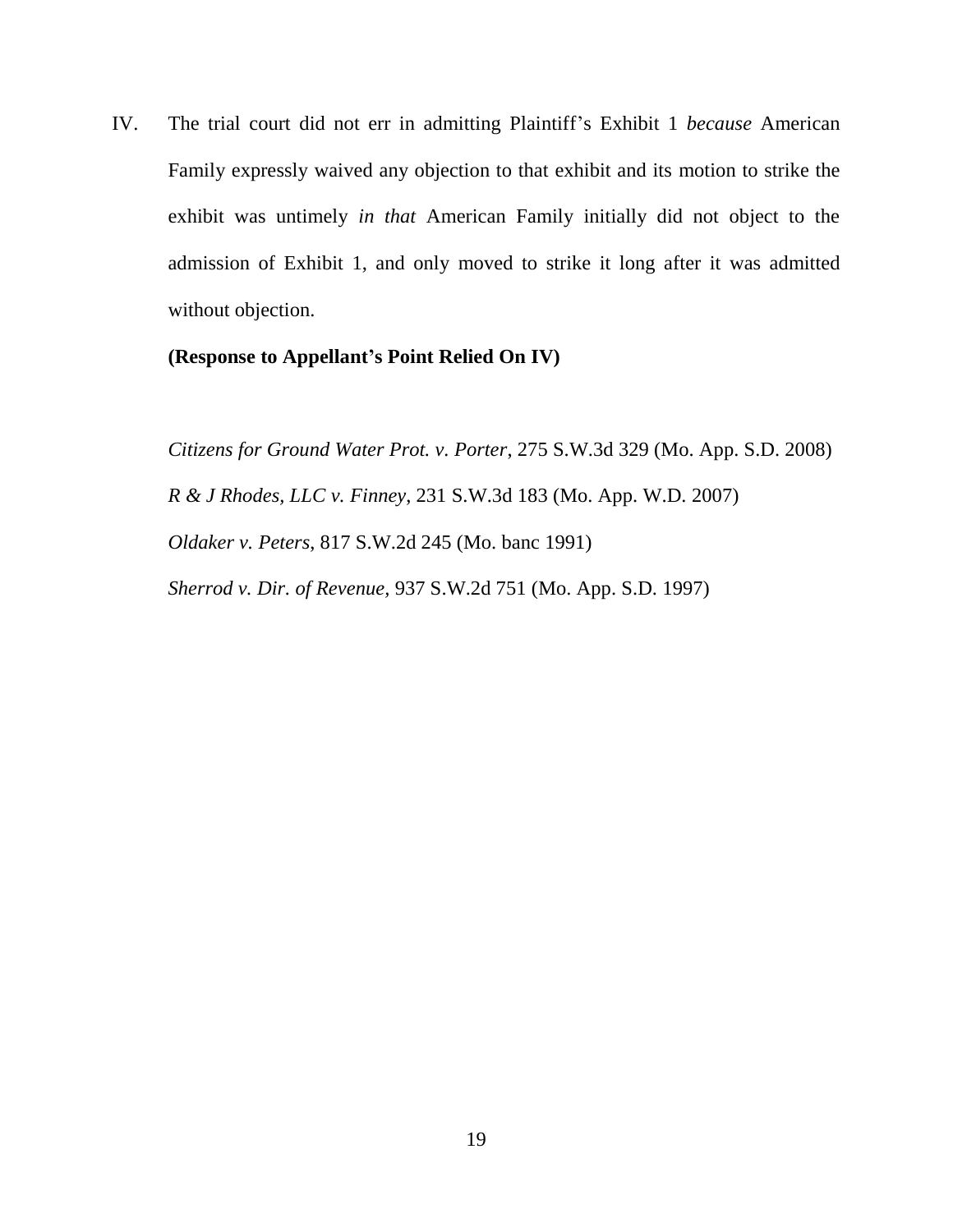V. The trial court did not err in denying American Family"s motion for judgment notwithstanding the verdict or for a new trial *because* substantial evidence that American Family"s refusal to pay Sherry"s claim was without reasonable cause or excuse supported the jury"s verdict that American Family vexatiously had refused to pay Sherry"s claim *in that* evidence was introduced from which a reasonable juror could conclude that American Family was notified of Sherry"s claim in July of 2004 and never took any steps to provide Sherry with an attorney, to inspect the premises, or to keep proper records of the claim, and that American Family intentionally manipulated its own documents to alter the reported date of loss so as to be outside of its perceived coverage period.

#### **(Response to Appellant's Point Relied On VI)**

*Yaeger v. Olympic Marine Co*., 983 S.W.2d 173 (Mo. App. E.D. 1998) *Georgescu v. K-Mart Corp.*, 813 S.W.2d 298 (Mo. banc 1991) *Marti v. Economy Fire & Casualty Co*., 761 S.W.2d 254 (Mo. App. E.D. 1988) § 375.296, R.S.Mo. § 375.420, R.S.Mo.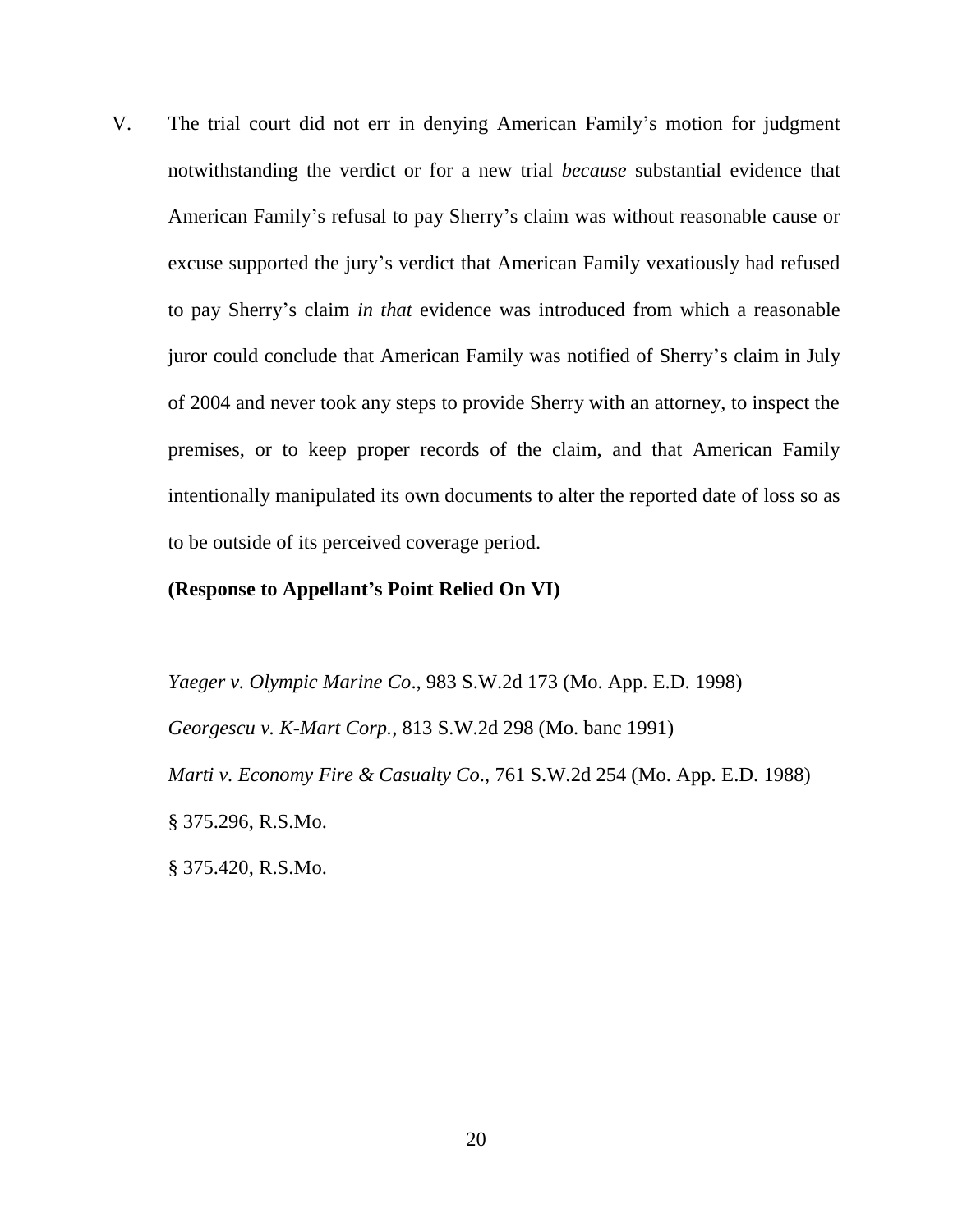#### **Argument**

## **Preface**

"In construing an insurance contract, the *entire policy and not detached provisions or clauses* must be considered." *Rice v. Fire Ins. Exch*., 897 S.W.2d 635, 637 (Mo. App. S.D. 1995) (emphasis added). In this case, an entire written policy was never introduced before the trial court. American Family never provided one to Sherry. (Tr. 150-57, 168, 170, 295, 314, 522, 558-62). There never was any finding  $-$  nor was there any evidence  $$ of what the entire written policy might have contained. American Family largely bases its arguments on a notion that its insurance agreement with Sherry was governed by a single, written policy, though it does not identify this document in the Record. That premise is untenable.

American Family has never explained why endorsements were missing from every "policy" document it ever provided to Sherry. Its only offers this: "American Family never made any reference to policy endorsements at trial. Therefore, any such endorsements are irrelevant to the resolution of the present matter." (Br. of Appellant 29). Essentially, American Family invokes a "because I said so" defense – that is, the missing language is irrelevant because American Family says it is irrelevant. The trial court specifically rejected this defense. (Tr. 453-55).

Not only is this position contrary to authority upon which American Family relies, *Hawkeye-Security Ins. Co. v. Davis*, 6 S.W.3d 419 (Mo. App. S.D. 1999), but it also fails to acknowledge that the missing sections may well have contained the Rosetta Stone that Sherry, the trial court, and the jury needed to unlock the mysteries of the insurance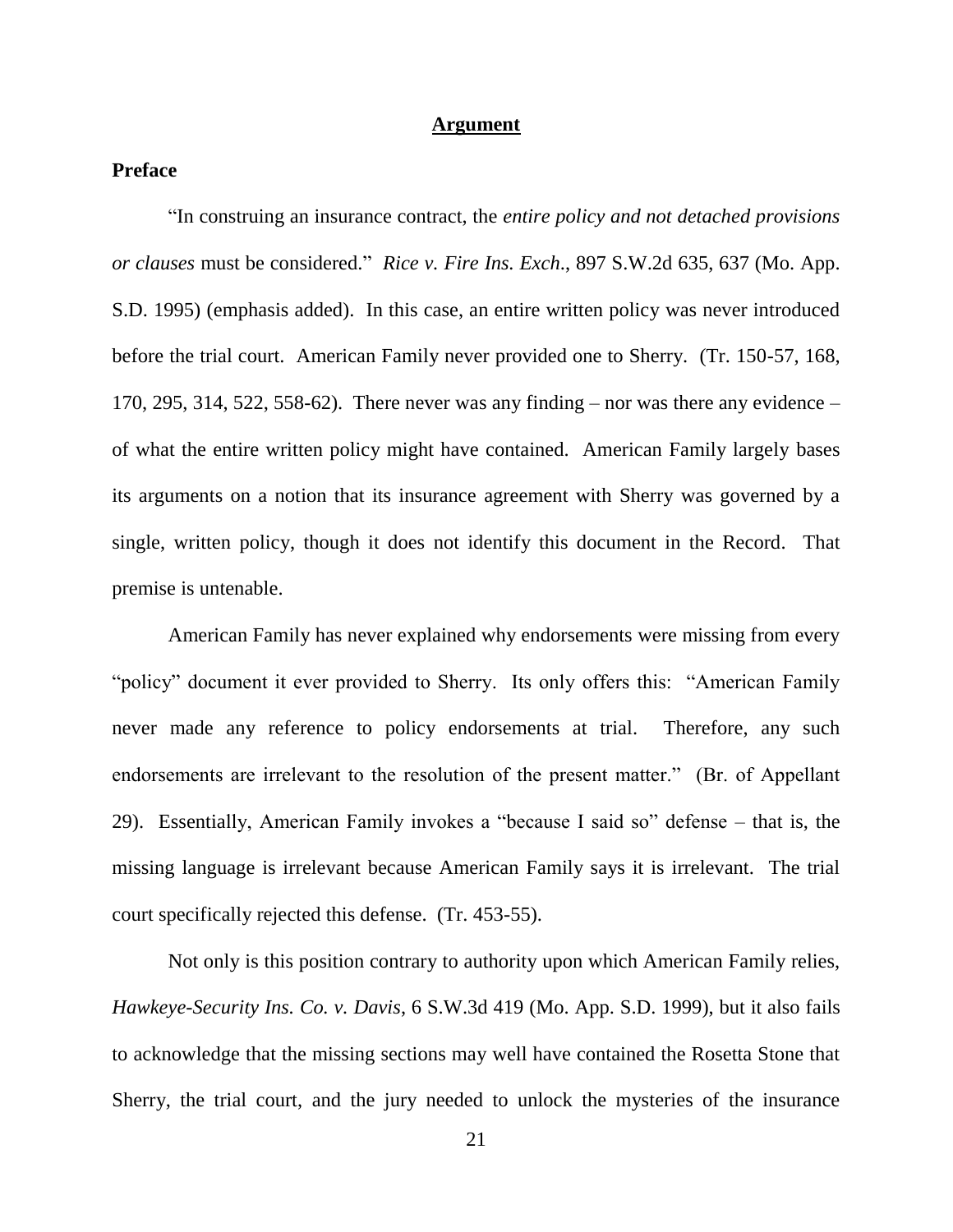coverage for which Sherry paid. Sherry and the trial court were deprived of any opportunity to make that determination, because apparently no complete copy of the policy exists or ever existed.

Now, on appeal, there is no comprehensive policy document in the Record that contains each of the endorsement forms it purports to include. American Family has relegated these missing sections to senicide, letting the missing endorsements drift away because they serve no useful purpose to it. American Family ignores the plain fact that the terms of its insurance agreement with Sherry were in dispute. It leaves no room for the possibility that the terms it "usually" incorporates into its agreements were not actually part of this agreement. In its brief, American Family repeatedly refers to the "number 17" policy. Noticeably, however, these references are not cited to any particular exhibit. Both Plaintiff"s Exhibits 37 and 41 bear the policy number "-17". Yet Exhibit 37 is markedly different from Exhibit 41. Exhibit 37 is some 60 pages shorter than Exhibit 41. Exhibit 37 contains none of the "occurrence" or "legally obligated" language upon which American Family relies repeatedly throughout it brief. Sherry also introduced Exhibits 36 and 48A, which are policies that purport to cover the same dates and contain different terms in this manner.

Furthermore, the documents upon which American Family relied in denying coverage were created years after Sherry notified the insurer of its claim, making this contract one of adhesion. Because of both this and the ambiguity in the agreement, the policy must be construed in favor of coverage. Sherry had a reasonable expectation based upon the promises American Family made to it. "The reasonable expectation rule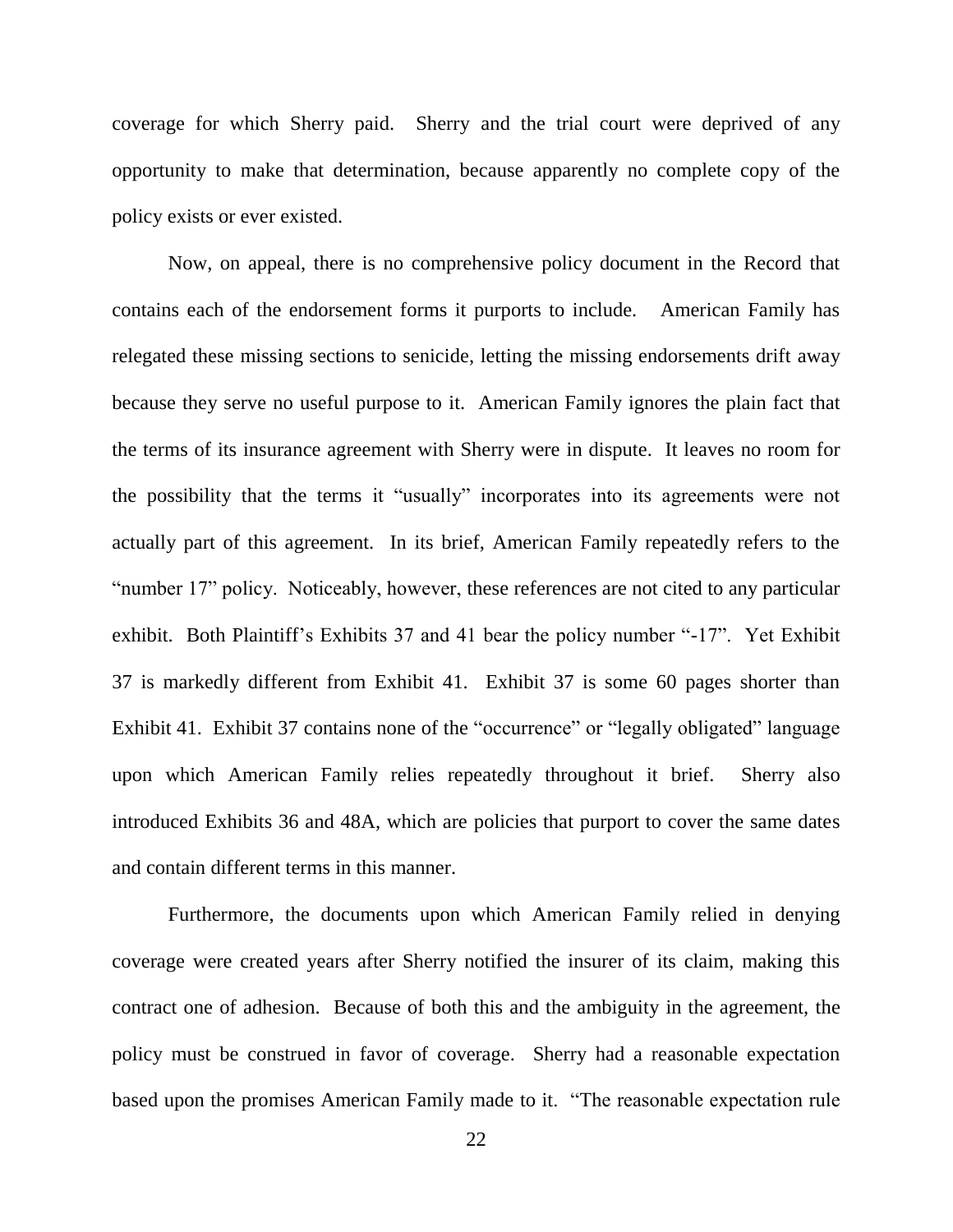of construction … [provides that] the objective reasonable expectations of adherents and beneficiaries to insurance contracts will be honored even though a thorough study of the policy provisions would have negated these expectations." *Robin v. Blue Cross Hosp. Serv., Inc*., 637 S.W.2d 695, 697 (Mo. banc 1982).

A trial court's "judgment will be affirmed if cognizable under any theory." *Business Men's Assur. Co. of Am. v. Graham*, 984 S.W.2d 501, 506 (Mo. banc 1999). While the confusion among these exhibits is sufficient for this Court to affirm the judgment below, the simplest and most compelling theory under which the judgment should be affirmed is the fact that Sherry never was, and still never has been, provided a complete copy of its policy. (Tr. 314). Since both parties had their own understandings of what their agreement covered and what it did not, the contours of coverage could only be defined by resort to extrinsic evidence, which made coverage an issue of fact.

The uncontroverted testimony of Darrin Sherry during cross-examination reflected Sherry"s understanding of what coverage American Family promised:

Q. You gave a warranty to [the homeowners] when you sold them the house. You said you"d stand behind that house and fix it if it went bad. Aren't you now asking American Family to stand in your shoes, to ... be that warranty for you?

A [T]he warranty is … something that we do on every home. If I came to American Family and asked them to fix … every piece or part that went wrong with every home I built, yeah, that would be [that] scenario. This is a one-time isolated incidence. This is an accident. This is an occurrence …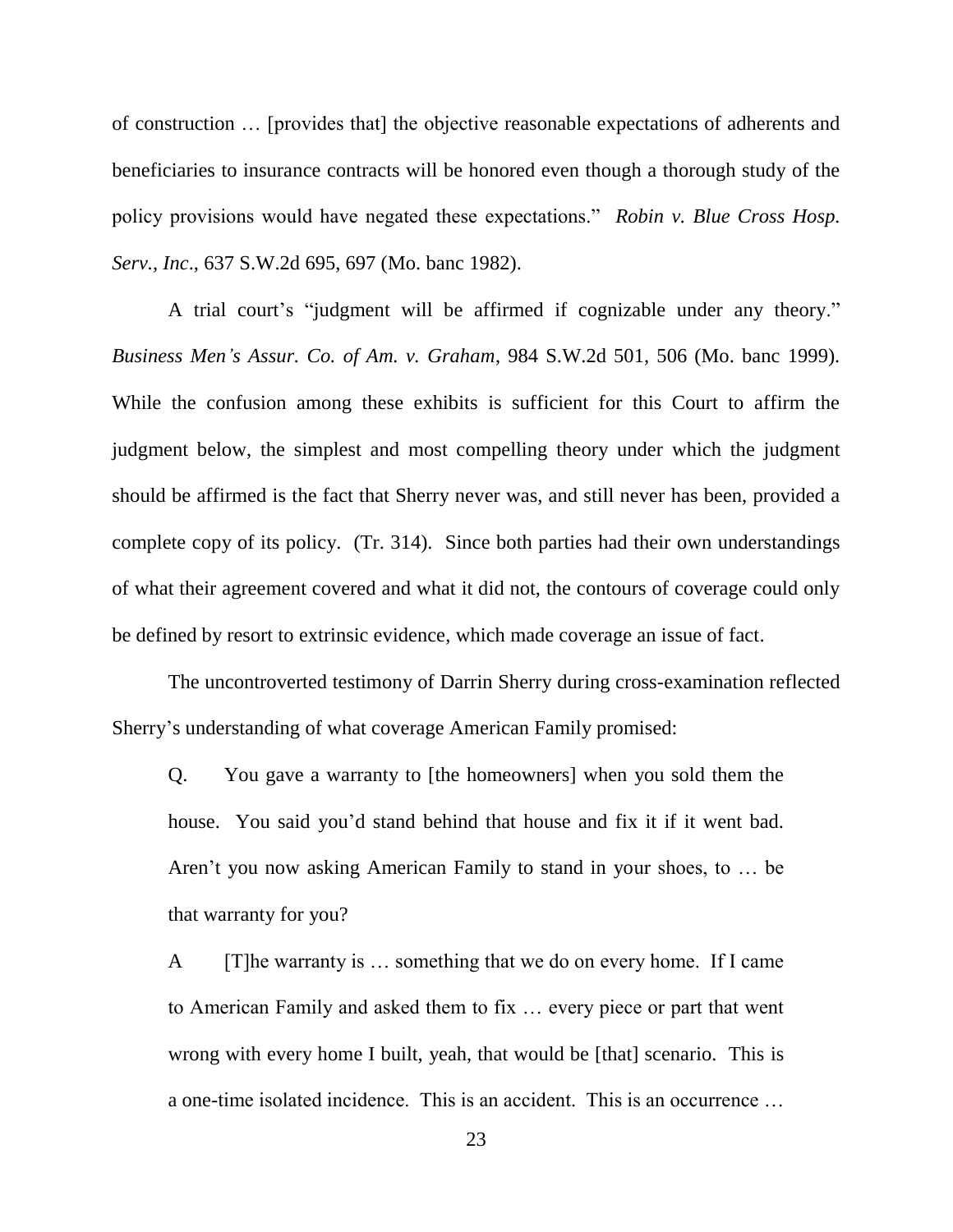I haven"t asked you on any other homes … [T]he dirt underneath the piers or the foundation settled . . . [T]here was a mistake. In an auto accident, somebody makes a mistake, an accident happens. That's what happened here. It was inspected. Everybody, to the best of their knowledge, did what they … could do, and it happened. It went bad … And you are my insurance company that's supposed to protect me in the case of an isolated incident. Something goes wrong, you"re supposed to stand behind that for me. That was my promise and why I pay \$30,000 a year in insurance premiums.

(Tr. 276-77). Mr. Sherry testified that American Family had required him to provide supplemental information regarding each house that he built. (Tr. 314-15).

Mr. Sherry further stated, "[E]very time I started a new house I had to call [American Family agent Gary Weaver] to secure coverage on that exact residence because he would need the lot number and whatever pertinent information on that home." (Tr. 315). Mr. Sherry had spoken with Mr. Weaver "hundreds" of times about his insurance needs and coverage and that Mr. Weaver had assured him that "he was getting me coverage to cover myself, my business, my personal home, everything." (Tr. 317). At trial, American Family"s counsel identified Mr. Weaver as "the American Family agent that sold insurance policies to Darrin Sherry and his company." (Tr. 64). Counsel told the jury, "You will hear Mr. Weaver testify. He"s going to tell you about his dealings with Darrin Sherry." (Tr. 65-66). But Mr. Weaver did not testify, and thus Mr. Sherry"s testimony regarding their communications was uncontroverted.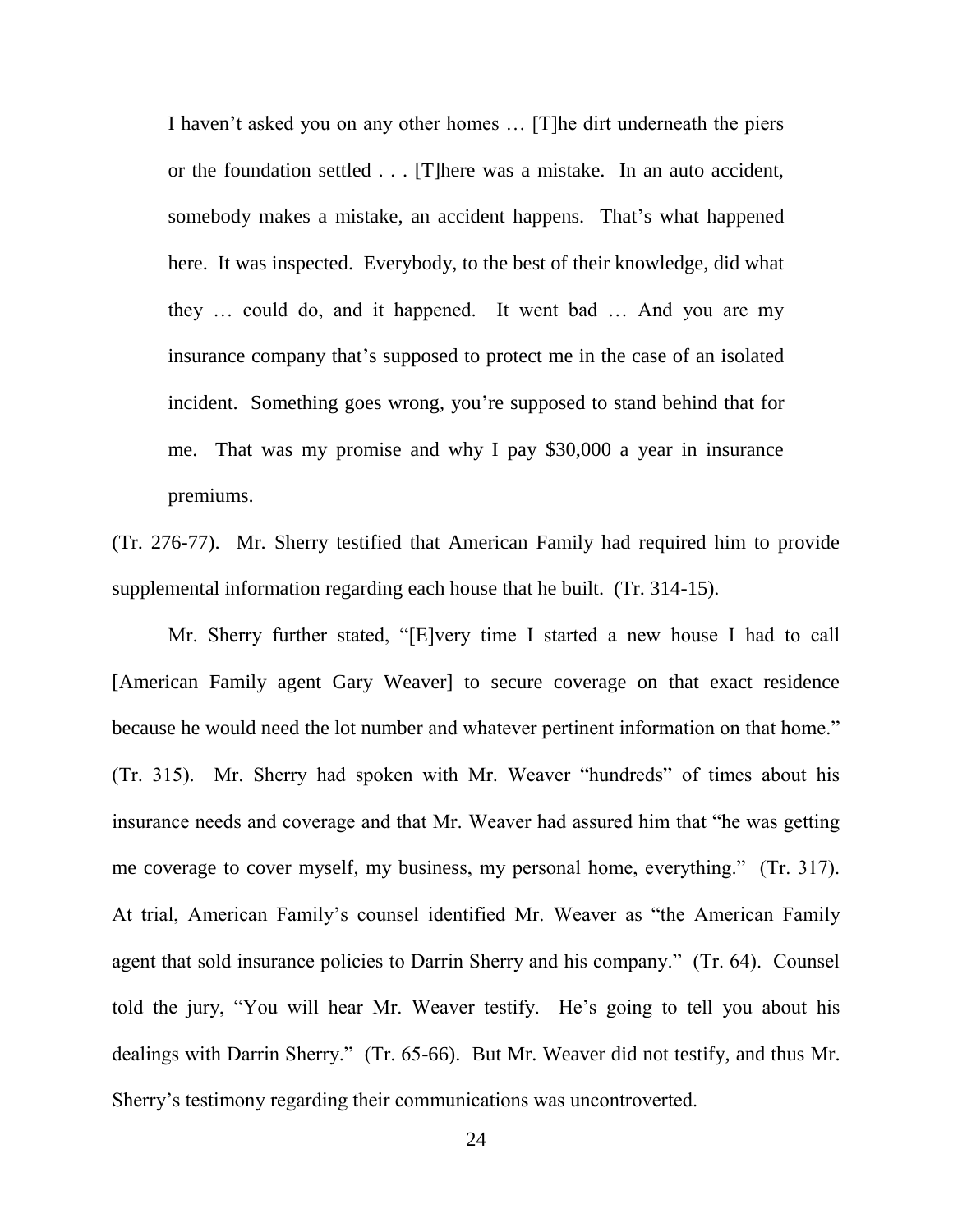The following are uncontroverted facts in this case: (1) there is not one, single set of documents that comprises a whole insurance agreement; and (2) the complete "policy" upon which American Family relied was never delivered to Sherry. The cumulative effect of these two facts is profound. Denying insurance protection to a Missouri resident because of language in some documents that were not even created until years after the insurance expired is offensive to the very basic notions of justice and fair play. The Record, the law, and common sense support both the trial court's rulings that American Family challenges on appeal and the jury's verdict.

Each of American Family"s Points Relied On is without merit. This Court should affirm the trial court's judgment.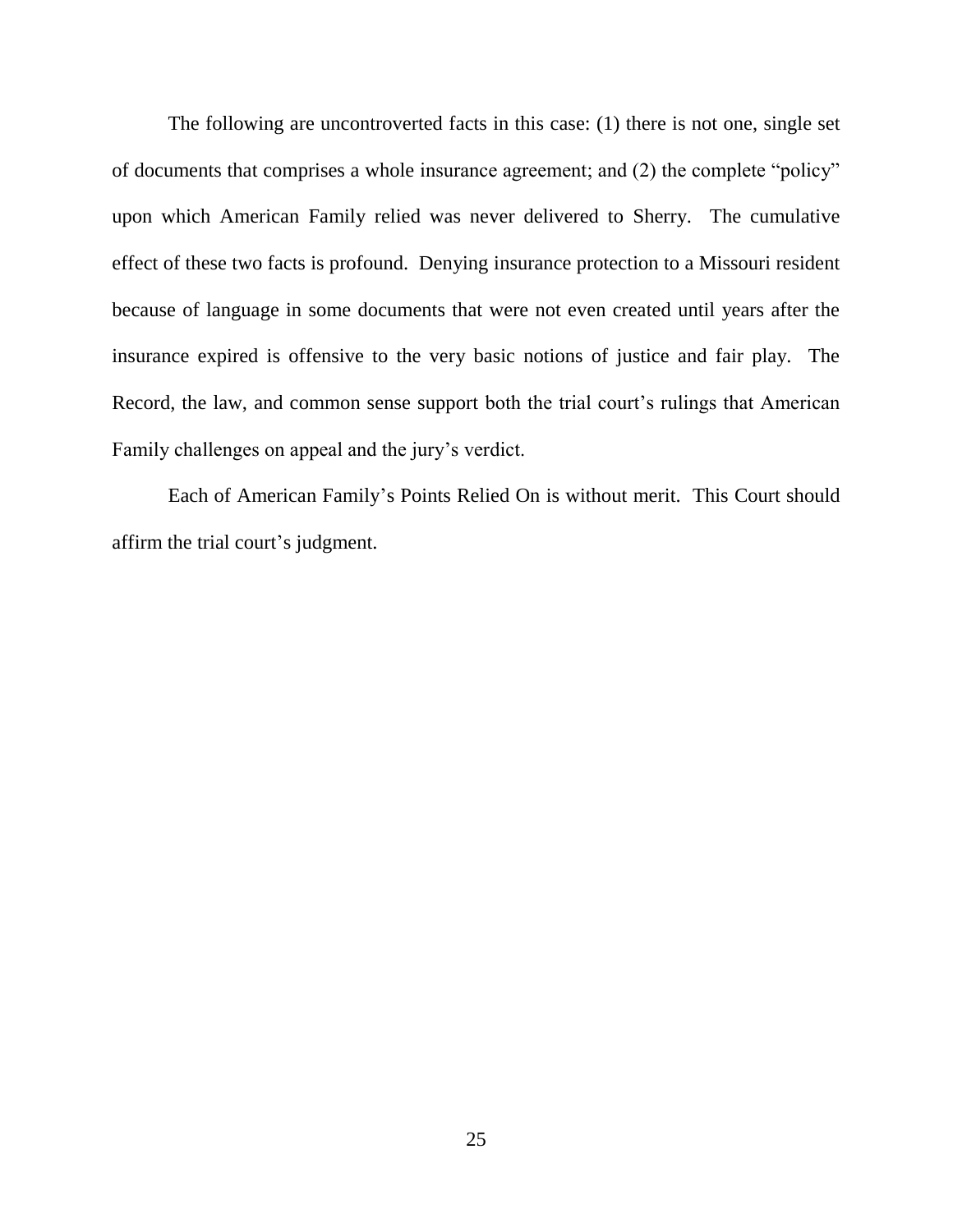I. The trial court did not err in overruling American Family"s motion for a directed verdict on Sherry"s breach of contract claim, submitting Sherry"s breach of contract claim to the jury, and overruling American Family"s motion for judgment notwithstanding the verdict *because* when a contract is ambiguous on its face, its construction– while usually an issue of law for the trial court to decide – becomes a question of fact to be resolved by the jury, *in that* American Family failed to provide Sherry with a single insurance policy at any time, the various "policy" documents it did provide both during the periods of coverage and after – as well as the various "policy" documents it proffered at trial – varied so substantially as to coverage that they were incapable of constituting a complete and unambiguous written account of the parties' intent, and the parties' evidence of their intent was in dispute.

#### **(Response to Appellant's Point Relied On I)**

#### Standard of Review

Although American Family states its first Point Relied On as one issue, it actually raises two separate questions governed by different standards of review.

First, it claims the trial court erred in denying its motions for directed verdict and its motion for judgment notwithstanding the verdict. (Br. of Appellant 13, 21). "The standard of review of denial of a JNOV is essentially the same as for review of denial of a motion for directed verdict. A case may not be submitted unless each and every fact essential to liability is predicated upon legal and substantial evidence." *Dhyne v. State Farm Fire & Cas. Co.*, 188 S.W.3d 454, 456 (Mo. banc 2006). And, "In determining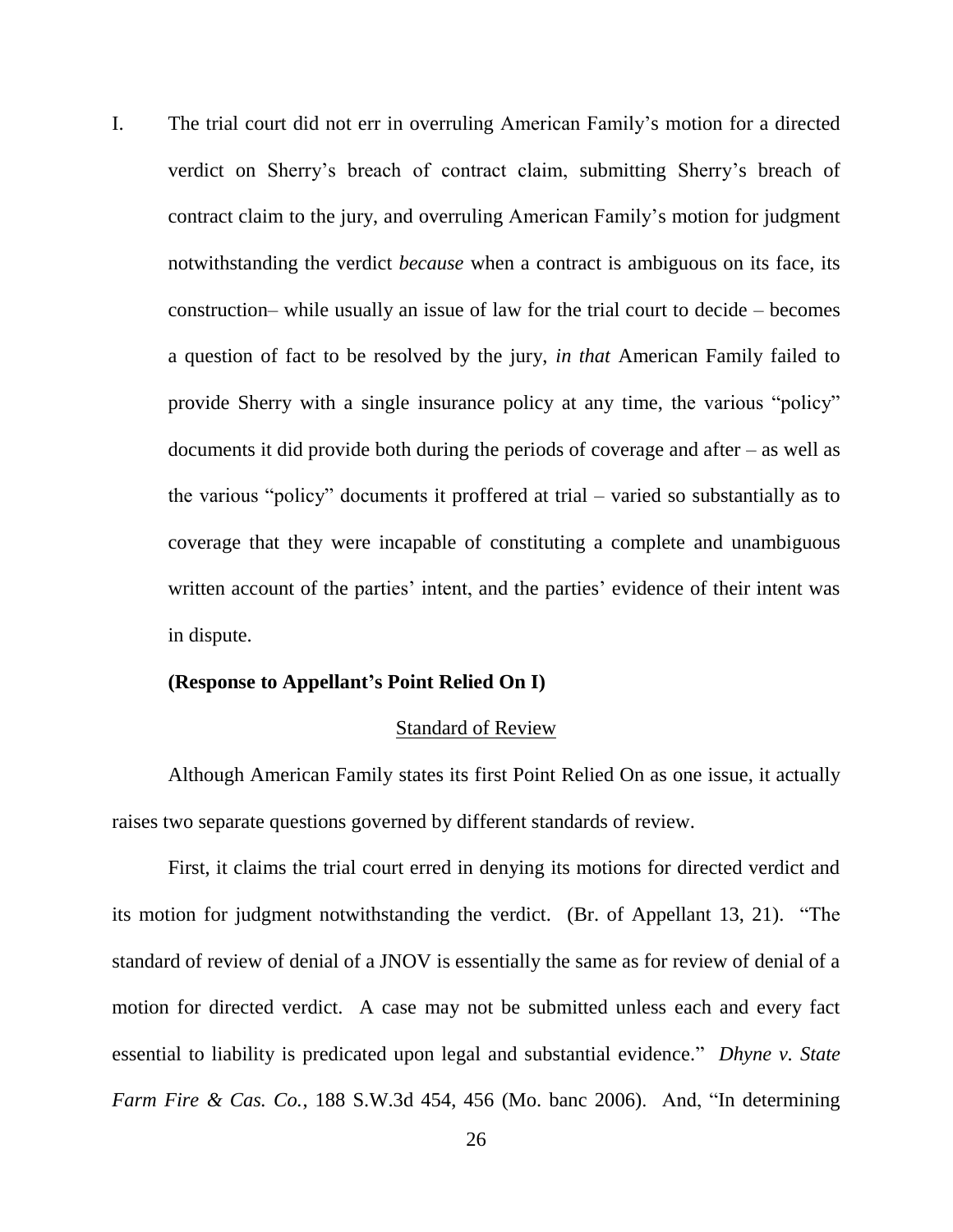whether the evidence was sufficient to support the jury's verdict, the evidence is viewed in the light most favorable to the result reached by the jury, giving the plaintiff the benefit of all reasonable inferences and disregarding evidence and inferences that conflict with that verdict." *Id.* at 457. "This Court will reverse the jury's verdict for insufficient evidence only where there is a complete absence of probative fact to support the jury"s conclusion." *Id*.

Second, American Family questions the trial court's decision that its policy with Sherry was facially ambiguous and required extrinsic evidence of its meaning to be submitted to the jury. "Since insurance policies are contracts, the rules of contract construction apply." *Penn-America Ins. Co. v. The Bar, Inc.*, 201 S.W.3d 91, 96 (Mo. App. W.D. 2006). "[T]he general rules for interpretation of other contracts apply to insurance contracts as well. *Peters v. Employers Mut. Cas. Co.*, 853 S.W.2d 300, 301-02 (Mo. banc 1993). "Where the language of the contract on its face is not clear or is ambiguous, and resort to extrinsic evidence is necessary … the construction of the agreement is for the jury under proper instructions from the Court." *Busch & Latta Painting Corp. v. State Hwy. Comm'n* o*f Mo.*, 597 S.W.2d 189, 198 (Mo. App. W.D. 1980). "Whether a contract is ambiguous and the interpretation of the contract itself are issues of law that [this Court] review[s] *de novo*." *Teets v. Am. Family Mut. Ins. Co*., 272 S.W.3d 455, 462 (Mo. App. E.D. 2008).

\* \* \*

In its first Point Relied On, American Family argues that the trial court erred in submitting to the jury as a factual dispute the issue of what the parties intended their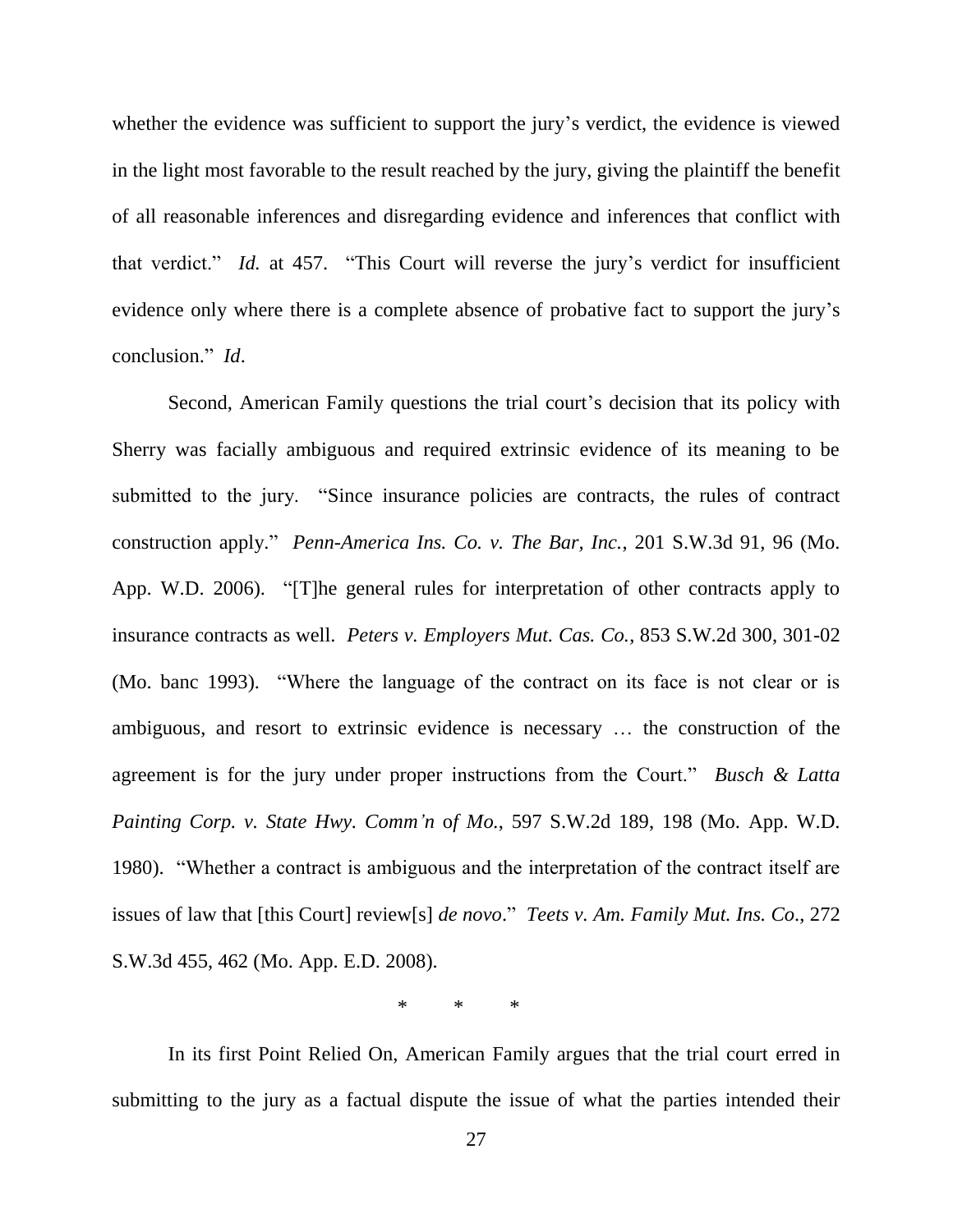insurance agreement to cover. The insurer argues that the question of whether its agreement with Sherry provided coverage for the property damage to the house at issue was a question of law that should have been resolved by the trial court alone, rather than a factual dispute requiring the jury"s determination.

Indeed, in an ordinary insurance case – one in which the parties agree that a specific document constitutes their agreement but simply disagree about the meaning of the terms of that document – the question of coverage is a question of law to be resolved by the trial court. But this is anything but an ordinary dispute over an insurance contract. In this case, there was no single, identifiable document definitively comprising the insurance agreement between the parties. While the parties stipulated that Sherry and American Family entered into an insurance agreement, their dispute concerned which document, if any, actually constituted that agreement. Numerous trial exhibits in the Record contain various piecemeal insurance policies. But their coverage periods differ and overlap (sometimes even in the same document), their terms vary widely, their definitional sections diverge, and many are missing a great number of exclusion and endorsement forms to which they refer. No single document before the trial court provided a written record of the parties' intent in entering into their contract.

The law of Missouri is that, under these circumstances, where the parties cannot even agree about what words they contracted to, the construction of the insurance agreement's terms to determine the parties' intent  $-$  including over coverage  $-$  became a question of fact for the jury to decide based on the parties' extrinsic evidence. After reviewing that evidence, the jury decided that the agreement was what Sherry purported it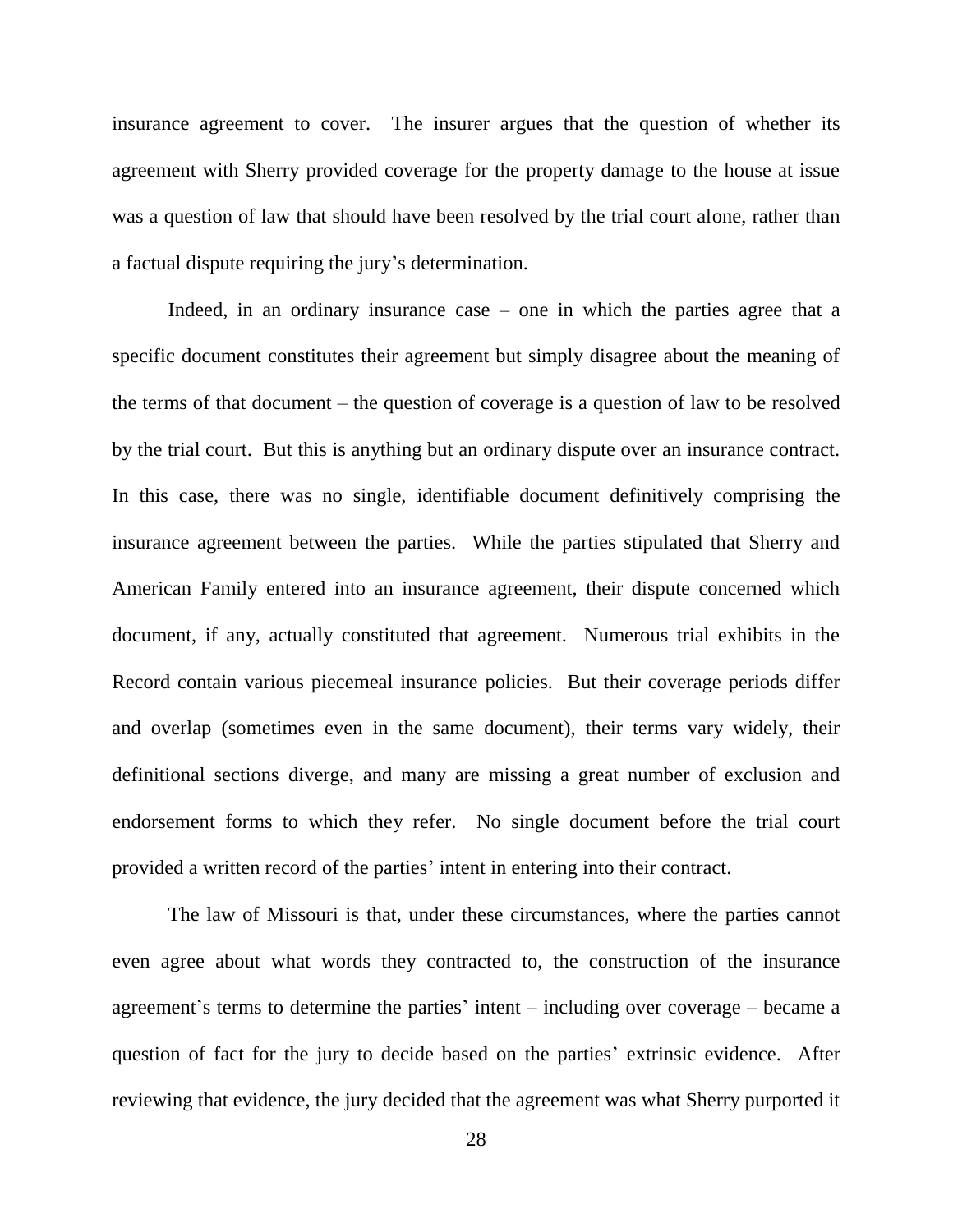to be – that is, that the parties intended for American Family to cover the loss Sherry suffered in this case. The trial court could not make any legal determination as to what the parties intended the agreement would cover, because the absence of a complete, single, written contract made the entire insurance agreement facially ambiguous.

The trial court's decision to submit the question of the parties' intent as to coverage to the jury was not error. Indeed, the trial court would have erred had it done otherwise and assumed the fact-finding for itself.

# **A. When the coverage terms of an insurance contract are susceptible of different meanings such that a trial court cannot determine the parties' intent as to what losses are to be covered, that intent becomes a question of fact requiring the jury's determination.**

"The cardinal rule in the interpretation of a contract is to ascertain the intention of the parties and to give effect to that intention." *Peterson v. Continental Boiler Works, Inc.*, 783 S.W.2d 896, 901 (Mo. banc 1990). Pursuant to this rule, "Where there is no ambiguity in the contract the intention of the parties is to be gathered from it and it alone, and it becomes the duty of the court and not the jury to state its clear meaning." *Id.*

But when a contract is ambiguous such that the intent of the parties cannot be determined, the landscape of construing it is transformed. Rather than being a question of law, it becomes one of fact. "[W]here [a] contract is ambiguous and not clear, resort to extrinsic evidence is proper to resolve the ambiguity." *Id.* Of course, "A contract is not rendered ambiguous by the fact that the parties do not agree upon the proper construction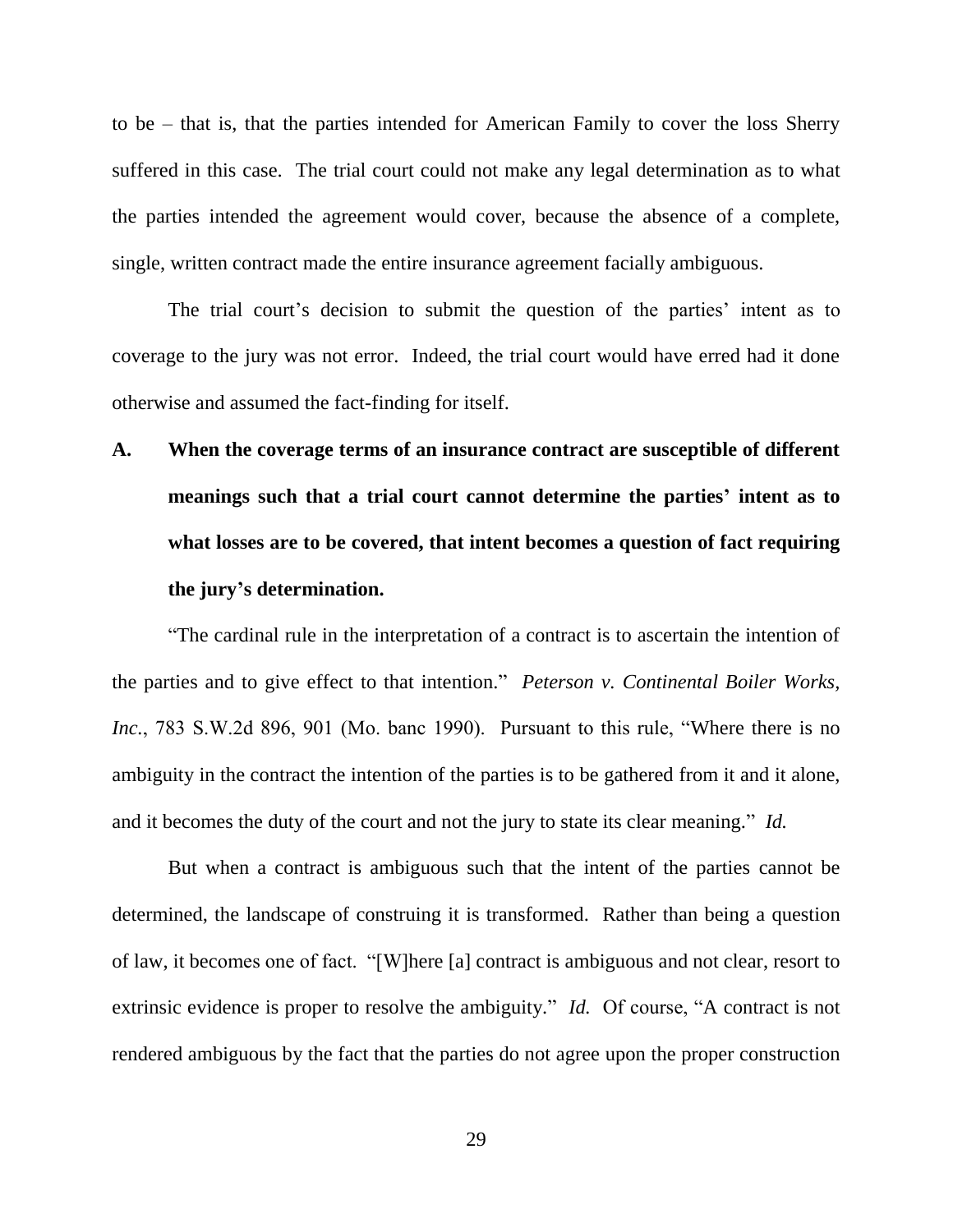to be given it. A contract is ambiguous only when it is reasonably susceptible of different constructions." *Id.*

Thus, ambiguities in contracts are resolved in a two-step process. First, "the question as to whether a provision of a contract was ambiguous is initially a question for the court." *Graham v. Goodman*, 850 S.W.2d 351, 354 (Mo. banc 1993) (citations omitted). Second, having resolved that a provision is ambiguous, "The trial court must then determine from the evidence whether the surrounding circumstances are such that a fact issue exists for the jury to resolve. Only then is the case submitted to the jury for resolution of the fact issue." *Id.* As with any other type of contract, "in construing an insurance contract, the entire policy and not detached provisions or clauses must be considered." *Rice v. Fire Ins. Exch*., 897 S.W.2d 635, 637 (Mo. App. S.D. 1995).

What is ultimately so confusing about this case is that an entire, written insurance policy was never introduced before the trial court. American Family never provided one to Sherry. (Tr. 150-57, 168, 170, 295, 314, 522, 558-62). There was no evidence, of what the entire, written insurance policy might have contained. The insurer stipulated to the trial court that there was an insurance agreement between the parties, that Sherry"s obligation under that agreement was to make premium payments, and that Sherry met that obligation. (Tr. 234). American Family admitted before trial that its policy required it to cover losses incurred by an "occurrence" or an "accident." (L.F. 23). But without an actual, complete, written insurance agreement that the parties could point out to the trial court, there was no way for the trial court to determine their intent – that is, whether the parties intended the policy to cover the loss for which Sherry submitted its claim.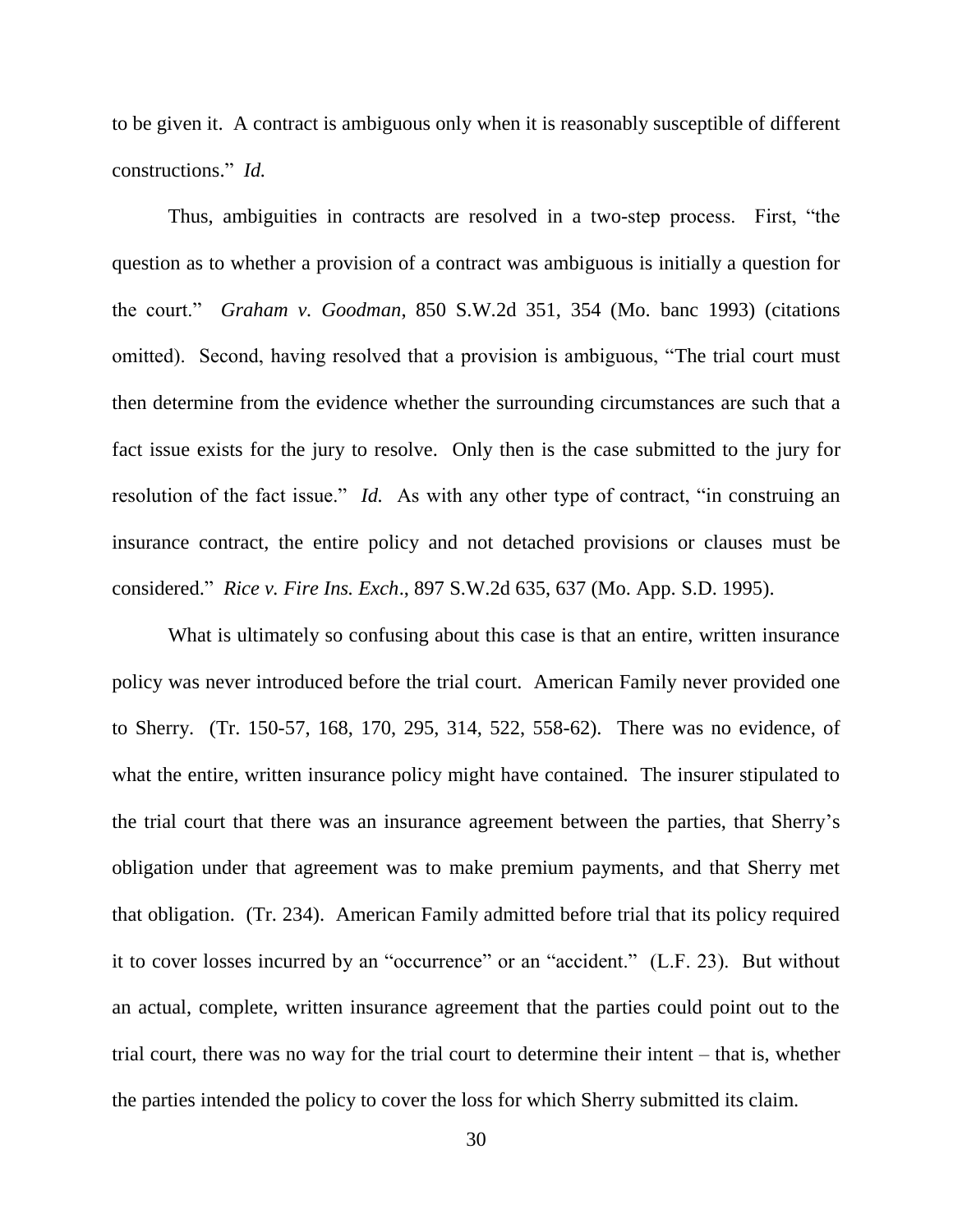At trial, American Family contended, and seems to contend now, that the following paragraph from its Exhibit A (Plaintiff's Exhibit 41) comprised the parties' intent as to coverage:

We will pay those sums that the insured becomes legally obligated to pay as damages because of bodily injury or property damage to which this insurance applies. This insurance applies to bodily injury and property damage only if the bodily injury or property damage is caused by an occurrence that takes place in the coverage territory, and the bodily injury or property damage occurs during the policy period.

(Tr. 505; Appx. of Appellant A-22). But this document was prepared and delivered to Sherry years after the policy period it purports to reflect ended. Sherry never received a copy of it, and disputed American Family"s contention that it was their "agreement."

Conversely, the only language regarding coverage contained in Plaintiff"s Exhibit 37, the document that American Family *did* submit to Sherry while it was paying premiums, is this: "Our obligation under the Bodily Injury Liability and Property Damage Liability Coverages to pay damages on your behalf applies only to the amount of damages in excess of any deductible amounts stated in the Schedule above as applicable to such coverages."

As a result, the contract was susceptible of different constructions as to coverage. Its terms of coverage were wholly ambiguous. A resort to extrinsic evidence was proper to resolve that ambiguity. Trial courts are presumed to know the law. *Lane v. Lensmeyer,* 158 S.W.3d 218, 224 (Mo. banc 2005). The trial court in this case knew it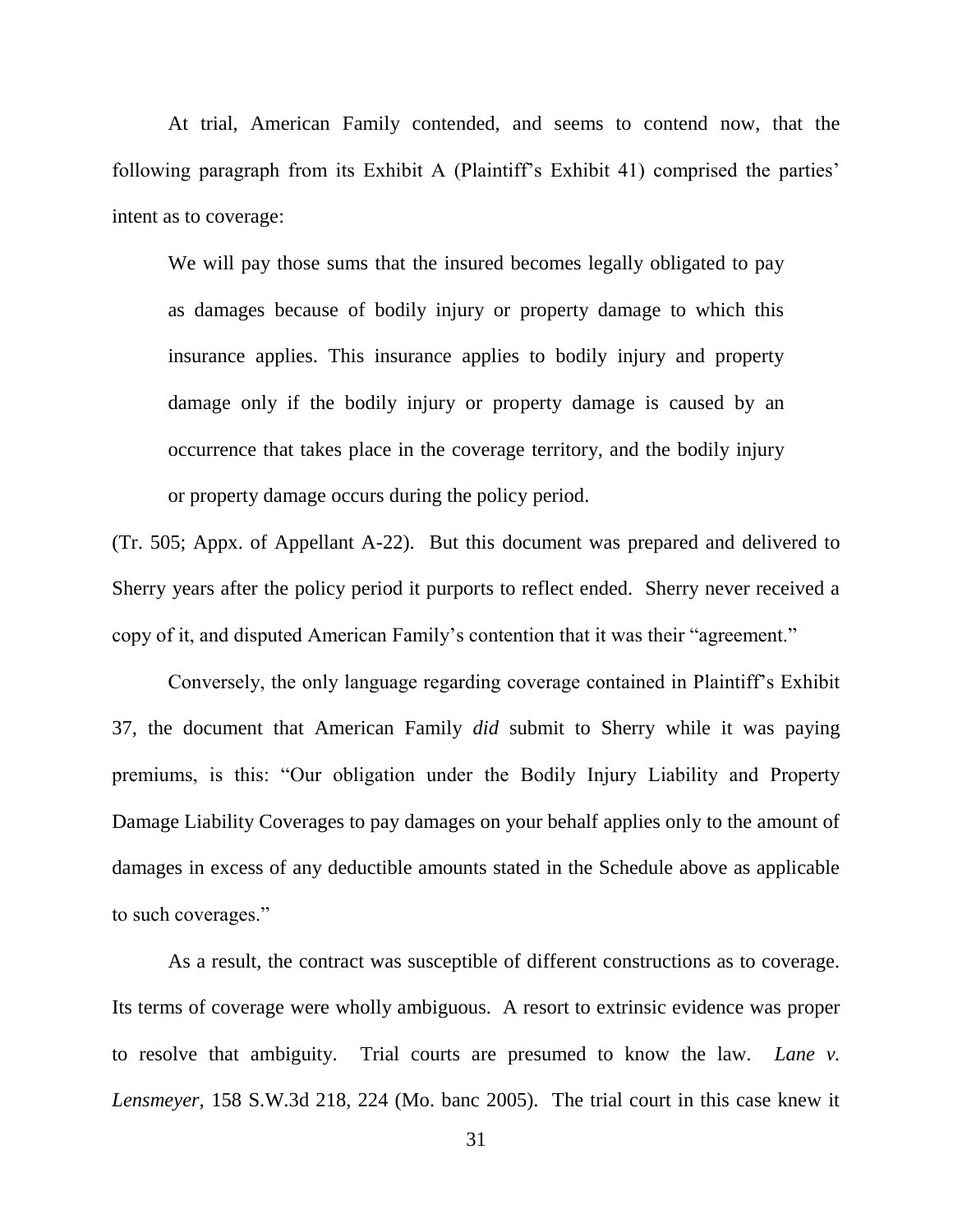had no choice but to submit to the jury the question of the parties' intent as to coverage. The jury, as the finder of fact, would be able to view the various and different documents that the parties purported to be policies and piecemeal parts of policies and hear the testimony of the parties" witnesses, and could determine whether the parties intended their insurance agreement to cover Sherry"s loss at issue. It did so in Sherry"s favor.

### **B. The trial court implicitly found that the coverage terms of the insurance agreement were ambiguous.**

Sherry recognizes that the trial court did not make an express finding of ambiguity to which it can point in the Record. But the law does not require that finding to be express. American Family cites to no authority mandating such an express finding. The fact that the trial court implicitly found as much is plain from the Record. When issues not raised by the pleadings are tried by express or implied consent of the parties, they are to be treated in all respects as if they had been raised in the pleadings. *Biehle v. Frazier*, 232 S.W.2d 465, 467 (Mo. banc 1950).

At the close of the plaintiff"s evidence, American Family moved for a directed verdict. (Tr. 443-44). In response, Sherry"s counsel argued that, as part of presenting a submissible case on the issue of breach of contract, there was an issue of fact as to coverage, because "we don"t even know which policy is at issue here, the documents that they say that they provided as a full and complete copy of the policy weren"t in fact provided." (Tr. 449). He explained in detail how the lack of a single, identifiable policy made the question of coverage a question of fact, because without a definitive, written contract, the language of the "policy" was both patently and latently ambiguous, and the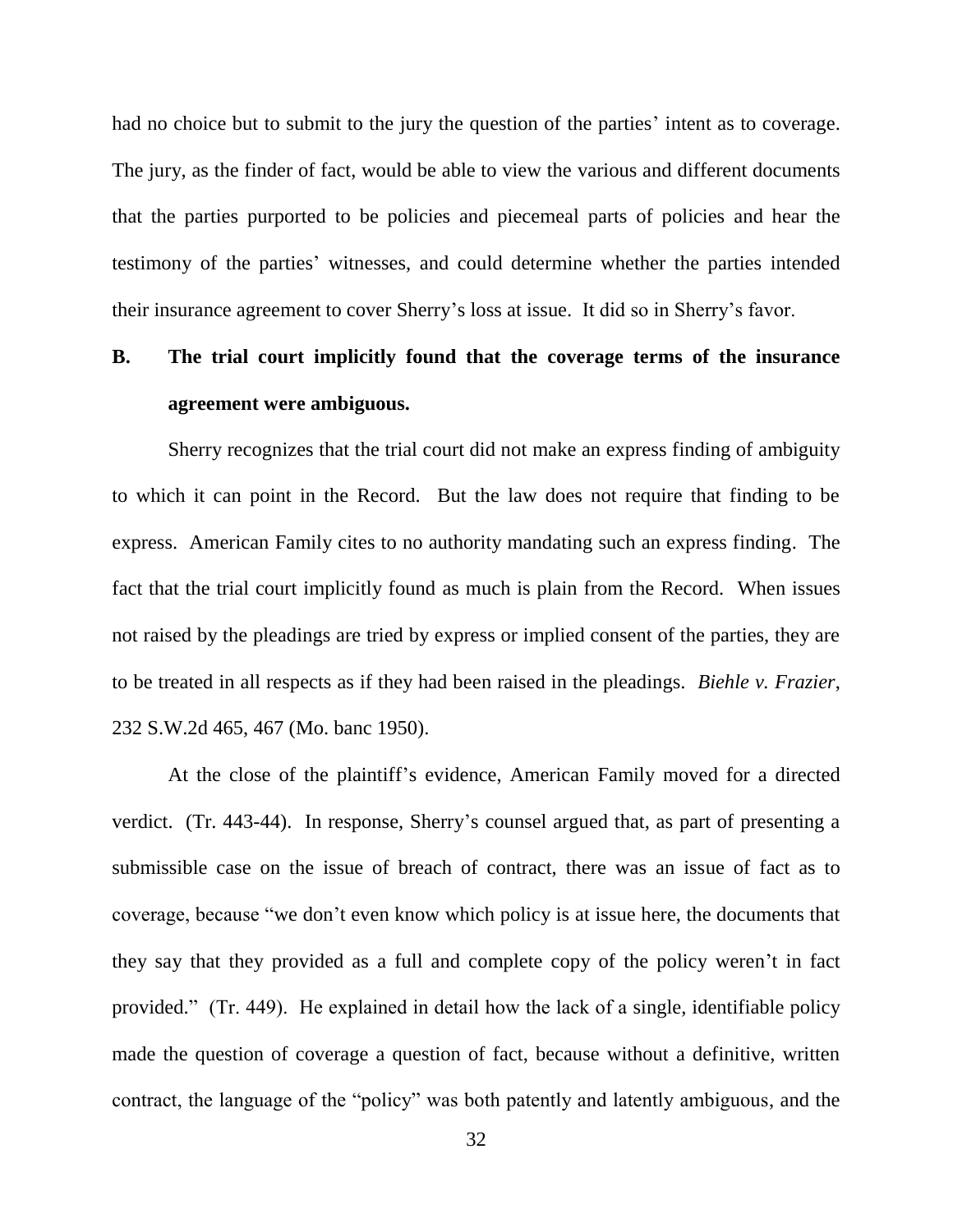parties' intent could not be determined. (Tr. 449). The trial court agreed, and denied American Family"s motion. (Tr. 454-55).

Through American Family"s extensive briefs on the issue (none of which it includes in the Record), the trial court was well apprised that the interpretation of unambiguous contracts is confined to the court, rather than the jury. But the trial court repeatedly rejected these arguments. (Tr. 447-55). By rejecting them and submitting the question of the parties' intent as to coverage to the jury, the trial court plainly agreed with Sherry that the lack of a complete, written insurance agreement made the parties' coverage intent ambiguous, requiring the jury to determine that question based on the parties' extrinsic evidence.

As such, this Court reviews *de novo* whether, under these circumstances, the terms of coverage were ambiguous, requiring the jury"s resolution of the parties" intent.

## **C. The insurance instruments between American Family and Sherry are patently and latently ambiguous as to which losses the parties intended their agreement would cover.**

"Ambiguities in written instruments may be of two kinds: (1) patent, arising upon the face of the documents, and (2) latent, arising when the words appear clear, but in context their meaning is uncertain." *Royal Banks of Mo. v. Fridkin*, 819 S.W.2d 359, 362 (Mo. banc 1991). In this case, the agreement's terms were both patently and latently ambiguous. The parties' intent as to coverage could not be a pure question of law.

33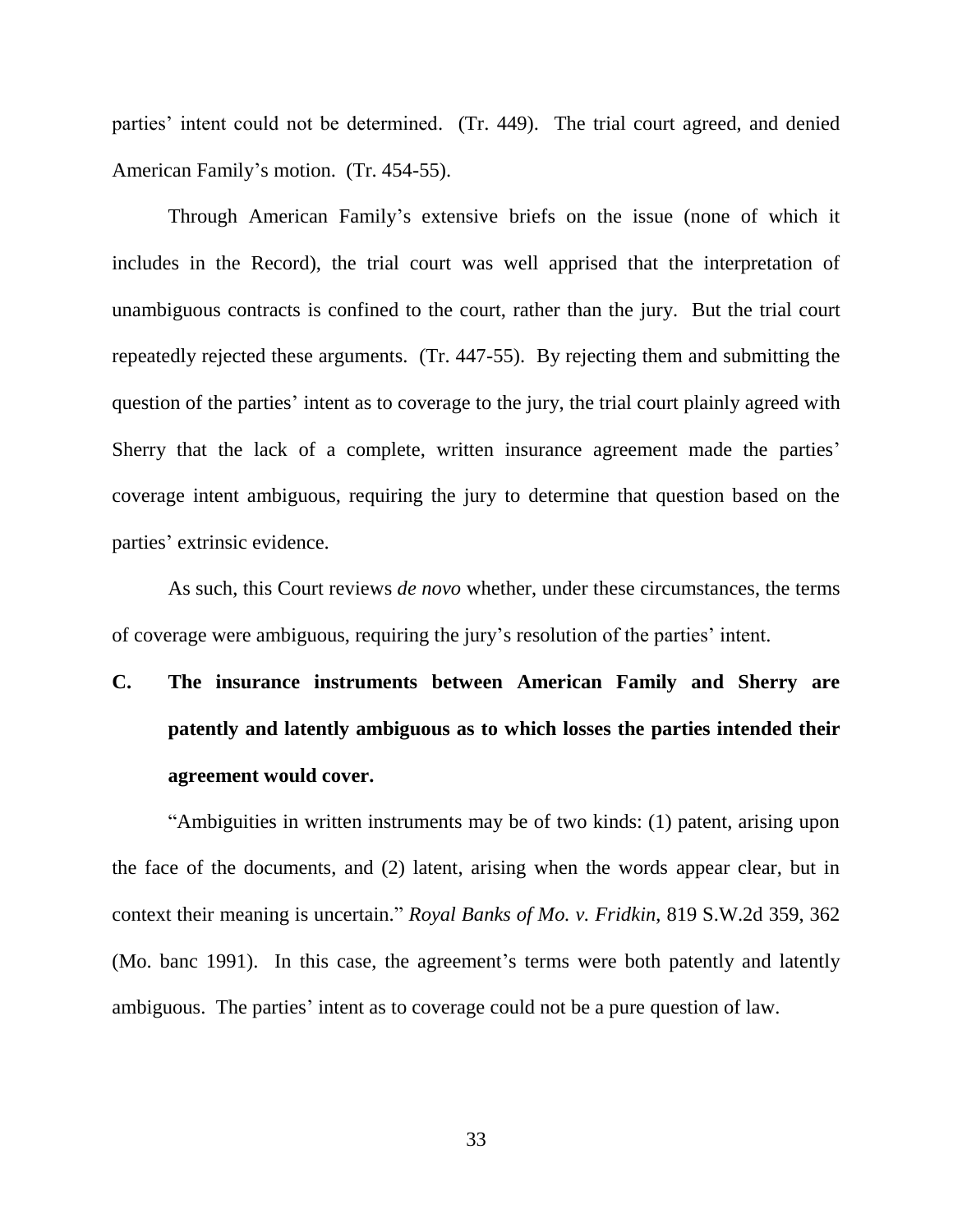### **1. The various insurance agreement documents are patently ambiguous as to coverage intent.**

When interpreting whether a contract is ambiguous, "A trial court 'must consider the whole instrument and the natural and ordinary meaning of the language."" *Teets v. Am. Family Mut. Ins. Co*., 272 S.W.3d 455, 462 (Mo. App. E.D. 2008) (citation omitted).

A contract is only ambiguous if "the disputed language, in the context of the entire agreement, is reasonably susceptible of more than one construction giving the words their plain and ordinary meaning as understood by a reasonable, average person." An "ambiguity must appear from the four corners of the contract" and "extrinsic evidence cannot be used to create an ambiguity.'

*Id.*

In this case, because there was never any single, complete insurance policy before the trial court, the parties' agreement was wrought with ambiguity. Specifically, Exhibit 37, the "number 17" policy, is missing more than 40 endorsements and coverage forms that it describes, and the exhibit fails to set forth what was and was not covered by the agreement. It is this "policy" that American Family provided to Sherry for over a decade. (Tr. 314). At the very least, it establishes that there was an agreement between Sherry and American Family, and further that there was never a clear written definition of what losses American Family would or would not cover.

The threshold question of ambiguity must be resolved on the face of Exhibit 37. The trial court cannot have erred in concluding that the "policy" was ambiguous and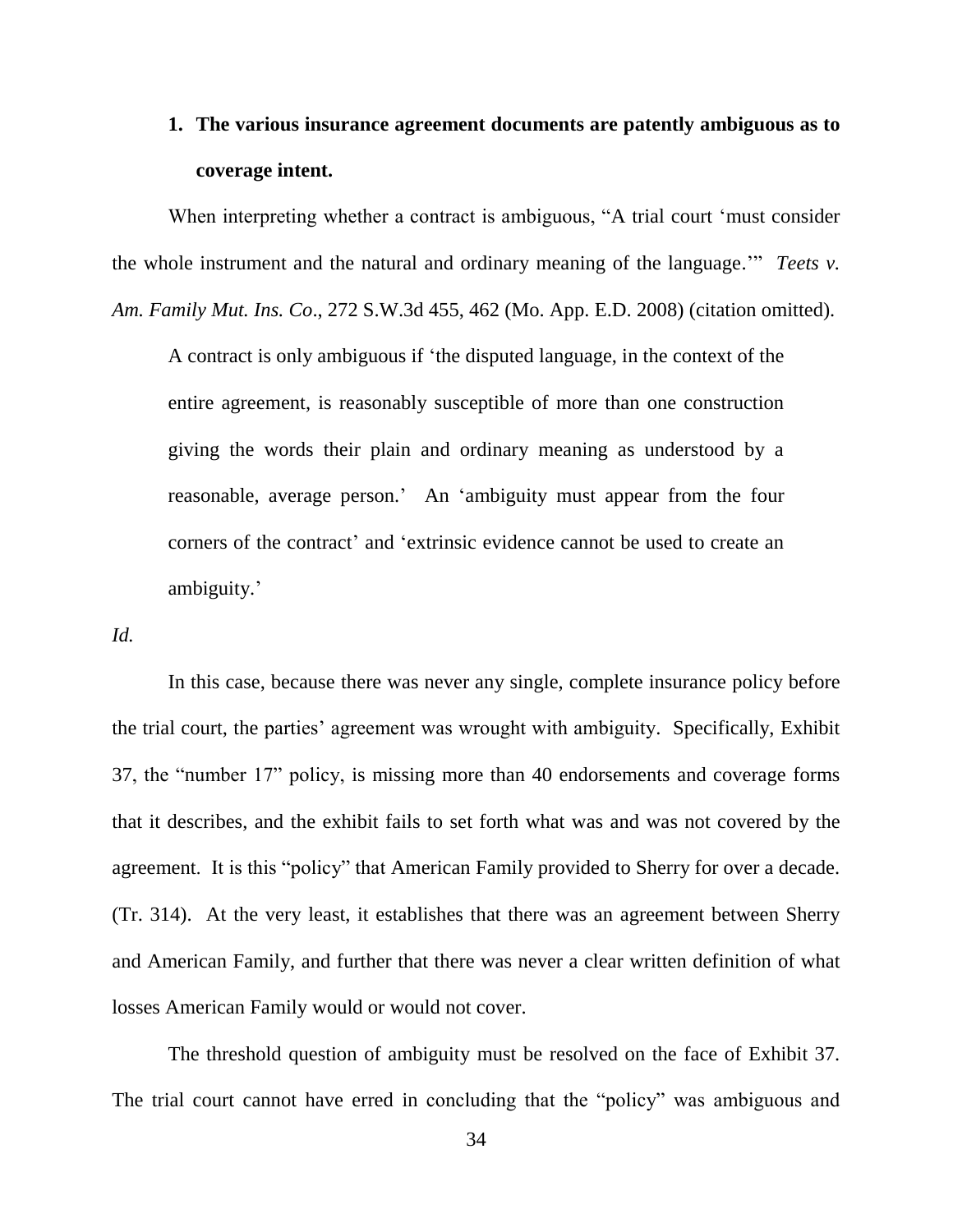incomplete when, due to American Family's failings, the entire agreement was not before the court in the first place. American Family does not refer to Exhibit 41 or its Exhibit A. Instead, it now calls its appendix document "policy 24x35041-17." This makes the expression of intent as to coverage even more ambiguous. Both 41 and 37 bear the same policy number, coverage dates, and premiums, but only 41 contains the coverage language on which American Family relies. Exhibit 37 merely states that it would cover claims for property damage above the amount of its described deductible. (Appx. A22, A51). And neither contains all the endorsements or exclusions that it purports to incorporate.

The coverage language American Family seeks to make binding was created more than *three years* after American Family says the "policies" containing it were sold to Sherry. American Family insists that Mr. Sherry, on cross examination, "acknowledged … he had, in fact, received the insurance policy in question." (Br. of Appellant 11). But Mr. Sherry actually testified: (1) "I believe I got -- I thought I had the full policy" (Tr.  $294$ ; (2) "I don't learn until a year or so ago that the policies that I was receiving were not complete" (Tr. 295); and (3) referring to Exhibit 41, "I haven't received one that -that thick" (Tr. 314). Mr. Sherry never had the opportunity to accept or reject any of the language upon which American Family relies. No document in the Record contains the coverage language American Family seeks to make binding on Sherry was not created years after the period it purports to cover. All of them are missing numerous endorsements and exclusions to which they refer. The expression of the parties' intent as to what the agreement would cover was ambiguous.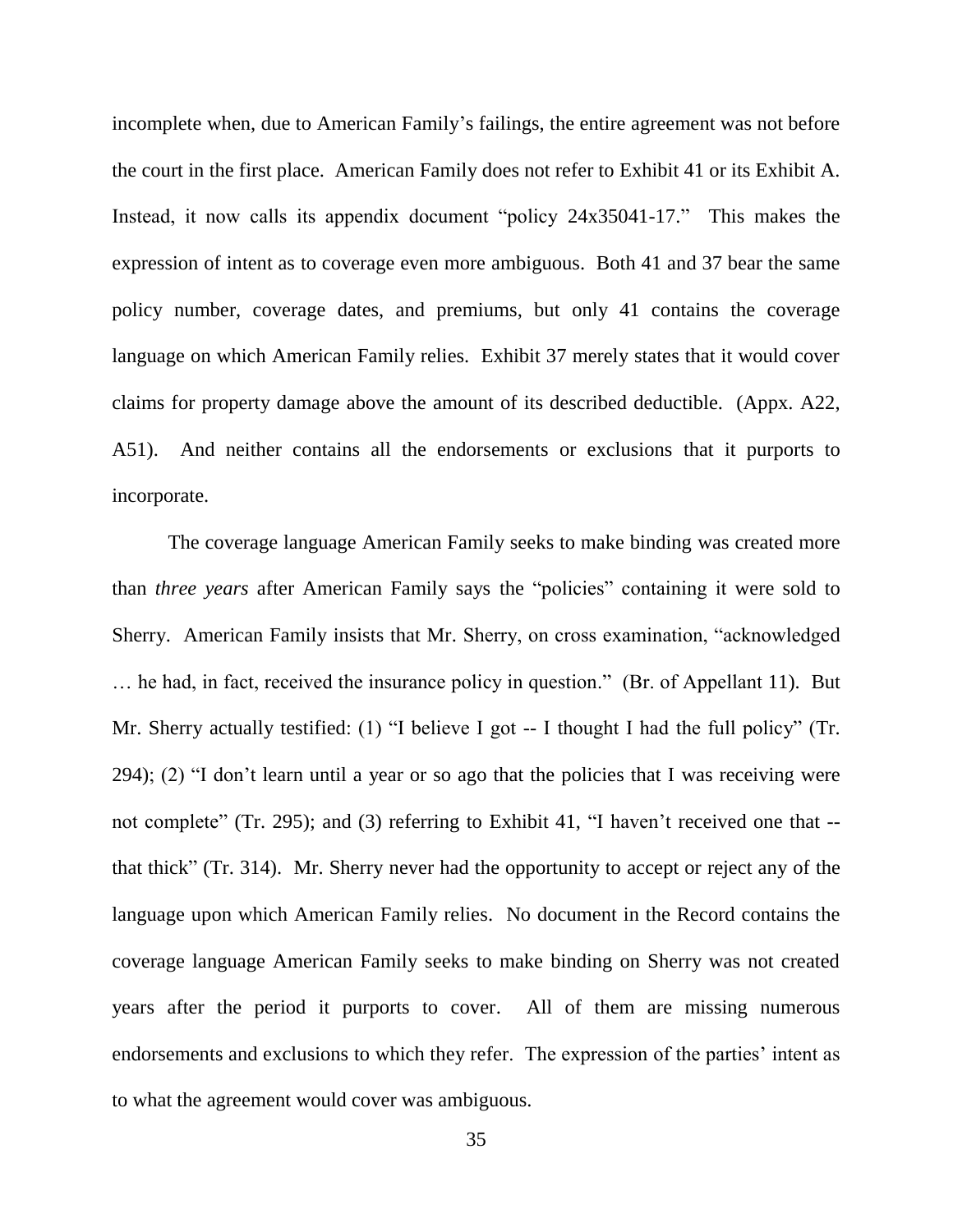The burden was on American Family to prove by substantial evidence the existence of contract terms it seeks to make binding on Sherry. *Entwistle v. Mo. Youth Soccer Ass'n*, 259 S.W.3d 558, 575 (Mo. App. E.D. 2008). American Family did offer its Exhibit A, Plaintiff"s Ex. 41, but Mr. Sherry denied ever having received that policy. (Tr. 314). Where a contract proponent fails to provide evidence of any discussion, offer, or acceptance with respect to the terms of the contract it alleges, the responding party cannot be bound to those terms. *Entwistle*, 259 S.W.3d at 575; *Creech v. MBNA Am. Bank, N.A*., 250 S.W.3d 715, 718 (Mo. App. S.D. 2008).

At best, American Family"s recitations from Exhibit 41 and its stipulation that Sherry paid it premiums rise to the level of "some evidence." At worst, they are proof that American Family created documents after the loss and smack of fraud. Either way, the terms of coverage were patently ambiguous, justifying the trial court"s decision to let the jury decide whether the parties intended that the loss at issue would be covered.

### **2. The various insurance agreement documents are latently ambiguous as to coverage intent.**

Even assuming that a single, written document controls Sherry's current claim, which is not so, the written policy upon which American Family relies still was ambiguous. American Family does not identify to which exhibit it refers when discussing "the policy," and Sherry therefore will discuss generally the language containing Exhibits 41 and 48A, which are the same as American Family"s Exhibit A. Page 1 of coverage form CG00 01 07 98 states: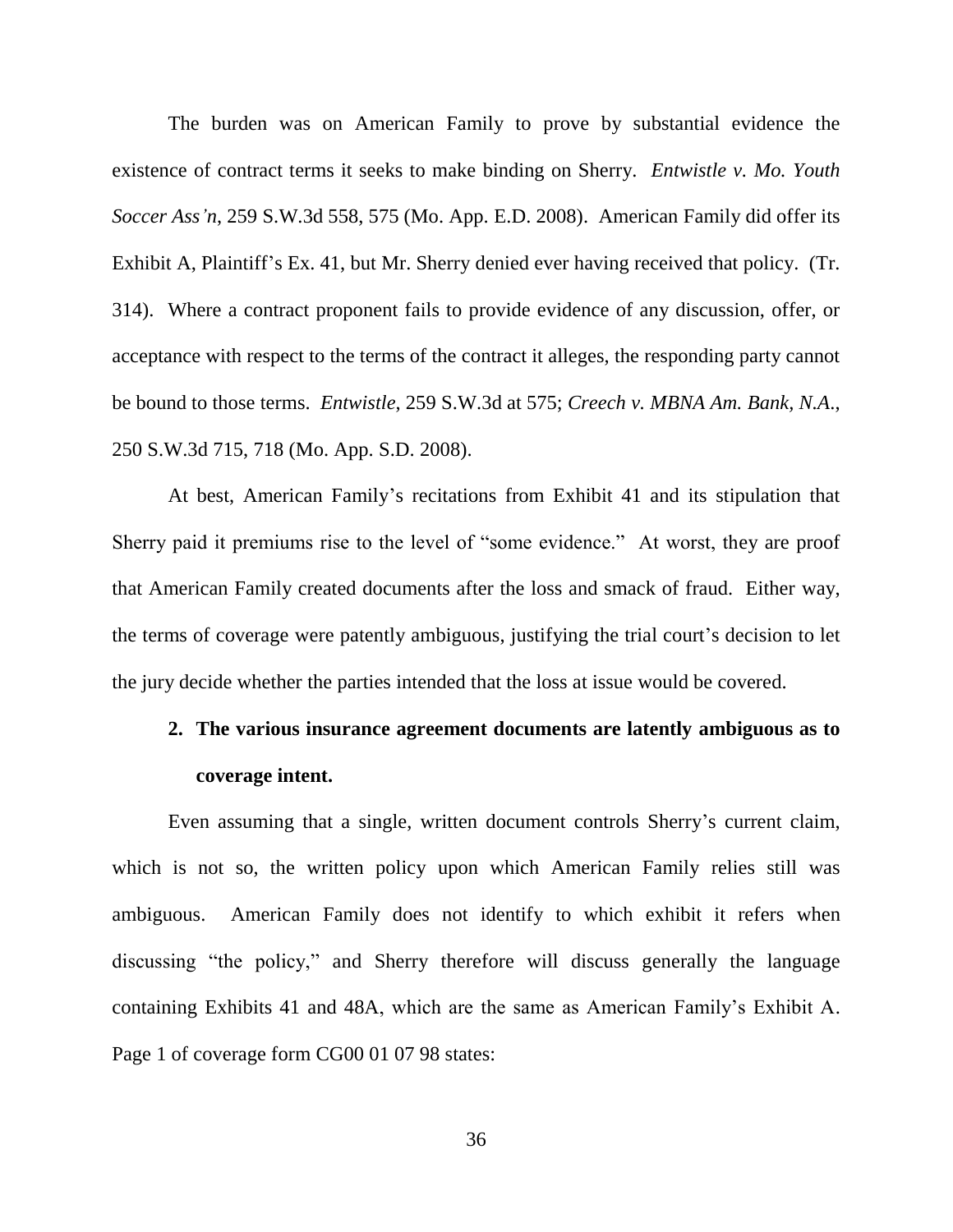Other words and phrases that appear in quotation marks have special meaning. Refer to Section V- Definitions.

#### SECTION I • COVERAGES

COVERAGE A BODILY INJURY AND PROPERTY DAMAGE LIABILITY

#### 1. Insurance agreement

a. We will pay those sums that the insured becomes legally obligated to pay as damages because of "bodily injury" or "property damage" to which this insurance applies.

(Ex. 41, 48A).

Under this language, a word or phrase has a special meaning if it is in quotation marks. The phrase "legally obligated" is not in quotations, and therefore has no special meaning within the policy. But this phrase is a threshold element to an insured obtaining coverage under this insurance agreement. In its brief, American Family proffers one explanation of what "legally obligated" means: "If the lawsuit that had been threatened by the homeowners had been filed and if that lawsuit had resulted in a verdict and judgment against D.R. Sherry Construction Company, then at that point the company would have been 'legally obligated' to pay damages resulting from property damage." (Br. of Appellant 43).

Certainly, this is one possible meaning of this phrase. But it is not the *only* possible meaning of this phrase. Latent ambiguity arises "where the particular words, in themselves clear, apply equally well to two different objects." *Busch*, 597 S.W.2d at 197.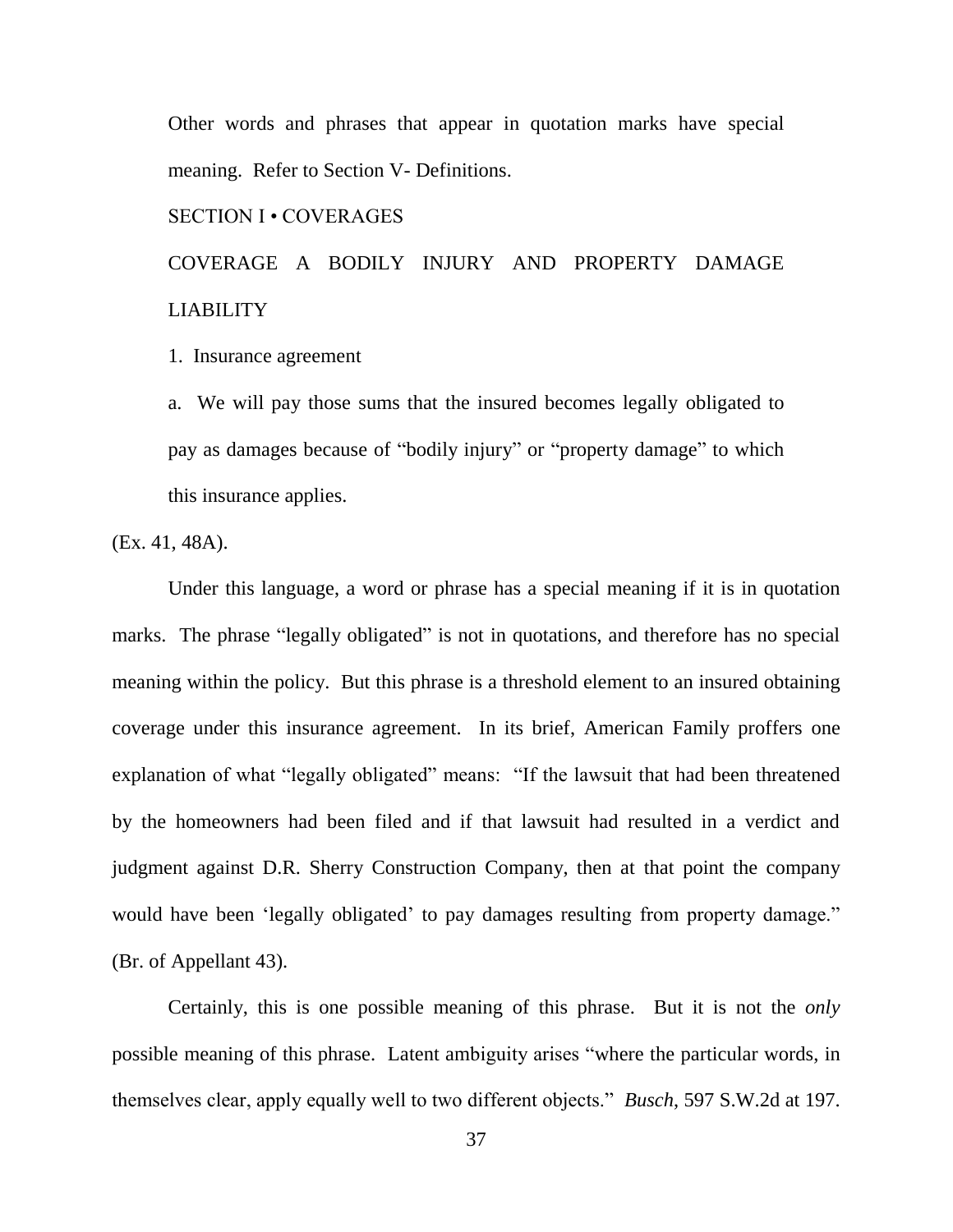(quoting *Univ. City v. Home Fire & Marine Ins. Co*., 114 F.2d 288, 295 (8th Cir. 1940)). Likewise, as American Family points out, "[a]n ambiguity arises where there is *duplicity*, indistinctness, or uncertainty in the meaning of the words used in an insurance contract." (Br. of Appellant 28-29) (quoting *Kyte v. Am. Family Mut. Ins. Co*., 92 S.W.3d 295, 298- 99 (Mo. App. W.D. 2002)) (emphasis added).

In this case, this duplicity exists. Though American Family says in once instance that "legally obligated" means a judgment, at trial its agent agreed that "legally obligated" also could mean entering into a contract:

Q. [Mr. Davey] If you enter a contract with somebody, would you agree with me that you're legally obligated to that person?

A. [Mr. Barnhart] I would say yes.

(Tr. 583).

As a third alternative, under the doctrine of *ejusdem generis*, "legally obligated" might connote a "suit," as referenced in the same paragraph. *Ejusdem generis* is a canon of construction under which, "when a general term follows a specific one, the general term should be understood as a reference to subjects akin to the one with specific enumeration." *Norfolk & W. Ry. Co. v. Train Dispatchers*, 499 U.S. 117, 129 (1991). According to American Family in § V(17) of form CG 00 01 07 98 (Appx. of Appellant A-23; Ex. 41, 48A), a "suit" includes "any other alternative dispute resolution." In interpreting its own policy, American Family admitted that alternative dispute resolution encompasses mediation. (Tr. 570). Therefore, a third potential meaning of "legally obligated" is something more than a mere contract, but less than consummated litigation.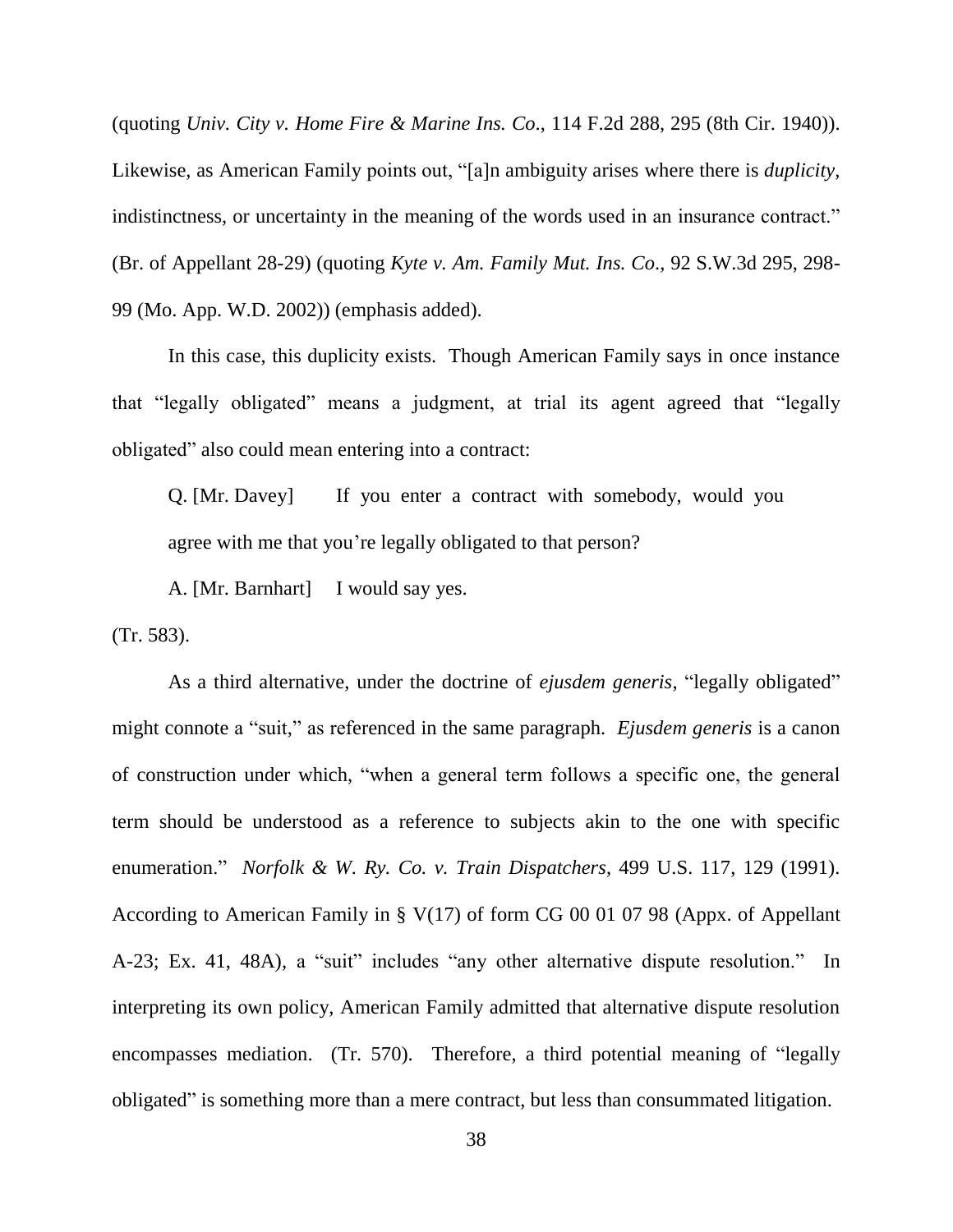In any event, the phrase "legally obligated" "appl[ies] equally well to … different objects," *Busch*, 597 S.W.2d at 197 – or, in the context of this case, different outcomes. That this is ambiguous and should be resolved in favor of coverage is especially compelling in light of Missouri's overarching public policy that an insurance policy "will be interpreted, if reasonably possible, to provide coverage." *Harrison v. Tomes*, 956 S.W.2d 268, 270 (Mo. banc 1997) (citations omitted).

Another latent ambiguity is in § I.A of both Exhibits 41 and 48A, which refers to paying for "property damage." While the exhibits do provide a definition for this term, they inconsistently distinguish between various types of property. For example, of the total advance premium of \$6,279.00, Sherry was charged \$3,520.00 in premiums for coverage relating to "contractors-subcontractors work-in connection with building construction, reconstruction, repair or erection-one or two family dwellings," and an additional \$6.00 for "real estate development property." (Ex. 41, 48A). These two categories of premiums are for real property. The definition of "property damage," however, refers only to injury to "tangible property." In contrast, the definition of "your product" refers specifically to "goods or products" other than real property. On its face, the "your product" exclusion does not apply to real property and coverage is provided consistent with the premiums charged.

Conversely, the "damage to property" exclusion refers generally to property, without designation of tangible or real property. It is unclear whether exclusion "j" purports to exclude damage to property, tangible property, or real property. If it does exclude damage to real property, then it is in contrast to both the premiums charged and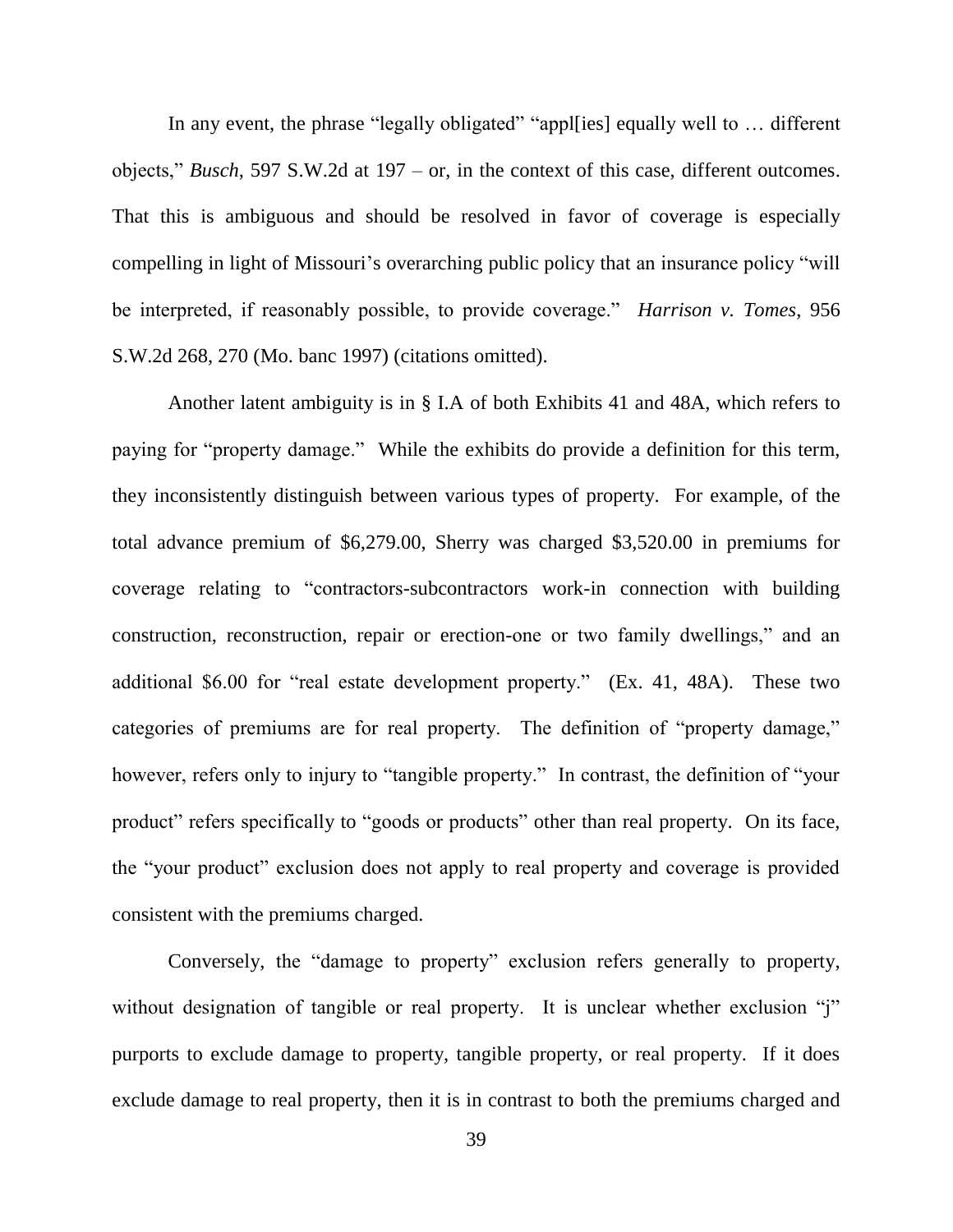the "your work" exclusion, which otherwise provide coverage for damage to real property. This clause goes on to exclude coverage for "*premises* you sell…" (emphasis added). "Premises" is undefined in the exhibits. BLACK"S LAW DICTIONARY defines "premises" in the context of "estates and property" as "land with its appurtenances and structures thereon." 1180-81 (6th ed. 1990).

This section is an *exclusion*. In other words, the insurance agreement states that it does not apply to property damage to land for buildings that the policyholder sells. Sherry is in the business of developing residential real estate. It sells houses. The policy charges premiums and purports to provide coverage for real estate in one section, but then takes away that same coverage in another section. As a further demonstration of the ambiguity surrounding "property," the term "premises" is used in the commercial property coverage portion of Exhibits 41 and 48A (but not 37), where it specifically refers to Premises 002, as opposed to Premises 001, which is identified in the commercial liability part. (Appx. of Appellant A-82). In both instances, the term "premises" refers to a street address, leading to the inevitable conclusion that when the policy uses the word "premises," it is referring to land. The conclusion that "premises" refers to land (although treated separately from "building") can only be reached by reference to other, missing sections of the policy – sections that American Family characterizes as "irrelevant to the present lawsuit." (Br. of Appellant 29).

Of course, the term "premises" is not a bar or gateway to coverage in this case. Rather, it is one of many examples of how understanding the meaning of a word in a written instrument requires review of the entire instrument and, in the absence of a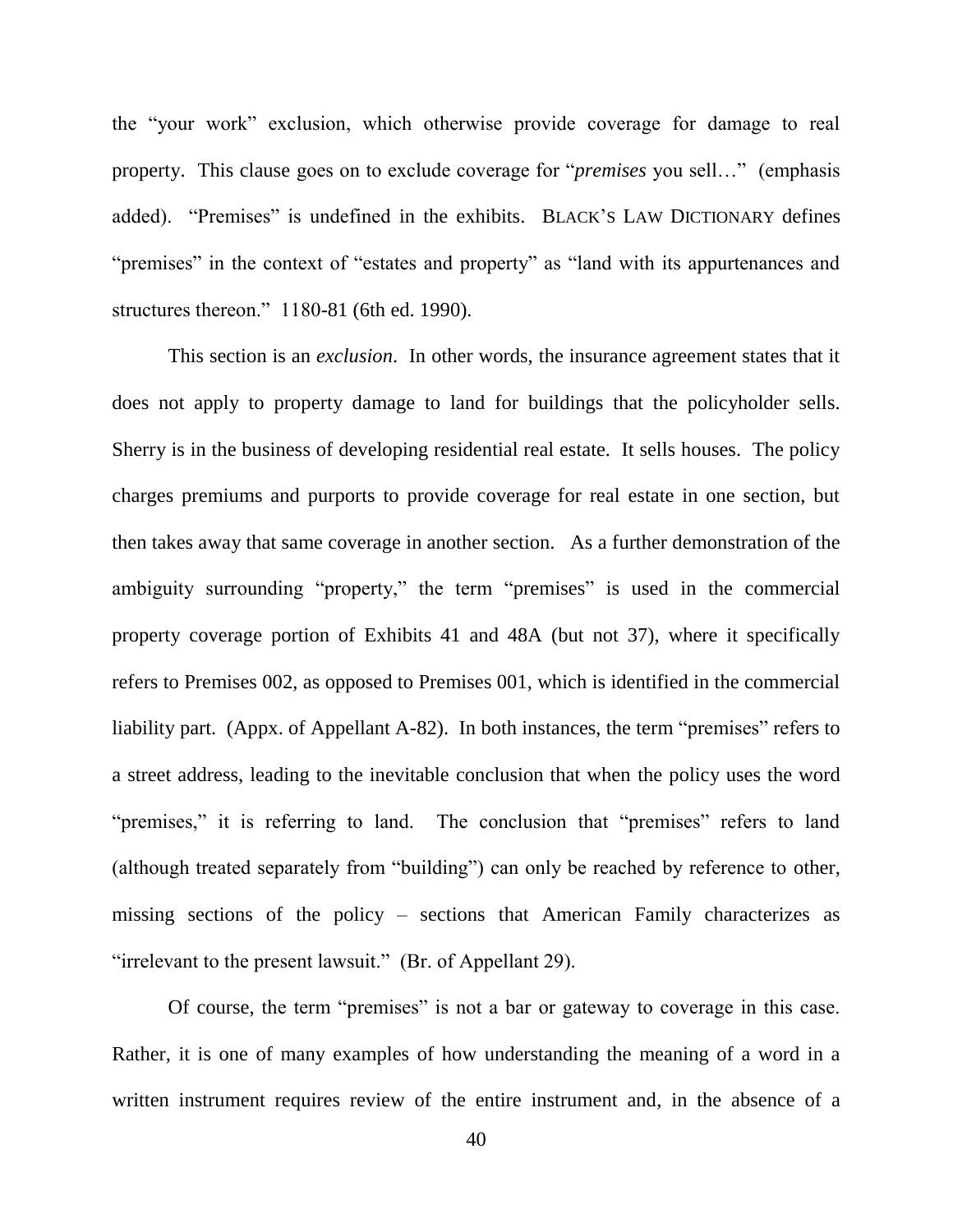complete policy in this case, this could not be done. American Family argues that the Court should disregard the missing sections of these policies because *it* did not rely on them. But Sherry may have needed to rely on them. There is no way Sherry or the trial court could ever know whether the missing language changed the meaning of other essential language that American Family insists is "consistent." (Br. of Appellant 28).

Therefore, even if the Court were not bound to view the evidence in a light most favorable to Sherry, and even if American Family were correct that Exhibit 41 (its Exhibit A) were the single policy, that document is wrought with ambiguity on the essential terms of what the parties actually intended it would cover and not cover. More importantly, because the policy was incomplete, it was impossible for the trial court to interpret it as a pure question of law. Whether the parties intended that American Family would cover Sherry's claimed loss was a question of fact for the jury to decide.

#### **3.** *Opies Milk Haulers* **does not apply.**

In *Opies Milk Haulers, Inc. v. Twin City Fire Ins. Co.*, 775 S.W.2d 300 (Mo. App. W.D. 1988), the Court of Appeals reversed a judgment against an insurance company because the trial court had submitted to a jury the issue of whether the insurance policy covered the plaintiff"s loss. American Family argues that *Opies* is analogous, and should apply to reverse the judgment in this case. (Br. of Appellant 22-23).

But American Family omits one crucial, distinguishing factor: unlike in this case, the trial court in *Opies* "did not find any ambiguity in the policy," and "there was no conflict in the evidence on the facts to be considered in resolving the question of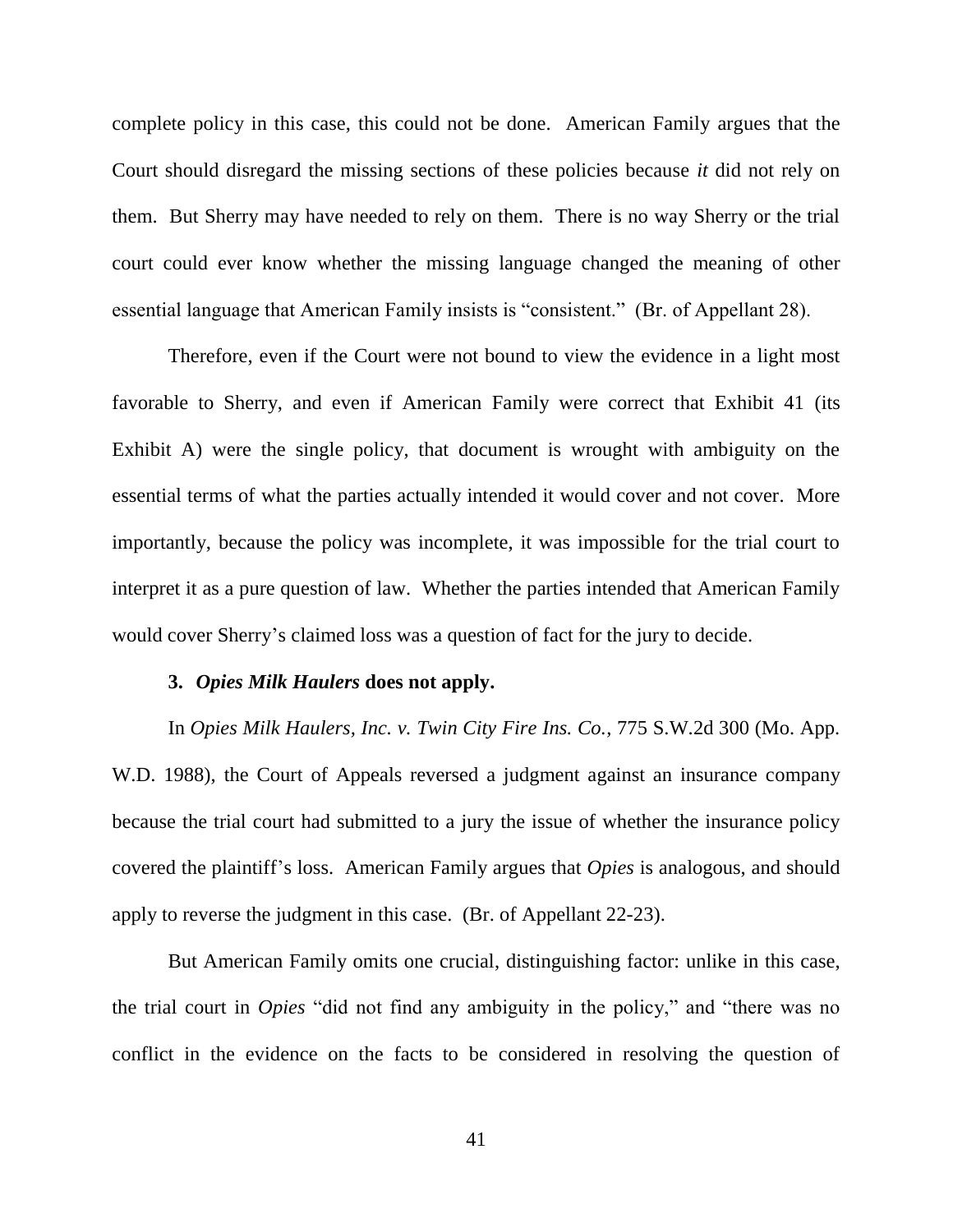coverage." 775 S.W.2d at 302. Instead, in that case, both parties agreed on what the language of the insurance contract stated. *Id.* There was a single policy. *Id.*

Conversely, in this case, the trial court *did* find that the insurance policy"s language was ambiguous, as shown by its rejection of American Family"s motions for summary judgment, to add a declaratory judgment count, for directed verdict, and for judgment notwithstanding the verdict. Furthermore, the parties did not agree on which document even constituted the policy. Instead, there were multiple, diverging, conflicting exhibits, many of which were not even provided to Sherry prior to entering into or renewing the insurance agreement.

### **D. American Family's "four responses" to Sherry's arguments that the insurance agreement was ambiguous as to coverage intent are untenable.**

American Family offers "four responses" to the notion that the insurance contract was ambiguous as to coverage intent and required the jury's resolution based on extrinsic evidence. (Br. of Appellant 26).

First, it suggests that the jury was not asked to resolve a factual dispute, and cites to the verdict director (L.F. 38-39) for support. The court found that the lack of a single policy made the entire contract ambiguous as to coverage and required extrinsic evidence to resolve that ambiguity. Accordingly, it asked the jury to determine, pursuant to MAI 26.06 (*see* Respondent"s Point III, below), whether the cause of Sherry"s loss "is specifically covered in plaintiff's insurance contract with defendant." (L.F. 38-39).

The parties disputed which document, if any, constituted their actual insurance agreement. The extrinsic evidence concerned whether the parties had intended that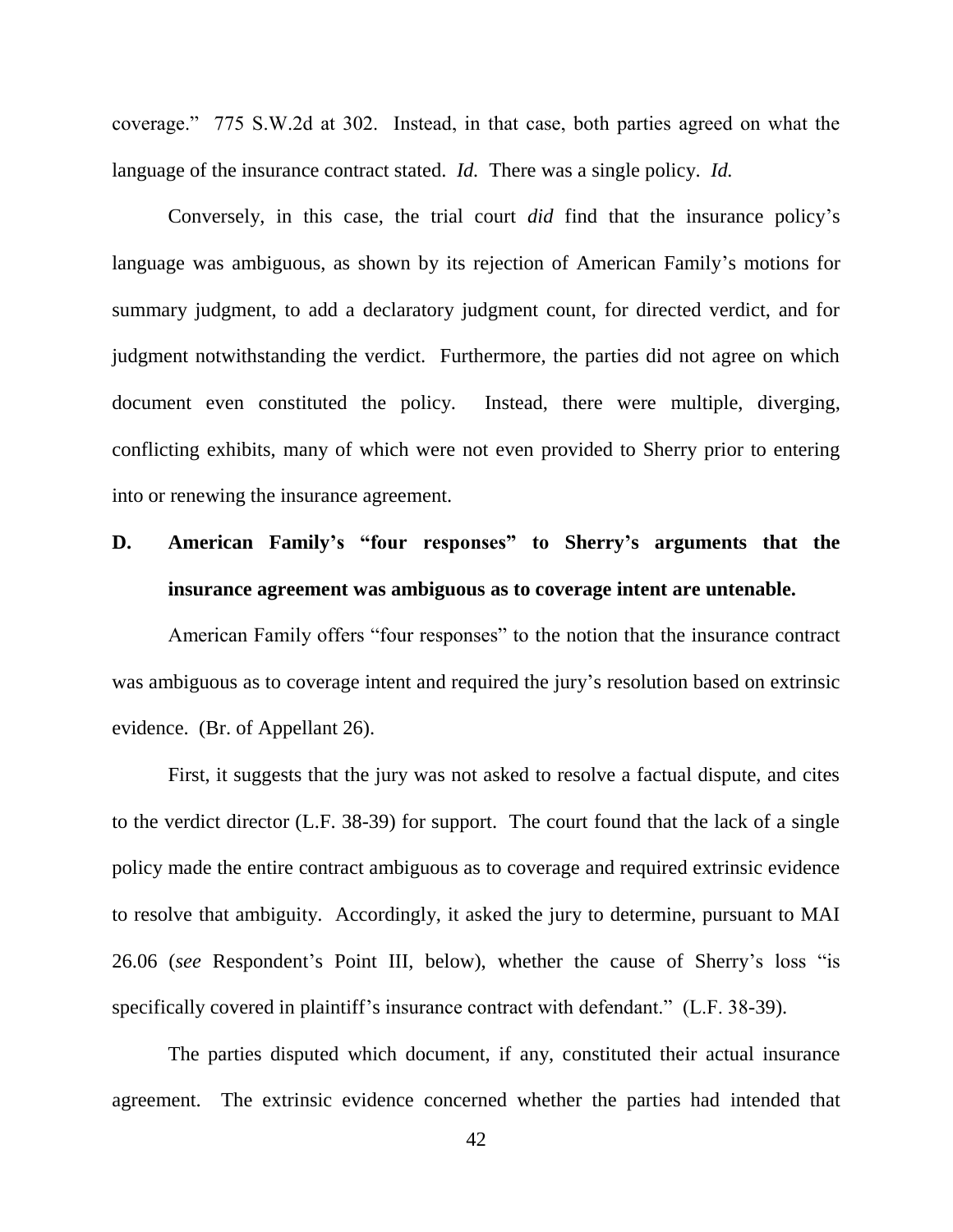American Family would cover Sherry"s loss. The terms of coverage were ambiguous, and the court could not determine the parties' intent as a question of law. The jury thus was tasked with resolving that ambiguity as a question of fact. American Family's suggestion otherwise is without merit.

Second, American Family states flatly that the issue of whether a contract is ambiguous is a question of law. Of course, this is true. In this case, the trial court heard this question and answered, as a matter of law, that the language of the contract between Sherry and American Family was ambiguous as to its terms of coverage. Thus, "resort to extrinsic evidence [was] necessary," and "the construction of the agreement [was] for the jury [to decide] under proper instructions from the court." *Busch*, 597 S.W.2d at 198.

Third, American Family complains that neither the petition, any deposition, nor any interrogatory responses mentioned "ambiguity." It suggests instead that Sherry "dredged up the "ambiguity" argument at trial as a means of prejudicing the jury against American Family; in reality, the argument had nothing to do with whether there is or is not coverage for plaintiff"s claim under American Family"s policy." (Br. of Appellant 26). Not only does American Family fail to explain why the lack of discussion over ambiguity in the petition and discovery documents should be transmuted into legal error by the trial court, but it also fails to mention the directed verdict arguments in which the parties discussed ambiguity at length (Tr. 443-55), as discussed above.

The parties could not even agree on which writing, if any, constituted the contract. This was not a case where the ambiguity was in a single word or phrase that the trial court could simply construe against the insurer and in favor of coverage. *See, e.g.,*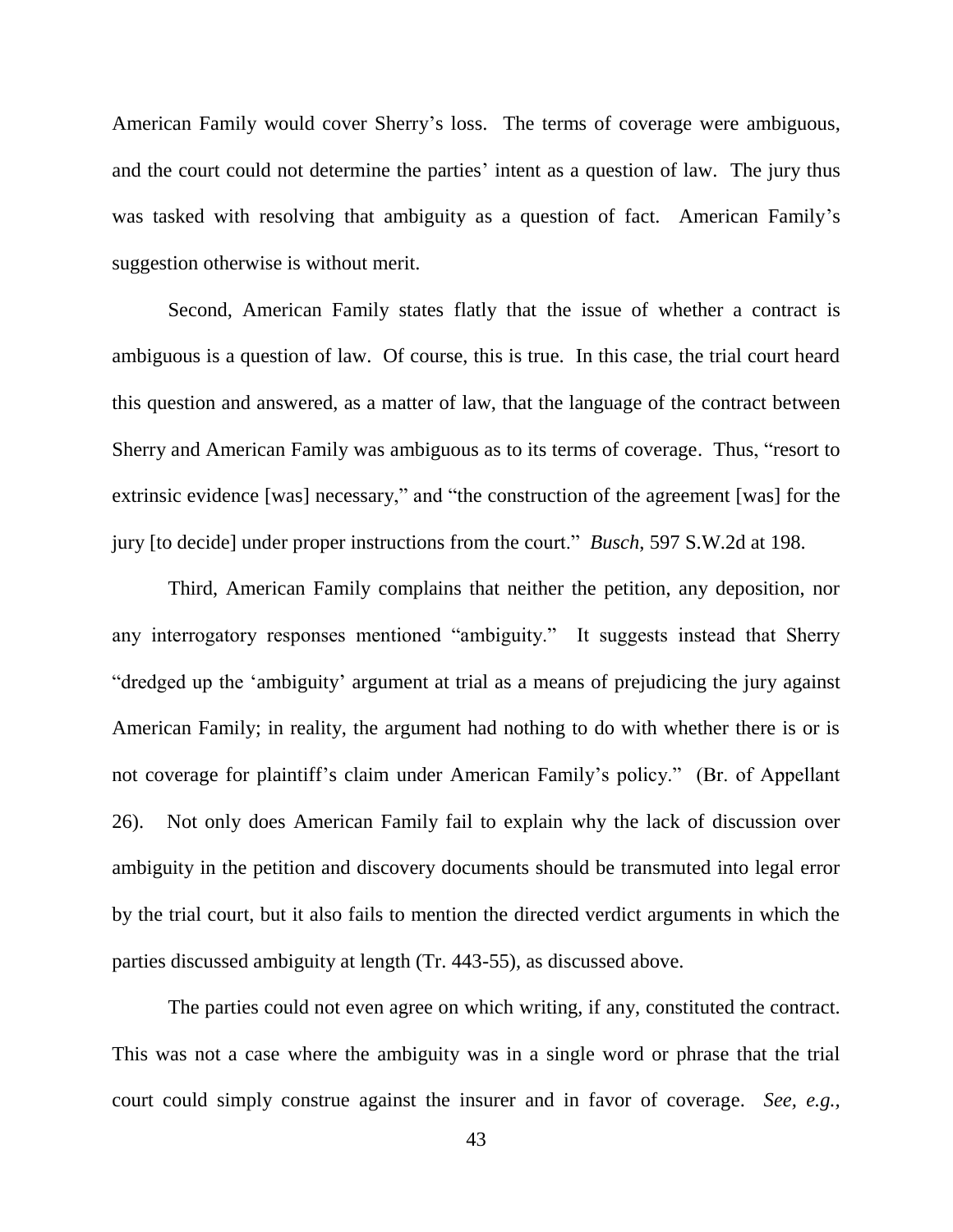*Krombach v. Mayflower Ins. Co.*, 827 S.W.2d 208, 210 (Mo. banc 1992). This was not even a case of two competing policies, in which the jury could decide that one was the contract and one was not. Instead, there is no single, definitive, written policy at all. The question at issue was whether, based on the evidence submitted, the parties had intended that American Family would cover Sherry"s loss. Under these circumstances, that was a question of fact that only the jury could resolve. *Teets,* 272 S.W. 3d at 462.

Finally, American Family asserts that all of the "factual disputes alleged by plaintiff are imaginary." (Br. of Appellant 26). But the Record belies otherwise. The absence of more than 40 endorsement forms in Exhibit 37 alone shows just how incomplete and ambiguous the insurance contract was.

American Family's only substantial attack on Plaintiff's claim of ambiguity addresses confusion among coverage dates. Citing to pages 497-98 of the Transcript, American Family states, "The evidence at trial established that the prior policy -- the socalled "Number 16" policy -- was initially in force from 9/18/01 to 9/18/02, but was extended to 12/5/02." (Br. of Appellant 26-27). But when asked why there were different dates, the insurer's witness, Mr. Barnhart, stated: "I don't know." (Tr. 498). Contrary to its contention, there was no testimony that this policy was "extended." Mr. Barnhart testified that it was *possible* that the affidavit coverage date would be different from the declarations page if, based upon *other* cases he "remembered," a policyholder requested an extension. (Tr. 498). But none of these statements "established" anything. They certainly did not establish that Sherry extended any policy.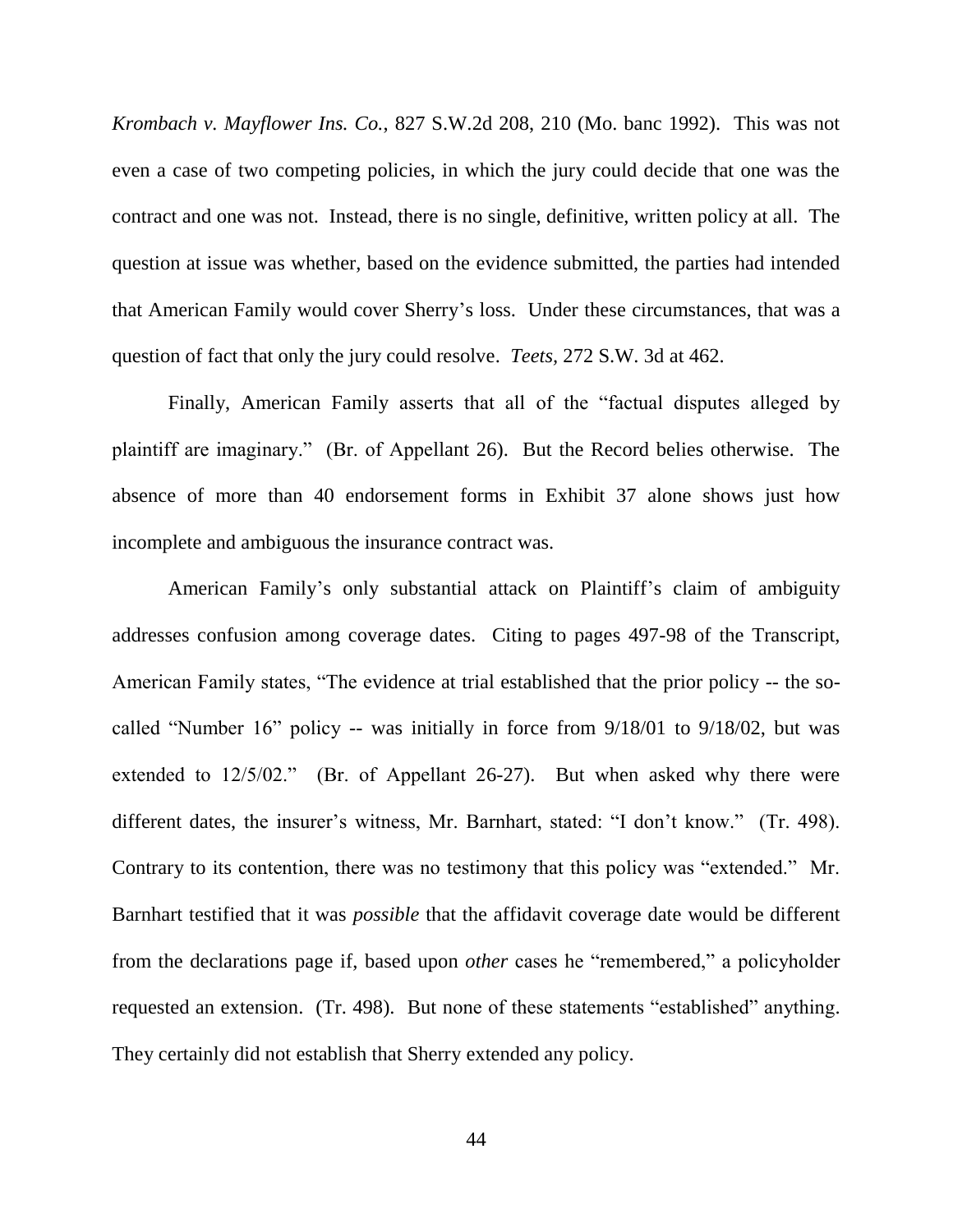Referring to the "number 16" policy and citing to pages 499-500 of the Transcript, American Family goes on to say, "The evidence further established that that policy was renewed for an additional year, at plaintiff"s request, with a policy period to run from 12/5/02 to 12/05/03." (Br. of Appellant 27). But Mr. Barnhart was actually discussing policy "number 17." Also, the words "renew" and "request" do not appear in his testimony. There is no evidence that the "number 17" policy was ever renewed.

Moreover, American Family does not identify the "number 16" policy as Exhibit 48A. If it had, it would have to disclose that, about 30 pages in, the document contains a *second* common declarations page purporting to provide coverage under the policy from September 18, 2002, through September 18, 2003. While Exhibit 48A, the so-called "number 16" policy, purports to provide coverage as of August 15, 2003, so does Exhibit 41, the so-called "Number 17" policy. None of these dates are consistent with the oneyear period that American Family attempts to use to explain away the glaring discrepancy in the documents. The insurer's failure to address this portion of Exhibit 48A is especially troubling given the following testimony by its agent, Mr. Barnhart:

- Q. All right. In terms of the No. 16 policy, the latest date that"s referred to anywhere in there is sometime in 2002. Right?
- A. 12-5-2002.

Q. All right. If the construction of this house that we"re talking about started in March of 2003, does the number 16 policy have anything to do with this claim or this lawsuit?

A. No.

45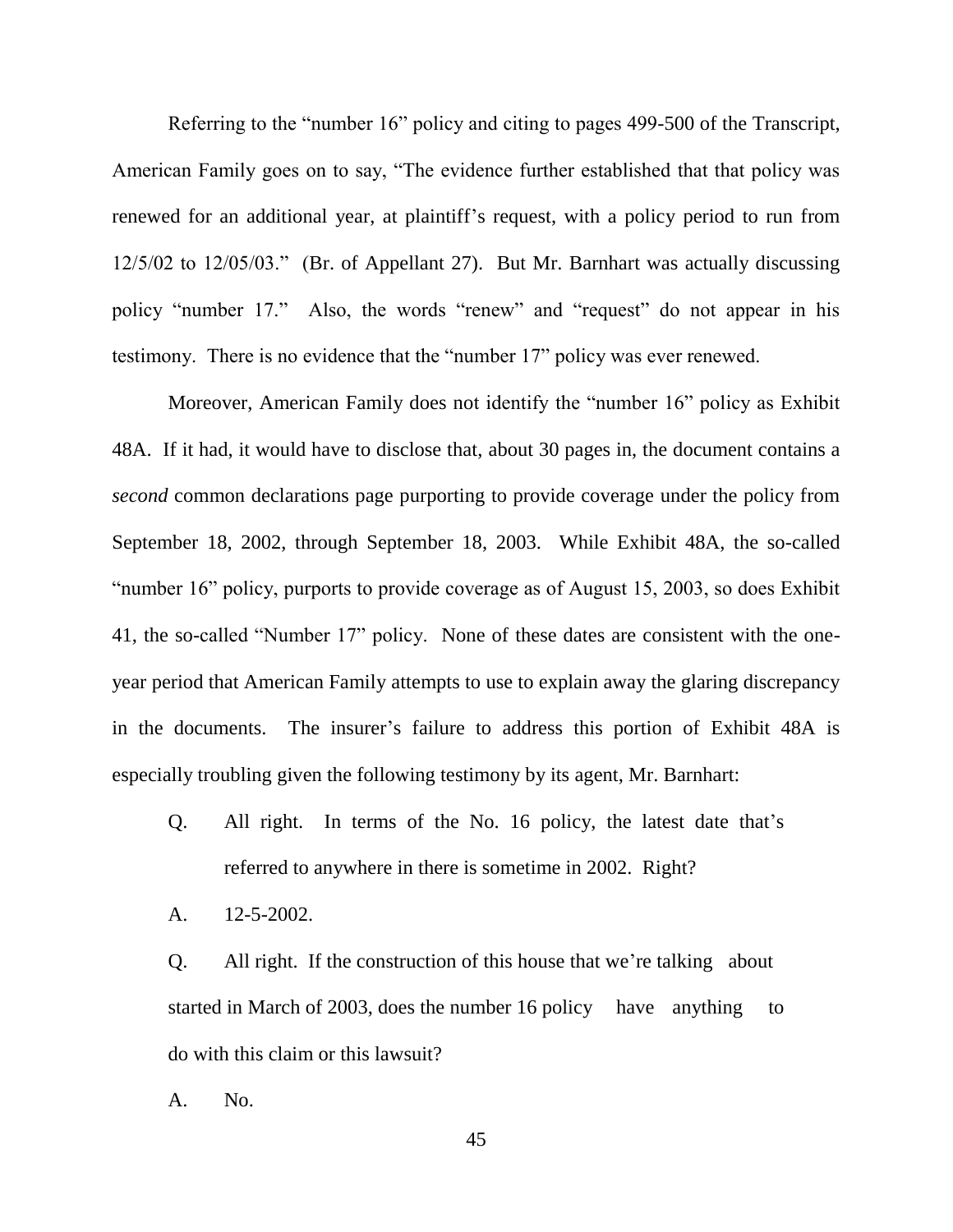Q. Can we set it aside and ignore it?

A. Yes.

(Tr. 499). American Family wholly fails to recite the actual text of Exhibit 48A (the "number 16" policy, rather than the "number 17" policy that it purports to be discussing), which plainly reflects coverage for the August 2003 date of loss. (Tr. 500).

A greater problem for American Family is that even though Mr. Barnhart testified he was "told" that Sherry requested new coverage, there was no evidence that the resulting policy was ever delivered to Sherry, let alone in time to reject the terms and acquire new coverage. (Tr. 578). Sherry cannot reasonably be expected to rely on it. *Robin v. Blue Cross Hosp. Serv., Inc*., 637 S.W.2d 695, 697 (Mo. banc 1982). So, even if there was no discrepancy in the coverage dates, there was evidence that the policy changed, but no evidence of what it was changed from or what it was changed to. And there was no evidence that Sherry had any opportunity to review any such changed language. Indeed, the uncontroverted evidence is that the resulting documents were not even created until more than two years after the coverage expired. (Ex. 41, 48, 48A).

American Family then argues that Sherry"s claim that the multiple policy documents make the agreement ambiguous is inept because the language among the various "policy" documents "was consistent and did not change." (Br. of Appellant 28). Again, however, the insurer fails to acknowledge or identify any exhibits. Exhibit 37 is policy number 24x35041-17. This "number 17" policy does not contain the terms "occurrence," "legally obligated," or "property damage." Similarly, Exhibit 41, also a "number 17" policy, is missing whole coverage forms.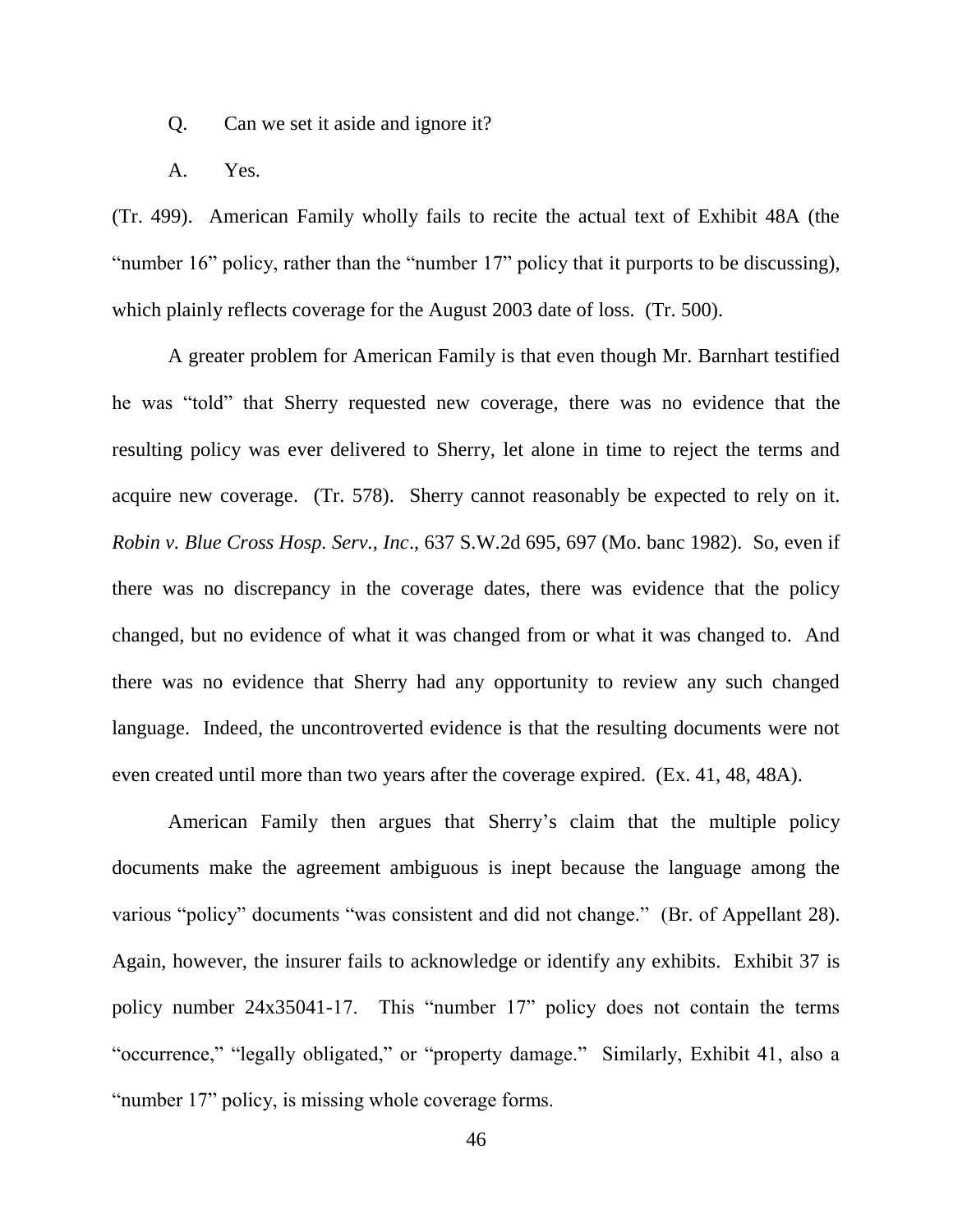It is perplexing and confusing as to which coverage form American Family refers in reciting the language on which it relies. No doubt, the trial court was equally as perplexed and confused. Page A-29 of American Family"s Appendix is endorsement form CG 00 57 09 99, which plainly states that it replaces the other section that American Family recites from page A-22:

This endorsement modifies insurance provided under the following: COMMERCIAL GENERAL LIABILITY COVERAGE PART (OCCURRENCE VERSION)

Paragraph 1. Insurance agreement of Section I - Coverage A - Bodily Injury And Property Damage Liability is replaced by the following …

This replacement form refers to an "Occurrence Version," implying that there is a version of coverage version not based on an "occurrence." But at what point over the ten-year period Sherry was paying premiums to American Family did the insurer notify it that its insurance was being converted into an "occurrence" version? Even in its arguments, American Family confuses the so-called "consistent language." There is no evidence that this language was used anywhere within the insurance agreement with Sherry, let alone used consistently.

Which coverage endorsement is in play? Which constituted the unambiguous agreement from which the trial court could conclude, as a matter of law, whether the parties did or did not intend that there would be coverage for this loss? In construing an insurance contract, "the entire policy must be considered in determining the intention of the parties and not detached provisions or clauses." *Doty v. Am. Nat'l Ins. Co.*, 165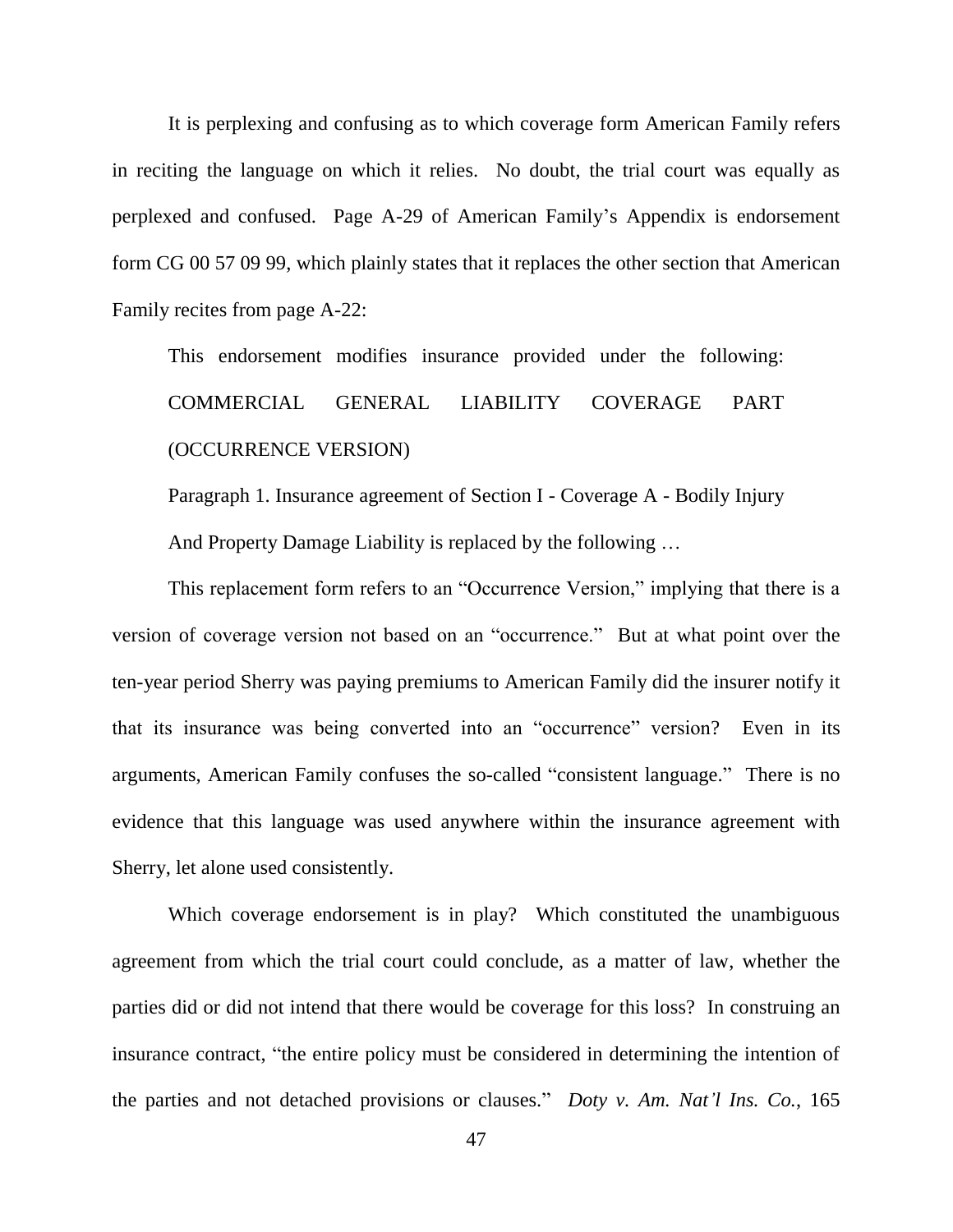S.W.2d 862, 869 (Mo. banc 1942). In the absence of an entire policy from which coverage intent could be determined as a matter of law, the trial court had to submit that issue to the jury as a question of fact. *Teets,* 272 S.W.3d at 462.

American Family dismisses these manifold ambiguities by saying that the sections (or missing sections) of the policies to which Sherry refers are irrelevant, specifically the sections regarding notification, exclusions, and endorsements. But the notion that a conflict over the proper way for Sherry to notify American Family is irrelevant when the insurer specifically denies liability for vexatious refusal damages based upon the date it was notified is unreasonable. The exclusions and endorsements sections were necessary to understand the terms of coverage used in the context of the entire agreement. And though American Family may not have relied upon these sections, Sherry was denied the opportunity to rely upon them. Either way, their absence or conflict is relevant to the issue of ambiguity within the entire contract. *Teets*, 272 S.W.3d at 462.

American Family claims that a finding of ambiguity over the use of the word "property" stems from "confusion and plaintiff"s mis-reading." (Br. of Appellant 29). It states that Sherry "failed to explain" the ambiguity. But at no time in this litigation has American Family explained why the various policy documents inconsistently distinguish between property, tangible property, goods, materials, real estate, buildings, and premises. If the policy is unambiguous in this manner, it should be easy to explain. Even American Family has trouble making sense of what the single policy, which has never materialized in this case, was supposed to mean. Therefore, what the parties intended in their insurance agreement was a necessary question of fact for the jury.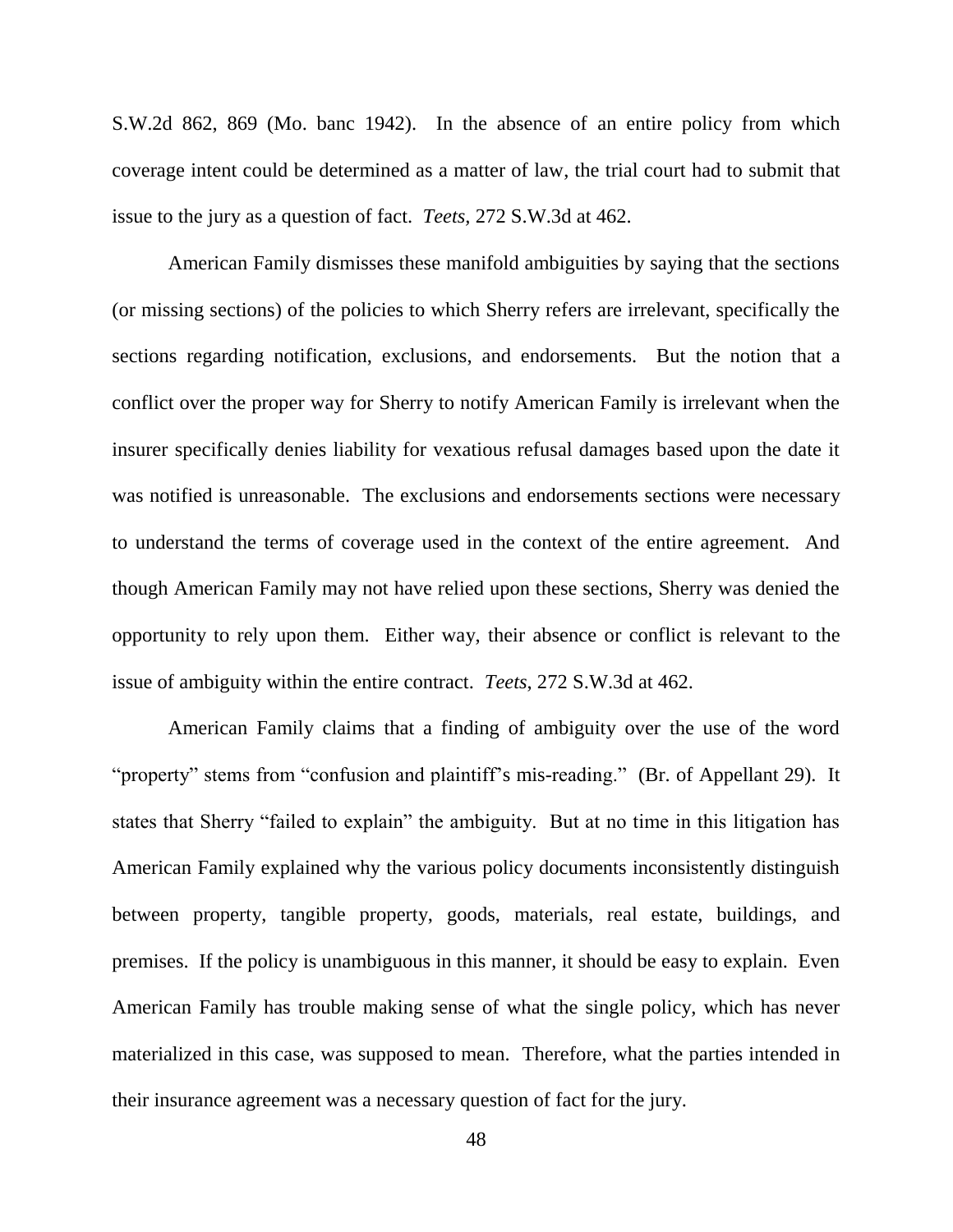#### **E. Sherry presented a submissible case on its breach of contract claim.**

"A judgment NOV is a drastic action and should only be granted where reasonable and honest persons could not differ on a correct disposition of the case. *Dierker Assocs., D.C., P.C. v. Gillis*, 859 S.W.2d 737, 743 (Mo. App. E.D. 1993). The Court will interfere with a jury's verdict "only when there is a complete absence of probative fact" to support the verdict. *Yaeger v. Olympic Marine Co*., 983 S.W.2d 173, 185 (Mo. App. E.D. 1998).

A "submissible case" in a breach of contract action includes the following elements: (1) a contract between the plaintiff and the defendant; (2) rights of the plaintiff and obligations of the defendant under the contract; (3) breach of the contract by the defendant; and (4) damages suffered by the plaintiff. *Howe v. ALD Servs., Inc*., 941 S.W.2d 645, 650 (Mo. App. E.D. 1997). Sherry presented a submissible case on all of these elements. There was no "complete absence of probative fact" for any one of them.

American Family stipulated that there was an insurance agreement, under which Sherry"s obligations were to make premium payments. (Tr. 234). It stipulated that Sherry met that obligation. (Tr. 234). American Family had an obligation to provide a defense and pay for certain losses, specifically to the house at issue in this case. (Tr. 133- 34, 142, 290-91, 310-12, 316-17, 504-05). Sherry submitted a claim to American Family for a loss upon which a lawsuit was imminent, which American Family neither paid nor offered to defend. (Tr. 165-67, 173, 176). Sherry was damaged by American Family"s breach. (Tr. 173, 231, 241). Plainly, Sherry made a submissible case for breach of contract, and the Court should affirm the trial court's judgment.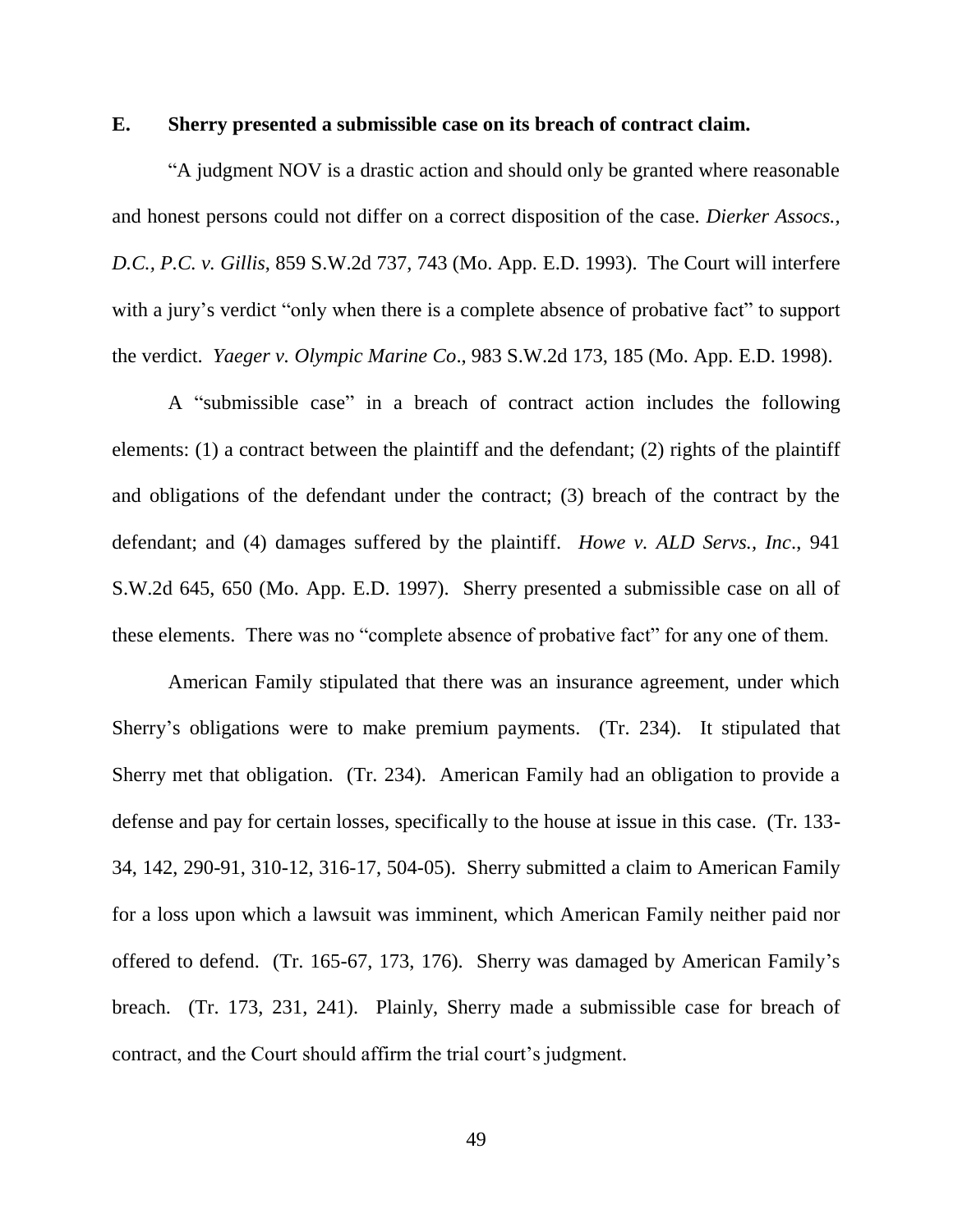II. The trial court did not err in denying American Family"s motion for directed verdict at the close of all the evidence and overruling American Family"s motion for judgment notwithstanding the verdict or for a new trial *because* sufficient evidence supported the jury"s verdict that American Family breached its insurance contract with Sherry *in that* evidence was introduced that (1) continuous exposure of the house to harmful soil conditions caused the damage to the home; (2) the damage occurred during the relevant coverage periods; (3) the damage resulted from an unforeseeable accident attributable to mistake; and (4) Sherry was legally obligated to the homeowner for that damage.

#### **(Response to Appellant's Points Relied On II and V)**

#### Standard of Review

American Family"s second and fifth Points Relied On both allege that Sherry introduced "no evidence" of the elements of breach of contract, and thus the trial court erred in denying its motions for directed verdict, judgment notwithstanding the verdict, and a new trial. The insurer's fifth Point Relied On couches this in an argument that the jury"s verdict was "against the weight of the evidence." (Br. of Appellant 19, 52). But when reviewing a jury's verdict,

Questions as to the weight of the evidence are not subjects of appellate review. It is within the exclusive province of the trial court to determine if a jury"s verdict is against the weight of the evidence. An appellate court interferes with a jury verdict only if there is a complete absence of probative facts to support a jury verdict.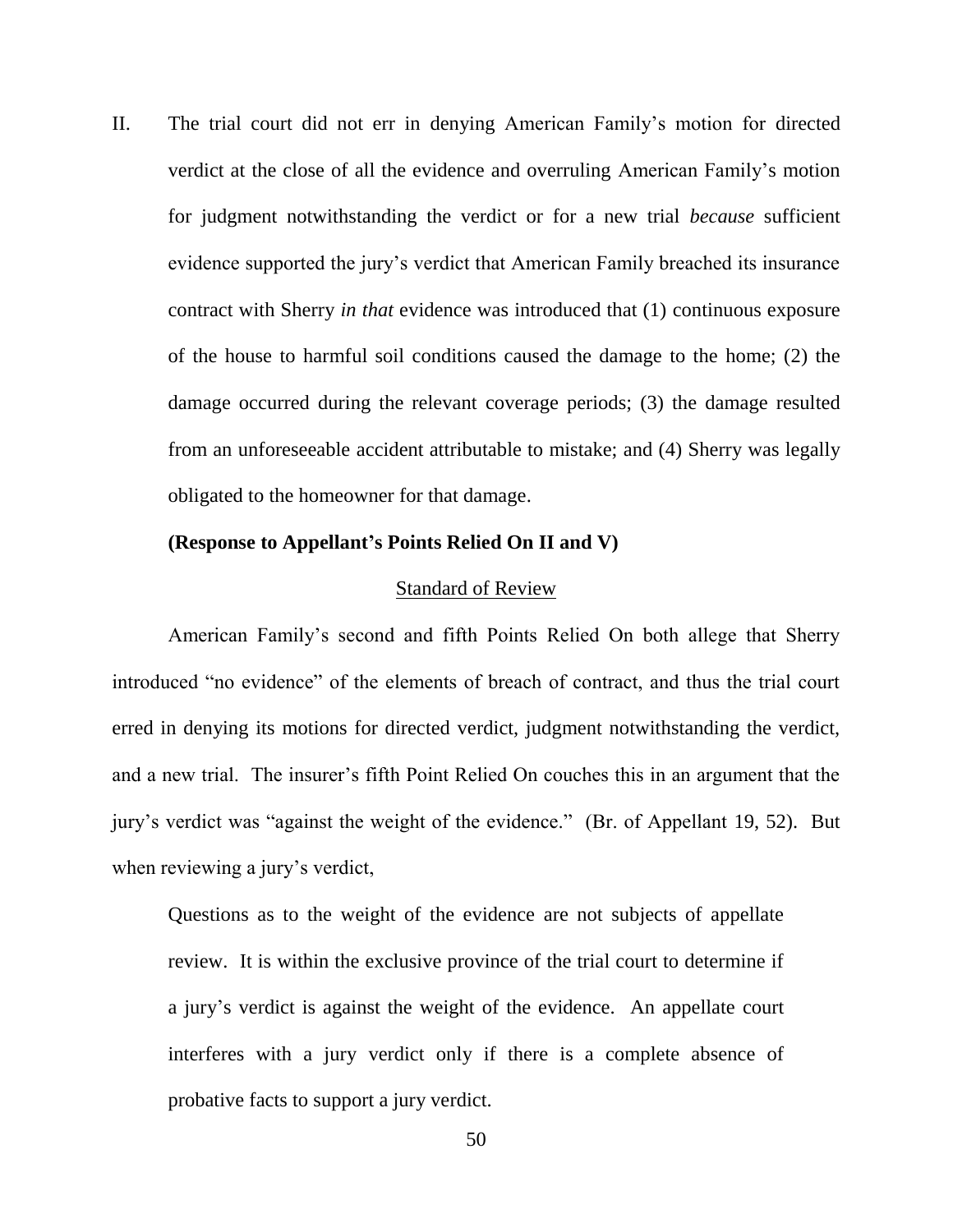*Yaeger v. Olympic Marine Co*., 983 S.W.2d 173, 185 (Mo. App. E.D. 1998).

As to whether the trial court erred in denying American Family"s motion for judgment notwithstanding the verdict, the standard of review "is essentially the same as for review of denial of a motion for directed verdict. A case may not be submitted unless each and every fact essential to liability is predicated upon legal and substantial evidence." *Dhyne v. State Farm Fire & Cas. Co.*, 188 S.W.3d 454, 456 (Mo. banc 2006). And, "In determining whether the evidence was sufficient to support the jury's verdict, the evidence is viewed in the light most favorable to the result reached by the jury, giving the plaintiff the benefit of all reasonable inferences and disregarding evidence and inferences that conflict with that verdict." *Id.* at 457. "This Court will reverse the jury's verdict for insufficient evidence only where there is a complete absence of probative fact to support the jury"s conclusion." *Id*.

 $*$   $*$ 

In its second and fifth Points Relied on, American Family argues that the trial court erred in denying it a directed verdict, judgment notwithstanding the verdict, and a new trial on Sherry's breach of contract. It argues that Sherry introduced "no evidence" to meet its burden to prove the elements of breach of contract.

American Family"s fifth Point Relied On argues only that the jury"s verdict was "against the weight of the evidence." (Br. of Appellant 19, 52). The "weight of the evidence" is not a permissible subject during appellate review of a jury"s verdict. *Yaeger*, 983 S.W.2d at 185. The Court should disregard American Family"s fifth point of argument entirely, because it fails to present a submissible allegation of error. But to the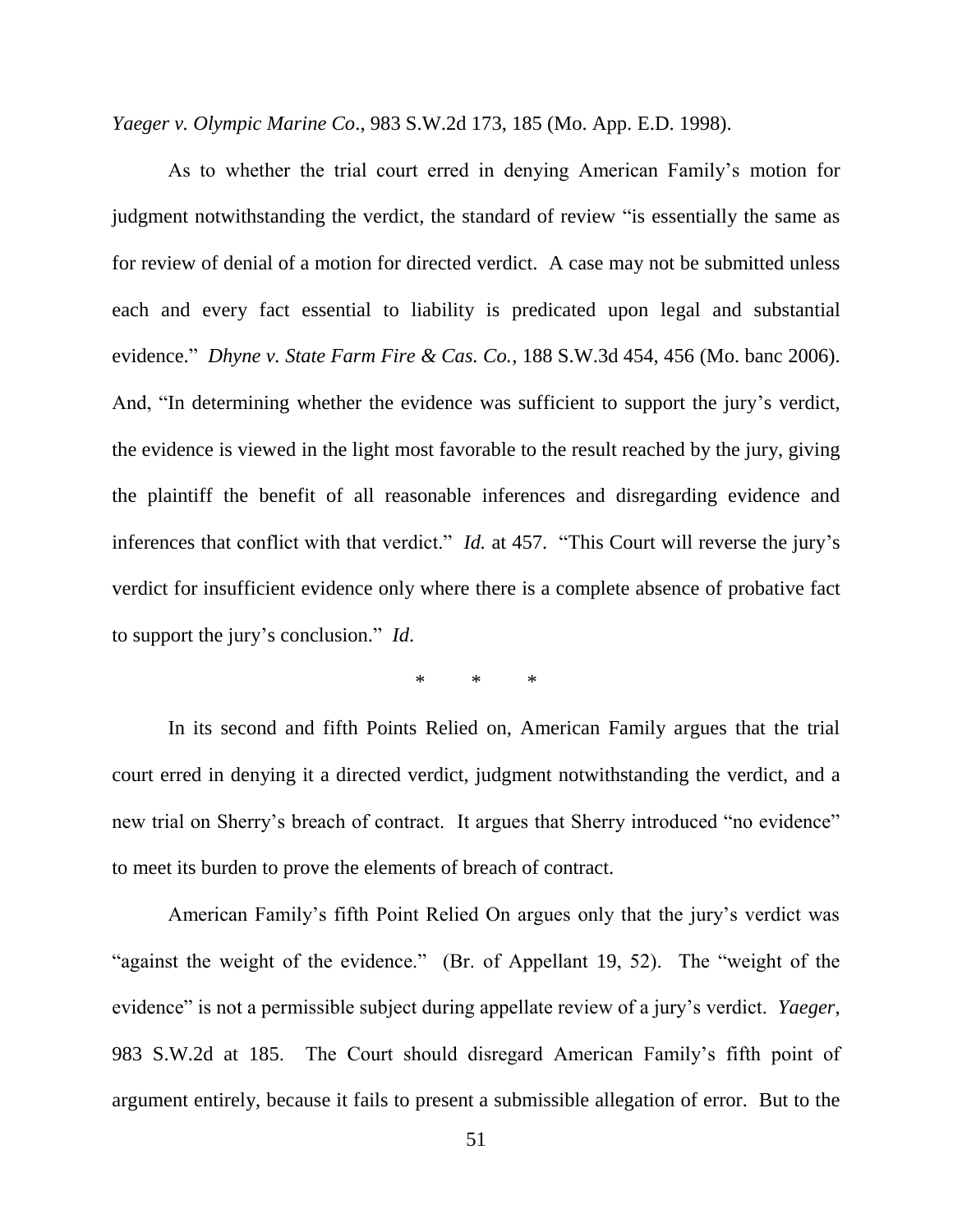extent that American Family raises a question of whether there was substantial evidence,<sup>2</sup> the Record answers that there was.

As detailed in Respondent's Point I, above, the parties disputed the terms of the insurance agreement between Sherry and American Family to the point that the trial court could not determine their intent as to coverage. American Family argues that Sherry failed to introduce any evidence that there was an "occurrence" that left the insurer "legally obligated" to pay a sum to the homeowners, within the language of its "policy." But whether the terms "legally obligated" and "occurrence" were even part of the policy Sherry purchased was in dispute. In fact, these terms *do not* appear in Exhibit 37, the "policy" (missing numerous endorsements and exclusions) that Mr. Sherry received for all the years he was purchasing commercial general liability insurance from American Family.

The coverage paragraph mentioning those terms is only in American Family"s Exhibit A (the "policy" it sent to Sherry's counsel along with its reservation of rights letter, which Sherry introduced as Exhibit 41), which it created in anticipation of legal

l

<sup>&</sup>lt;sup>2</sup> American Family does not actually present this question, and thus the Court should consider it abandoned. Appellant"s fifth Point Relied On only contends that the verdict "was against the weight of the evidence." (Br. of Appellant 19). "[A]n argument not set out in the point relied on but merely referred to in the argument portion of the brief does not comply with the requirements of Rule 84.04(d) and the point is considered abandoned in this Court." *Brizendine v. Conrad*, 71 S.W.3d 587, 593 (Mo. banc 2002).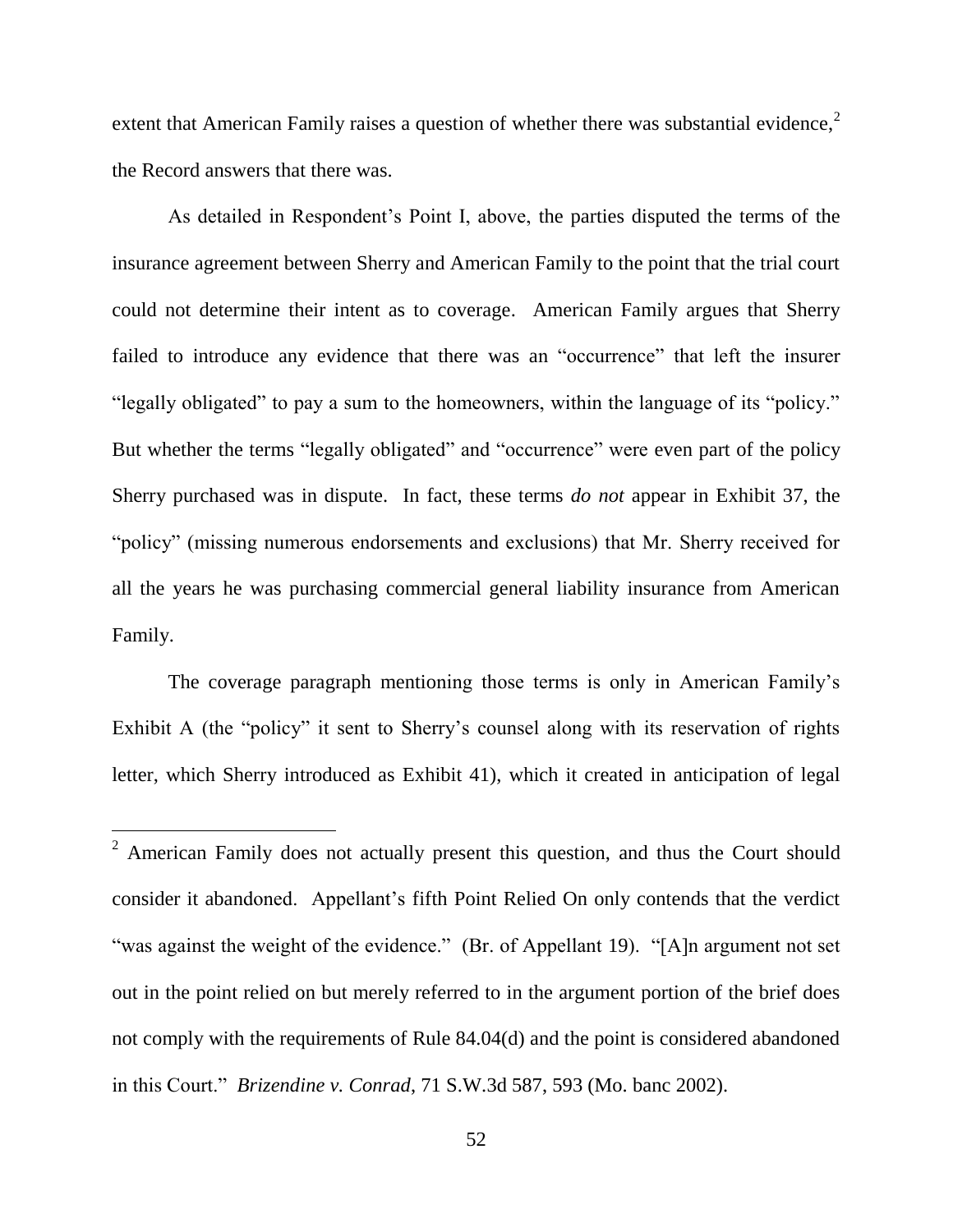proceedings years after Mr. Sherry purchased the insurance. Because the existence of this language itself was in dispute, and was itself an issue of fact for the jury to decide, "occurrence" and "legally obligated" were not elements of Sherry"s burden of proof.

But even if Sherry did face this burden, the Record shows that it was met. Sherry presented evidence that it was legally obligated to the homeowners as the result of an occurrence during the applicable coverage period.

### **A. Sherry presented evidence that the damage to the home was an "occurrence" within meaning of the supposed "policy" on which American Family relies.**

Citing to its Exhibit A at page A-22 of its Appendix,  $3$  American Family argues, "The "Insuring Agreement" of the insurance policy states, in part, that American Family will pay those sums that the insured becomes legally obligated to pay as damages because of property damage that is caused by an "occurrence."" (Br. of Appellant 34). But this language does not appear in Exhibit 37, the "policy" American Family provided to Sherry while Sherry was paying premiums to American Family for a commercial general liability policy.

Instead, Exhibit 37 maintains that American Family will pay for property damage losses incurred to any person, including an organization: "Our obligation under the Bodily Injury Liability and Property Damage Liability Coverage to pay damages on your

l

 $3 \text{ A}$  different endorsement within the same document expressly purports to supersede and replace this language. (Appx. of Appellant A-29).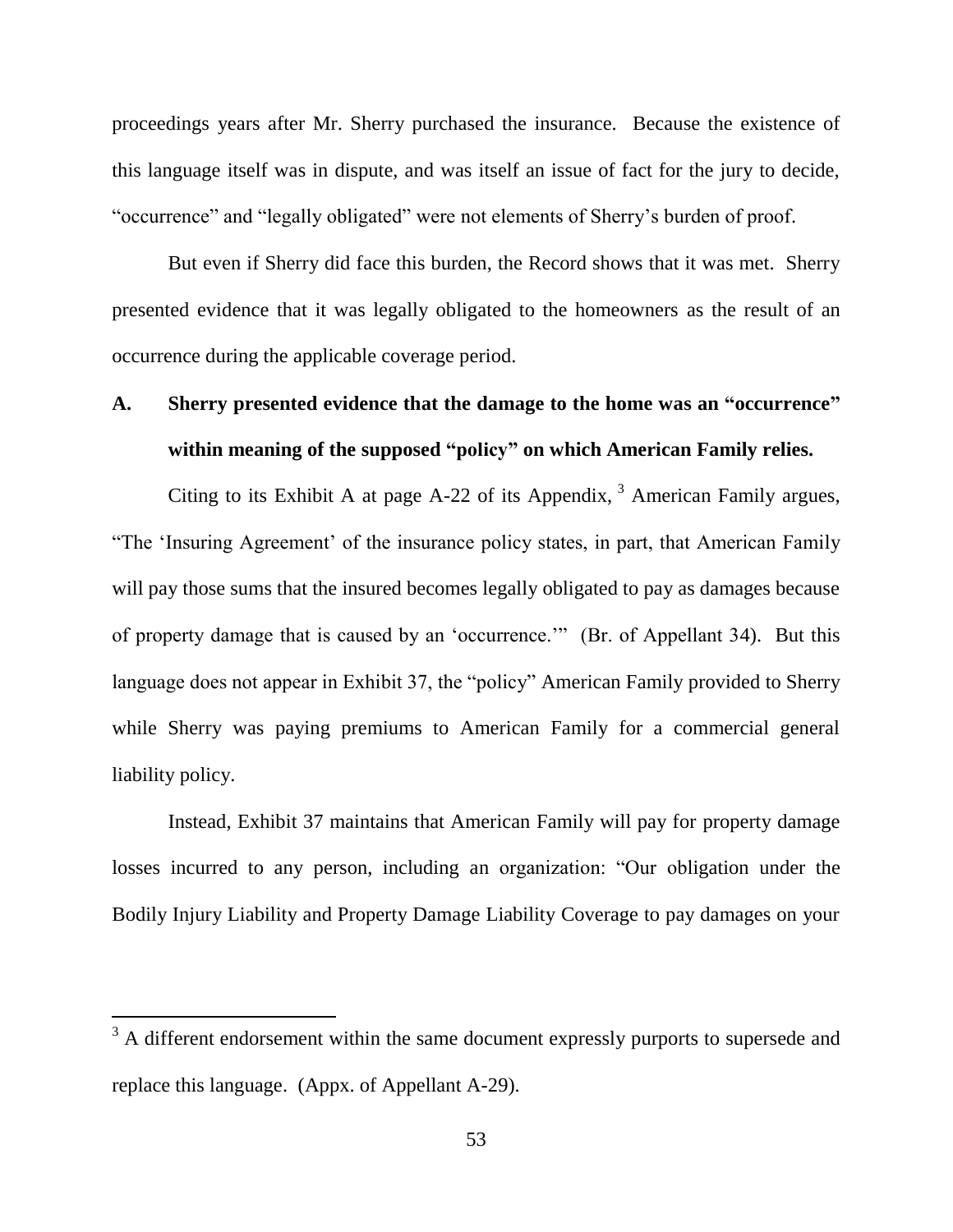behalf applies only to the amount of damages in excess of any deductible amounts stated in the schedule above as applicable to such coverages." (Ex. 37).

At trial, American Family only offered into evidence one version of the policy: its Exhibit A (Plaintiff's Exhibits 41), which, like Plaintiff's Exhibit 37, was missing numerous endorsements and exclusions. But the insurer did not object to the admission of the other "policy" documents as well. Whether the actual intent of the parties was that "American Family will pay [only] those sums that the insured becomes legally obligated to pay as damages because of property damage that is caused by an "occurrence"" was in dispute as a matter of fact, and the jury was entitled to decide this for itself. It was not unambiguously part of the agreement, and the jury could decide whether the parties intended this. But even if this language were part of the policy, Sherry presented evidence to meet its terms.

American family argues that "occurrence" is an accident, and an "accident" is an "unforeseeable" event. It then accuses Sherry of having foreseen the accident because Mr. Sherry had an ownership interest in another company that placed fill dirt in the neighborhood at issue. It then contends that Mr. Sherry "admitted" it was foreseeable that a house built on fill dirt could settle. From this, American Family concludes that because Mr. Sherry had knowledge of fill dirt, and fill dirt may lead to settlement, his company also foresaw that this individual house would settle.

In so arguing, however, American Family only raises questions of fact: (1) could Sherry have foreseen the degree of settling and subsequent damage to the home, and if so, (2) was the damage sufficiently foreseeable so as to change the character of the loss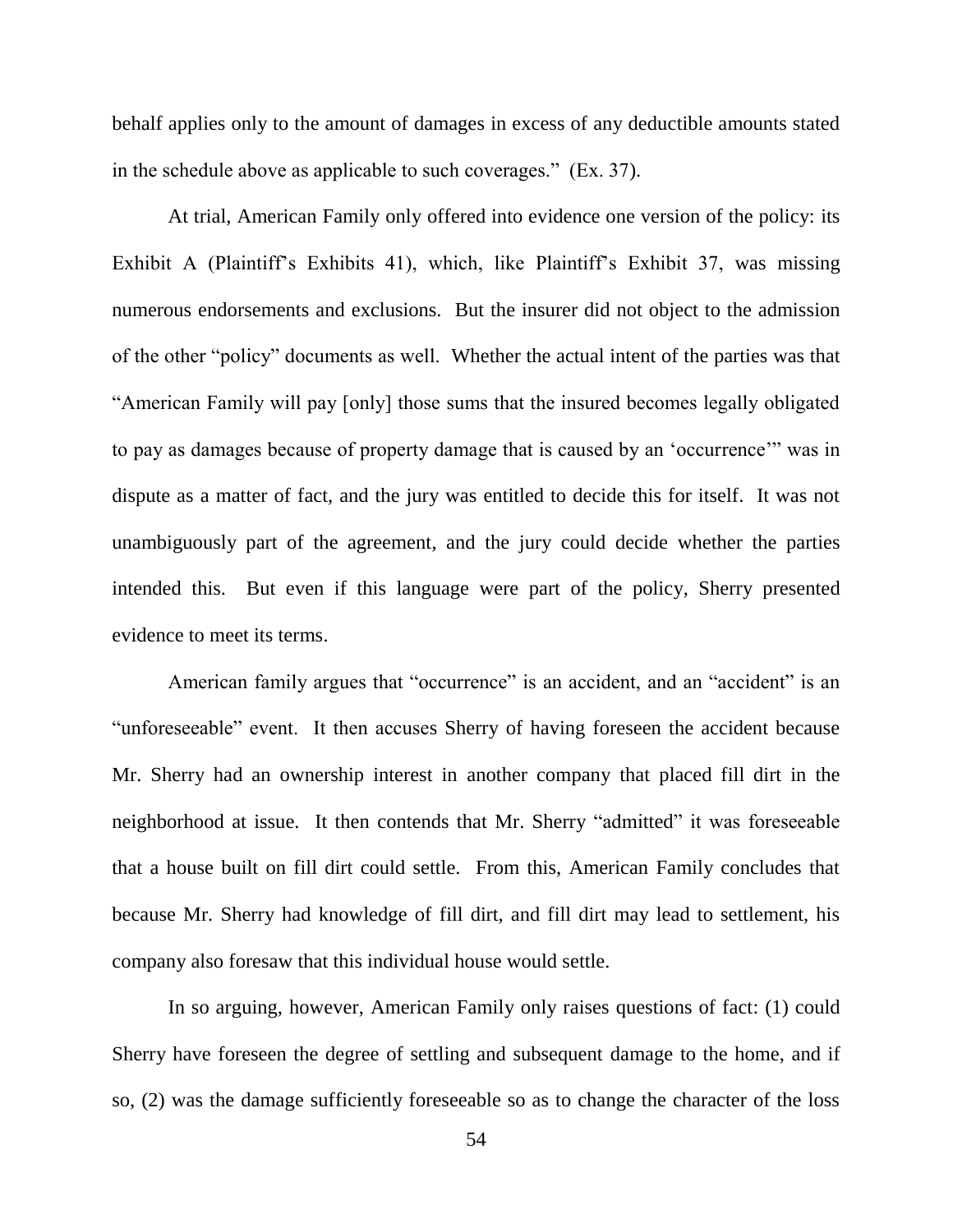into a designed or expected event? The jury resolved these questions in Sherry"s favor, based on the evidence.

"An 'accident' is not necessarily a sudden event; it may be the result of a process." *Columbia Mut. Ins. Co. v. Epstein*, 239 S.W.3d 667, 672 (Mo. App. E.D. 2007). The determinative inquiry is whether the insured foresaw or expected the injury or damages. *Id.* Mr. Sherry testified that his company did not foresee that the house it had built would suffer irreparable damage from settling. (Tr. 276-77). American Family did not rebut this testimony. It produced no evidence to support some alternative theory that Sherry knew or expected that this loss was going to occur. Indeed, courts have found that unforeseen and unintended settling resulting in structural damage to a building is an "occurrence" under the terms of an American Family commercial general liability policy. *See, e.g., Am. Family Mut. Ins. Co. v. Am. Girl*, 673 N.W.2d. 65, 74-75 (Wis. 2003) (cited in *Ferrell v. W. Bend Mut. Ins. Co.,* 393 F.3d 786, 794-95 (8th Cir. 2005)).

American Family attempts to support its argument by misquoting the Record. It states, "Mr. Sherry admitted that he knew the house was built on fill dirt and he admitted that he knew that settlement was a foreseeable risk of building on such dirt." (Br. of Appellant 38). In reality, however, the *only* person who said this at trial was American Family"s counsel. (Tr. 454, 579, 638). Instead, Mr. Sherry testified that *if* a house built on fill dirt *also* had insufficient piering, then it is foreseeable that that hypothetical house *could* sink. (Tr. 291-93). Mr. Sherry's supposed "admission" is inextricably tied to the sufficiency of piers. There was no evidence either that house in this case was improperly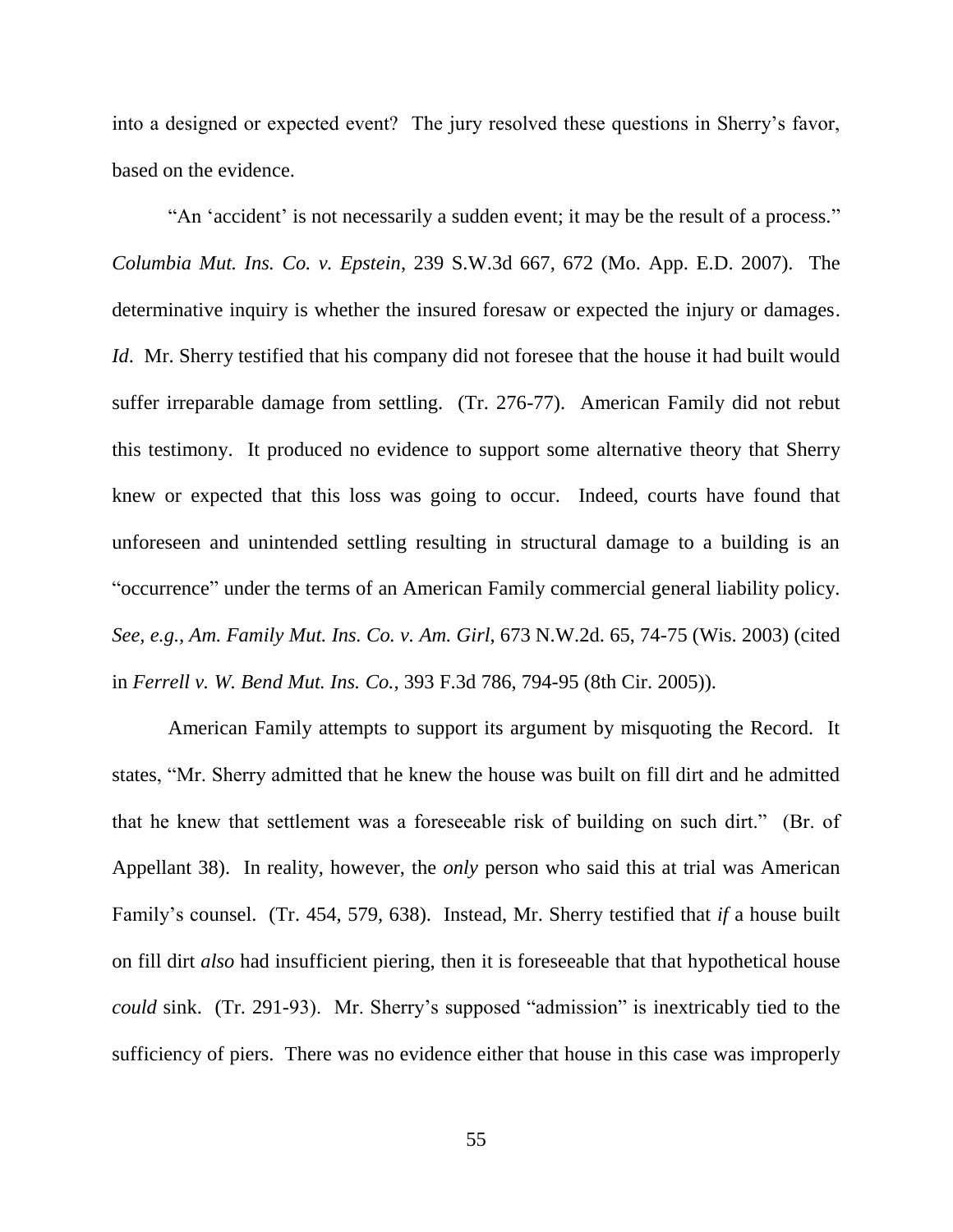piered or that the damage to it was caused by insufficient piering. The only evidence as to piering was that the piers in this case passed a county inspection. (Tr. 263).

Then, American Family suggests that Mr. Sherry sought to relieve his company of responsibility for the property damage by introducing evidence that the piering and other work on the house had been inspected and approved by county building inspectors and private engineers before the damage occurred. (Br. of Appellant 38). Sherry did not attempt to "relieve" itself due to the inspections. If anything, it relied on the inspection approvals as proof of the sufficiency of the piers, negating whatever foresight it might have possessed as to whether the house at issue would settle. But the presence or degree of Mr. Sherry"s foresight was a question of fact. The jury may not have even reached it, because American Family premises its entire argument on a notion that fill dirt is the same as "bad soil." Nothing in the Record makes this correlation.

In any event, the focus of the inquiry is on Mr. Sherry's foresight, as the representative of his company. *Columbia Mut.,* 239 S.W.3d at 672. Mr. Sherry testified repeatedly, "I can't design a home to  $-$  to do this." (Tr. 188, 194, 209-10, 229). American Family tried to recast "foreseeable" into "gamble." It accused Sherry of taking a gamble in building this house. Mr. Sherry responded, "If I would have gambled, I wouldn"t have called for an inspection from the Platte County inspector that inspected those piers and deemed them to be correct to allow the foundation company to go ahead and pour them." (Tr. 263). The jury was free to reject American Family's baseless arguments that Mr. Sherry possessed advance knowledge that the house would settle.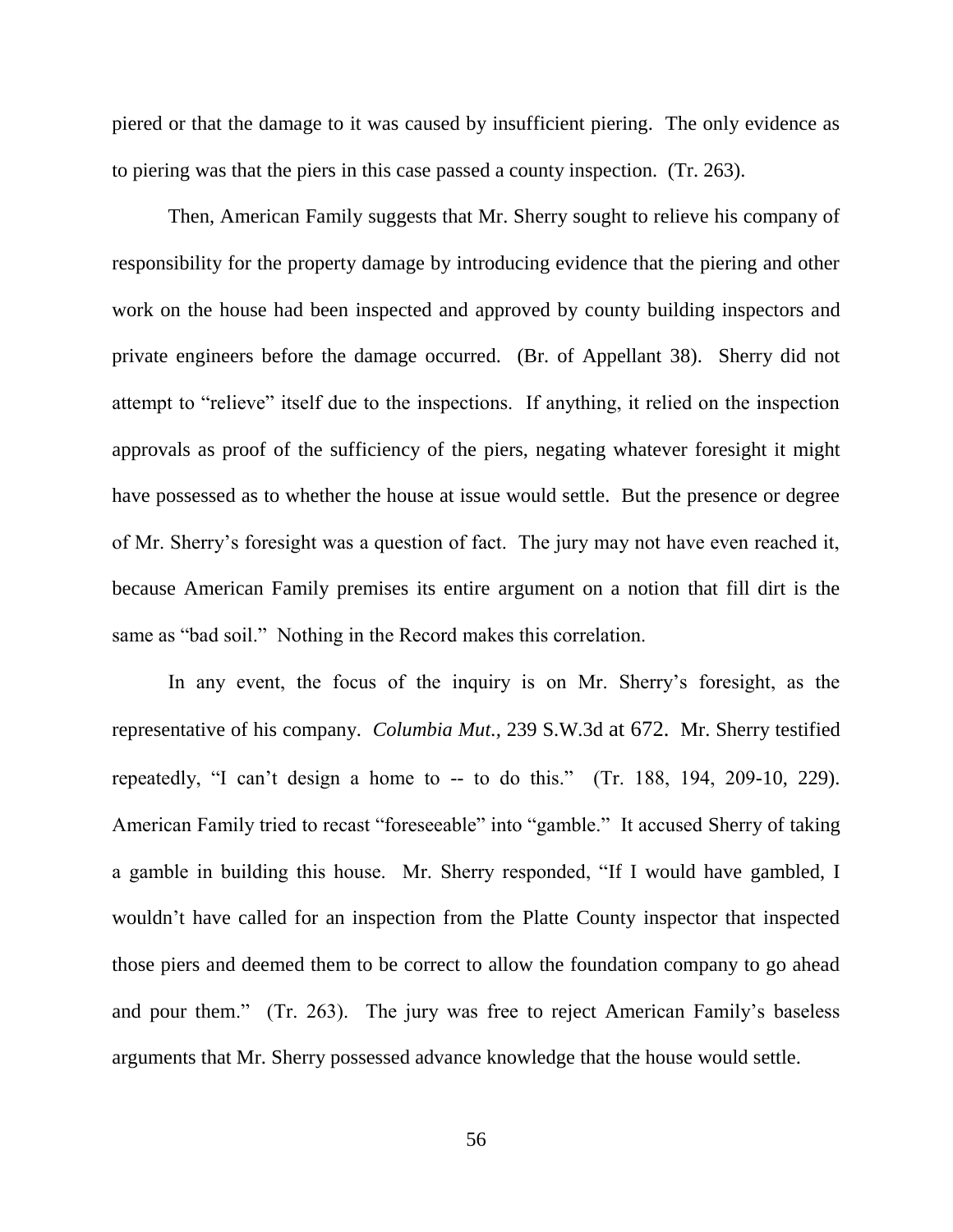American Family discusses *Hawkeye-Security Ins. Co. v. Davis*, 6 S.W.3d 419 (Mo. App. S.D. 1999), at length. It relies on that case for the proposition that "if plaintiff built the house out-of-level, that construction was not an "accident"; it was instead the result of faulty, defective construction by plaintiff, for which there is no coverage." (Br. of Appellant 36).

In *Hawkeye*, a couple and a general contractor entered into a contract wherein the contractor would build a house for the couple. 6 S.W.3d at 421. The general contractor "hired subcontractors to perform most of the work." *Id.* The contract between the couple and the general contractor "specifically provided that [the general contractor] would be liable for any acts or omissions of the subcontractors." *Id.* The general contractor "also" warranted that all of the work on the house would be of good quality and free from fault and defects." *Id.* Thereafter, when the house was nearing completion, the couple discovered numerous defects "in the house, both in materials and workmanship, that 'arose out of the work or operations' of [the] subcontractors." *Id.* The contractor had "failed to build [the] house in a workmanlike manner and in accordance with [the parties'] contract." *Id.* In response, the general contractor "walked off and abandoned' the job site." *Id.*

The couple sued the general contractor for breach of contract and warranties. *Id.* The contractor notified its commercial general liability insurer of a claim due to the couple"s lawsuit. *Id.* at 422. The insurer hired defense lawyers under a reservation of rights. *Id.* at 421-22. The contractor rejected the insurer's reservation of rights defense, the couple obtained a judgment against the contractor for damages, and the insurer then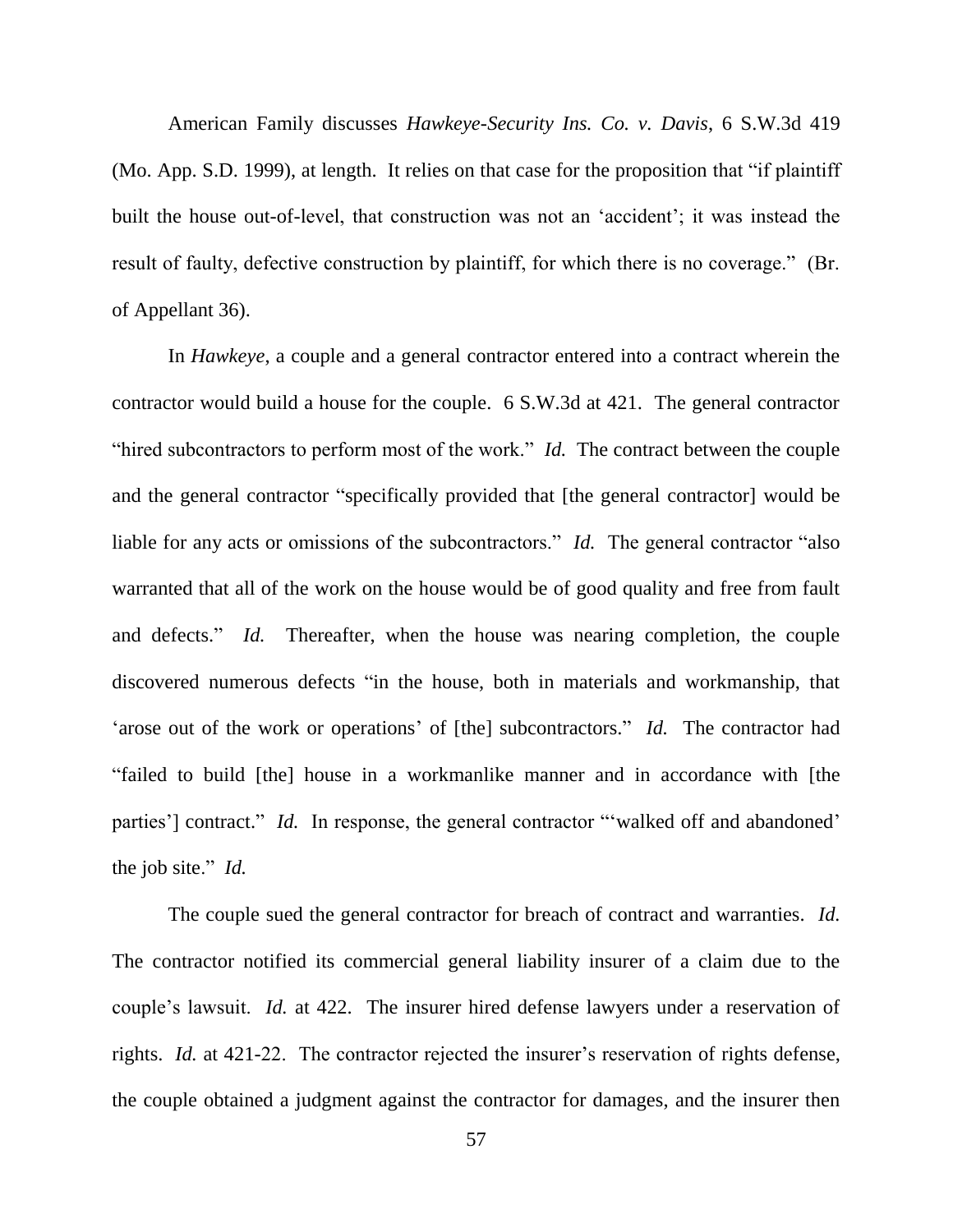sought a declaratory judgment against both the couple and the contractor that its commercial general liability policy did not insure the contractor against the couple"s claims. *Id.* at 422. The trial court agreed, granted the insurer summary judgment, and both the couple and the contractor appealed. *Id.*

The Court of Appeals discussed the undisputed language of the insurance policy in detail, and affirmed the trial court based on that language. *Id.* at 422-27. It held that (1) coverage for "Products/Completed Operations" was part of the policy and, therefore, was not a missing coverage part for which the insured had paid; (2) the contractor's breach of contract and warranties was not an "accident" and thus was not an "occurrence"; and (3) a "Damage to Property" exclusion barred coverage. *Id.*

All the Court of Appeals' determinations were made based on the unambiguous, undisputed language of the insurance policy at issue. Indeed, it expressly noted that "the policy cannot be condemned as ambiguous." *Id.* at 424. Moreover, it premised its holding on the fact that the "uncontroverted facts establish that [the couple's] losses stem *solely* from [the contractor"s] breach of his contractual obligations, breach of his express warranties, or breach of implied warranties in connection with this construction," which "cannot fall within the term 'accident."" *Id.* (emphasis in the original) (citation omitted).

American Family argues that this case is analogous, and that "this Court should reach the same conclusion in the present case and find that American Family"s policy does not provide coverage for plaintiff"s claim." (Br. of Appellant 39). But in relying on *Hawkeye*, the insurer changes its argument from one based on the notion that property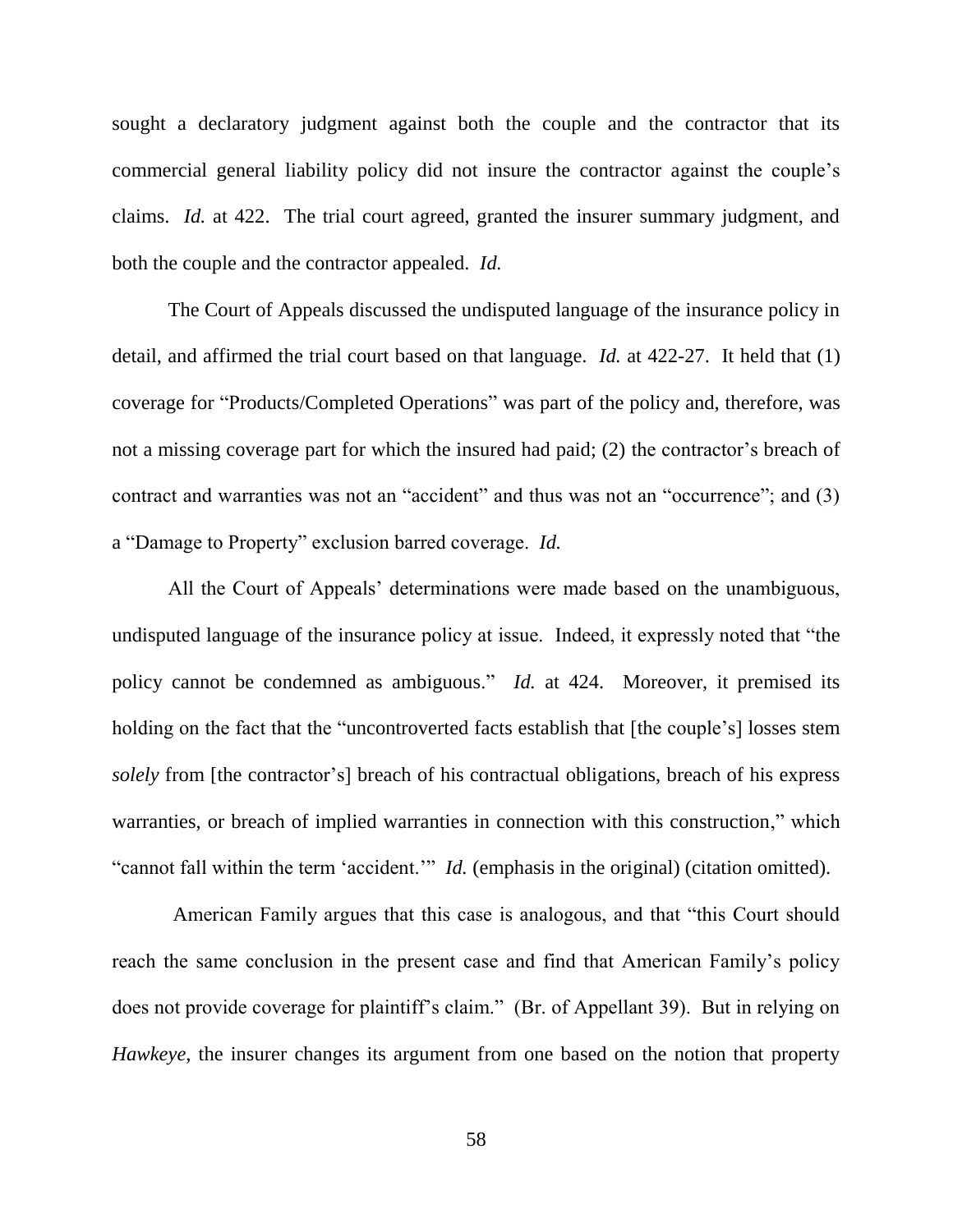damage could be foreseen because the house was built on fill, to one premised on a supposed breach of contract. (Br. of Appellant 39). Its position is untenable.

The differences between this case and *Hawkeye* are manifold. In *Hawkeye*, the damage stemmed "solely" from a breach of contract. There was no evidence in this case that Sherry failed to build the house in a workmanlike manner, in breach of a contract with the homeowners. Indeed, the evidence was that Sherry did "the right thing" by entering into a contract with the homeowners to repurchase the home. (Tr. 174). The damage in this case was that the house settled out-of-level, not that there were "numerous defects in the house, both in materials and workmanship." There was no evidence that Sherry "walked off and abandoned" any job site.

*Hawkeye* is also procedurally distinguishable from this case. That case stemmed from a breach of contract action against the contractor; the basis of the claim was "solely" a breach of contract dispute. The insurer initiated the coverage dispute that the Court of Appeals eventually decided and by requesting a declaratory judgment, on which it obtained summary judgment. Thus, there was no factual dispute; the builder even conceded that "the house was defectively constructed." *Hawkeye*, 6 S.W.3d at 426.

The report of American Family"s expert, John Evans, did state that the problem with the house was attributable in part to out-of-level construction. Mr. Evans's report was controverted by the testimony of Frank Gragg. (Ex. 6; Tr. 318). Mr. Gragg explained, step-by-step, how he personally had checked the house for level at every phase of construction. (Tr. 318-46). The house was level when he arrived in April of 2003, it was level at every single phase of construction, and it was level when he walked off the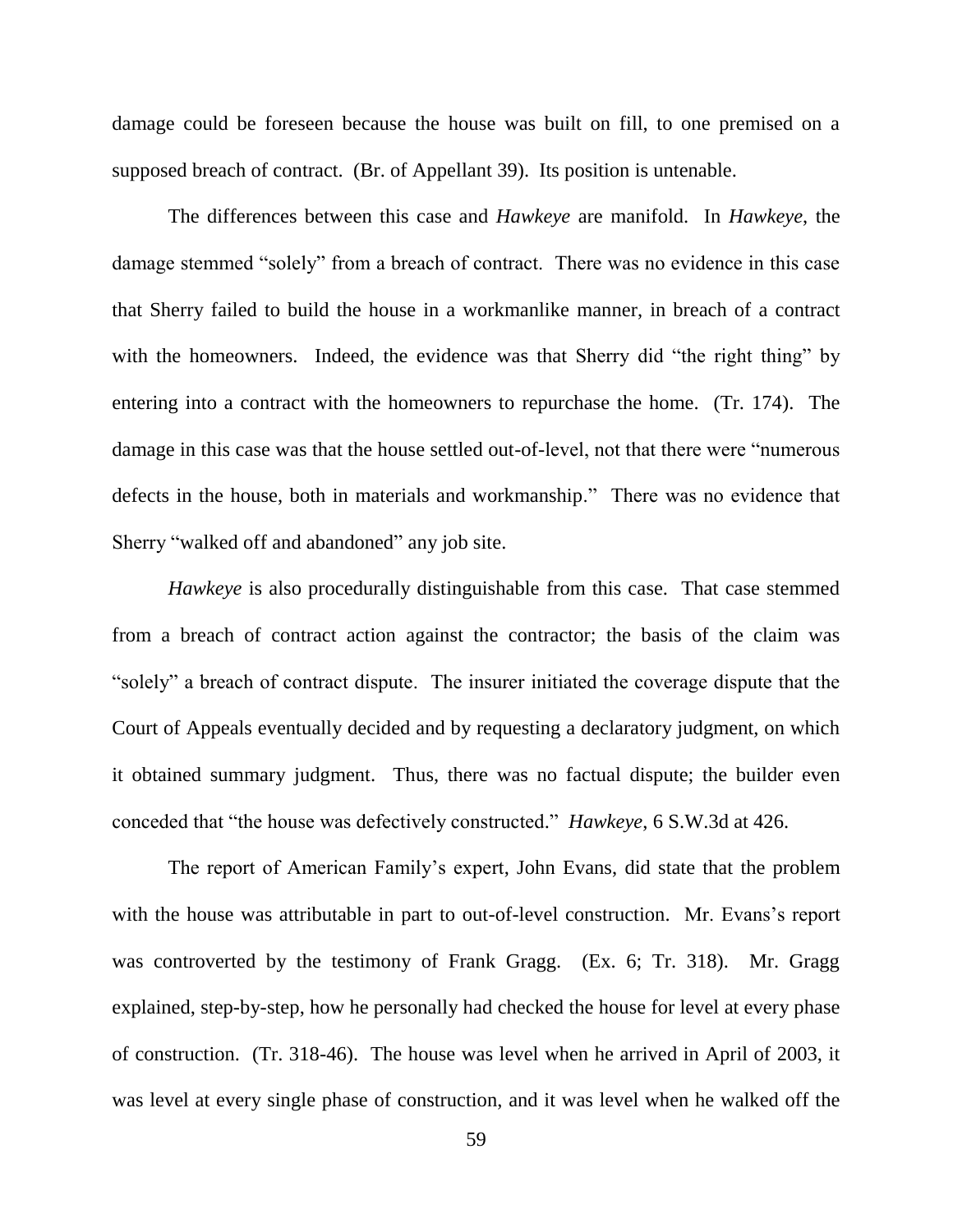job site in May of 2003. Despite Mr. Evans"s after-the-fact conclusions, there was sufficient evidence for the jury to conclude that the house was constructed level. *Hawkeye* is inapplicable. There plainly was a factual dispute as to the quality of construction in this case, which the jury resolved in Sherry"s favor.

This case is more analogous to *Columbia Mut.*, 239 S.W.3d at 667. There, a couple hired a general contractor "to pour a concrete foundation for a house they intended to build." *Id.* at 669. The contractor obtained the concrete from a subcontractor. *Id.* "Soon after [the contractor] poured the concrete, the [couple] learned the concrete foundation did not meet the [county] Building Code"s minimum concrete strength requirements, and the Building Commissioner issued a "stop work order" on the [couple's] house." *Id.* Because "the sub-floor had been installed and the framing had commenced on the home," "[i]n order to correct the problem, the framing and sub-floor had to be removed and the foundation had to be removed and re-poured." *Id.* The couple filed suit against the contractor for breach of contract, breach of warranties, and products liability, though by the time of trial only the products liability count remained. *Id.*

The contractor turned the suit over to his commercial general liability insurer, who initially provided a defense but then denied coverage and withdrew entirely. *Id.* The contractor filed a third-party petition against the insurer, alleging vexatious refusal and bad faith. *Id.* at 670. Thereafter, the insurer requested a declaratory judgment that its policy did not cover the contractor's loss. *Id.* The trial court declared that there was coverage and that the contractor was liable to the couple, and the insurer appealed. *Id.*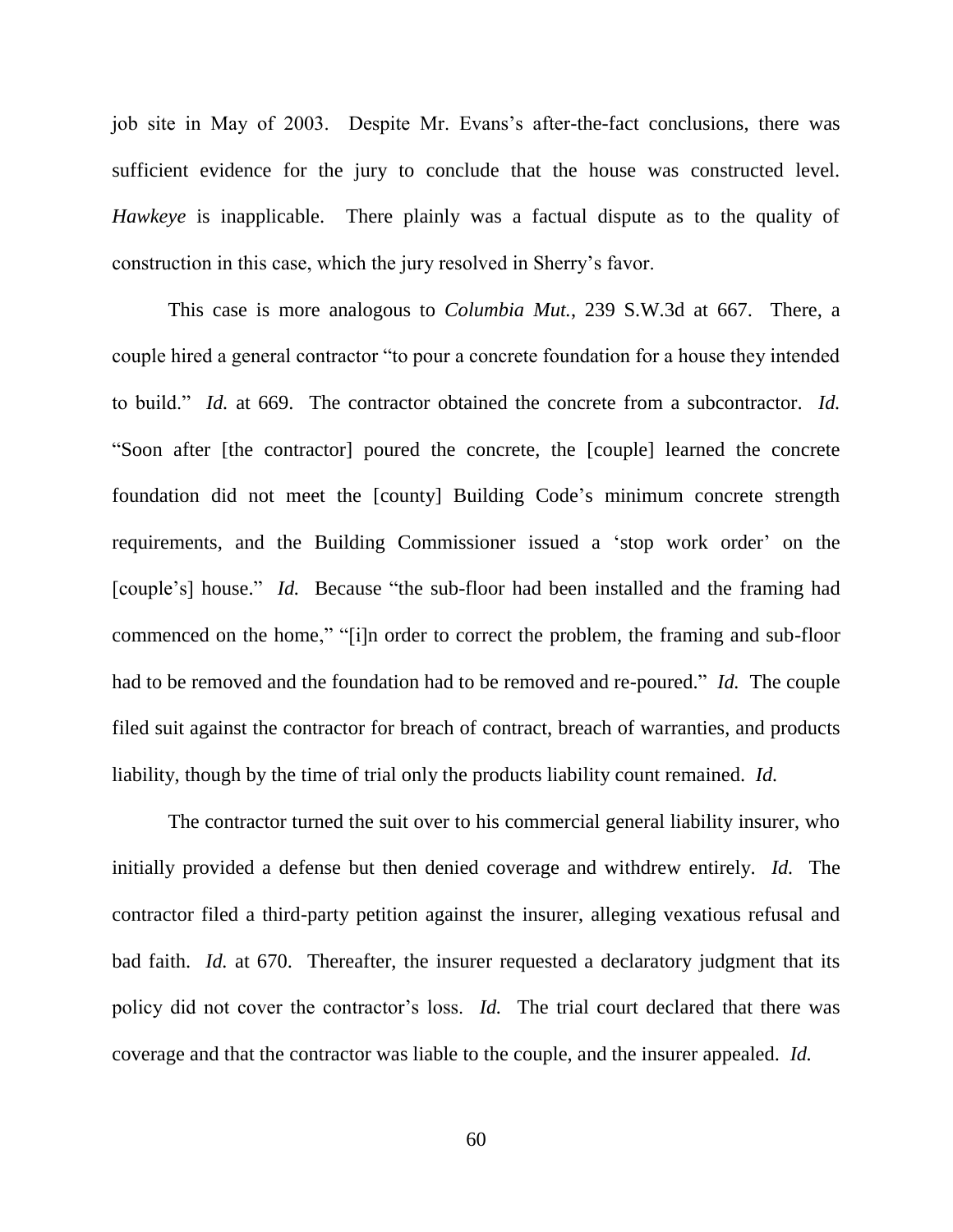On appeal, the insurer alleged that there was no "occurrence" or "property damage" within its policy. *Id.* at 671. It contended that the underlying claim was "solely a breach of contract case," and thus it did not trigger any duty to cover. *Id.* The Court of Appeals affirmed on the issue of coverage. *Id.* at 675. It held that the facts were distinguishable from a pure breach of contract action. Whereas a pure failure of a contract might not constitute an "occurrence," a loss is not attributable solely to a breach of contract when "a defective product was delivered in a dangerous condition to" a buyer. *Id.* at 672. Moreover, the loss was an "accident," because "neither the defect in the concrete nor the damage to the home was foreseeable." *Id.* There was also property damage, because the home was damaged such that it was effectively rendered "useless." *Id.* at 673. The case was not predicated on a breach of the construction contract, and the insurer had to provide coverage.

The same is true in this case. Sherry hired a subcontractor to build the home's foundation. After the home was sold, it was determined that the subcontractor had built the foundation on poor soil. The home was rendered useless, and the homeowners threatened a lawsuit. Sherry"s commercial liability insurer refused to provide a defense, and instead told Sherry to "put up or shut up." The loss was not a breach of contract between Sherry and the homeowners. Rather, the house became defective due to the existence of a dangerous condition, and neither the defect nor the damage was foreseeable. (Tr. 187-88). This was an "occurrence." As well, under American Family"s Exhibit A, its "policy" presumptively covers work performed by a subcontractor. (Appx.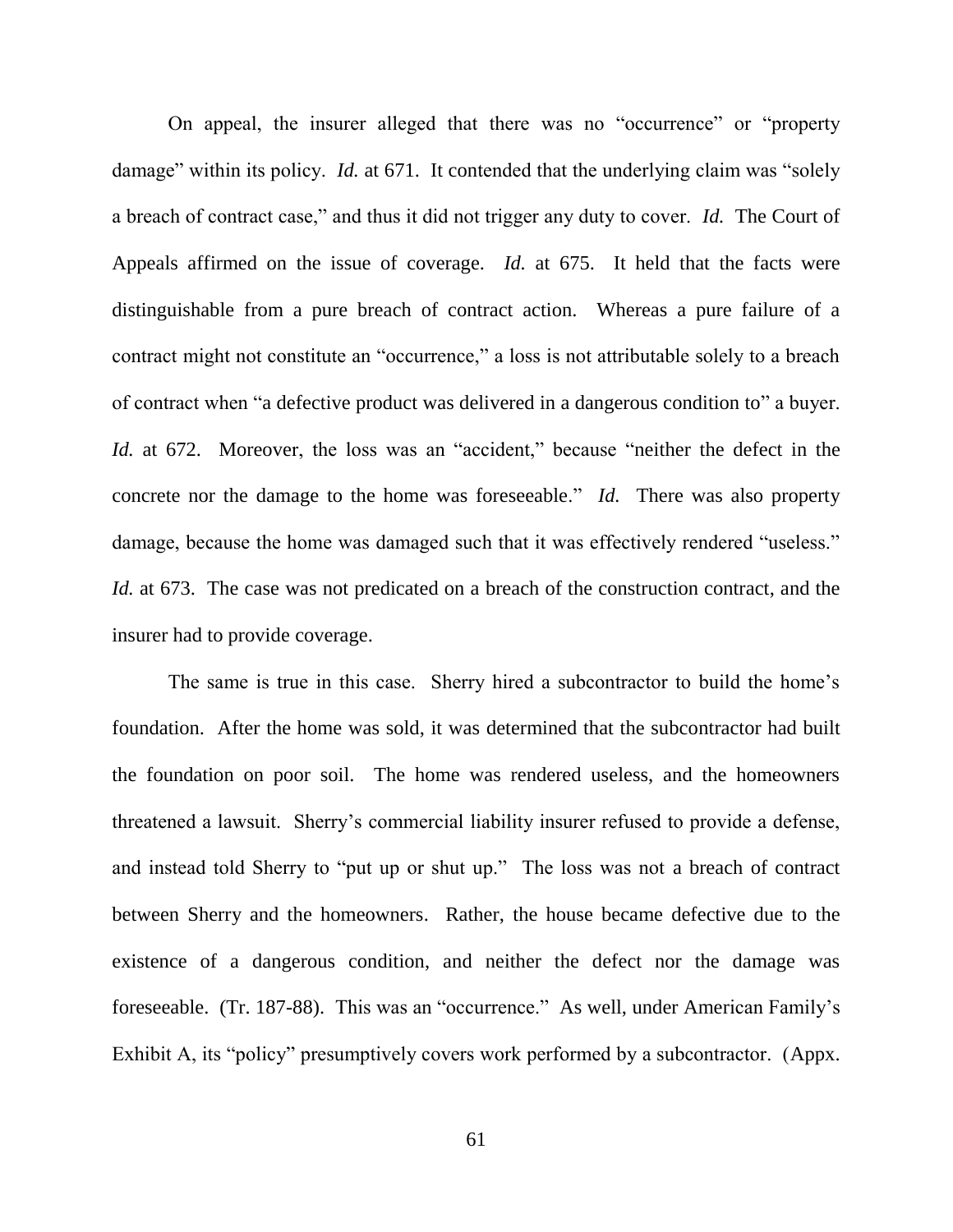of Appellant 16). This case is distinguishable from a breach-of-contract-loss case like *Hawkeye*, and American Family had to defend and provide coverage.

Plainly, there was evidence from which a reasonable juror could conclude that the damage to the home was an unforeseeable accident  $-$  an "occurrence" in American Family"s parlance.

#### **B. Sherry presented evidence that it was "legally obligated" to the homeowner.**

As with an "occurrence," whether "legally obligated" was an element of the agreement that Sherry had to prove was in dispute. (Tr. 582-583). The jury resolved this question in Sherry"s favor. But even Sherry did have to prove this element, it presented evidence that it was legally obligated to the homeowners.

At trial, Sherry produced a settlement agreement with the homeowners in which Sherry repurchased the home. (Tr. 231). That agreement obligated Sherry to pay the homeowners to repurchase the home. The insurer argues are that a "legal obligation" only arises where a judgment is taken against an insured. (Br. of Appellant 43). At trial, however, American Family"s agent, Mr. Barnhart, admitted that an insured could become "legally obligated" if it enters into a contract. (Tr. 582-83). Now, however, it denies this.

But because the term "legally obligated" is undefined even in American Family's Exhibit A, and because, as Mr. Barnhart admitted, a legal obligation plainly can include a contractual obligation, there is ambiguity within the policy. Ambiguity within an insurance policy "must be strictly construed against the insurer" and in favor of coverage. *Krombach v. Mayflower Ins. Co.*, 827 S.W.2d 208, 210-11 (Mo. banc 1992). An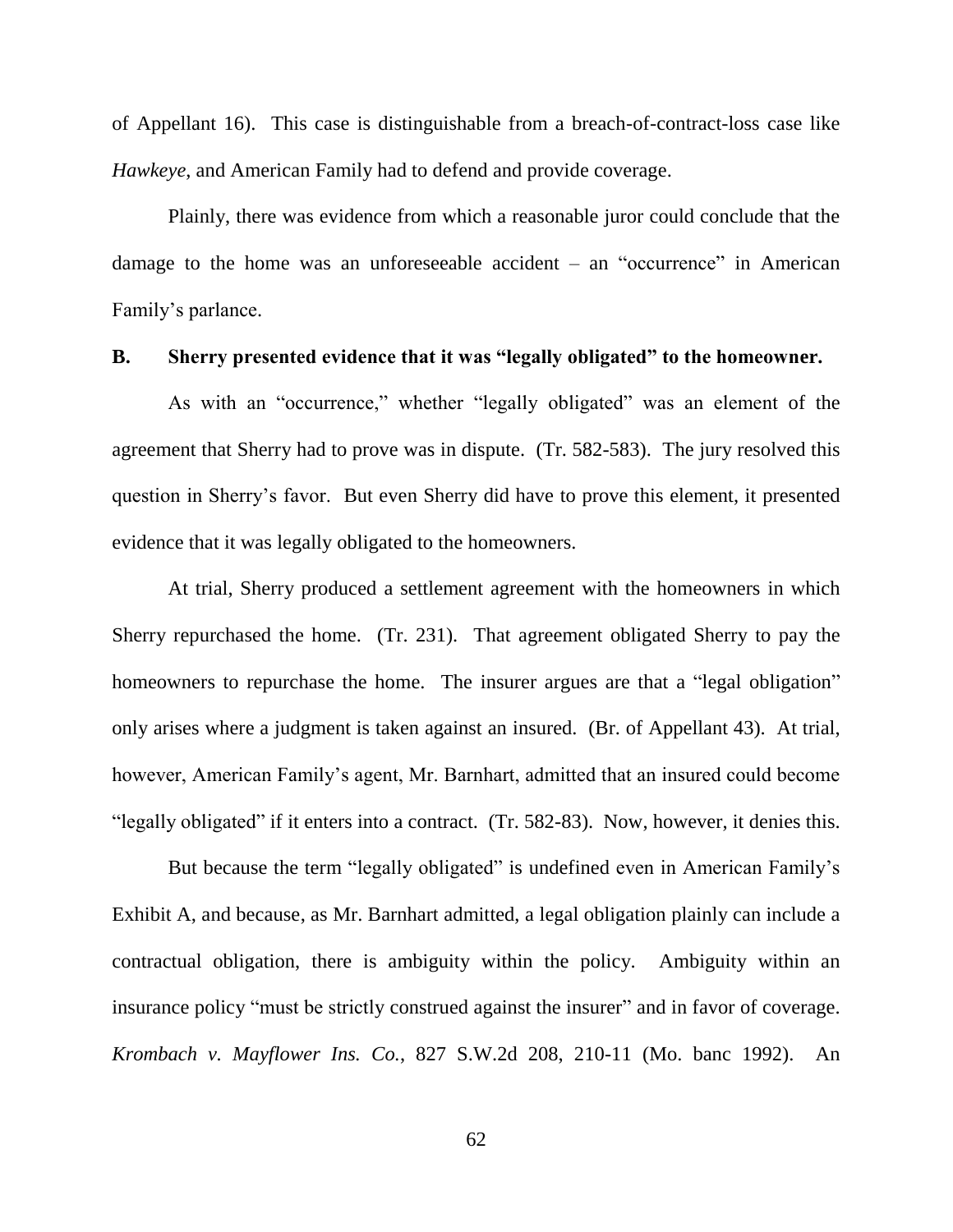insurance policy "will be interpreted, if reasonably possible, to provide coverage." *Harrison v. Tomes*, 956 S.W.2d 268, 270 (Mo. banc 1997).

Mr. Sherry testified that his company negotiated the settlement agreement to avoid a lawsuit. (Tr. 267). American Family"s agent, Mr. Barnhart, testified that mediation is a form of alternative dispute resolution that can result in a legal obligation under its policy. (Tr. 570). Negotiations to avoid a threatened lawsuit that culminate in a resolution of the claim are no different than a settlement entered into after an action is filed. This is exactly what Sherry did. Its "legal obligation" to pay the homeowners was something more than a simple contract made from its own volition.

Sherry is in the business of building and selling homes, not repurchasing them. It only repurchased the home at issue when it was threatened with a lawsuit for which American Family"s only response was to tell the homeowners to "put up or shut up," and thereafter abandon Sherry entirely. Sherry had no choice but to enter into a settlement agreement to repurchase the home, and then bring this action against its insurer.

Either the jury rejected that the term "legally obligated" was a part of the agreement, as it was entitled to do, or it found that Sherry was "legally obligated" to the homeowners within the meaning of that term. Regardless, the jury resolved the question in Sherry"s favor, based on the evidence. Sherry produced evidence to support the jury"s determination, and American Family"s argument otherwise is without merit.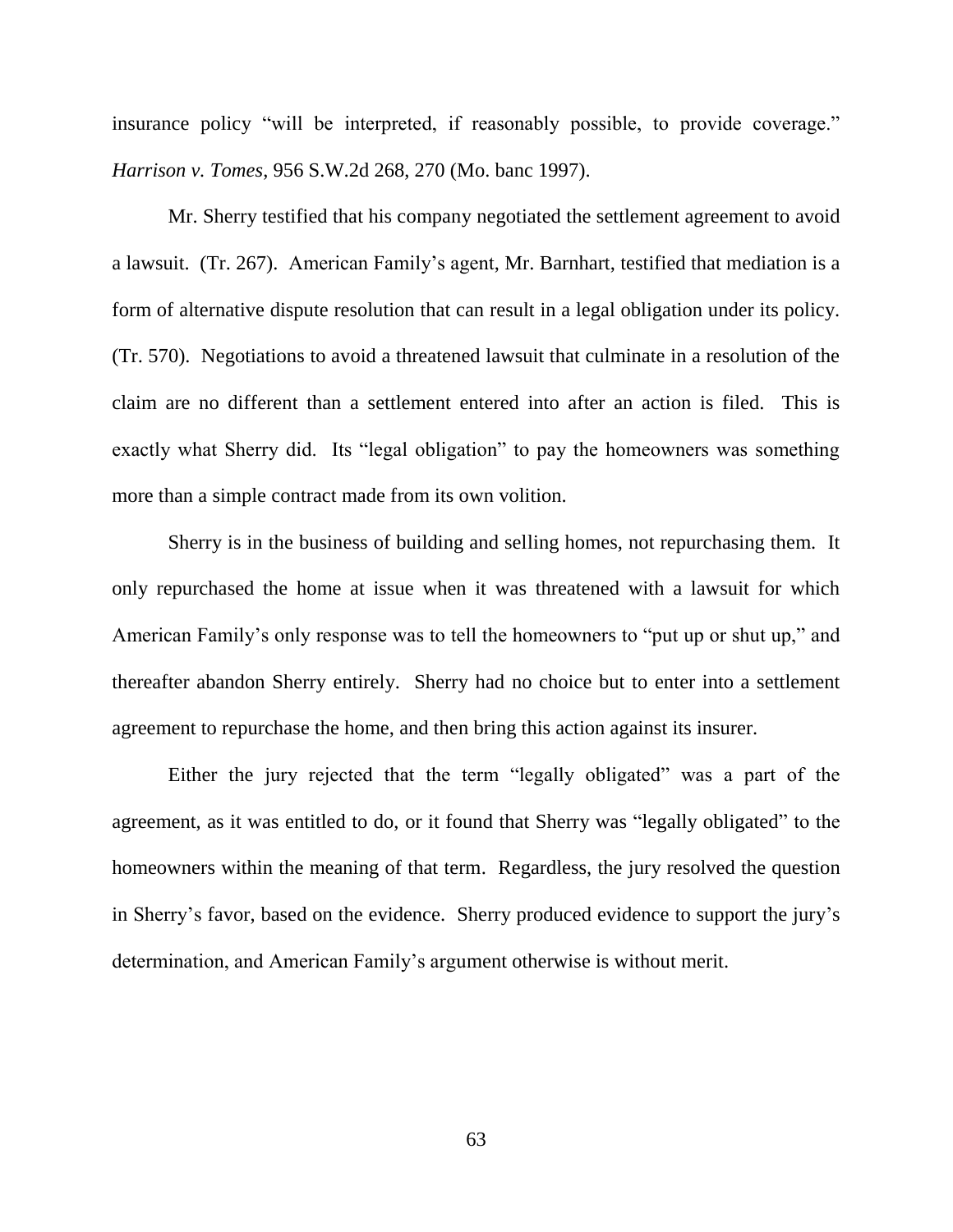## **C. Sherry presented evidence that that the loss occurred during the applicable coverage period.**

American Family argues that there was no evidence that Sherry"s loss occurred during the applicable coverage period. The coverage dates under each of the partial policies before the trial court conflicted greatly, and the policies purported to overlap in some instances.

At trial, the parties disputed the insurance policy"s end date. Whereas American Family contended that Sherry canceled its policy in September 2003 (Tr. 539), Sherry maintained that the policy ended on December 5, 2003, which is the end date in the declaration page of even the document that American Family now holds out as "the policy." (Ex. 48A; Appx. of Appellant 7). Because this Court views the evidence in a light most favorable to the judgment, *Dhyne v. State Farm Fire & Cas. Co.*, 188 S.W.3d 454, 457 (Mo. banc 2006), it must view the policy has having ended on December 5, 2003. Sherry presented evidence that the property damage at issue occurred between December 5, 2002, and December 5, 2003. In fact, expert reports, direct testimony, and the insurer"s own records establish the date of loss was August 15, 2003.

Mr. Sherry testified that it was not his intention to design a house to move, nor could he have done so. (Tr. 187-88). The movement of the home was the property damage at issue in this case. Indeed, as set out in Exhibit 31, the homeowners' demand, their main concern was the out-of-level condition that existed and that would continue to exist even after repairs. As explained in both Mr. Sidorowicz's expert report (Ex. 1) and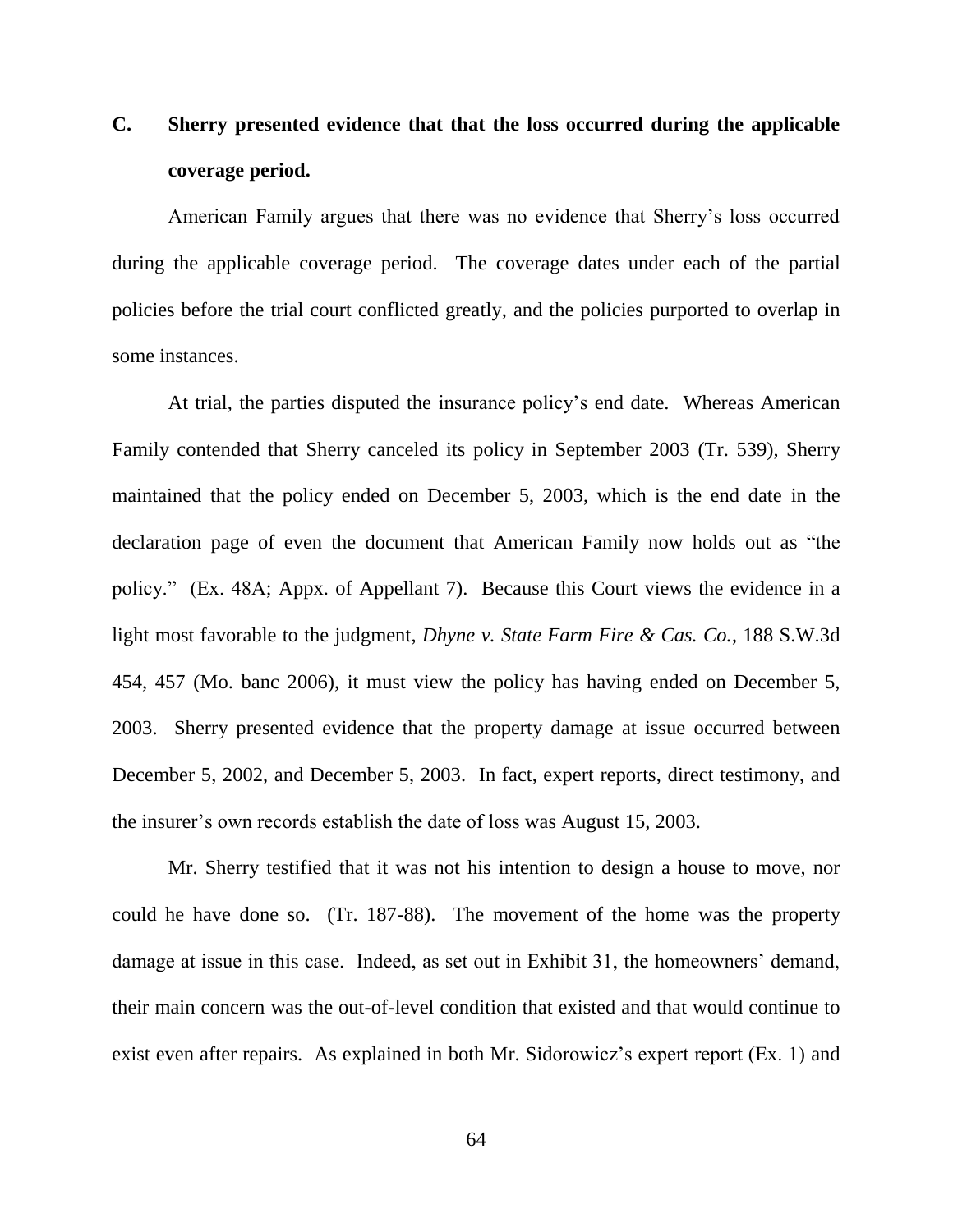American Family"s own reported "date of loss" (Tr. 537, 554), the correct date of loss was August 15, 2003. The damage occurred over time until it became apparent.

Mr. Barnhart, American Family"s agent, testified that he initially recorded the date of loss as August 15, 2003. (Tr. 537). He then admitted to having changed the date of loss to October 1, 2003, without any investigation or cause:

Q: So the date of loss that you picked, without any investigation, is October 1st of 2003; and lo and behold, we get an affidavit back that says no coverage as of October 1st of 2003. Isn"t that the sequence of events? Do I have that down correctly?

A: Yes.

…

Q: And somewhere in there you decide, without any investigation, that October 1st was the date of loss; it just happened to be about 13 days after American Family terminated the policy. Isn"t that correct?

A. That is correct.

(Tr. 539, 552).

Sherry began construction on the home in March of 2003, and sold it the following August. The coverage period was December 5, 2002, through December 5, 2003. (Ex. 48A). American Family recorded the date of loss as "August 15, 2003." (Tr. 537). This evidence, standing alone, is enough for a reasonable juror to conclude that both the loss and the damage occurred during the applicable coverage period.

65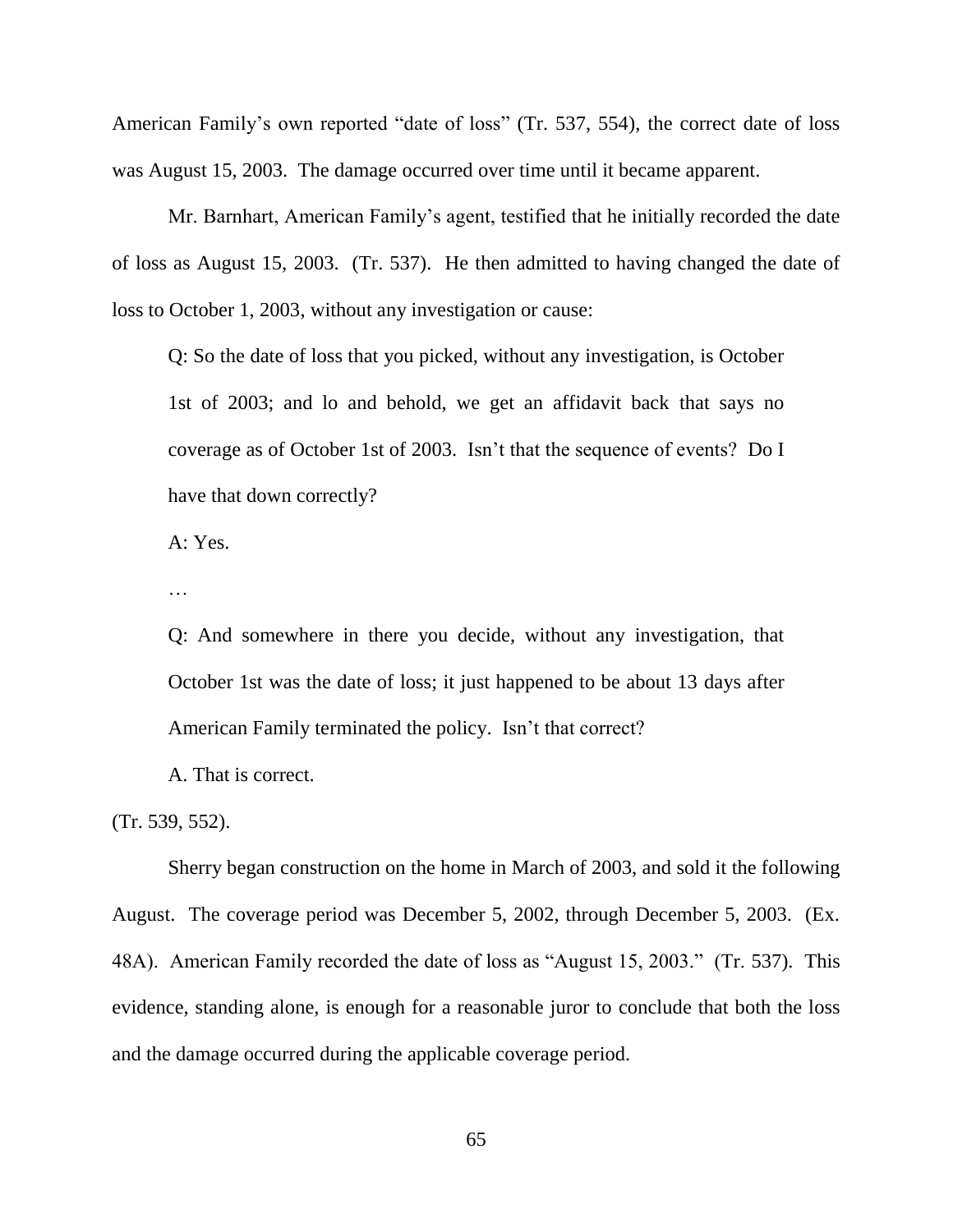**D. Because the house's out-of-level condition was progressive damage to property, rather than a personal injury that happened at a specific time, the fact that the damage may not have been discovered until after the coverage period is irrelevant.**

Sherry anticipates American Family will respond that the evidence that the property damage occurred during the coverage period was insufficient under *Shaver v. Ins. Co. of N. Am.*, which holds that "the time of the occurrence of an accident within the meaning of an indemnity policy is not the time the alleged wrongful act was committed, but is the time *when the complaining party was actually damaged*." 817 S.W.2d 654, 657 (Mo. App. S.D. 1991) (emphasis in the original). But it is well-settled in subsequent authority that *Shaver*"s injury-in-fact doctrine does not apply to progressive injuries to property such as the loss at issue in this case. *See Scottsdale v. Ratliff*, 927 S.W.2d 531, 534 (Mo. App. E.D. 1996); *Stark Liquidation Co. v. Florists' Mut. Ins. Co.*, 243 S.W.3d 385, 393 (Mo. App. E.D. 2007). Though this Court has not yet settled this issue, the difference between the injury at issue in *Shaver* and the losses in this case, *Scottsdale*, and *Stark Liquidation* makes it more reasonable for the Court to determine that *Shaver*"s injury-in-fact doctrine is inapplicable.<sup>4</sup>

 $\overline{a}$ 

<sup>&</sup>lt;sup>4</sup> It is unnecessary for the Court to reach this issue. The evidence at trial was that American Family itself recorded the date of loss as August 15, 2003, which occurred before the coverage period ended on December 5, 2003. Even if the jury believed Mr. Barnhart's forgery of October 1, 2003, the injury still occurred before December 5, 2003.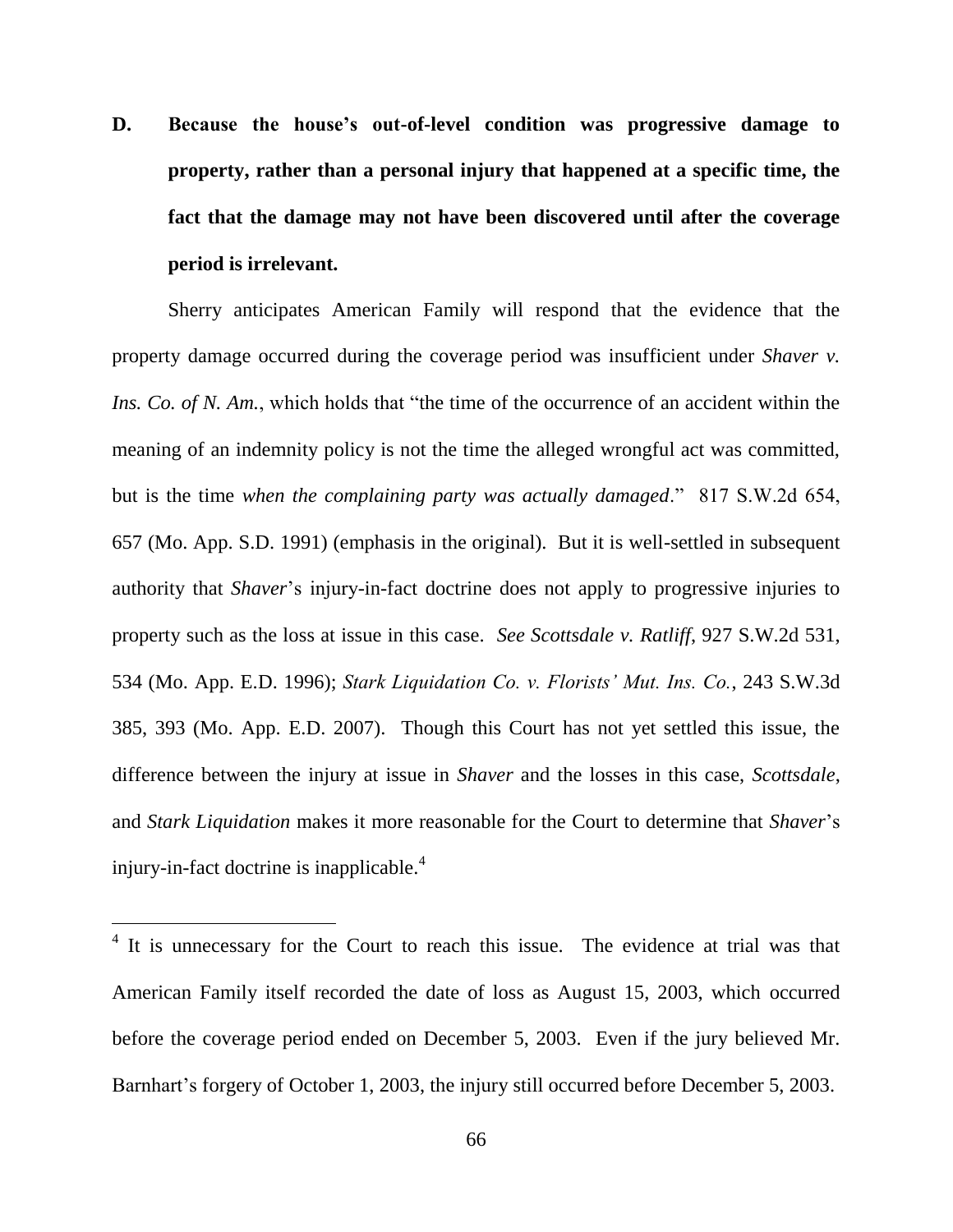In *Shaver*, a general contractor constructed a building in the early 1970s. 817 S.W.2d at 655. More than a decade later, a plaintiff alleged that in 1981, he was severely injured by the contractor's negligence in constructing an air shaft in the building. *Id.* The contractor and the plaintiff settled the claim, and the plaintiff sought an equitable garnishment of two insurers with whom the contractor had commercial general liability policies between 1973 and 1975. *Id.* The trial court entered summary judgment against the plaintiff, and he appealed. *Id.*

Quoting *Kirchner v. Hartford Accident & Indem. Co.*, 440 S.W.2d 751, 756 (Mo. App. 1969), the Southern District of the Court of Appeals held that "the time of the occurrence of an accident within the meaning of an indemnity policy is not the time the alleged wrongful act was committed, but is the time *when the complaining party was actually damaged*." 817 S.W.2d at 657 (emphasis in the original). Because the plaintiff"s "injury occurred in 1981, more than five years after the expiration of the last policy period of the two policies which [were] the subject of [his] action," he had presented no evidence that there was an "occurrence" within the policy period of 1973- 75. *Id.* at 657-58. Under the specific language of the insurance policy, which was not in dispute, injuries occurring after the period in which the contractor was operating in the building were excluded from coverage. *Id.* at 658.

The accident at issue in *Shaver* was the plaintiff's specific, bodily injury, which plainly occurred after the dates of coverage. The injury in *Shaver* was different than a situation in which "some damage … had taken place" and then "progressed up to the time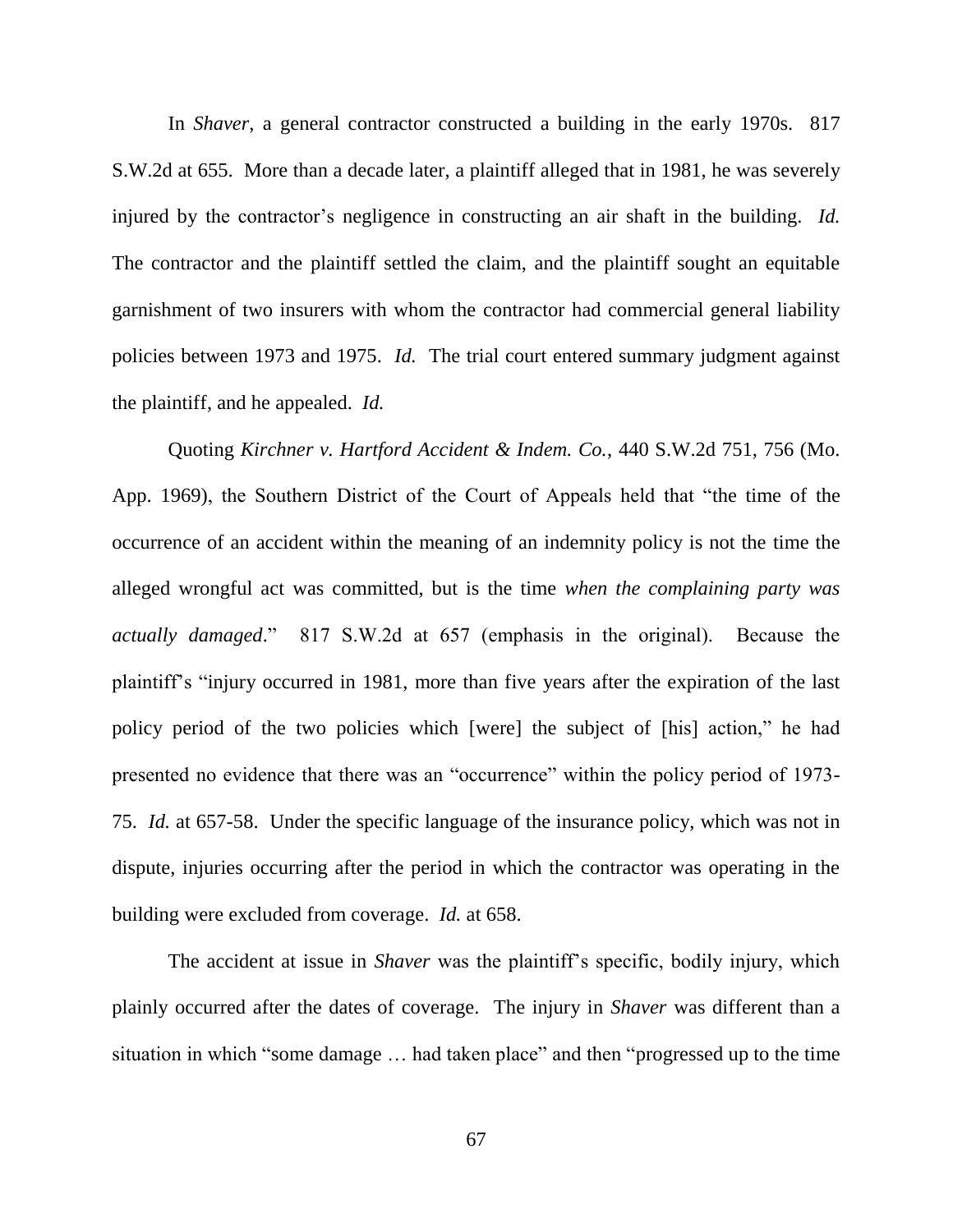of discovery." *Scottsdale*, 927 S.W.2d at 534. "*Shaver* does not support the claim that progressive damage does not occur until it is discovered." *Id.*

In *Scottsdale*, a homeowner couple alleged that their home sustained property damage because an exterminator was negligent in inspecting it for termites. *Id.* at 532. The exterminator reported there were no termites. *Id.* A year later, the couple discovered that, in fact, their home was infested with termites. *Id.* The exterminator's commercial general liability insurer did not wish to defend against the claim, and sought a declaratory judgment that the allegations did not constitute an "occurrence" within the meaning of its policy with the exterminator, which was in place during the period in which the negligent inspection had taken place, but had expired by the time when the couple discovered the infestation. *Id.* The trial court granted summary judgment to the insurer, and the couple appealed. *Id.*

On appeal, the insurer argued that it was not obligated to defend "because "the damage did not occur during the policy period, and, therefore, no occurrence resulted as defined by [the exterminator's] policy definition,' citing *Shaver*." *Id.* at 534. The Eastern District of the Court of Appeals disagreed:

*Shaver* is not at all comparable. That case charged negligence in the design of a building by providing inadequate access space, as a result of which an employee of a maintenance firm was injured more than five years later. The homeowners appear to charge in their petition that some damage, or at least some infestation, had taken place when the inspection was made and that because steps to control the damage were not taken, it progressed up to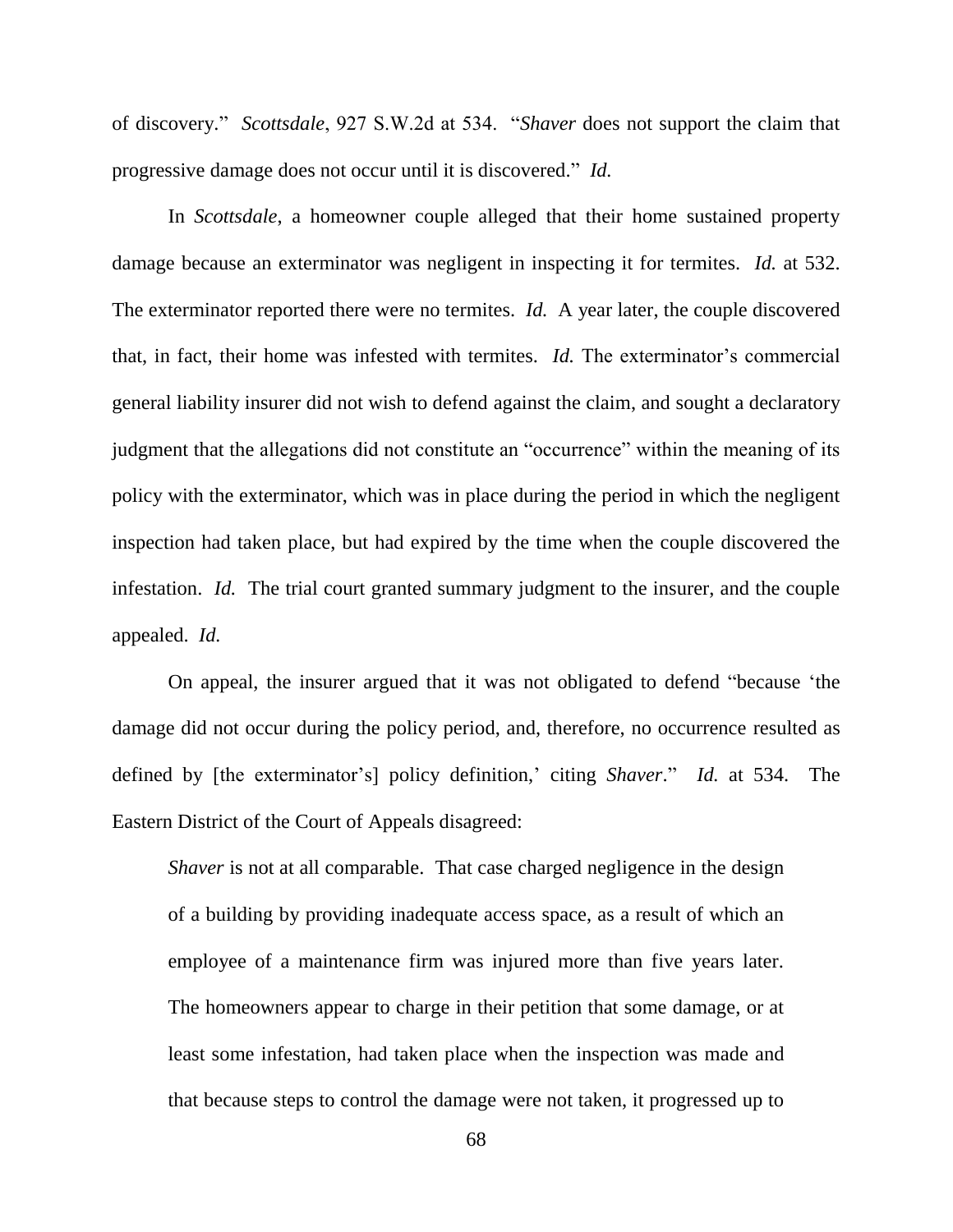the time of discovery. Some of this damage necessarily occurred while the policy was in force, and this is sufficient to require a defense. *Shaver* does not support the claim that progressive damage does not occur until it is discovered.

*Id.*

This case is analogous. Damage to the home – movement – occurred because the foundation was accidentally built on poor soil during the coverage period of Sherry"s policy with American Family. Because steps to control this were not taken, it progressed up until the time of discovery. Damage necessarily occurred while the policy was in force, and this is sufficient to trigger the policy"s coverage provisions.

*Shaver* does not support the claim that the progressive damage in this case did not occur until it was discovered, because there was evidence that the home"s movement began shortly after the homeowners closed on the home. (Ex. 1). Further, Mr. Evans"s testimony was he found that "There were foundation cracks and sheet rock cracks that do indicate movement from the time it was built." (Ex. 28, p. 13). The fact that this movement simply became apparent later cannot be a bar to coverage.

In *Shaver*, the Court of Appeals did not outline the facts of the underlying injury aside from saying that the plaintiff fell from a vent shaft. 817 S.W.2d at 655. But if he fell as a result of a defective construction design, then his damage first occurred when he hit the ground. The fall would have occurred over a very short period. In contrast, the house in this case moved over the past five years. The damage did not occur when the movement ends, but rather when it began. Due to the nature of the property, "moving"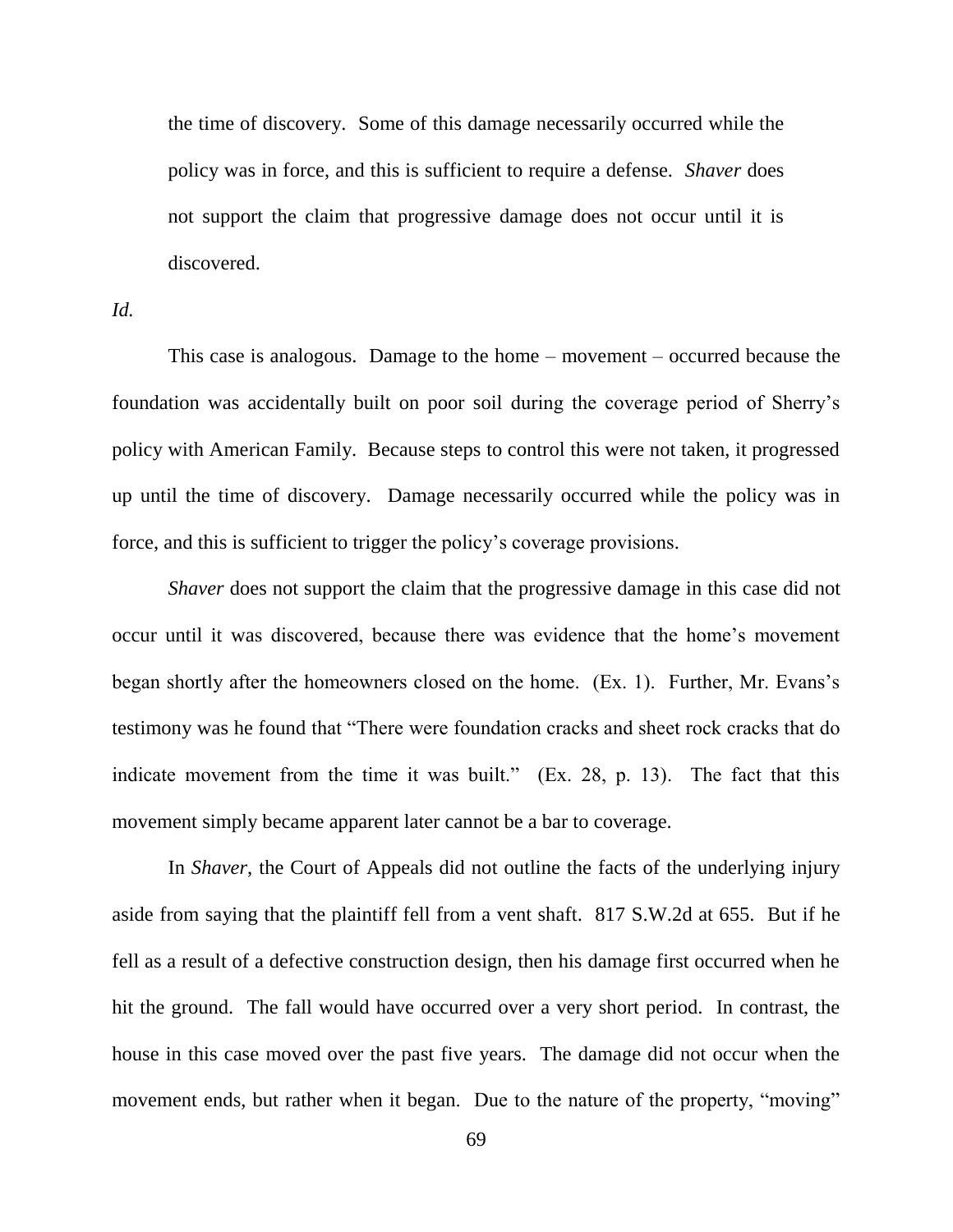equals "damage." Houses are not designed to move. (Tr. 187-88). The movement, as evidenced by both parties' experts, began at or near closing, which comports with American Family"s recorded date of loss: August 15, 2003.

The Eastern District has thoroughly and rightly distinguished *Shaver* and similar personal injury cases "from those involving progressive damage to property." *Stark Liquidation*, 243 S.W.3d at 394. In *Stark Liquidation*, a farmer purchased apricot trees from a seller to plant on his farm. *Id.* at 389. "Over the next three years, although the trees grew and developed, they failed to yield "commercial quantities" of apricots, and in fact, many of the trees failed to produce any apricots at all." *Id.* When the farmer explained this to the seller, the seller submitted a claim to its commercial general liability insurer with whom it had a policy at the time it sold the farmer the trees. *Id.* The insurer repeatedly denied coverage on the basis that the "occurrence" had not taken place within the applicable coverage period. *Id.* at 389-90. The farmer and the seller eventually settled, and then both sought a declaratory judgment that the insurer was bound to cover the loss. *Id.* at 390-91. The trial court granted them summary judgment. *Id.* at 391.

On appeal, the insurer argued that *Shaver* applied to bar coverage, because the "occurrence" of the apricot trees not bearing fruit occurred after the coverage period. *Id.* at 394. Citing *Scottsdale*, the Court of Appeals again disagreed:

*Shaver* ... is inapplicable to the present analysis, because it did not address the loss of use of land resulting from negligently sold crops, but rather involved physical injuries resulting from a negligently designed product. … Shaver and the personal injury line of cases [are distinguishable] from those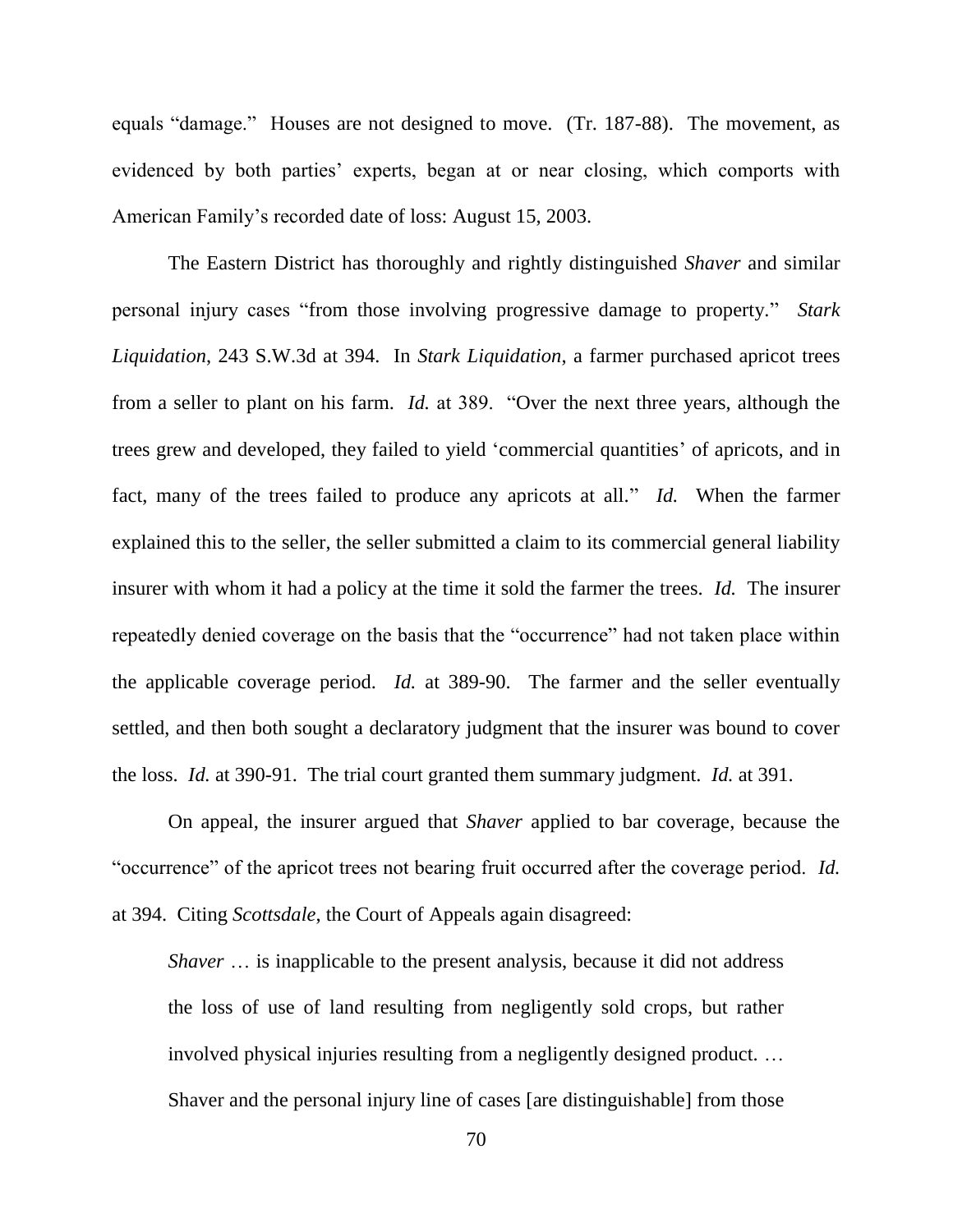involving progressive damage to property. … "Shaver does not support the claim that progressive damage does not occur until it is discovered." … Rather than restricting coverage only to the period of time after the plaintiff ha[s] discovered the damage, we interpret<sup>[]</sup> the injury as a continuing one, beginning at the time of the negligen[ce] and continuing up until discovery. Thus, we f[ind] that as a result of the continuing harm, "some of this damage necessarily occurred while the policy was in force.

*Id.*

In *Stark Liquidation*, the record reflected that there was "continuing damage" to the farmer's orchard caused by the apricot trees. *Id.* As a result of the tree-seller's negligence, the farmer lost the use of his land. *Id.* His loss *began* during the policies' period, continuing until he discovered that that the trees were unable to produce fruit as a result of the seller's negligence. *Id.* Accordingly, the insurer "had a duty to defend [the seller] against [the farmer"s] lawsuit." *Id.*

Once again, this case is analogous. There was continuing damage to the home – movement – because the foundation accidentally was built on poor soil. As a result, the homeowners' house was unusable. The loss began during the period of Sherry's policy with American Family, continuing until the homeowners discovered that the house had settled out-of-level and was moving. Accordingly, American Family had a duty to defend against the homeowners' claims and, ultimately, to cover Sherry's loss.

The personal injury principles applied in *Shaver* are inapplicable to this case. Although this Court has never reached this issue, the United States Court of Appeals for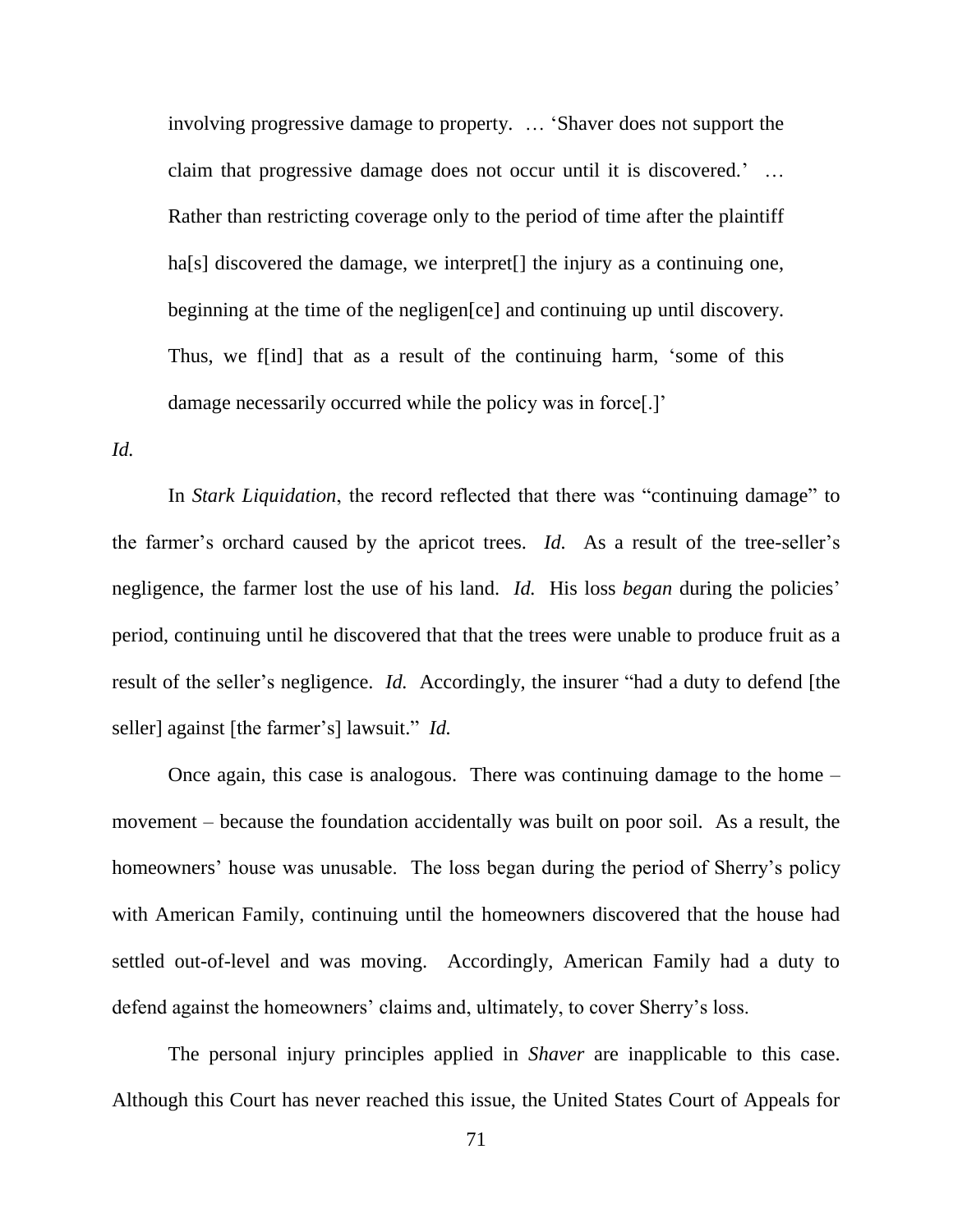the Eighth Circuit "previously predicted that Missouri would apply an exposure theory of damages." *Nationwide Ins. Co. v. Cent. Mo. Elec. Coop*., *Inc.*, 278 F.3d 742, 747 (8th Cir. 2001) (citations omitted). Most American jurisdictions agree with the Eastern District's discussion of the difference between single, time-specific personal injury claims and progressive damage to land and fixtures. "[C]overage is triggered whenever the damage can be shown in fact to have first occurred, even if it is before the damage became apparent, and the policy in effect at the time of the injury-in-fact covers all the ensuing damages." *Spartan Petroleum Co., Inc. v. Federated Mut. Ins. Co*., 162 F.3d 805, 808 (4th Cir. 1998). In this case, both direct, expert evidence and American Family"s own records and admissions establish that the property damage at issue occurred within the applicable coverage period. The fact that the homeowner did not discover the damage until after the policy period is of no consequence.

The Eastern District's analysis of this type of claim is also consistent with Missouri's public policy. The longstanding law of Missouri is that "insurance is designed" to furnish protection to the insured, not defeat it." *Krombach*, 827 S.W.2d at 210 (citing *Weathers v. Royal Indem. Co.*, 577 S.W.2d 623, 626 (Mo. banc 1979)); *see also Brugioni v. Maryland Cas. Co.,* 382 S.W.2d 707, 710-11 (Mo. 1964). Thus, an insurance policy "will be interpreted, if reasonably possible, to provide coverage." *Harrison* 956 S.W.2d at 270 (citations omitted). If an insurance company knows or could ascertain from a reasonable investigation that a claim is *potentially* within the scope of its policy"s coverage, then it cannot refuse to extend coverage. *Truck Ins. Exch. v. Prairie Framing*, 162 S.W.3d 64, 79 (Mo. App. W.D. 2005).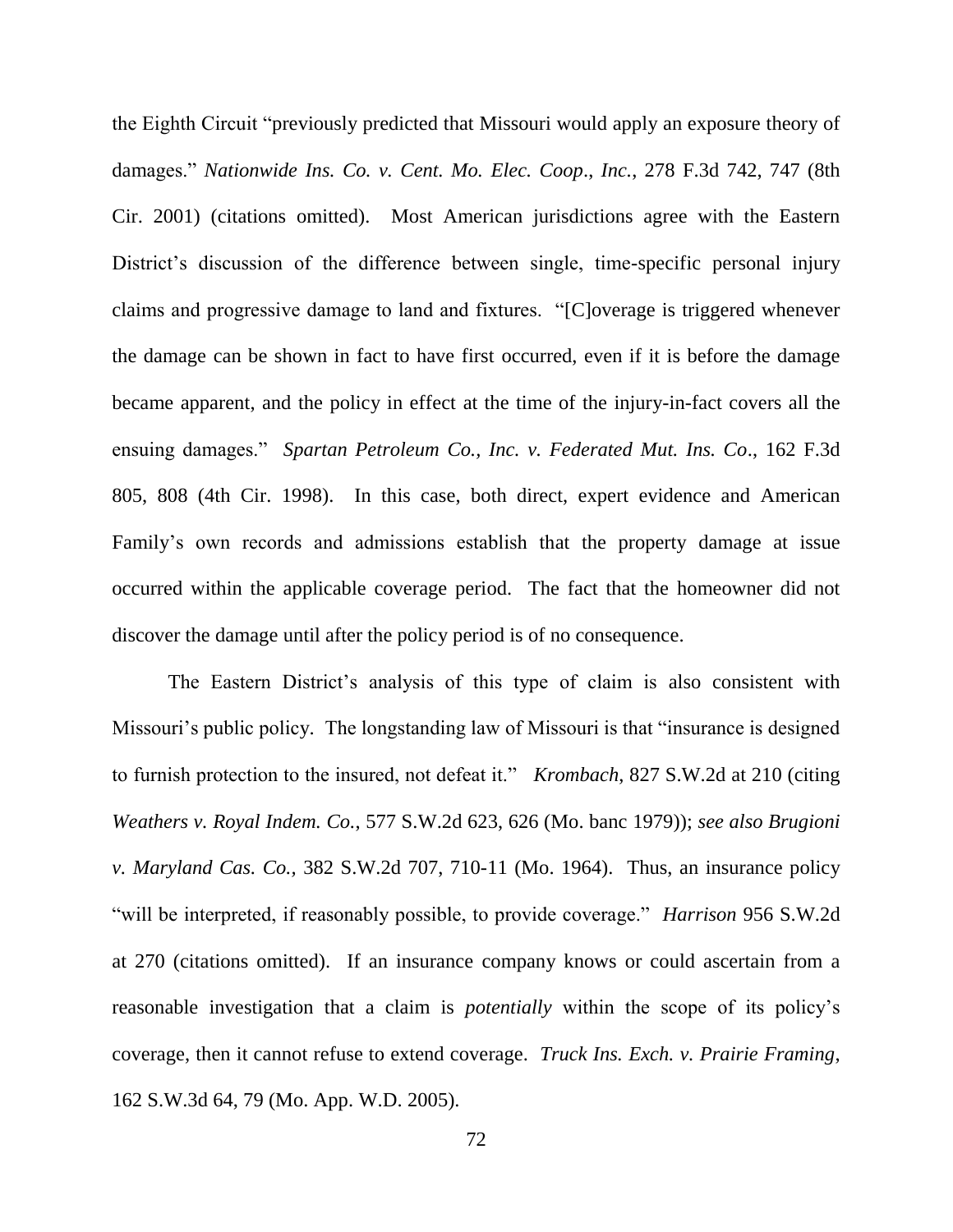The decisions in *Scottsdale* and *Stark Liquidation* make sense. Many types of commercial general liability insureds, including exterminators, crop-sellers, and residential developers, are engaged in businesses in which many potential claims will be progressive, rather than immediately apparent. The alternative to following *Scottsdale* and *Stark Liquidation* is to prohibit any progressive injury from *ever* being covered if its origin was within the applicable coverage period but it did not become apparent until afterward. That result, however, would contravene Missouri's public policy of construing insurance in favor of coverage where possible.

The "occurrence" and "legally obligated" language on which American Family relies was not part of the parties' agreement. Even if it were, there was evidence that the damage to the home was an "occurrence" that happened during the applicable coverage period, and that Sherry was "legally obligated" to the homeowner. This Court should affirm the judgment below.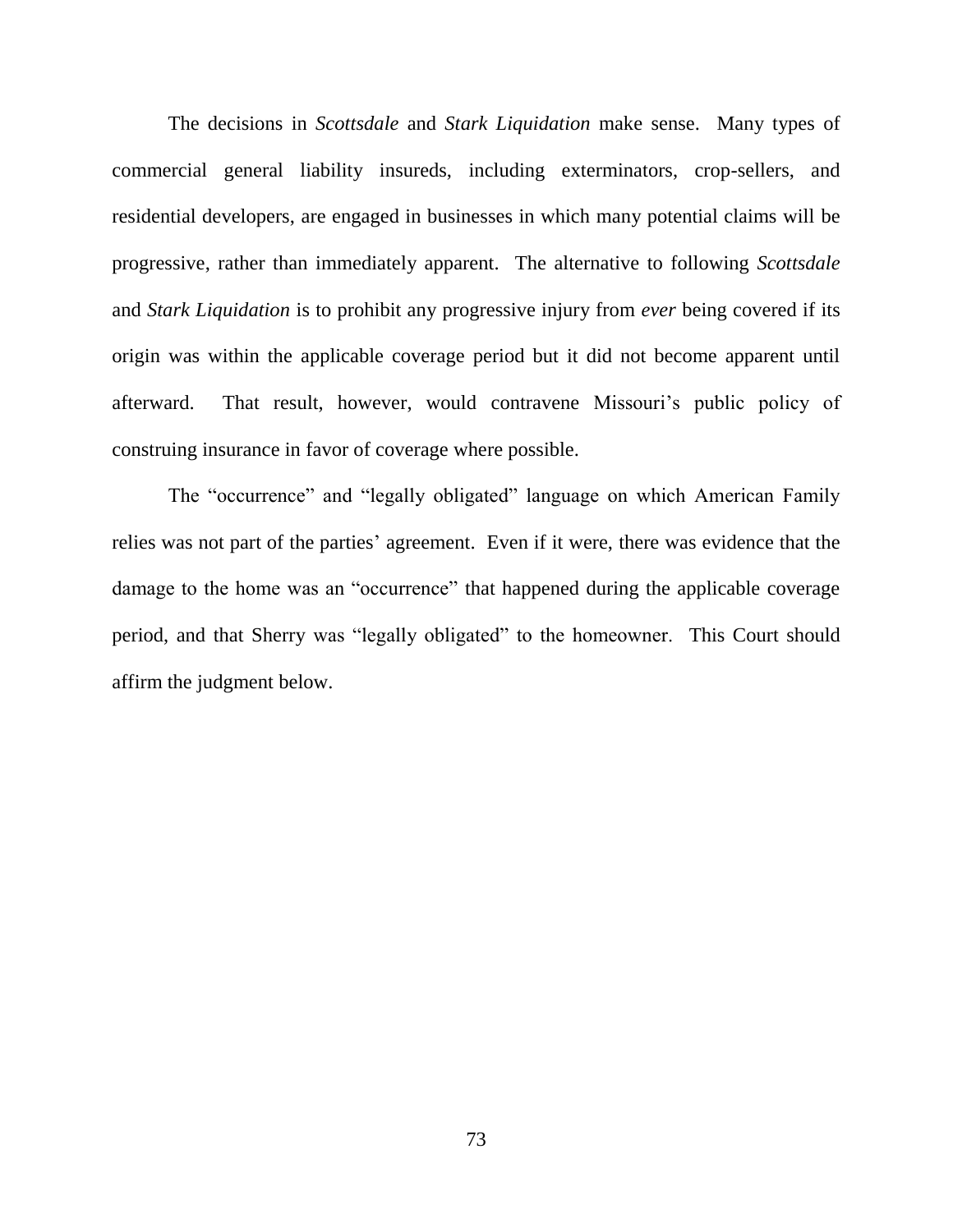III. The trial court did not err in submitting its verdict-directing instruction to the jury *because* the instruction hypothesized the disputed facts that required determination by the jury *in that* (1) the instruction required the jury to determine whether (A) there had been damage to the residence Sherry sold, (B) the cause of that damage was covered by the insurance policy American Family sold to Sherry, (C) Sherry had performed its obligations under the agreement, (D) American Family had failed to perform its obligations, and (E) Sherry was thereby damaged; and (2) American Family was not prejudiced as the only "omission" to which it objected was a fact that was not in dispute.

#### **(Response to Appellant's Point Relied On III)**

#### Standard of Review

"Whether a jury was properly instructed is a question of law that this Court reviews *de novo*. Review is conducted in the light most favorable to the submission of the instruction, and if the instruction is supportable by any theory, then its submission is proper. Instructional errors are reversed only if the error resulted in prejudice that materially affects the merits of the action." *Bach v. Winfield-Foley Fire Prot. Dist.*, 257 S.W.3d 605, 608 (Mo. banc 2008) (citations omitted).

\* \* \*

In its third Point Relied On, American Family argues that the trial court erred in submitting its verdict director, Instruction No. 6, to the jury. Specifically, the insurer argues that the verdict director was deficient for failing to define "an occurrence" as "an accident." But because it does not set forth that instruction in either its argument related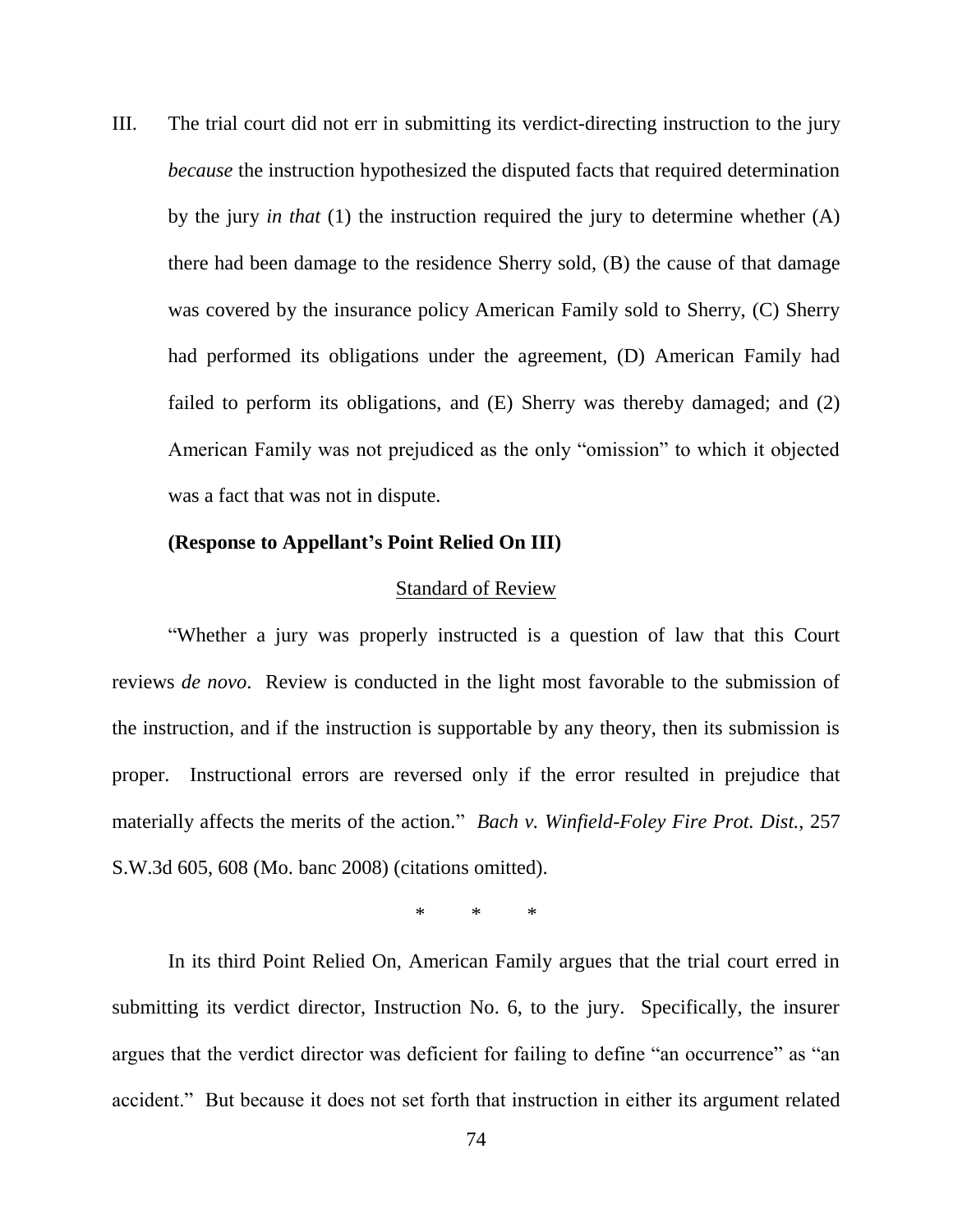to that point relied on or its appendix, under Rule 84.04 its argument is not preserved for appeal. As well, it proposed no alternative, definitional instruction, and therefore failed to make a specific objection to the instruction, as required by Rule 70.03. Moreover, the parties agreed at trial that "occurrence" meant "accident." Not including something in the instruction that was not in dispute could not have been error. And even if it were, it could not have prejudiced the jury.

#### **A. American Family has not preserved its third Point Relied On for appeal.**

Under Rule 84.04(e), "If a point relates to the giving, refusal or modification of an instruction, such instruction shall be set forth in full in the argument portion of the brief." Additionally, under Rule 84.04(h)(3), "A party"s brief shall contain or be accompanied by an appendix containing the following materials, unless the material has been included in a previously filed appendix: … (3) The complete text of any instruction to which a point relied on relates." Rule 84.04(h)(3). "Rule 84.04 is to be strictly enforced." *Sheehan v. N.W. Mut. Life Ins. Co.*, 103 S.W.3d 121, 132 (Mo. App. E.D. 2002).

Since 2008, Rule 84.04(h)(3) has also provided that "The inclusion of any matter in an appendix does not satisfy any requirement to set out such matter in a particular section of the brief, except that instructions set out in the appendix need not be included in the brief." Under this change, if an appellant complains of error in the submission of an instruction and does not include the instruction it in its Appendix, it still must set the instruction out in full in the argument portion of its brief. An appellant's failure to do this means that its point relating to the instructional error "is not preserved for review." *State v. Oxford*, 791 S.W.2d 396, 400 (Mo. banc 1990), *cert. denied*, 498 U.S. 1055 (1991).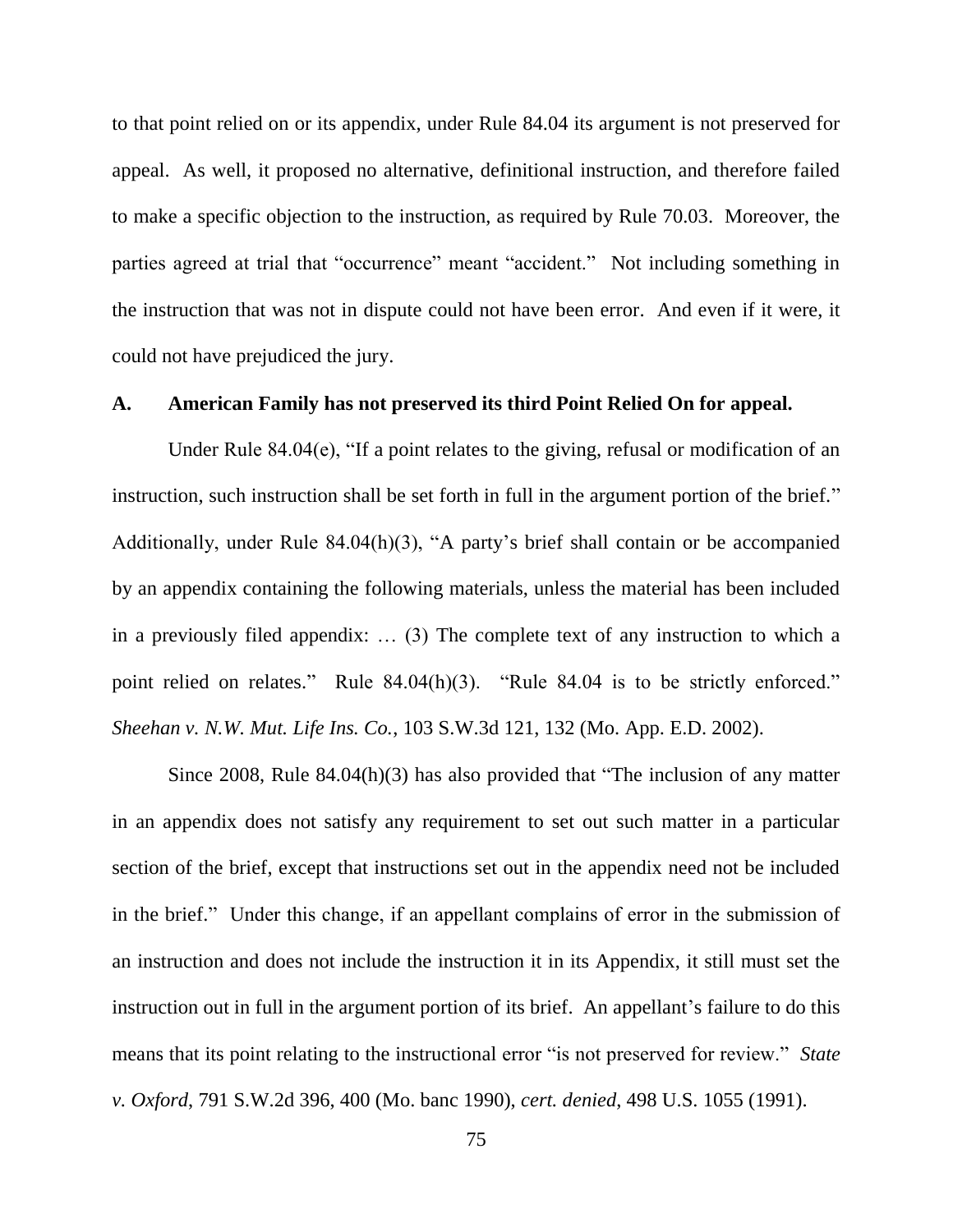In its third point relied on, American Family complains that the trial court erred in submitting its verdict director, Instruction No. 6, to the jury. (Br. of Appellant 17, 45). Plainly, this is a point that "relates to the giving, refusal or modification of an instruction." Rule 84.04(e). But nowhere in its argument over that point does American Family set forth the text of that instruction. (Br. of Appellant 45-48). Similarly, the instruction does not appear in its appendix. Although American Family did include the instruction in the Legal File (L.F. 38-39), this cannot cure its failure to set forth the instruction in its argument relating to its third point relied on. *Sheehan*, 103 S.W.3d at 132. Even if American Family were to include the text of the instruction in its Reply Brief, it could not cure this failure. *Daniel v. Indiana Mills & Mfg., Inc.*, 103 S.W.3d 302, 310 (Mo. App. S.D. 2003). Additionally, American Family does not request plain error review of this issue, as it must under Rule 84.13(c) to obtain that review.

As a result, American Family"s third Point Relied On, alleging error in the submission of Instruction No. 6 to the jury, "is not preserved for review." *Oxford*, 791 S.W.2d at 400. The Court should deny that point. But should the Court decide that the insurer has preserved that point, then the instruction was not error.

# **B. The instruction followed MAI 26.06, and the insurer does not rebut the presumption that the approved instruction was proper; the failure to define a term that is not in dispute cannot be error, and was not prejudicial.**

Rule 70.03 requires a party to make "specific objections to instructions considered erroneous." "Where an alleged error on appeal relating to an instruction differs from the objections made to the trial court, the error may not be reviewed on appeal." *Giddens v.*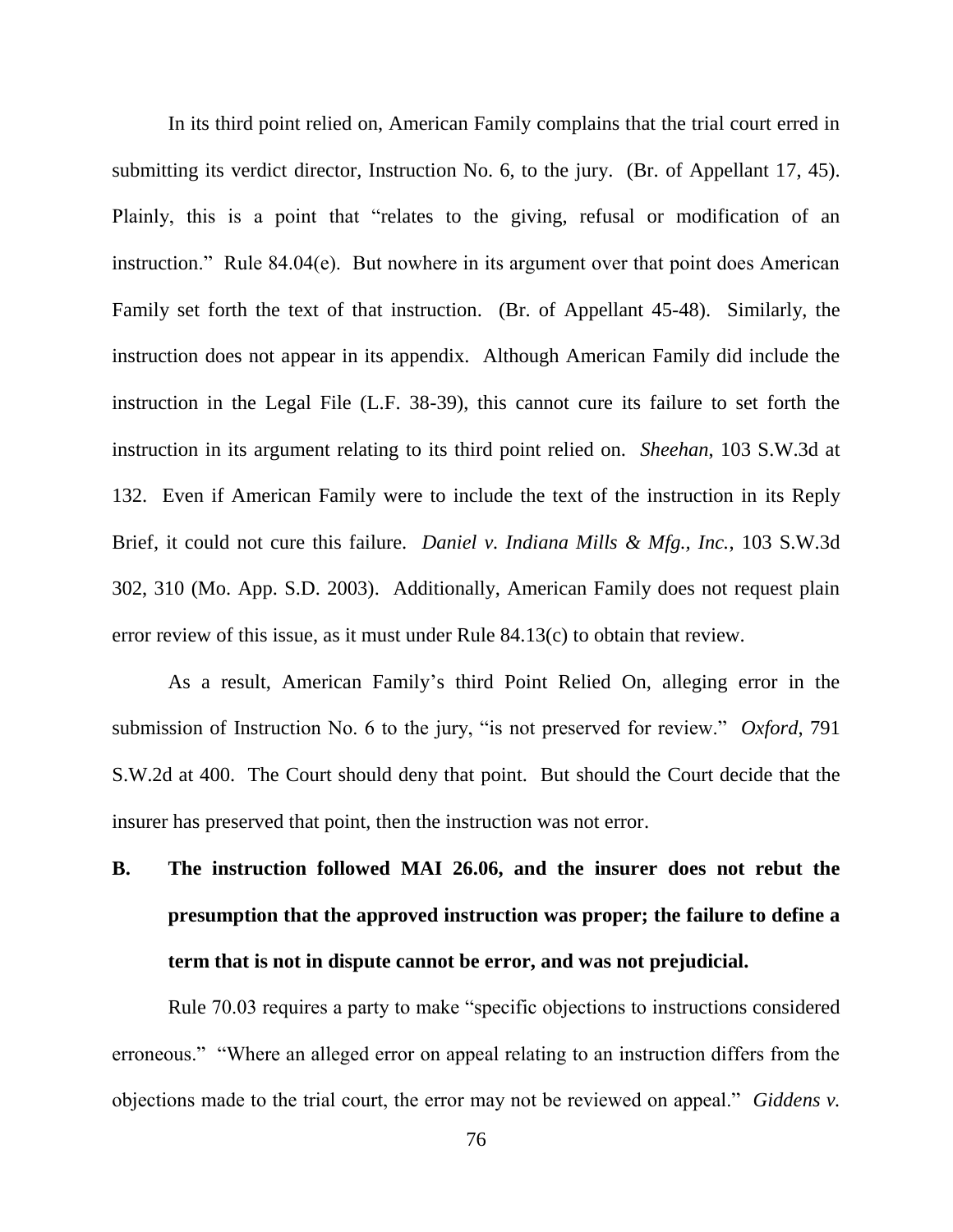*Kan. City S. Ry. Co.*, 29 S.W.3d 813, 823 (Mo. banc 2000), *cert. denied*, 532 U.S. 990 (2001). Counsel for American Family made one specific objection in this case: he told the trial court that the verdict directing instruction was erroneous because it failed to instruct the jury that, under its insurance contract with Sherry, an "occurrence" was an "accident." (Tr. 662-63). But that is not what it argues before this Court.

American Family premises its instructional challenge on the applicability of several decisions defining the terms "occurrence" and "accident" in commercial general liability insurance policies. (Br. of Appellant 46-48). As discussed in detail in Point I, above, this body of authority does not govern the present dispute. The cases defining "occurrence" and "accident" within the context of typical commercial general liability policies cannot control a case in which the written "policy" never materialized as a single, complete, written agreement at any time before or or during trial. Whether the contract was what Sherry proffered or was what American Family proffered was a question of fact for the jury to determine, which Instruction No. 6 correctly set out. But even if the Court were to consider the cases upon which American Family relies as pertinent, the insurer"s instructional challenge is still without merit.

"Whenever Missouri Approved Instructions contains an instruction applicable in a particular case that the appropriate party requests or the court decides to submit, such instruction shall be given to the exclusion of any other instructions on the same subject." Rule 70.02(b). On review, an instruction given in accordance with MAI is presumed correct. *State v. Zink*, 181 S.W.3d 66, 73 (Mo. banc 2005).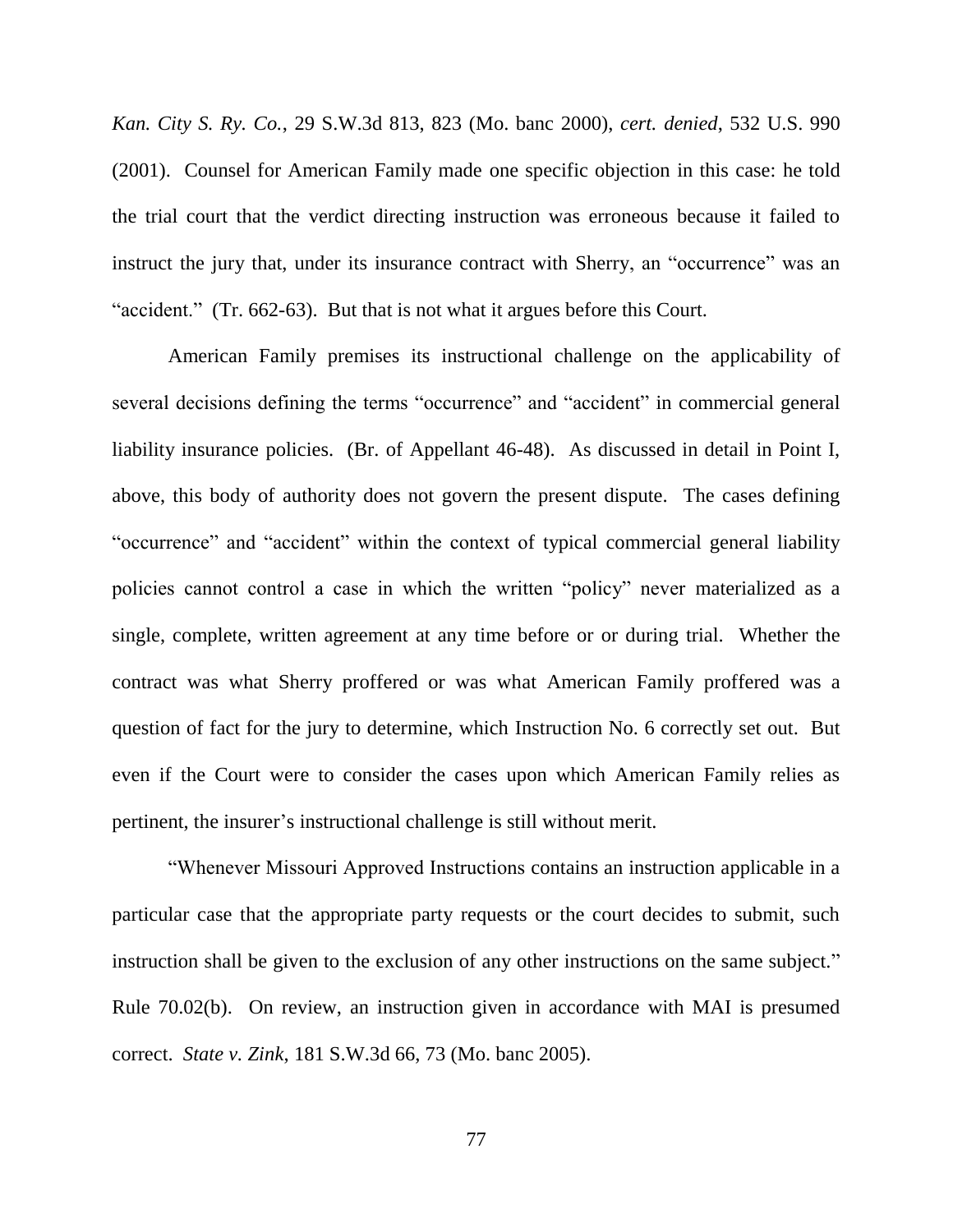In forming Instruction No. 6, the trial court utilized MAI 26.06. (L.F. 39). "[I]n a case where the terms of [a] contract [are] in dispute," it is error to "fail[] to utilize MAI 26.06, or some adaptation of it." *Busch & Latta Painting Corp. v. State Hwy. Comm'n*, 597 S.W.2d 189, 200 (Mo. App. W.D. 1980). In such a case, "plainly, MAI 26.06 [is] the appropriate verdict director." *Id.* In using it, the trial court "should set out the claim of the plaintiff as to the contract meaning in paragraph first and the claimed breach of defendant in paragraph third." *Id.*

Titled "Verdict Directing – Breach of Bilateral Contract – Terms and Breach in Issue," MAI 26.06 states:

Your verdict must be for plaintiff if you believe:

First, plaintiff and defendant entered into an agreement whereby plaintiff agreed *(set out plaintiff's agreement)* and defendant agreed *(set out defendant's agreement)*, and

Second, plaintiff performed his agreement, and

Third, defendant failed to perform his agreement, and

Fourth, plaintiff was thereby damaged.

Instruction No. 6 plainly follows MAI 26.06. (L.F. 38-39). The only modification was to the first paragraph, which MAI itself requires the trial court to modify so as to set out the agreement of the parties that the plaintiff alleges existed and alleges that the defendant breached. The trial court did exactly this (L.F. 38-39), in language that was "simple, brief, impartial, free from argument, and [did] not submit to the jury or require findings of detailed evidentiary facts." Rule 70.02(b).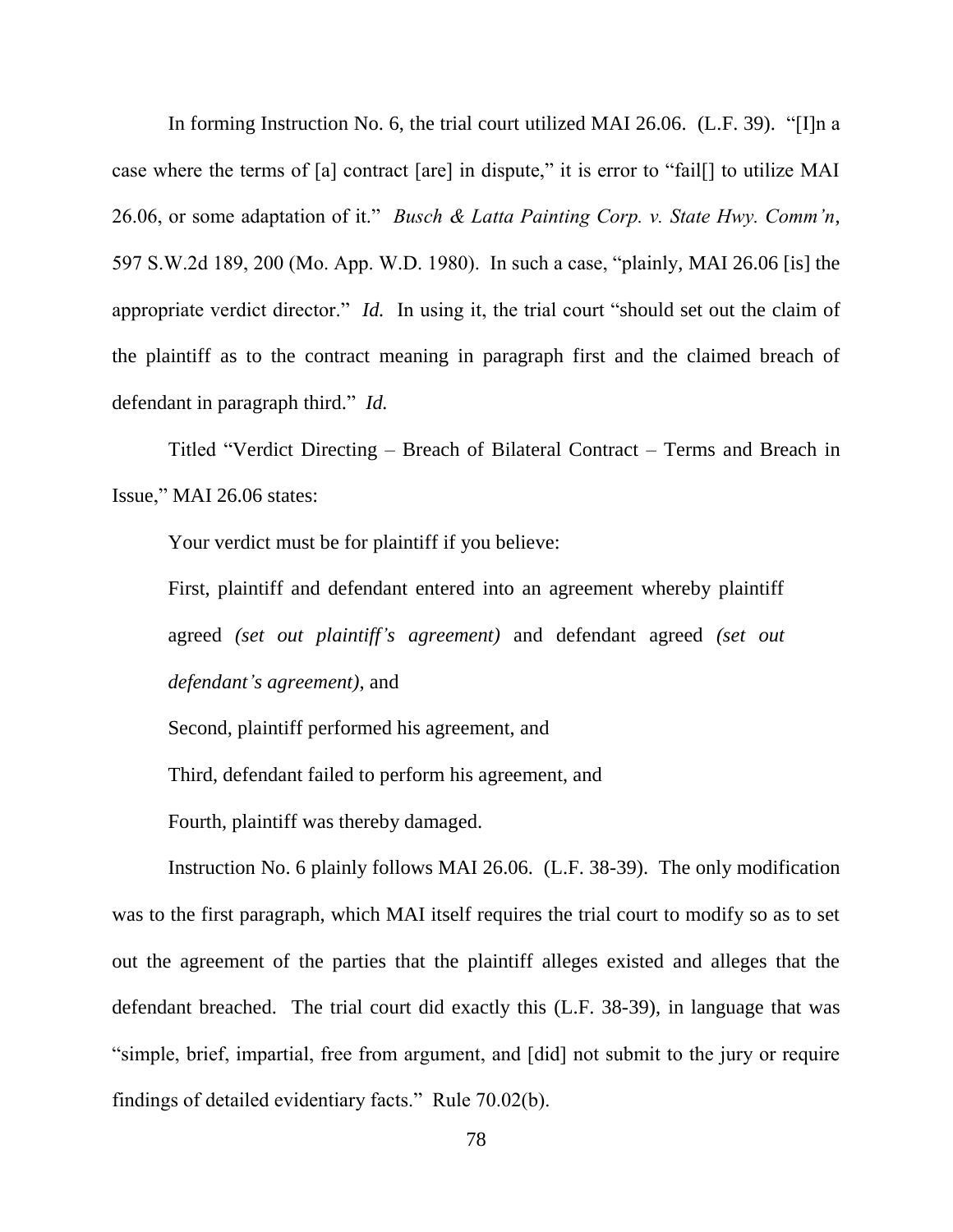American Family does not argue that the instruction deviated from MAI. (Br. of Appellant 45-48). Instead, it objected – and argues now – that the trial court had not defined "occurrence" as "accident." The word "occurrence," of course, does not appear in MAI 26.06, nor is there room in MAI 26.06 for definitions. If the trial court had modified MAI 26.06 to include a definitional section, it would have deviated from MAI, which under Rule 70.02(b) it could not do. Under the 1981 Revision of MAI 26.06, the current version of this instruction, "an instruction of factors to be considered in construing [the] written contract" "is not required." *Auto Owners Mut. Ins. Co. v. Wieners*, 791 S.W.2d 751, 757 (Mo. App. S.D. 1990) (citing *Edgewater Health Care v. Health Sys.*, 752 S.W.2d 860, 866-67 (Mo. App. E.D. 1988)).

American Family seems to suggest that there should have been a separate instruction defining "occurrence" as it wished. But the Record does not indicate that the insurer proposed any separate instruction setting forth its desired definition of "occurrence." It is inappropriate for an appellant to attack the trial court for not giving a particular instruction when did not actually propose that the court do so. *Doe v. Alpha Therapeudic Corp.*, 3 S.W.3d 404, 419 (Mo. App. E.D. 1999).

Indeed, the insurer prefaced its objection to the verdict director with an opinion that "an adequate verdict directing instruction could never be crafted" in this case. (Tr. 662-63). This unconstructive statement did not amount to the specific objection required by Rule 70.03. Counsel added, "The verdict director would somehow have to incorporate the law that"s contained in the *'Hawkeye'* opinion that addresses the coverage issue in this case." (Tr. 662-63). He also stated, "I don"t think this particular instruction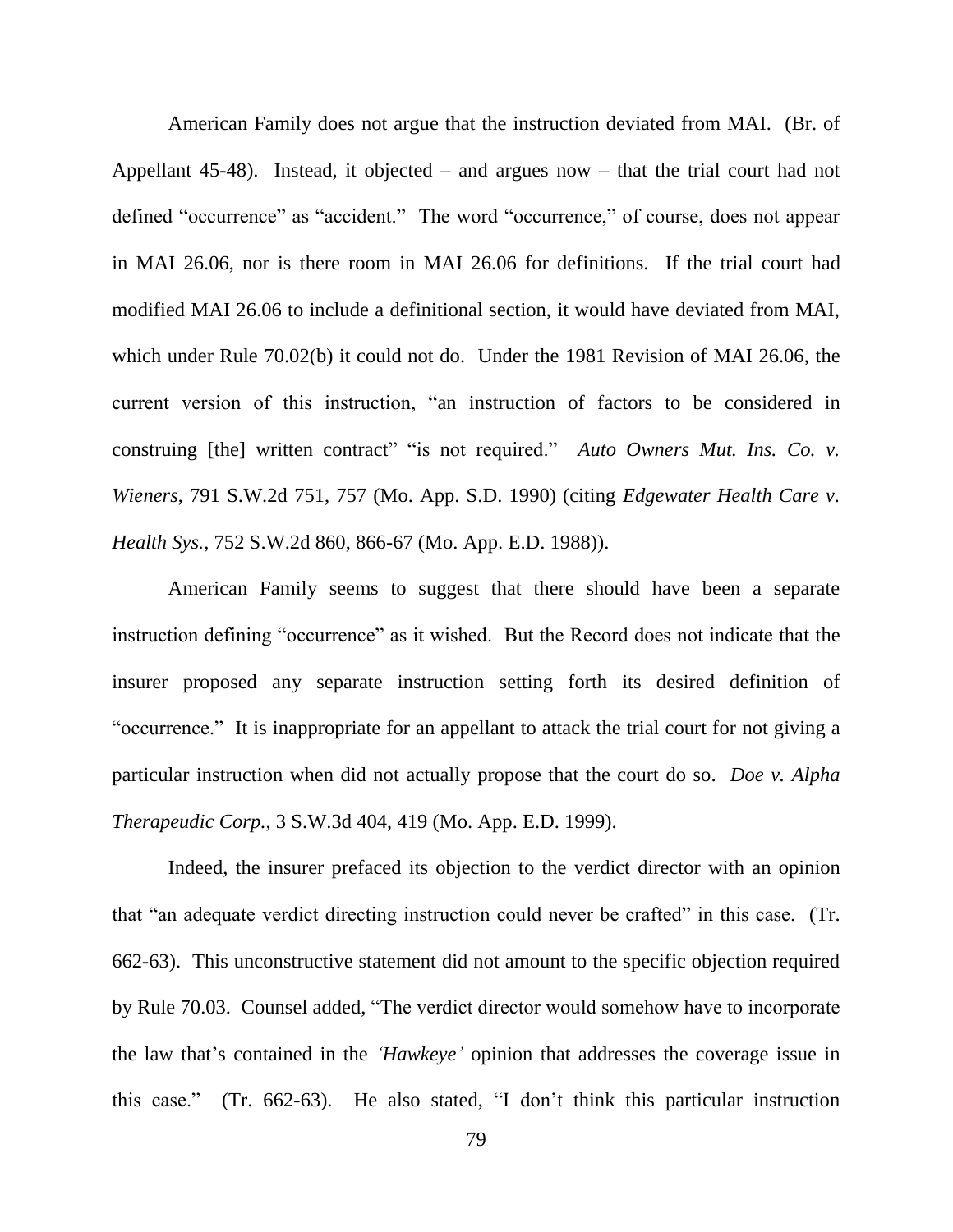adequately advised the jury about the applicable law regarding plaintiff's claim." (Tr. 662-63). Neither of those statements amounts to a specific objection advising the trial court of just what was wrong with its instruction.

The sole *specific* objection that counsel for American Family made to the instruction was this:

So if … a verdict directing instruction were to be crafted, it would have to include, for instance, the "Mathis" decision which indicates that an occurrence is an accident. *That's not contained in the verdict director that the Court gave in this case*.

(Tr. 663) (emphasis added).

The actual instruction incorporates the word "coverage" (L.F. 38, 39). American Family's argument, therefore, seems to be that that "coverage," not "occurrence," is undefined in the instruction. But definitions of terms that were "given flesh and meaning during the course of trial" need not be repeated in an instruction. *Williams v. Daus*, 114 S.W.3d 351, 371 (Mo. App. S.D. 2003). Even American Family gave flesh and meaning to the term "coverage" by defining "occurrence" to mean "an accident." (Tr. 508-10).

Sherry did not dispute this. It agreed that "occurrence" meant "accident":

Q: [Mr. Cary] Accidents happen when somebody runs a stoplight or runs a stop sign, and there"s an accident. This house failed and it failed badly, as you"ve said, because it was built out of level and because you built on fill without adequate supports to keep it from sinking in the ground. That ain't an accident. It's --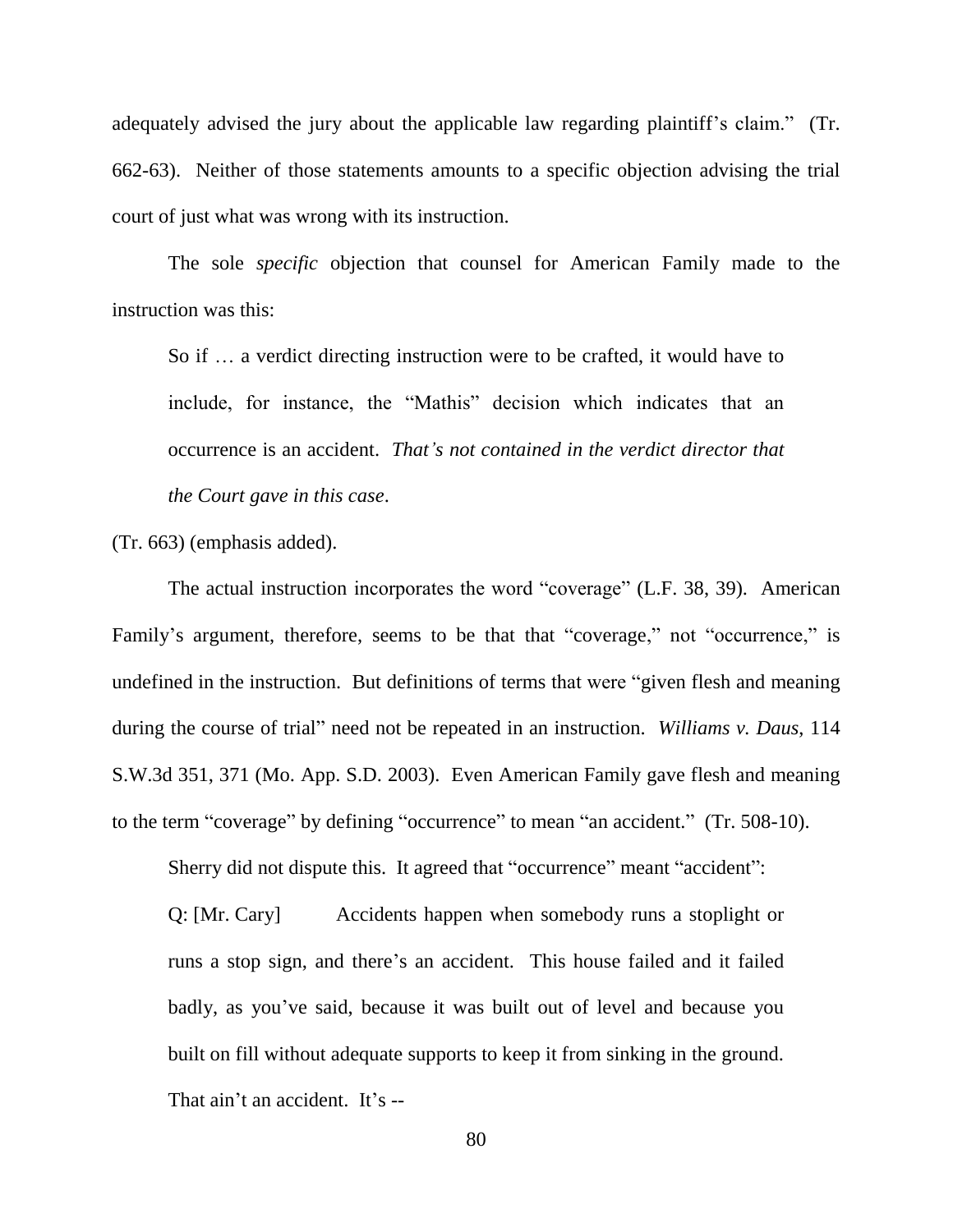A: [Mr. Sherry] Sure. It's the same thing. The guys didn't do it on purpose. That -- that shows every other home in the neighborhood was done fine. Every other home that had piers is to date, to my knowledge, is fine. This one here went bad. That is an accident. If every home that had piers underneath of it failed, yes, I would tend to agree with you. But no, sir, this one home failed. The rest of them on each side, across the street, up the street, down the street are okay.

(Tr. 278).

"The purpose of the verdict directing instruction is to hypothesize propositions of fact to be found or rejected by the jury*." Lasky v. Union Elec. Co.,* 936 S.W.2d 797, 800 (Mo. banc 1997). A verdict directing instruction that assumes a disputed fact is erroneous. *Id.* But this error only occurs when "close scrutiny of the instruction demonstrates that it is calculated to lead the jury to believe assumed disputed facts." *Welch v. Hyatt,* 578 S.W.2d 905, 913-14 (Mo. banc 1979). American Family"s only specific objection to the verdict directing instruction in this case was that it failed to inform the jury that an "occurrence" is an "accident." That proposition was not in dispute. (Tr. 276-77). "[I]t is not necessary to hypothesize facts about which there is no dispute." *Weisman v. Herschend Enters., Inc.*, 509 S.W.2d 32, 37 (Mo. 1974).

Moreover, even if the verdict director were written erroneously, American Family still would have to show how that error prejudiced it for that error to be reversible. "Instructional errors are reversed only if the error resulted in prejudice that materially affects the merits of the action." *Bach*, 257 S.W.3d at 608. The error American Family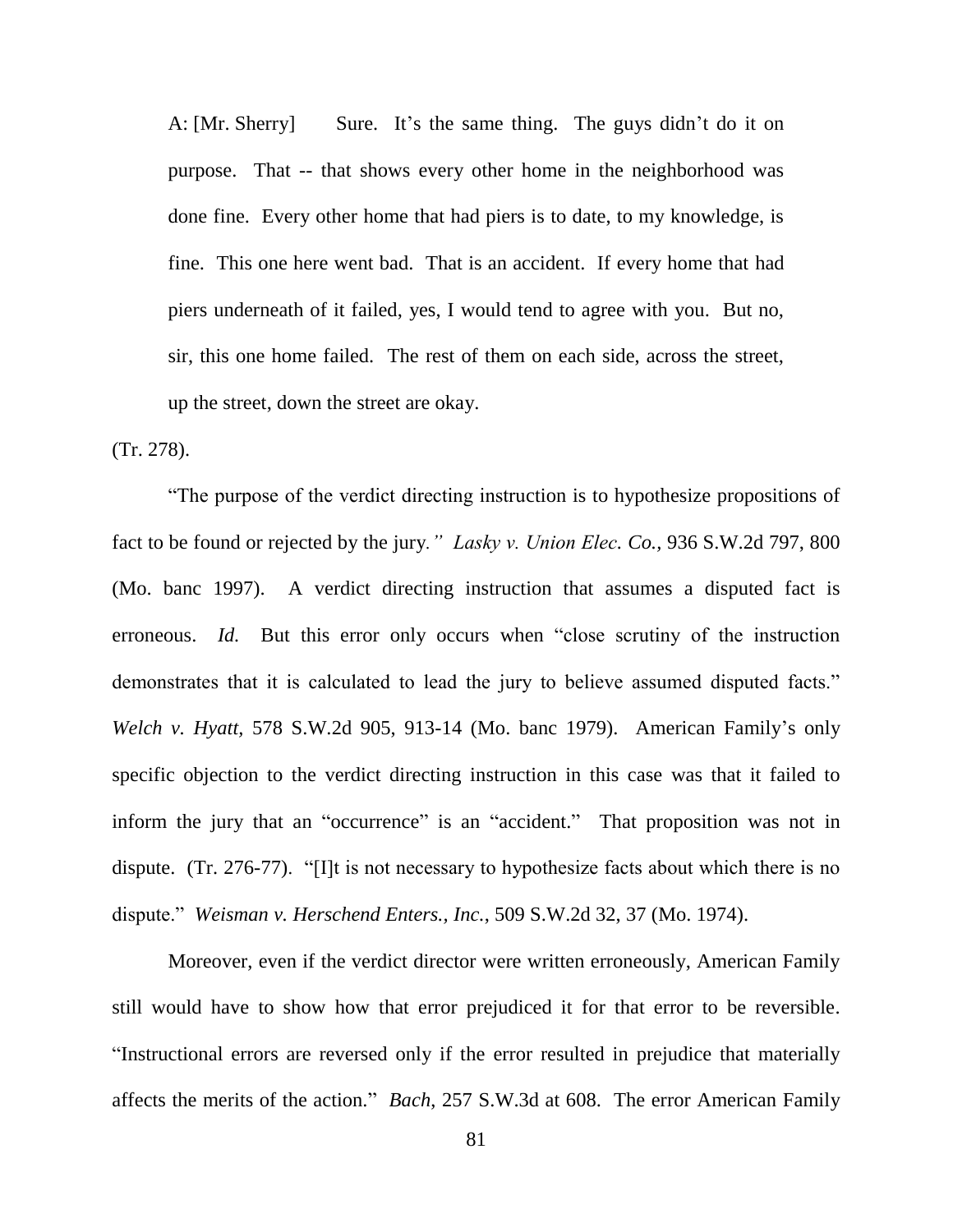specified in its objection was the failure of the instruction to inform the jury that the property damage at issue resulted from an accident. (Tr. 662-63). The insurer's only suggestion as to how this was prejudicial is that the instruction "did not adequately inform the jurors of the applicable law." (Br. of Appellant 48).

When assessing prejudice in an instruction, the inquiry is whether "the instruction when viewed with all the other facts … cause[d] confusion to the jury." *Welch*, 578 S.W.2d at 914. In this case, there is no basis for concluding that the jury was confused, because: (1) the only specific instructional error American Family claimed was the failure of the verdict director to inform jurors that "occurrence" means "accident;" and (2) the parties themselves agreed during trial that "occurrence" meant "accident." American Family has not shown that Instruction No. 6's failure to define "occurrence" as "accident" was prejudicial.

American Family has not preserved its alleged instructional error. Even if it had, it did not propose a different instruction and, indeed, suggested that no instruction could be proper. It therefore did not adequately raise the instructional error it alleges on appeal. Even if it did, it complains of a failure to put something in the instruction that was not in dispute, which cannot be error. And even if that were error, it was not prejudicial. Instruction No. 6 correctly followed MAI 26.06, and the trial court did not err in submitting it to the jury. The Court should affirm the trial court's judgment.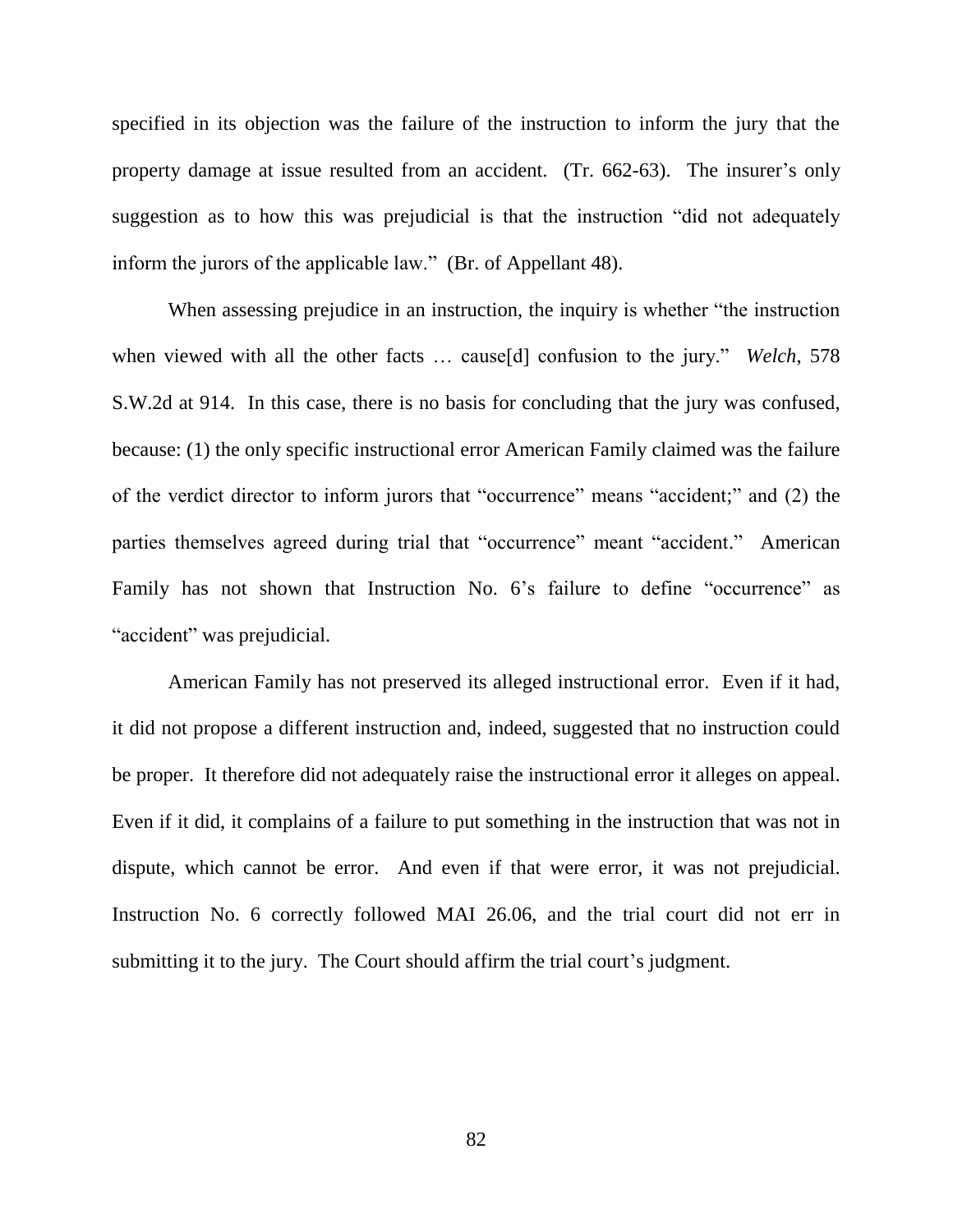IV. The trial court did not err in admitting Plaintiff"s Exhibit 1 *because* American Family expressly waived any objection to that exhibit and its motion to strike the exhibit was untimely *in that* American Family initially did not object to the admission of Exhibit 1, and only moved to strike it long after it was admitted without objection.

### **(Response to Appellant's Point Relied On IV)**

#### Standard of Review

This Court reviews the admission or exclusion of evidence for abuse of discretion. *Oldaker v. Peters*, 817 S.W.2d 245, 250 (Mo. banc 1991). "Substantial deference is shown a decision of the trial court as to the admissibility of evidence, which will not be disturbed absent a showing of abuse of discretion." *Id.* "The trial court abuses its discretion when its ruling is clearly against the logic of the circumstances and is so arbitrary and unreasonable as to shock the sense of justice and indicate a lack of careful consideration." *State ex rel. Wyeth v. Grady*, 262 S.W.3d 216, 219 (Mo. banc 2008). "[I]f reasonable persons may differ as to the propriety of an action taken by the trial court, then it cannot be held that the trial court has abused its discretion." *Id.* Moreover, the Court reviews the admission of evidence "for prejudice, not mere error, and the trial court's decision will be reversed only if the error was so prejudicial that it deprived the [complaining party] of a fair trial." *Elliott v. State*, 215 S.W.3d 88, 93 (Mo. banc 2007).

\* \* \*

In its fourth Point Relied On, American Family argues that the trial court erred in admitting Plaintiff"s Exhibit 1, a report by engineer Ken Sidorowicz. (Br. of Appellant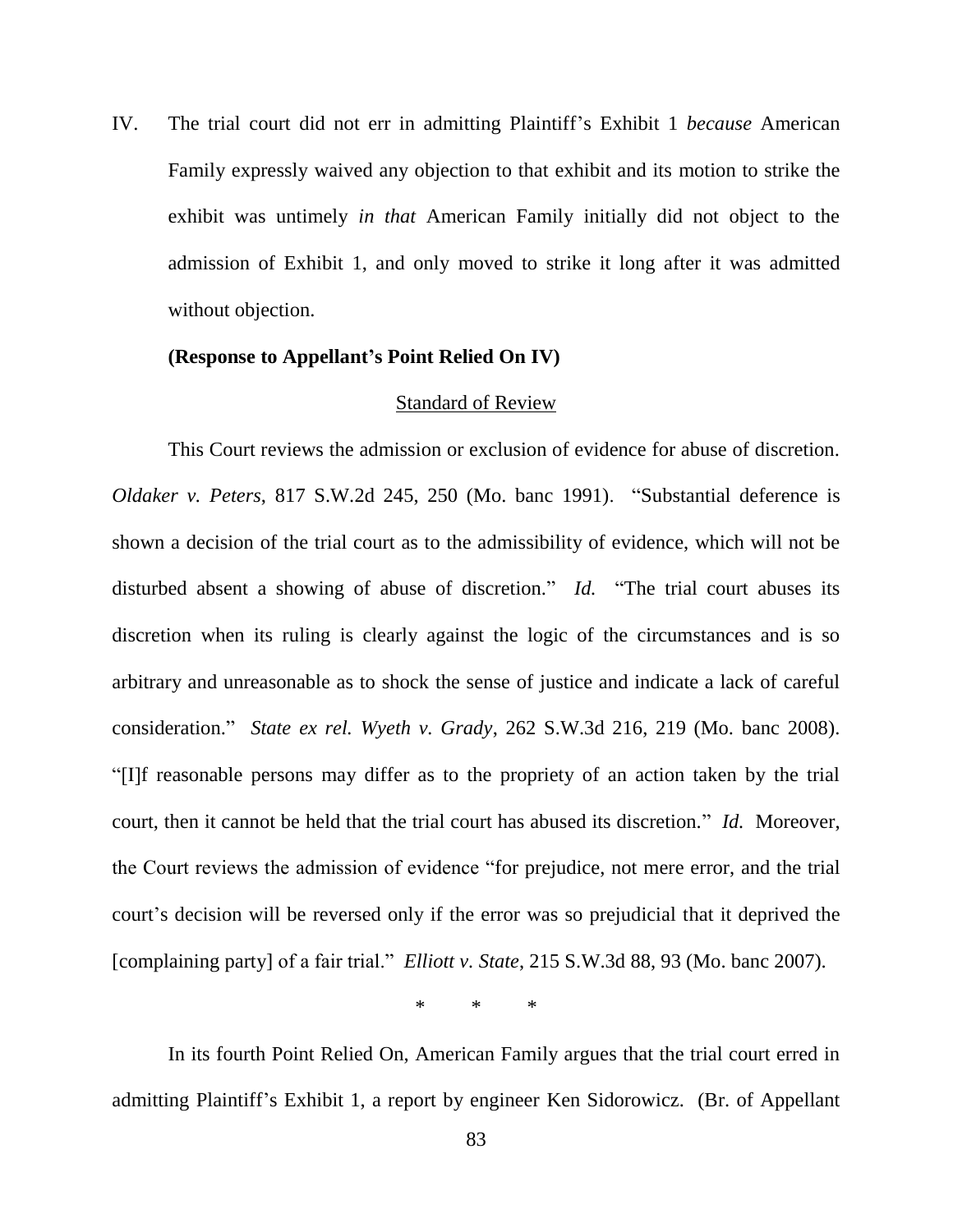18, 49). The insurer argues that the admission of this evidence was error because it lacked a sufficient foundation. Whatever American Family's argument may be now, however, its counsel affirmatively told the trial court that it had "no objection" to the admission of Exhibit 1. Only later did American Family decide that the exhibit should have been excluded. But because it failed to object to Exhibit 1 when it was proffered, instead stating that it had no objection, the law of Missouri is that it affirmatively waived any further review of the trial court's decision to admit the exhibit into evidence.

"To preserve for appellate review an error regarding the admission of evidence, a timely objection must be made when the evidence is introduced at trial." *R & J Rhodes, LLC v. Finney*, 231 S.W.3d 183, 190 (Mo. App. W.D. 2007). "The general rule in Missouri is that a statement of "no objection" when the evidence is introduced affirmatively waives appellate review of the admission." *Citizens for Ground Water Prot. v. Porter*, 275 S.W.3d 329, 344 (Mo. App. S.D. 2008) (citing *State v. Starr*, 492 S.W.2d 795, 801 (Mo. banc 1973)).

When evidence "is admitted without objection, the party against whom it is offered waives any objection to the evidence, and it may be properly considered even if the evidence would have been excluded upon a proper objection." *Sherrod v. Dir. of Revenue,* 937 S.W.2d 751, 753 (Mo. App. S.D. 1997). "Relevant evidence received without objection may properly be considered." *Jerry Bennett Masonry, Inc. v. Crossland Constr. Co., Inc.,* 171 S.W.3d 81, 99 (Mo. App. S.D. 2005).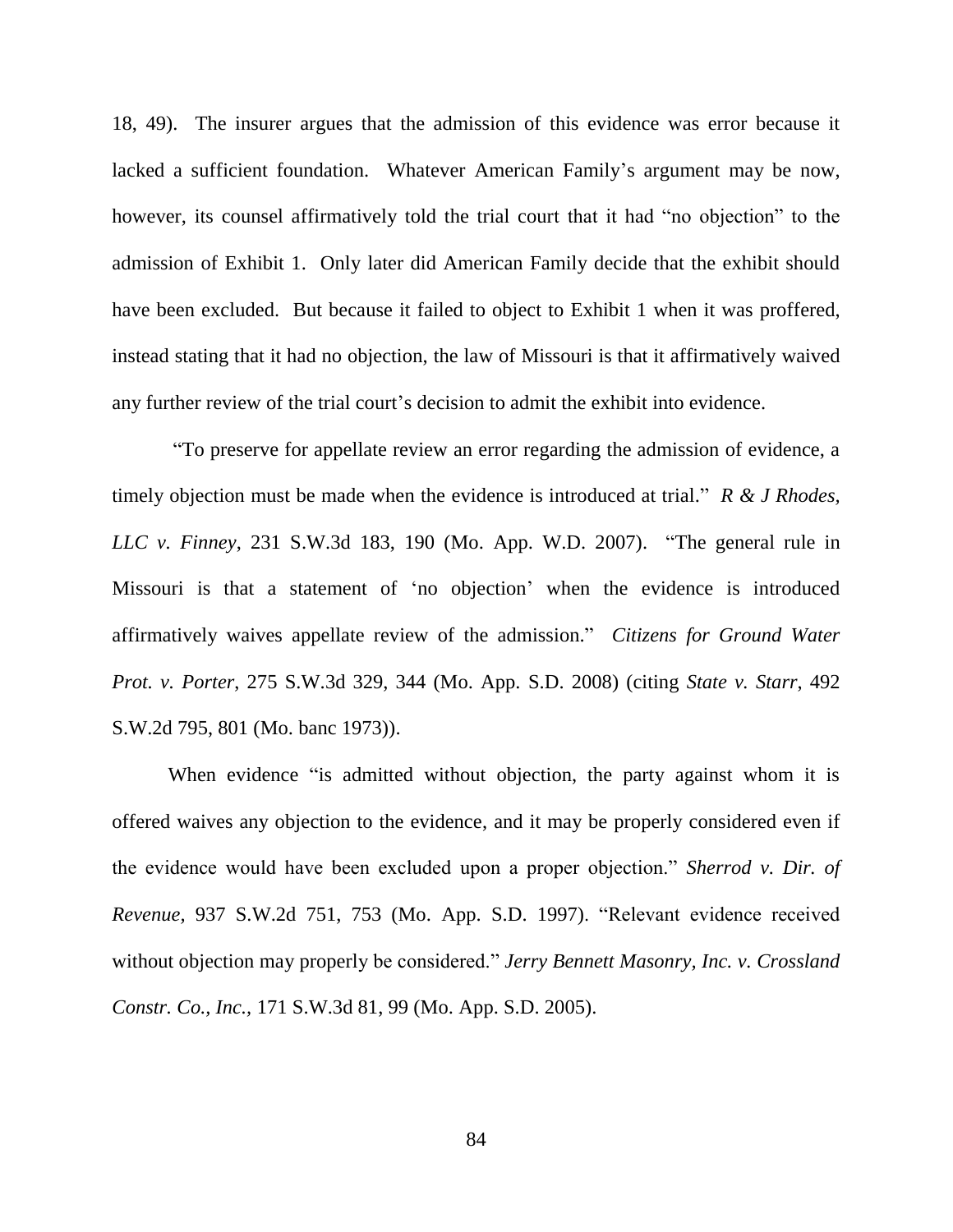American Family expressly and unequivocally waived any objection to the admission of Exhibit 1. Sherry proffered the exhibit during the direct examination of its president, Darrin Sherry, and American Family's' counsel stated it had "no objection":

Q: [Mr. Davey] I'm going to show you what's been previously marked as Plaintiff"s Exhibit No. 1. Can you identify that, please?

A: [Mr. Sherry] This is a Foundation Evaluation done on my behalf by the engineer Ken Sidorowicz.

MR. DAVEY: Offer Plaintiff's 1.

MR. CARY: *I have no objection, Your Honor.*

THE COURT: One is admitted.

(Tr. 212-13) (emphasis added).

American Family"s challenge to Exhibit 1 is further undermined by the fact that it read portions of Mr. Sidorowicz's deposition into evidence before eventually objecting to the admission of his report. (Tr. 437-41, 441-42). It also expressly conceded that Mr. Sidorowicz was an expert:

MR. DAVEY: Well, first, these were answers to Mr. Cary"s questions. Mr. Sidorowicz is an expert and he's an expert in foundations, and he can testify to the causes or what he sees from his evidence. He"s certainly able to make that opinion. That"s his job is to make opinions regarding foundations and the performance of those foundations.

MR. CARY: *And I don't have any quarrel with that*.

(Tr. 435) (emphasis added).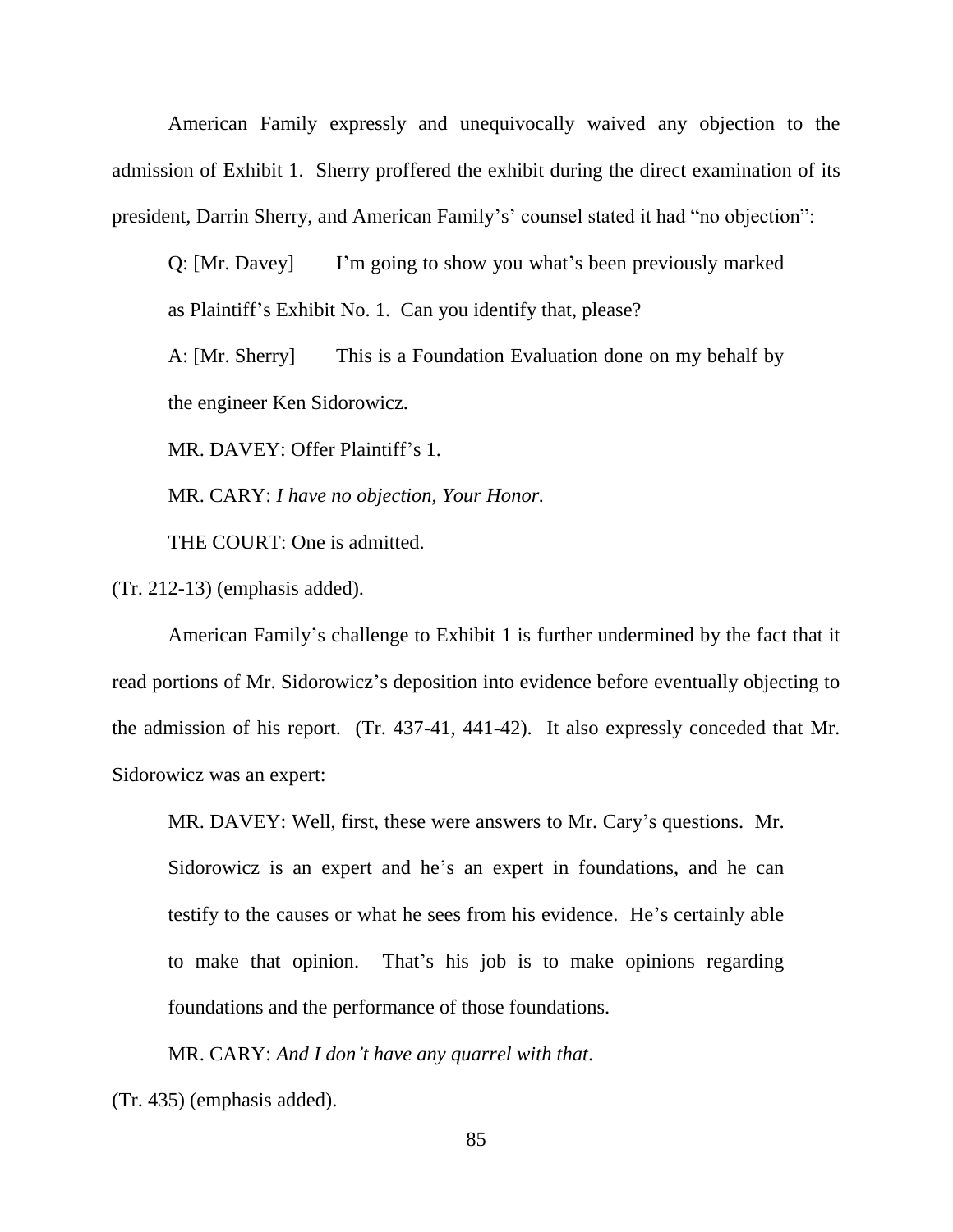In its brief, American Family suggests that Sherry's counsel had somehow sandbagged it into not objecting to Mr. Sidorowicz's. (Br. of Appellant 50). It acknowledges that it expressly waived any objection to the admission of the report, but explains that it did so "because counsel intended to use the report to cross-examine Mr. Sidorowicz during his live courtroom testimony." (Br. of Appellant 50). Because Mr. Sidorowicz did not testify at trial, American Family seems to believe that Sherry"s counsel tricked it into waiving its objection to Exhibit 1. (Br. of Appellant 50).

This contention is utterly without support in the Record. If American Family needed Mr. Sidorowicz to testify, it was capable of securing his presence at trial. The Record does not show that Mr. Sidorowicz"s absence from trial either was contrived by Sherry or was less disruptive of Sherry's trial strategy than it was of American Family's. American Family cites no authority holding that an express waiver of objection to the admission of evidence is undone when counsel mistakenly expects the trial to proceed a certain way. If the insurer wished to object to the admission of Plaintiff"s Exhibit 1, it should have done so when the exhibit was offered. Now, on appeal, it is too late.

Sherry"s counsel offered Mr. Sidorowicz"s report into evidence as Exhibit 1 after Mr. Sherry identified the exhibit in his direct testimony. (Tr. 212). American Family"s counsel told the Court, "I have no objection, Your Honor." (Tr. 212). As a result, it plainly and expressly waived objection to admission of that report as Plaintiff"s Exhibit 1. It then read Mr. Sidorowicz's deposition testimony into evidence and acknowledged his status as an expert. The trial court did not abuse its discretion in admitting Plaintiff"s Exhibit 1, and this Court should affirm its judgment.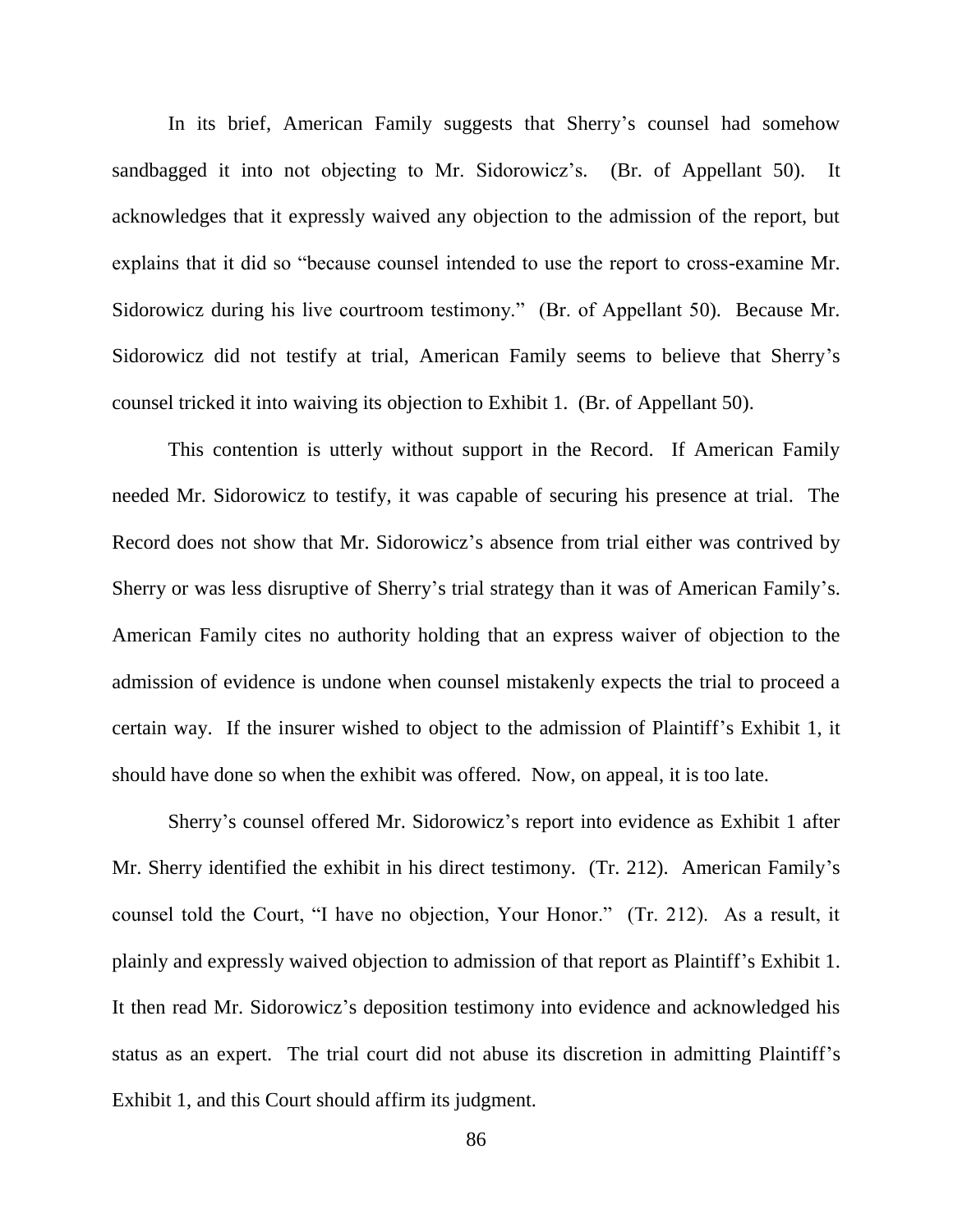V. The trial court did not err in denying American Family"s motion for judgment notwithstanding the verdict or for a new trial *because* substantial evidence that American Family"s refusal to pay Sherry"s claim was without reasonable cause or excuse supported the jury"s verdict that American Family vexatiously had refused to pay Sherry"s claim *in that* evidence was introduced from which a reasonable juror could conclude that American Family was notified of Sherry"s claim in July of 2004 and never took any steps to provide Sherry with an attorney, to inspect the premises, or to keep proper records of the claim, and that American Family intentionally manipulated its own documents to alter the reported date of loss so as to be outside of its perceived coverage period.

#### **(Response to Appellant's Point Relied On VI)**

#### Standard of Review

In its sixth Point Relied On, American Family argues that the jury's verdict awarding Sherry attorney fees for vexatious refusal to pay was "against the weight of the evidence." (Br. of Appellant 20, 55). But when reviewing a jury"s verdict,

Questions as to the weight of the evidence are not subjects of appellate review. It is within the exclusive province of the trial court to determine if a jury"s verdict is against the weight of the evidence. An appellate court interferes with a jury verdict only if there is a complete absence of probative facts to support a jury verdict.

*Yaeger v. Olympic Marine Co*., 983 S.W.2d 173, 185 (Mo. App. E.D. 1998). A judgment notwithstanding the verdict is "a drastic action and should be granted only when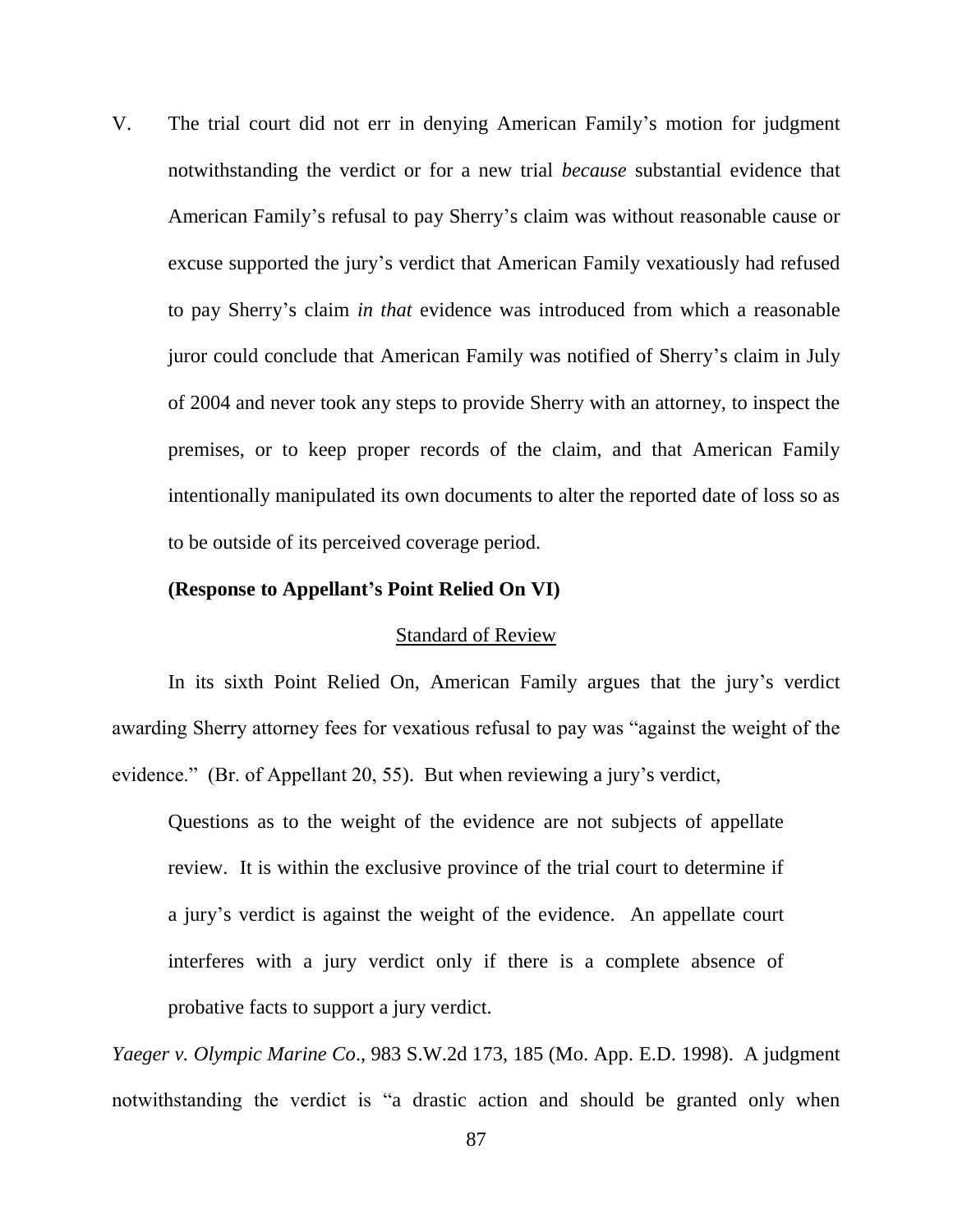reasonable men would not differ on the correct disposition of the case." *Marti v. Economy Fire & Casualty Co*., 761 S.W.2d 254, 255 (Mo. App. E.D. 1988). Therefore, this "Court accepts as true the evidence and reasonable inferences therefrom in a light most favorable to the prevailing party and disregards contradictory evidence." *Georgescu v. K-Mart Corp.*, 813 S.W.2d 298, 299 (Mo. banc 1991).

## \* \* \*

American Family argues that the jury"s award of attorney fees to Sherry for vexatiously refusing to pay Sherry's claim was "against the weight of the evidence." (Br. of Appellant 20, 55). The "weight of the evidence" is not a permissible subject during appellate review of a jury"s verdict. *Yaeger*, 983 S.W.2d at 185. The Court should disregard American Family"s sixth point of argument entirely because it fails to present a submissible allegation of error. But to the extent that American Family raises a question of whether there was substantial evidence,<sup>5</sup> the Record answers that there was.

American Family argues that the jury"s verdict on vexatious refusal was improper because it "never denied [Sherry]"s claim," but rather Sherry "filed suit ten months after

l

<sup>5</sup> American Family does not actually present this question, and thus this Court should consider it abandoned. Appellant"s sixth Point Relied On only contends that the verdict "was against the weight of the evidence." (Br. of Appellant 20). "[A]n argument not set out in the point relied on but merely referred to in the argument portion of the brief does not comply with the requirements of Rule 84.04(d) and the point is considered abandoned in this Court." *Brizendine v. Conrad*, 71 S.W.3d 587, 593 (Mo. banc 2002).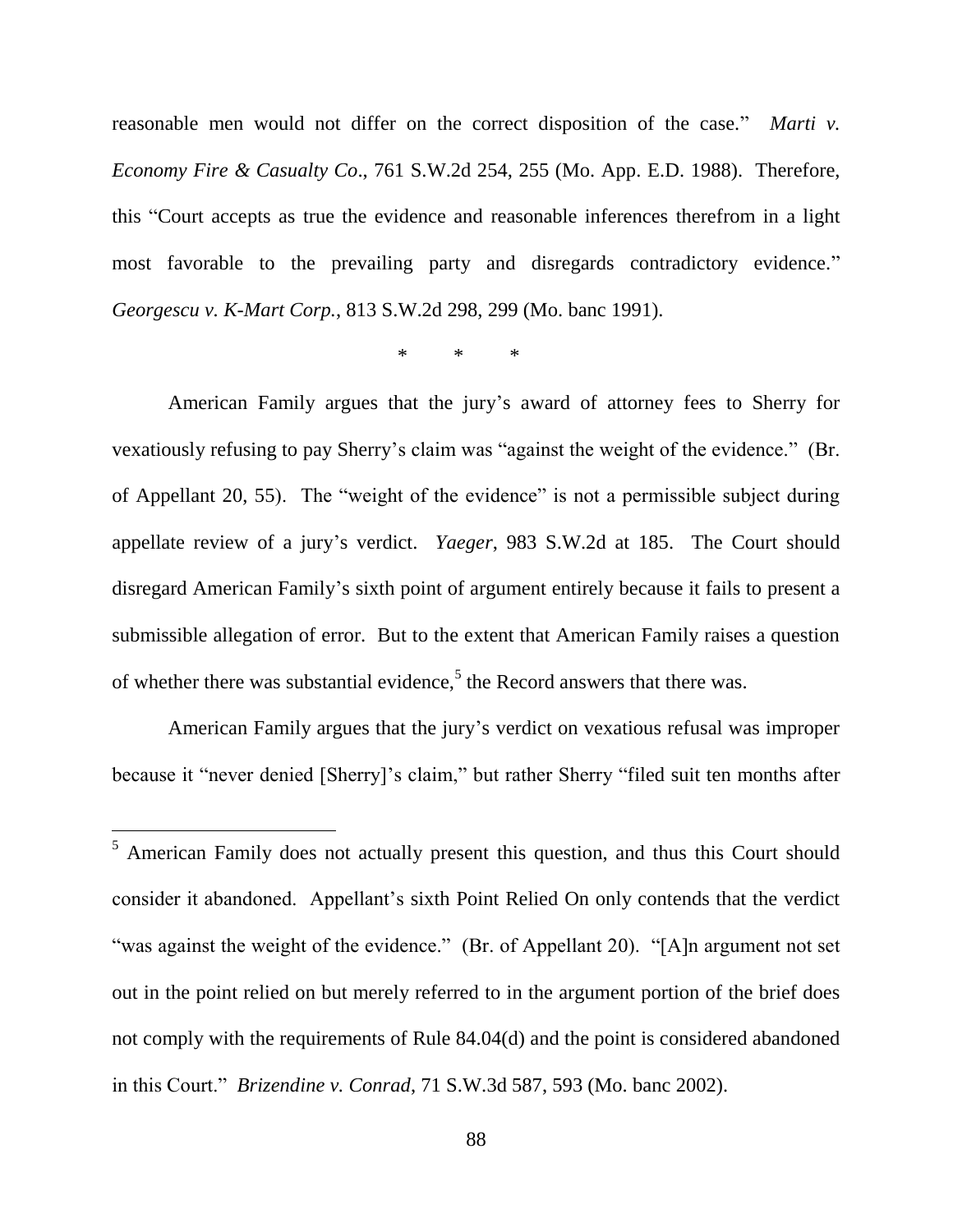notifying defendant of the claim and [Sherry] effectively blocked [American Family]"s investigation of the claim with a confidentiality agreement." (Br. of Appellant 20, 55). It insists that "there was no evidence presented at trial that the insurance company refused to pay the claim "without reasonable cause or excuse." (Br. of Appellant 57).

Though this is apparently American Family"s take on the evidence, the jury saw it differently. American Family recites the relevant standard of review, but utterly fails to discuss the evidence appropriately under that standard. Viewing the evidence in a light most favorable to Sherry and disregarding all evidence and inferences to the contrary, as the Court will, there plainly was evidence from which a reasonable juror could have found that American Family"s refusal to pay Sherry"s claim was vexatious.

Section 375.296, R.S.Mo., provides as follows:

In any action … against any insurance company, … if the insurer has failed or refused for a period of thirty days after due demand therefor prior to the institution of the action … to make payment under and in accordance with the terms and provisions of the contract of insurance, and it shall appear from the evidence that the refusal was vexatious and without reasonable cause, the … jury may … allow the plaintiff … attorney"s fees as provided in section 375.420.

Section 375.420, R.S.Mo., provides as follows:

in any action against any insurance company to recover the amount of any loss under a policy … if it appears from the evidence that such company has refused to pay such loss without reasonable cause or excuse, the court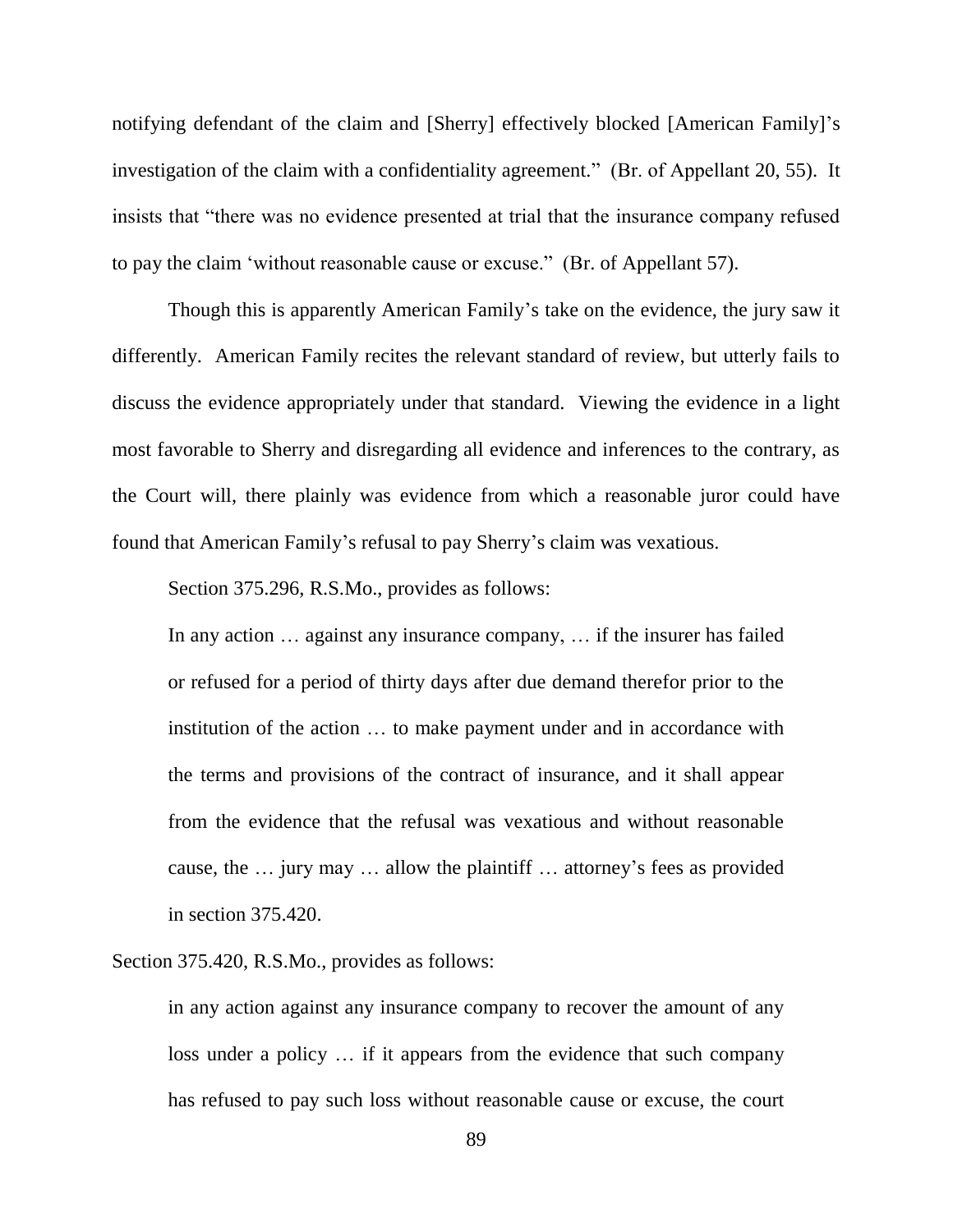or jury may, in addition to the amount thereof and interest, allow the plaintiff … a reasonable attorney"s fee.

American Family admits that the latter statute applies to it.<sup>6</sup> (Br. of Appellant 56). It acknowledges that if there was evidence from which a reasonable juror could conclude that it refused to pay Sherry"s claim "without reasonable cause or excuse," then the award of attorney fees for vexatious refusal would be proper. (Br. of Appellant 56).

While American Family complains that a finding of vexatious refusal was erroneous because it "never denied [Sherry"s] claim" (Br. of Appellant 57), the statutes do not require outright "denial." Instead, they require a "fail[ure] or refus[al] .. to make payment," § 375.296, and/or a "refus[al] to pay." § 375.420. American Family"s adjuster, Dean Barnhart, admitted that though American Family never specifically denied Sherry"s claim, it never approved the claim, either. (Tr. 562-63). Moreover, American Family sent Sherry a "reservation of rights" letter, reserving the right to disclaim coverage. (Tr. 537-38). Sherry rejected the reservation of rights and demanded payment

 $6$  American Family suggests, however, that  $§$  375.296 does not apply to it. (Br. of Appellant 56). Section 375.296 expressly applies to "any insurance company, association or other insurer upon any contract of insurance issued or delivered in this state to a resident of this state, or to a corporation incorporated in or authorized to do business in this state." American Family is an insurance company that issued an insurance policy in Missouri to Sherry, a corporation authorized to do business in Missouri. Section 375.296 references § 375.420 as to attorney fees, and both sections apply to American Family.

 $\overline{a}$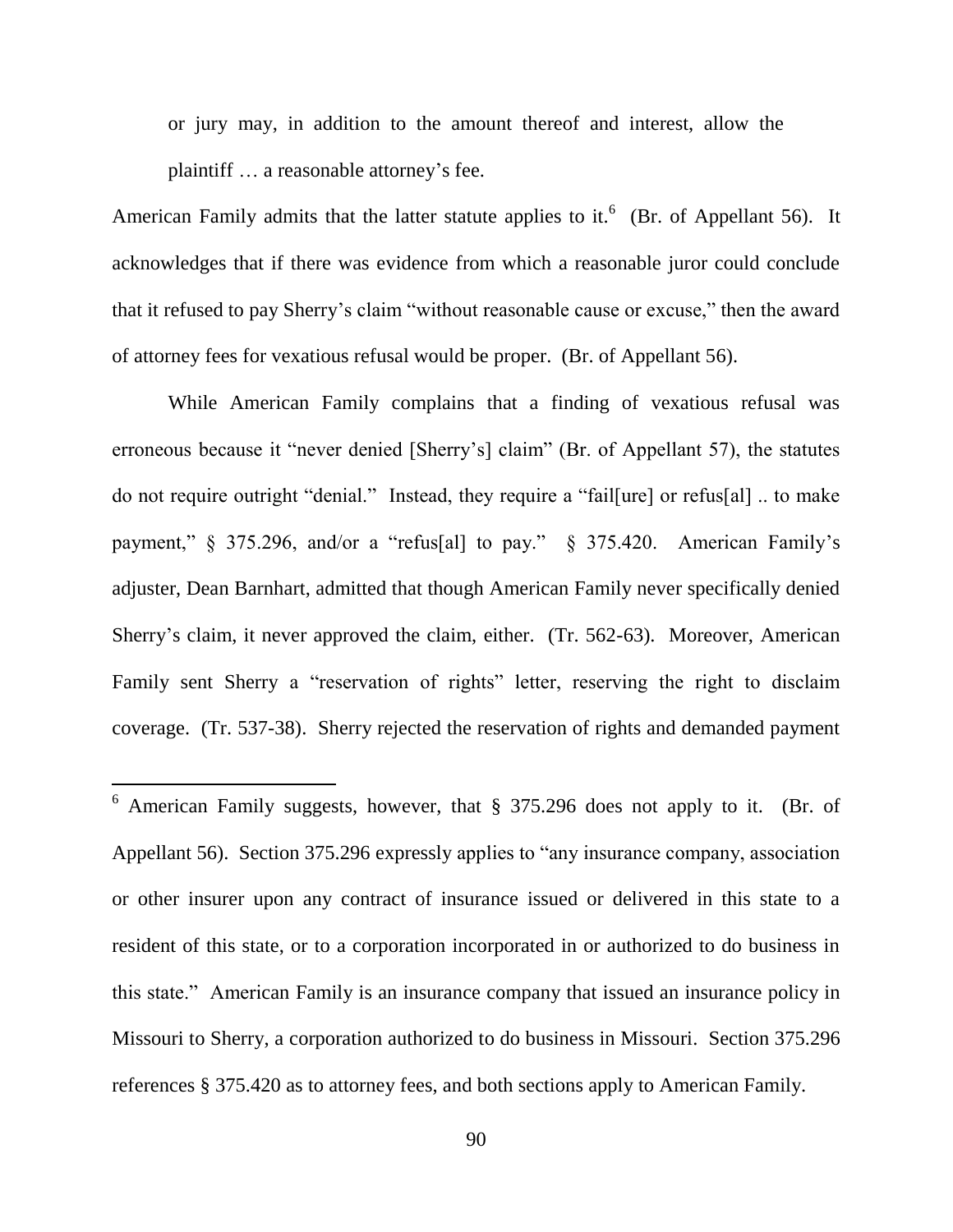(Ex. 46; Tr. 173), as it was entitled to do. *State Farm Mut. Auto Ins. Co. v. Ballmer*, 899 S.W.2d 523, 527 (Mo. banc 1995). That American Family "refused to pay" is plain; indeed, it devotes much of its brief to arguing why it should be allowed not to pay Sherry's claim. The only question for the purposes of this point of argument, then, is whether there was evidence at trial from which a reasonable juror could conclude that the insurer's refusal was "without reasonable cause or excuse."

Twice during trial, American Family"s adjuster, Dean Barnhart, admitted that, without any cause or investigation, he had manipulated the insurer's own documents to alter the date of Sherry"s loss so it would fall outside what the insurer believed was the coverage period. (Tr. 535-39, 552). Using that doctored date as its basis why it did not have to pay, American Family refused to pay. (Tr. 535-39, 552).

Mr. Barnhart, a "quality assurance specialist" at American Family (Tr. 456-57), admitted that he committed a dishonest act so that the insurer could disclaim coverage. This gross malfeasance cannot be "reasonable cause or excuse." It casts a pall of incredibility on all of American Family"s evidence. "The jury is the sole judge of the credibility of the witnesses and the weight and value of their testimony and may believe or disbelieve any portion of that testimony." *Georgescu*, 813 S.W.2d at 299. The jury plainly disbelieved American Family"s other, contrary evidence purporting to advance some reasonable cause or excuse. Standing alone, Mr. Barnhart's admission is sufficient to prove vexatious refusal to pay. But there is more.

American Family assures the Court that "[t]he evidence at trial established that plaintiff first notified American Family of a claim regarding this house on January 25,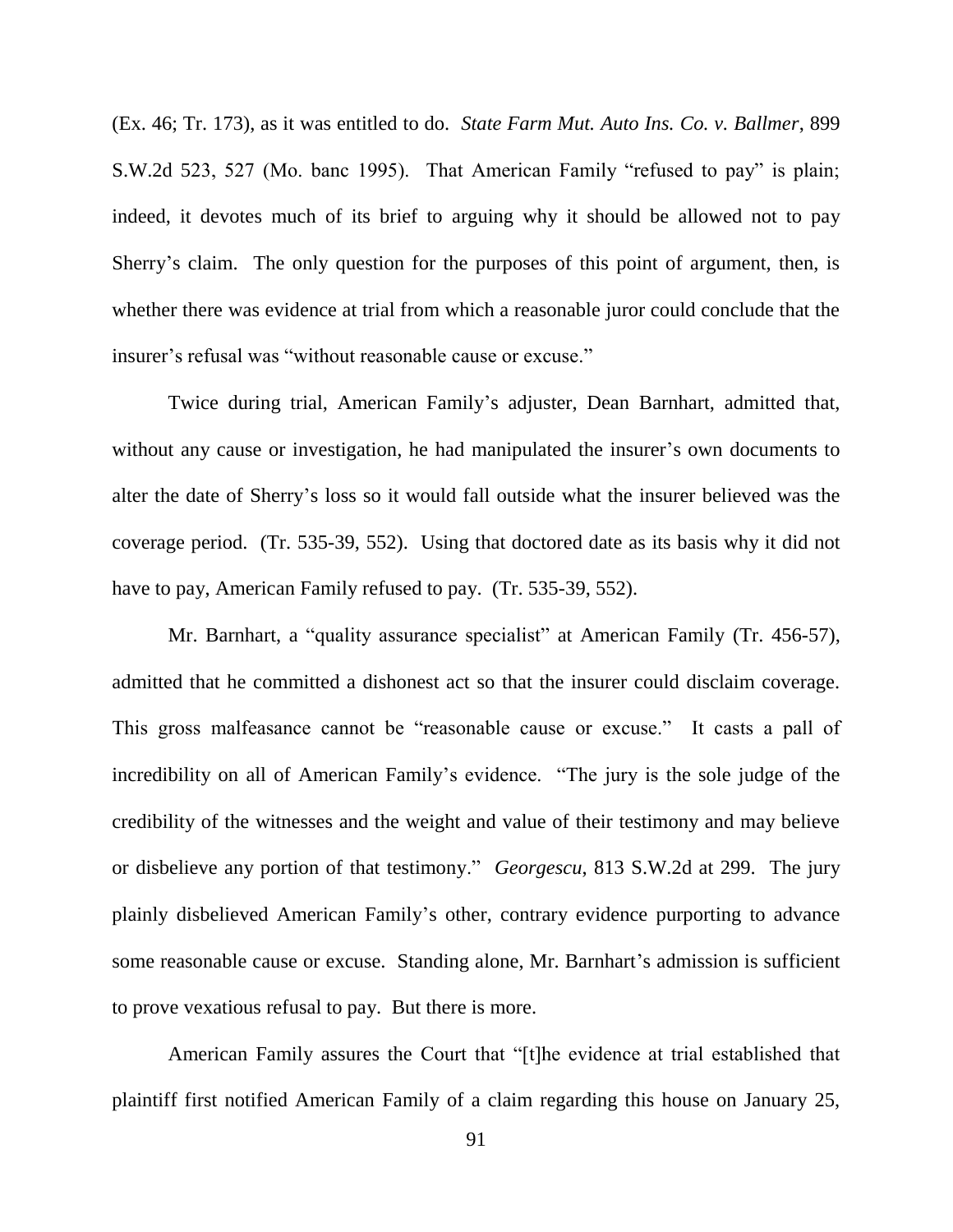2005." (Br. of Appellant 56). The evidence did not "establish" this at all. While that may have been the insurer's contention, the jury also did not believe it. Instead, it believed the evidence to the contrary. Mr. Sherry' testified that he knew he contacted American Family in July of 2004 because of a letter his attorney wrote. (Tr. 251). Additionally, he testified that he contacted American Family himself with respect to the homeowners' property damage in July of 2004. (Tr. 131-33). He recalled that he had discussed their claim with Mr. Barnhart at least twice during that month. (Tr. 133). Mr. Sherry described in detail the substance of his July 2004 conversations with Mr. Barnhart. (Tr. 133-34). The information Mr. Sherry provided to Mr. Barnhart was sufficient for Mr. Barnhart to advise him how to respond to the homeowner: "[H]e said … "Tell [the homeowner] to put up or shut up."" (Tr. 134).

Even accepting American Family"s January 2005 date of notification, the jury"s finding that American Family's refusal to pay was "without reasonable cause or excuse" is well grounded in the Record. The only action the insurer took in the five months after January of 2005 was to send a letter reserving the right to disclaim coverage. (Tr. 537- 38). In fact, it did not even take any steps to investigate the claim until after it received Sherry"s demand in July of 2005. (Tr. 485-86). Mr. Barnhart acknowledged that he did not assign a field adjuster to the claim until August 3, 2005. (Tr. 485). The insurer offers no explanation as to why an adjuster was not sent to investigate the claim seven months earlier, when American Family insists it first received notice. Furthermore, although American Family now states that it did not receive notice of the claim until January 25, 2005, its own internal claim file show documents being exchanged as early as January 4,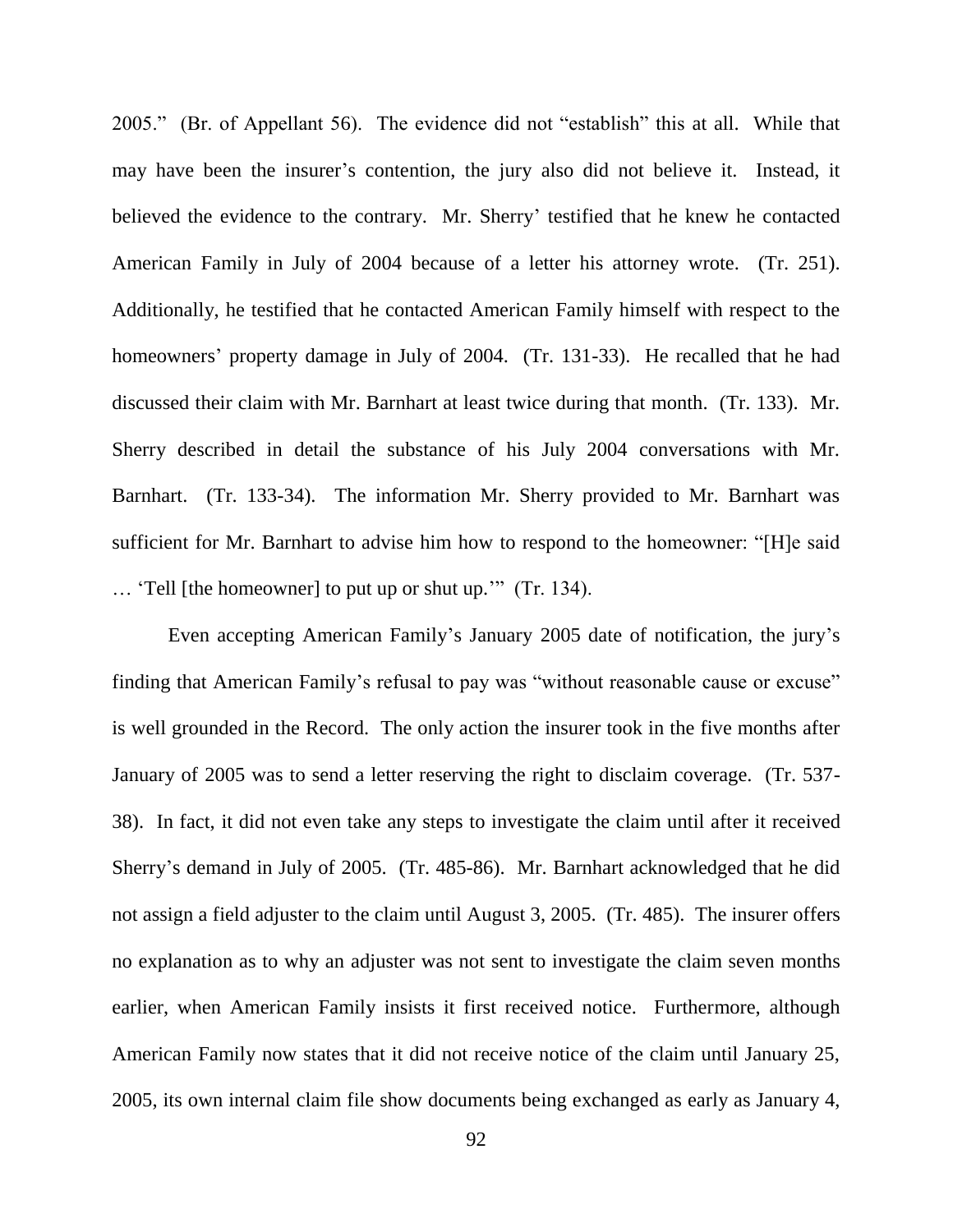2005. (Tr. 547). The jurors could assess American Family"s credibility as they saw it and, based on these inconsistencies, disbelieve the insurer's excuses of late notification.

Further evidence showed that American Family"s reason for refusing to pay was "without reasonable cause or excuse." Although the insurer maintains that its custom is to maintain records of all correspondence on a claim, Mr. Barnhart admitted that his claim file did not have records of correspondence he acknowledged had taken place. (Tr. 537). When Mr. Sherry sought American Family"s assistance with respect to the property damage claim that gave rise to this litigation, Mr. Barnhart advised him to dismiss the claim in a patently rude manner. (Tr. 133-34). Mr. Barnhart's position was that American Family would not help Mr. Sherry unless and until the homeowners filed a lawsuit. (Tr. 135). The jury plainly found that unreasonable, too.

American Family also argues that it had no obligation to act until after Sherry propounded a written demand for reimbursement. It insists that Sherry"s confidentiality agreement in the repurchase contract with the homeowners stopped it from investigating the claim. The confidentiality agreement was not even drafted until March 2005, eight months after July 2004, the date Mr. Sherry testified he first contacted American Family about the claim, and two months after January of 2005, when American Family suggests it first received notification of the claim. Given this, American Family"s argument that the confidentiality agreement stopped it from investigating Sherry"s claim is untenable.

This cumulative evidence, combined with American Family's agent's admitted willingness to manipulate the insurer's own documents to avoid coverage, plainly was sufficient to support the jury's finding of vexatious refusal to pay and its resulting award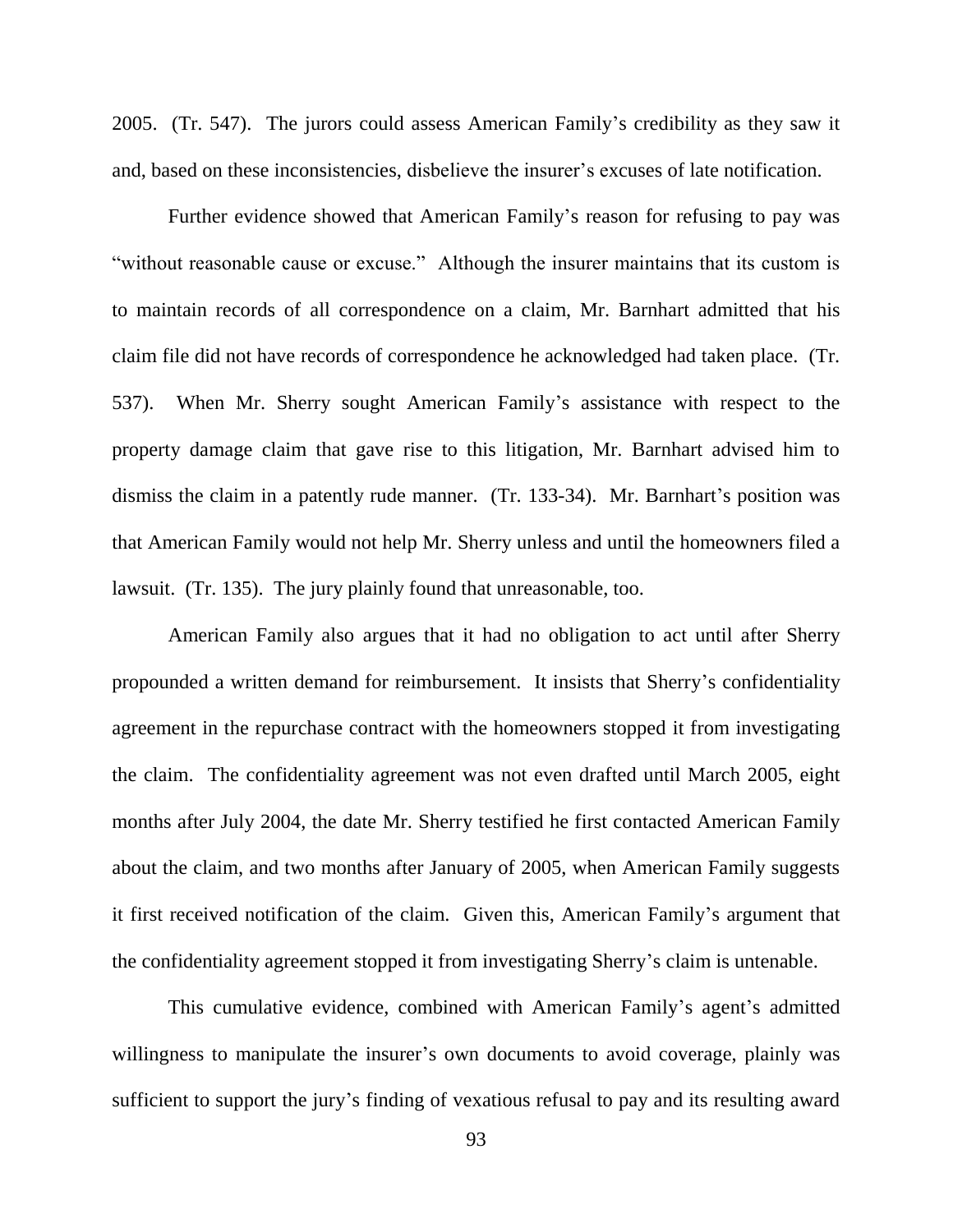of attorney fees. The jury was entitled to draw its own conclusions as to credibility. It did so and found that American Family"s refusal to pay Sherry"s claim was without reasonable cause or excuse. It believed Mr. Sherry and disbelieved American Family, and its verdict awarding Sherry attorney fees under §§ 375.296 and 375.420, R.S.Mo., should not be disturbed. The Court should affirm the trial court's judgment.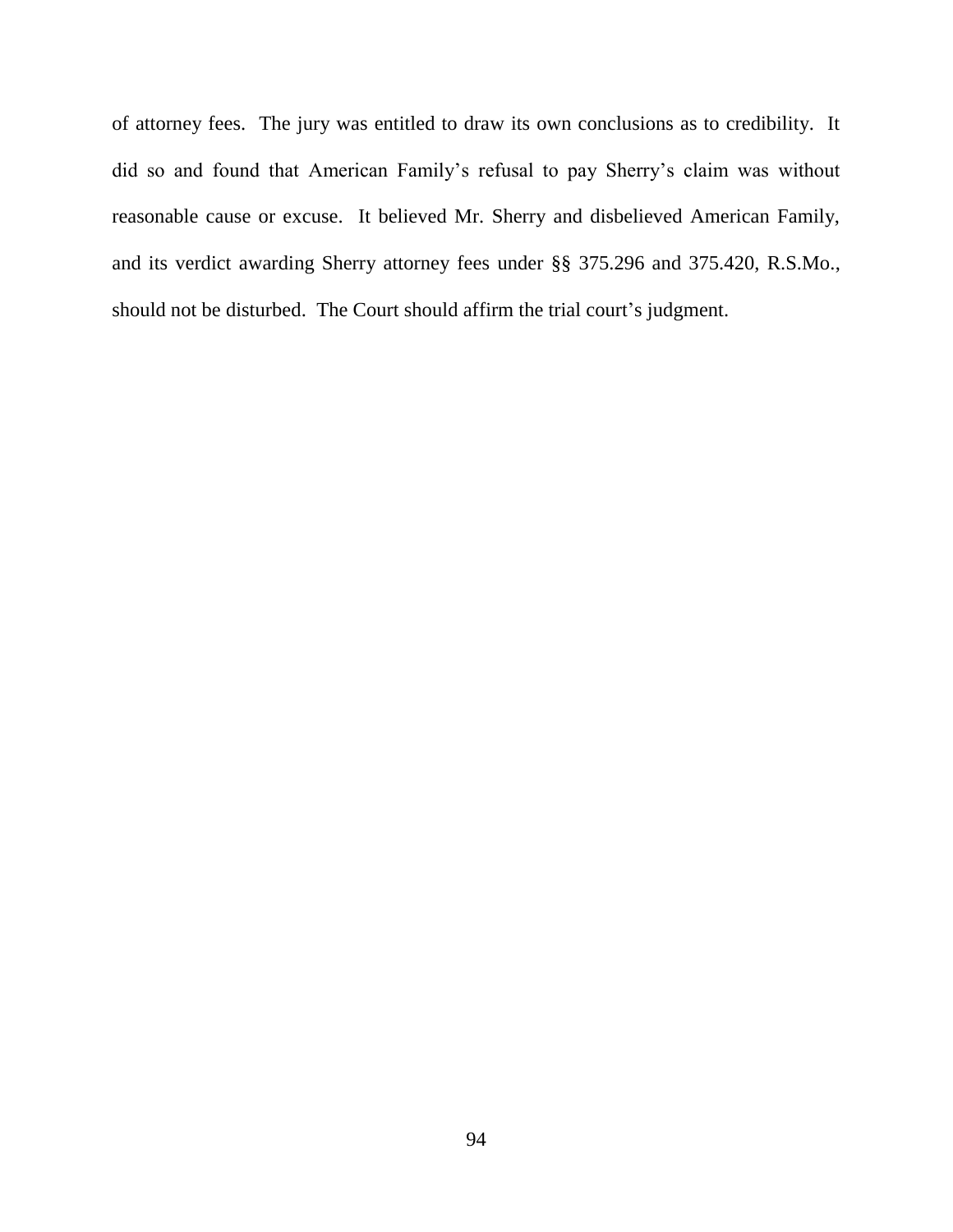## **Conclusion**

For the foregoing reasons, the Court should affirm the trial court's judgment.

Respectfully submitted,

Jonathan Sternberg, Attorney, P.C.

by

Jonathan Sternberg, Mo. #59533 7<sup>th</sup> Floor, Harzfeld's Building 1111 Main Street Kansas City, Missouri 64105 Telephone: (816) 474-3000 Facsimile: (816) 474-5533 E-mail: jonathan@sternberg-law.com

COSTELLO, DAVEY & FERA LLC by Jason Davey, Mo. #54050 7211 NW 83rd Street, Suite 220 Kansas City, Missouri 64152 Telephone: (816) 298-8395 Facsimile: (816) 505-4355 E-mail: jason@cdf-law.com

COUNSEL FOR RESPONDENT D. R. Sherry Construction, Ltd.